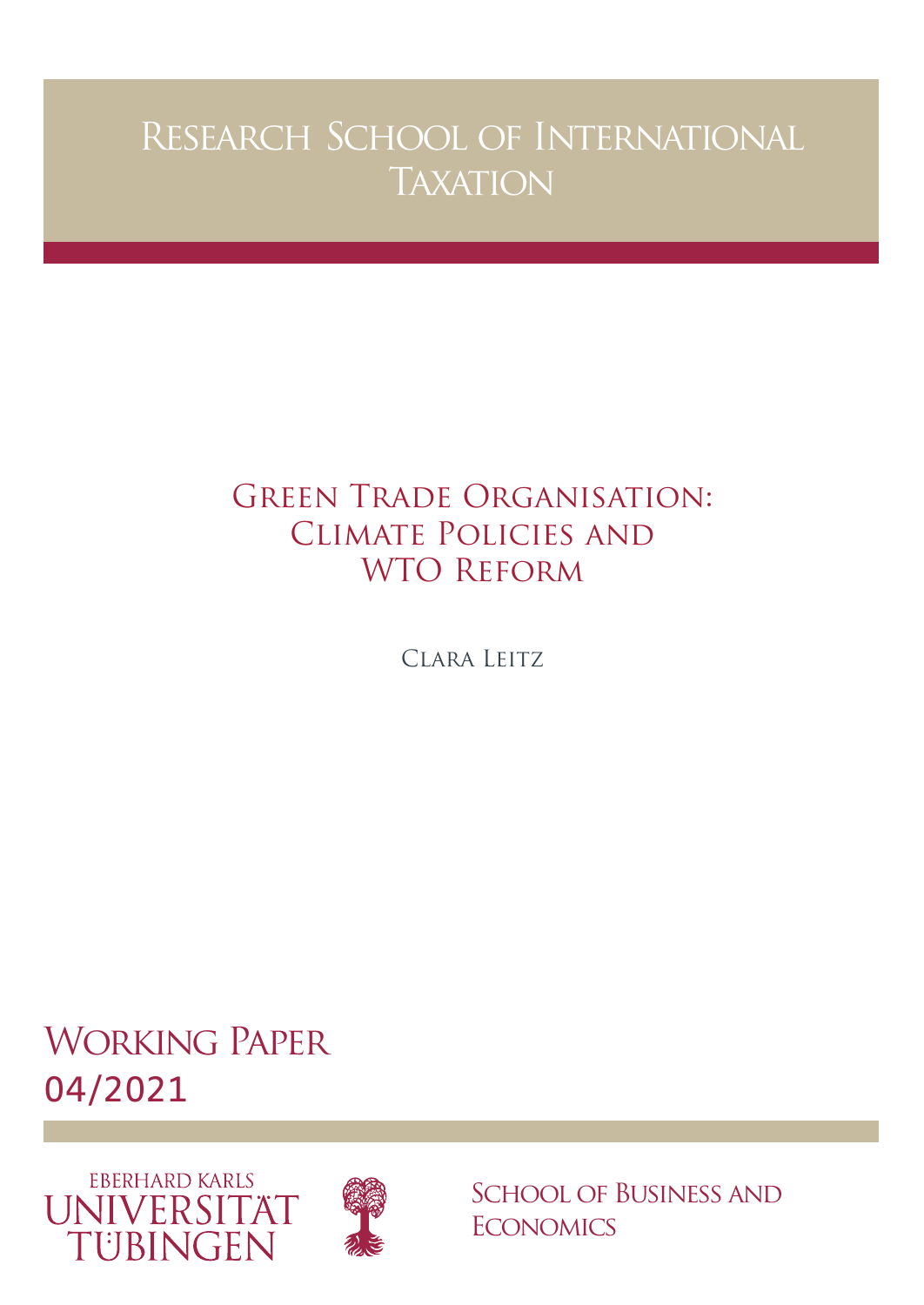# Green Trade Organisation: Climate Policies and WTO Reform<sup>∗</sup>

Clara Leitz

November 3, 2021

#### Abstract

As cooperation on climate mitigation is difficult, more and more countries act unilaterally, for instance by introducing carbon pricing. As such unilateral carbon pricing can lead to carbon leakage, where production is shifted abroad, countries or regions such as the EU and the US plan the implementation of Border Carbon Adjustments (BCAs). BCAs consist of carbon tariffs and potential export rebates. Therefore, they have effects on trade and fall under World Trade Organization (WTO) rules. The trade regime has no clear rules on climate policies affecting trade so far. In this thesis, I investigate current WTO rules and how they apply to Border Carbon Adjustments and other climate policies. As there is a lot of legal uncertainty around how WTO Dispute Settlement will judge these policies, I then discuss potential options for WTO reform. Most multilateral reform options such as amendments, authoritative interpretations or waivers could provide legal certainty but are very difficult to negotiate given the current political climate. Plurilateral options such as an Environmental Goods and Services Agreement are easier to achieve but will not enable countries to counteract carbon leakage through BCAs.

JEL-Codes: F13, F18, Q54, Q56. Keywords: WTO Reform, Border Carbon Adjustments, Carbon Leakage

<sup>∗</sup>This paper was written as a Master Thesis at the University of T¨ubingen and the University of Nottingham. I am grateful for the support of my supervisors Prof. Dr. Frank Stähler from the University of Tübingen and Prof. Dr. Martin Danyluk from the University of Nottingham.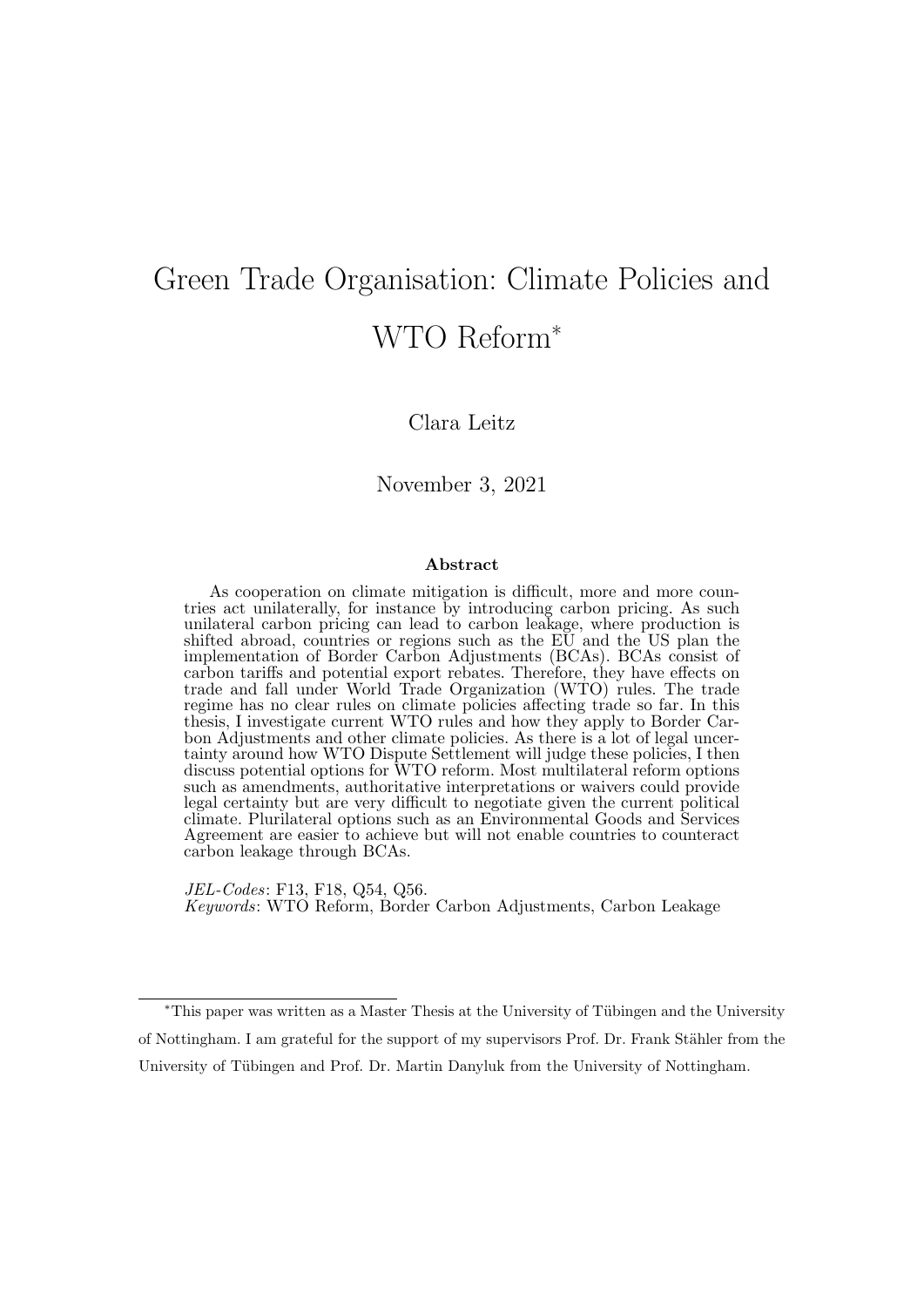## Contents

| $\mathbf{1}$ |                                         | Introduction<br>$\mathbf{1}$                                                          |    |  |  |  |  |
|--------------|-----------------------------------------|---------------------------------------------------------------------------------------|----|--|--|--|--|
| $\bf{2}$     | <b>Climate Policies Affecting Trade</b> |                                                                                       |    |  |  |  |  |
|              | 2.1                                     |                                                                                       | 6  |  |  |  |  |
|              | 2.2                                     |                                                                                       | 9  |  |  |  |  |
|              |                                         | 2.2.1<br>Economic Theory on Border Carbon Adjustments                                 | 9  |  |  |  |  |
|              |                                         | 2.2.2<br>Empirical Evidence for Border Carbon Adjustments                             | 10 |  |  |  |  |
|              | 2.3                                     |                                                                                       | 14 |  |  |  |  |
|              |                                         | Past BCA Proposals in the United States<br>2.3.1                                      | 15 |  |  |  |  |
|              |                                         | 2.3.2<br>Past BCA Proposals in the European Union                                     | 16 |  |  |  |  |
|              |                                         | Current BCA Proposal of the European Union<br>2.3.3                                   | 17 |  |  |  |  |
|              | 2.4                                     |                                                                                       | 19 |  |  |  |  |
|              | 2.5                                     |                                                                                       | 22 |  |  |  |  |
|              | 2.6                                     |                                                                                       | 23 |  |  |  |  |
| 3            |                                         | <b>WTO Rules</b><br>26                                                                |    |  |  |  |  |
|              | 3.1                                     | GATT Article II and III – Border Tax Adjustments                                      | 28 |  |  |  |  |
|              | 3.2                                     | GATT Article III – National Treatment                                                 | 29 |  |  |  |  |
|              | 3.3                                     | GATT Article I – Most Favoured-Nation Principle                                       | 31 |  |  |  |  |
|              | 3.4                                     | GATT Article XX – General Exceptions                                                  | 32 |  |  |  |  |
|              | 3.5                                     | Agreement on Subsidies and Countervailing Measures                                    | 35 |  |  |  |  |
|              | 3.6                                     | Technical Barriers to Trade Agreement                                                 | 37 |  |  |  |  |
|              | 3.7                                     | Trade liberalisation vs Climate Protection                                            | 38 |  |  |  |  |
| 4            |                                         | <b>Potential WTO Reforms</b><br>39                                                    |    |  |  |  |  |
|              | 4.1                                     |                                                                                       | 40 |  |  |  |  |
|              |                                         | Development of Negotiations in the WTO $\;\ldots\; \ldots\; \ldots\; \ldots$<br>4.1.1 | 40 |  |  |  |  |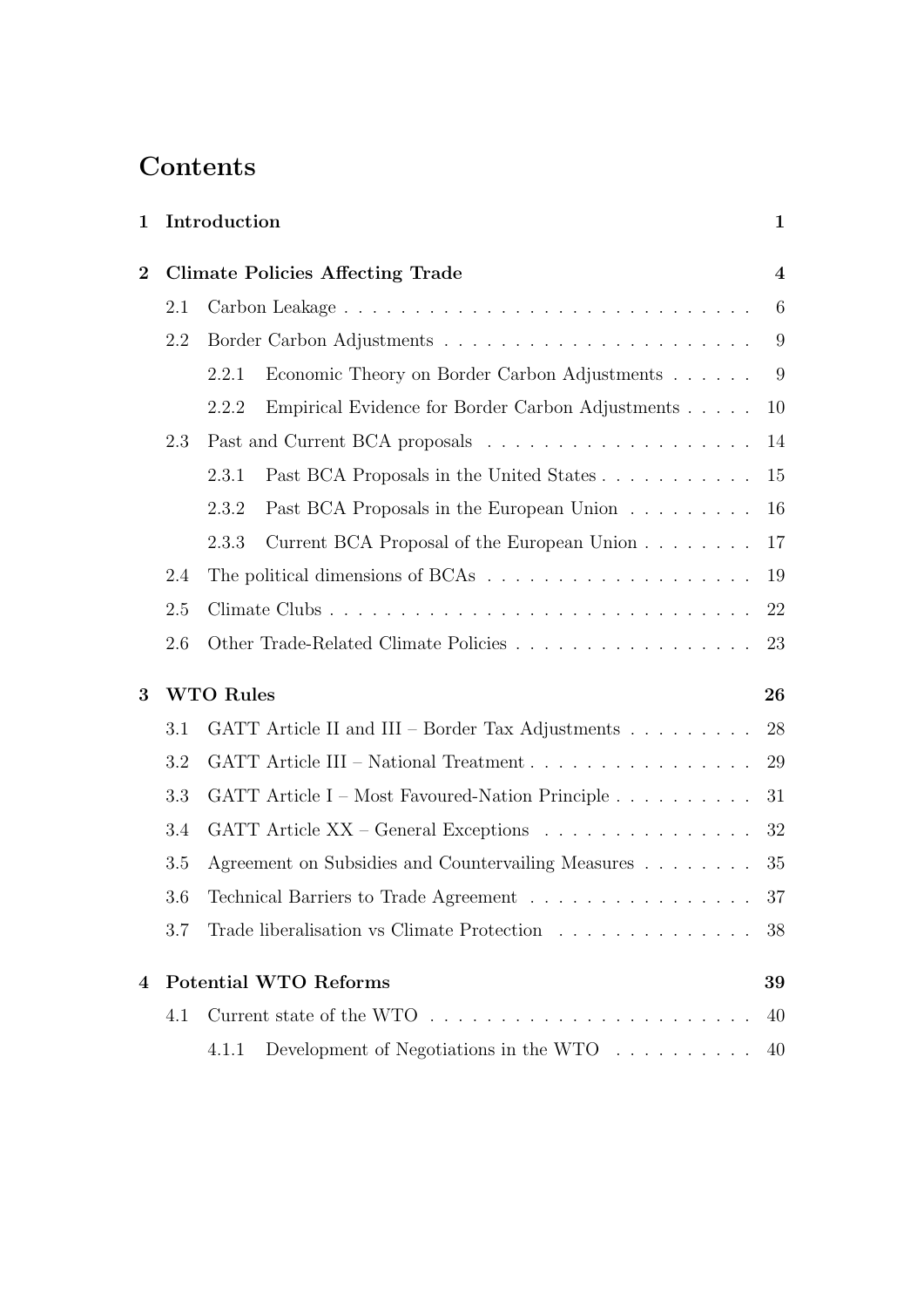|   | 62<br>References |       |                                                                                                                                                                                                                                |    |  |  |  |  |
|---|------------------|-------|--------------------------------------------------------------------------------------------------------------------------------------------------------------------------------------------------------------------------------|----|--|--|--|--|
| 5 | Conclusion       |       |                                                                                                                                                                                                                                |    |  |  |  |  |
|   | 4.3              |       |                                                                                                                                                                                                                                | 58 |  |  |  |  |
|   |                  | 4.2.7 | A Climate Club under the WTO 58                                                                                                                                                                                                |    |  |  |  |  |
|   |                  | 4.2.6 | An Environmental Goods and Services Agreement 57                                                                                                                                                                               |    |  |  |  |  |
|   |                  | 4.2.5 |                                                                                                                                                                                                                                |    |  |  |  |  |
|   |                  | 4.2.4 | Peace Clause recovered as a series of the contract of the contract of the Peace Clause of the Clause of the Clause Clause of the Clause Clause Clause Clause Clause Clause Clause Clause Clause Clause Clause Clause Clause Cl |    |  |  |  |  |
|   |                  | 4.2.3 |                                                                                                                                                                                                                                |    |  |  |  |  |
|   |                  | 4.2.2 | Authoritative Interpretation of WTO Agreements 51                                                                                                                                                                              |    |  |  |  |  |
|   |                  | 4.2.1 |                                                                                                                                                                                                                                |    |  |  |  |  |
|   | 4.2              |       | Reform options for a WTO Protecting the Climate $\dots \dots \dots$ 48                                                                                                                                                         |    |  |  |  |  |
|   |                  | 4.1.4 | Initiatives at the Trade and Environment Nexus 47                                                                                                                                                                              |    |  |  |  |  |
|   |                  | 4.1.3 | Reform Proposals for the WTO $\dots \dots \dots \dots \dots \dots \dots$ 43                                                                                                                                                    |    |  |  |  |  |
|   |                  | 4.1.2 | The Dispute Settlement Crisis $\ldots \ldots \ldots \ldots \ldots \ldots$ 42                                                                                                                                                   |    |  |  |  |  |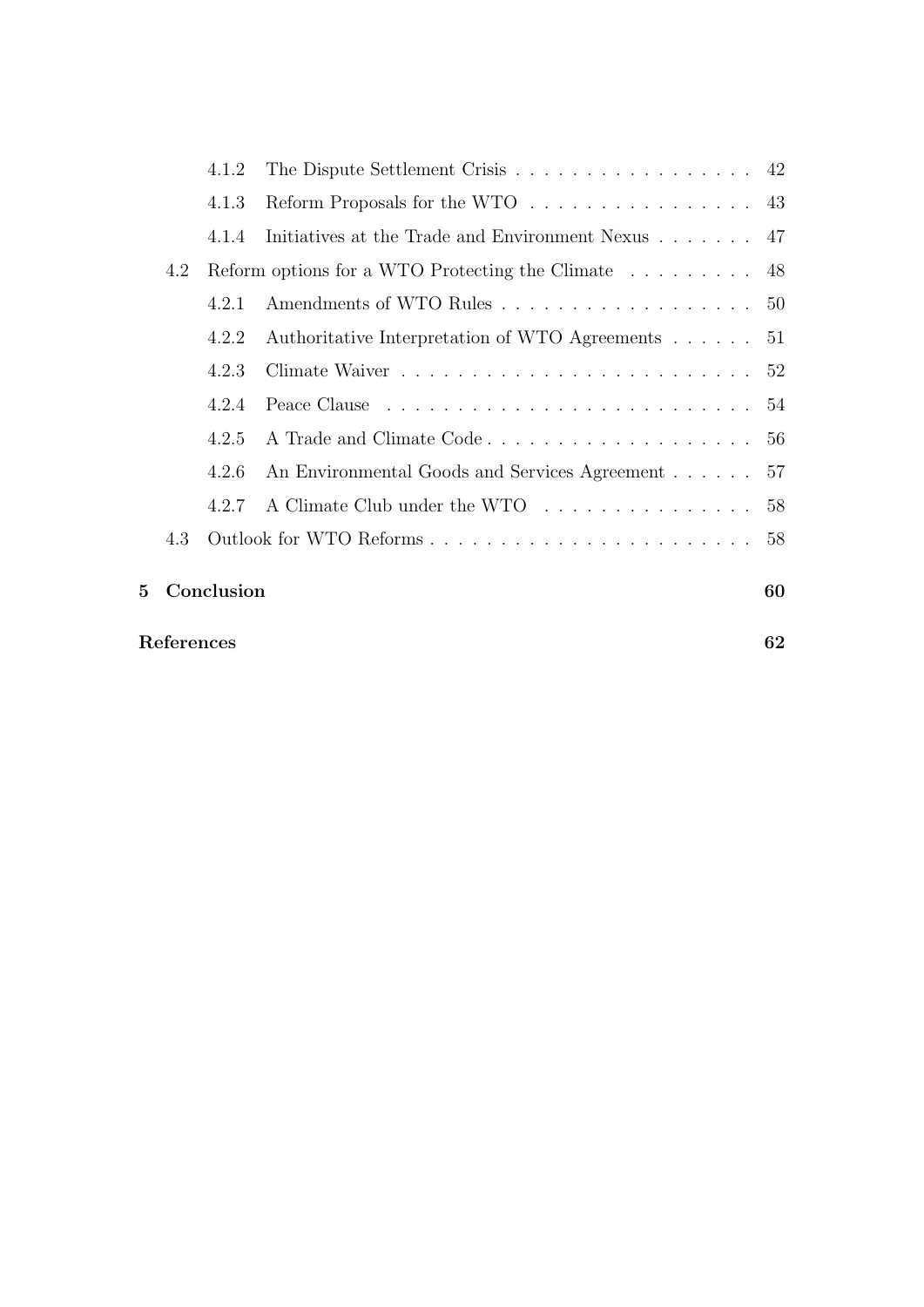## List of Abbreviations

| AB            | Appellate Body                                               |
|---------------|--------------------------------------------------------------|
| <b>ACCTS</b>  | Agreement on Climate Change, Trade and Sustainability        |
| <b>APEC</b>   | Asian Pacific Economic Cooperation                           |
| <b>BCA</b>    | Border Carbon Adjustment                                     |
| <b>BTA</b>    | Border Tax Adjustment                                        |
| <b>CBAM</b>   | Carbon Border Adjustment Mechanism                           |
| CGE           | Computable General Equilibrium                               |
| <b>CTE</b>    | Committee on Trade and Environment                           |
| <b>DSM</b>    | Dispute Settlement Mechanism                                 |
| <b>EGA</b>    | Environmental Goods Agreement                                |
| <b>ETS</b>    | Emission Trading Scheme                                      |
| EU            | European Union                                               |
| <b>EITE</b>   | Energy-Intensive and Trade-Exposed                           |
| <b>GATT</b>   | General Agreement on Tariffs and Trade                       |
| <b>GHG</b>    | <b>Green-House Gases</b>                                     |
| <b>IPCC</b>   | Intergovernmental Panel on Climate Change                    |
| JSI           | Joint Statement Initiative                                   |
| <b>LDC</b>    | Least Developed Country                                      |
| <b>MFN</b>    | Most-Favored Nations                                         |
| <b>PPM</b>    | Process and Production Method                                |
| <b>RTA</b>    | Regional Trade Agreement                                     |
| <b>SCM</b>    | Subsidies and Countervailing Measures                        |
| <b>TESSD</b>  | Trade and Environmental Sustainability Structured Discussion |
| TRIPS         | Trade-Related Aspects of Intellectual Property Right         |
| US            | United States                                                |
| <b>UN</b>     | <b>United Nations</b>                                        |
| <b>UNFCCC</b> | United Nations Framework Convention on Climate Change        |
| <b>WTO</b>    | World Trade Organization                                     |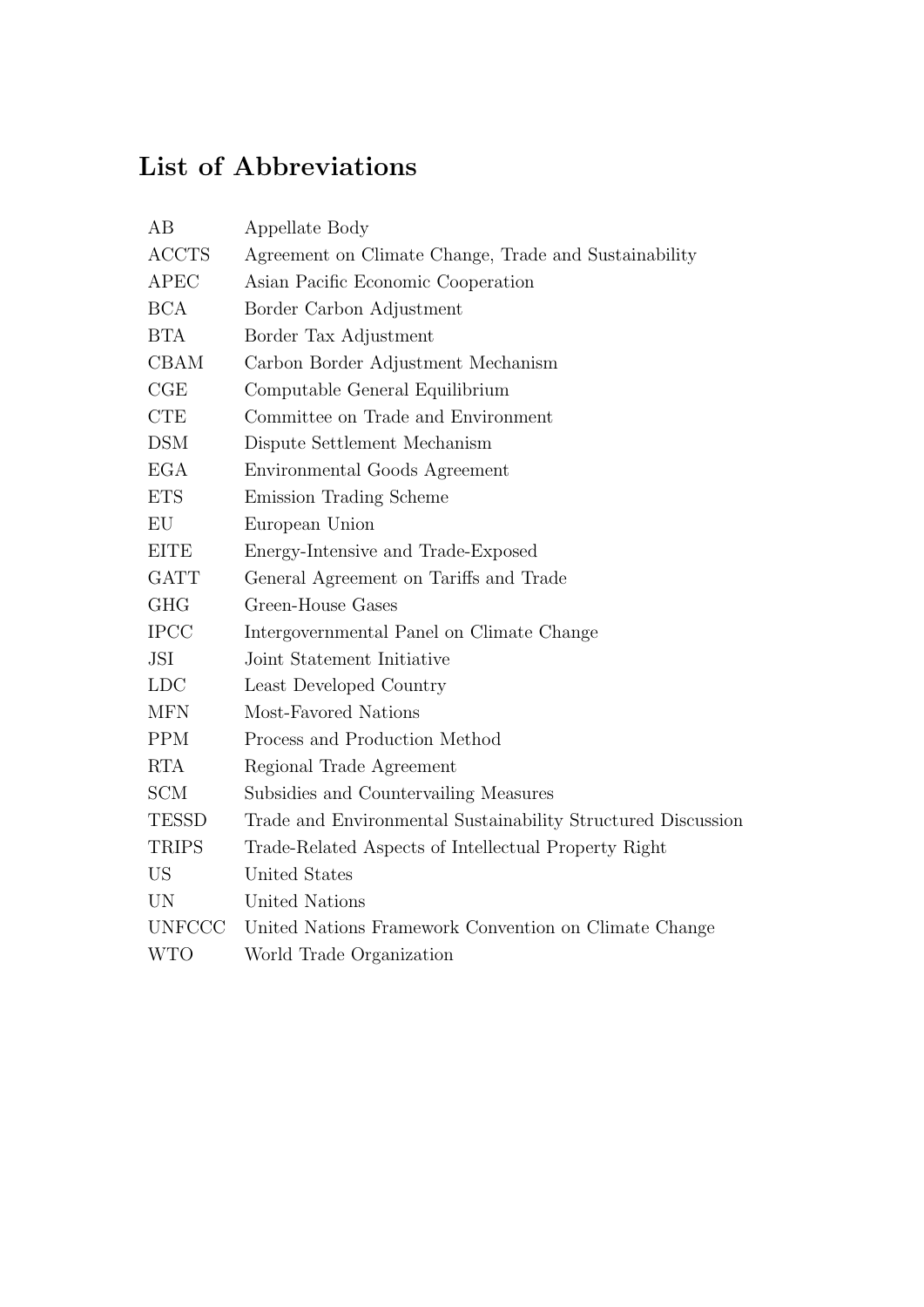### <span id="page-5-0"></span>1 Introduction

Climate change is one of the biggest current challenges of humankind. Therefore, many countries are trying to find cooperative solutions to mitigate Green-House Gas (GHG) emissions and thus limit global warming. The Paris Agreement was an important step towards such global cooperation [\(UNFCCC 2015\)](#page-77-0). However, the current pledges committed by countries in their Nationally Determined Contributions  $(NDCs)^{1}$  $(NDCs)^{1}$  $(NDCs)^{1}$  are not sufficient to limit climate change to  $2^{\circ}C$  [\(Stockwell et al.](#page-76-0) [2021\)](#page-76-0), as was agreed in the Paris Agreement. Countries have different levels of reductions planned and ambitions vary greatly between states and regions. More ambitious countries are going ahead with mitigation policies such as carbon pricing. Trade flows around the world can nullify part of these mitigation efforts if emissions are shifted to countries that do not price carbon, a phenomenon referred to as carbon leakage [\(Felder et al. 1993\)](#page-70-0). Carbon leakage counteracts emission reduction efforts as production is shifted abroad to avoid higher prices due to the carbon tax. This harms the competitiveness of domestic firms. Fear of carbon leakage can act as a deterrence from carbon pricing for some countries. To prevent carbon leakage, other countries are considering to accompany their carbon pricing with border adjustment measures such as carbon tariffs. These so-called border carbon adjustments (BCAs) are domestic policies affecting trade, as they put a price on carbon embedded in imports. Therefore, such policies fall under the rules of the World Trade Organization (WTO). As the trade regime has so far no clear rules on climate change mitigation policies, it is unclear how WTO dispute settlement will judge a climate mitigation policy affecting trade. What could help against these legal uncertainties and problems is multilateral cooperation and new rules to clarify the connection between trade liberalisation and climate protection.

<span id="page-5-1"></span><sup>&</sup>lt;sup>1</sup>In the Paris Agreement, countries submit their planned emission reductions in form of a NDC. These are then updated every five years to increase ambitions over time [\(Roth et al. 2021\)](#page-76-1).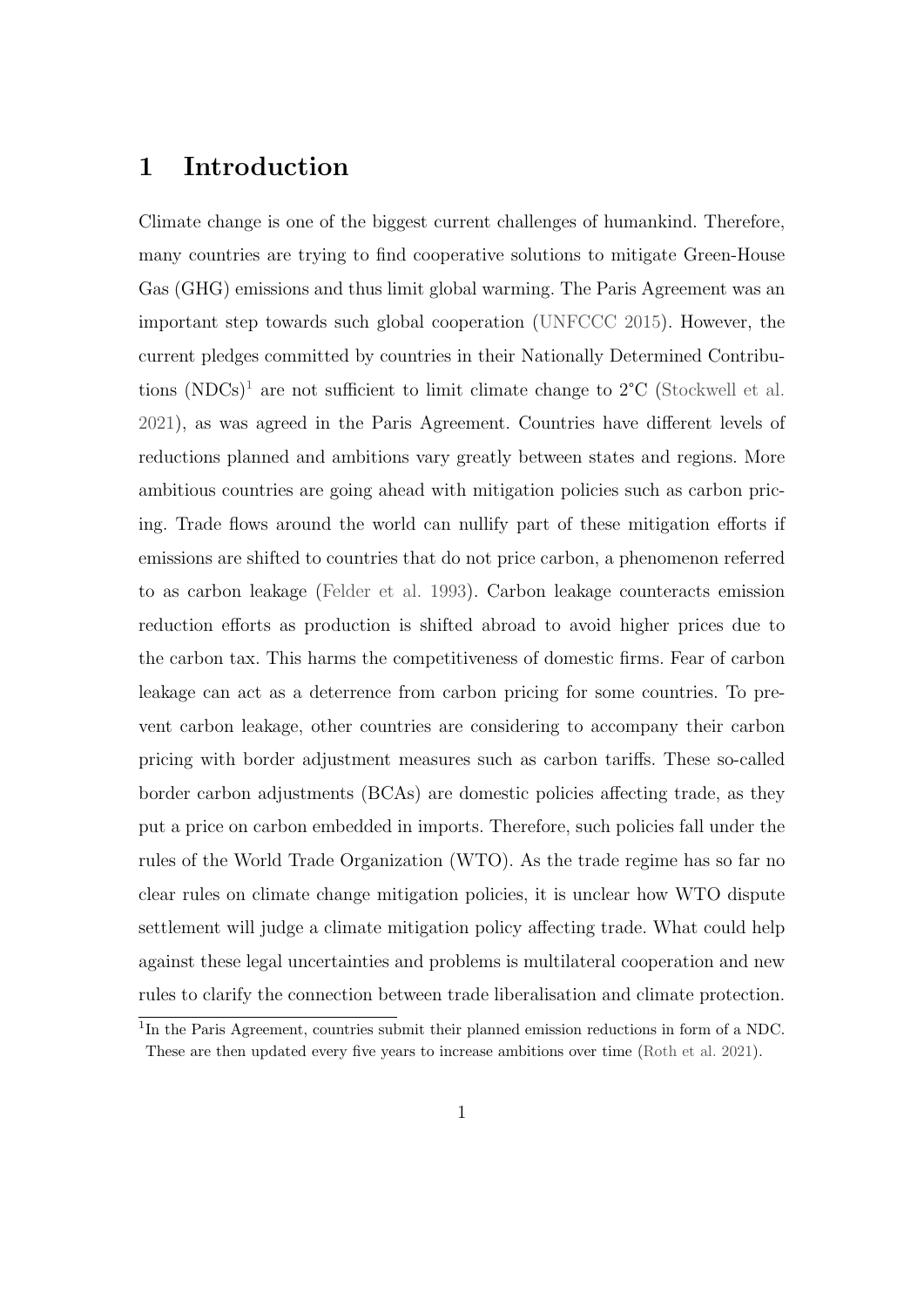The WTO would be well-suited for such cooperation due to its already existing dispute settlement mechanism. So far, the trade and climate policy regimes have not worked together to clarify how climate change mitigation and trade liberalisation can go hand in hand [\(Kulovesi 2014\)](#page-73-0). Some even argue that the regimes are separate silos [\(Bacchus 2017\)](#page-66-1).

In this thesis, I investigate whether the WTO currently helps or hinders the mitigation of climate change and how it could be reformed to help climate protection more effectively. For this, it is first important to understand how and why trade measures can act as effective climate policies. Then, it is important to analyse how the WTO is currently working and how its dispute settlement is going to judge potential climate policies that affect trade. With this knowledge, there can be several options for WTO reform. Their chance of success will depend on the political will of WTO members.

First, I give an overview of climate policies that can affect trade in section [2.](#page-8-0) I focus on carbon pricing, carbon leakage and BCAs, as several states are currently considering these measures and they have potential to create WTO conflict. According to economic models, BCAs can reduce carbon leakage [\(Branger et al.](#page-67-0) [2014\)](#page-67-0). The size of the reduction depends on the scope of emissions and the scope of goods or sectors covered by the BCA. It is also important to consider welfare effects of BCAs, as many studies find that BCAs shift the welfare burden of carbon pricing towards developing countries [\(Branger et al. 2014\)](#page-67-0). Even though there are no national BCAs in place so far, the European Commission has recently proposed a regulation for a BCA and other countries might follow soon. I shortly discuss other relevant climate policies affecting trade, such as climate clubs, subsidies, technology transfers and tariffs on environmental goods and services. These policies also fall under WTO rules.

In section [3,](#page-30-0) I outline current WTO rules relevant for mitigation policies af-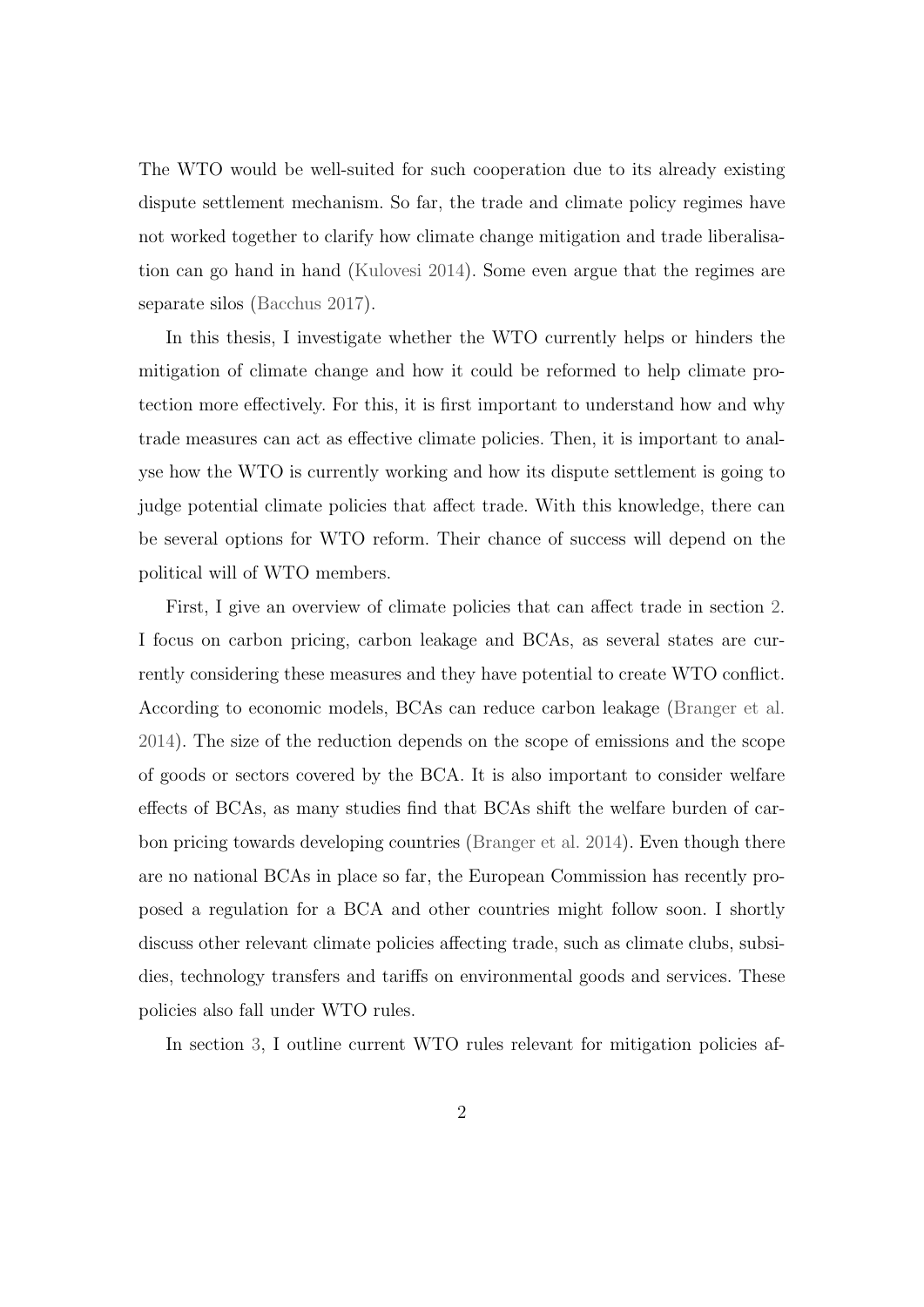fecting trade and how they can affect them. Currently, there is legal uncertainty surrounding the introduction of BCAs or other policies. According to legal scholars, a rule-conform design of BCAs is possible but limits the design options for a BCA substantially [\(Mehling et al. 2019;](#page-74-0) [Cosbey et al. 2019\)](#page-68-0). Careful design will be necessary to ensure rule conformity. Whether a BCA is legal under WTO rules will most likely be decided by the Dispute Settlement Mechanism (DSM) only after other countries feel discriminated and file a complaint.

Finally, I discuss potential options for WTO reform which could boost the WTO's role in climate change mitigation in section [4.](#page-43-0) Many of these options are unlikely, given the current global political climate. Therefore, I first give an overview about the current state of negotiations and dispute settlement in the WTO and sketch several proposals for general reforms. In particular, a reform of the blocked dispute settlement is necessary to make any other reform of the WTO enforceable. Then, I discuss different options for WTO reforms regarding climate policies. Any reform will need to balance the need for climate protection with the purpose of the WTO to prevent green protectionism: If reforms are too broad, states will be able to use climate policies to protect domestic industries. I give an overview of different multi- respectively plurilateral reform options in section [4.2.](#page-52-0) Multilateral reform options include amendments of current WTO rules or authoritative interpretations. These will be most difficult to achieve as they require consensus and are permanent changes of WTO rules. There are also temporary solutions such as a waiver or a peace clause which can give the trade and climate regime time to negotiate more substantial reforms. Plurilateral agreements can be an opportunity as they require less countries to find a compromise. However, as they are only plurilateral, they are not binding for non-participants and therefore they cannot prevent WTO dispute over climate policies. A plurilateral environmental goods and services agreement has the largest chance of success in the medium term,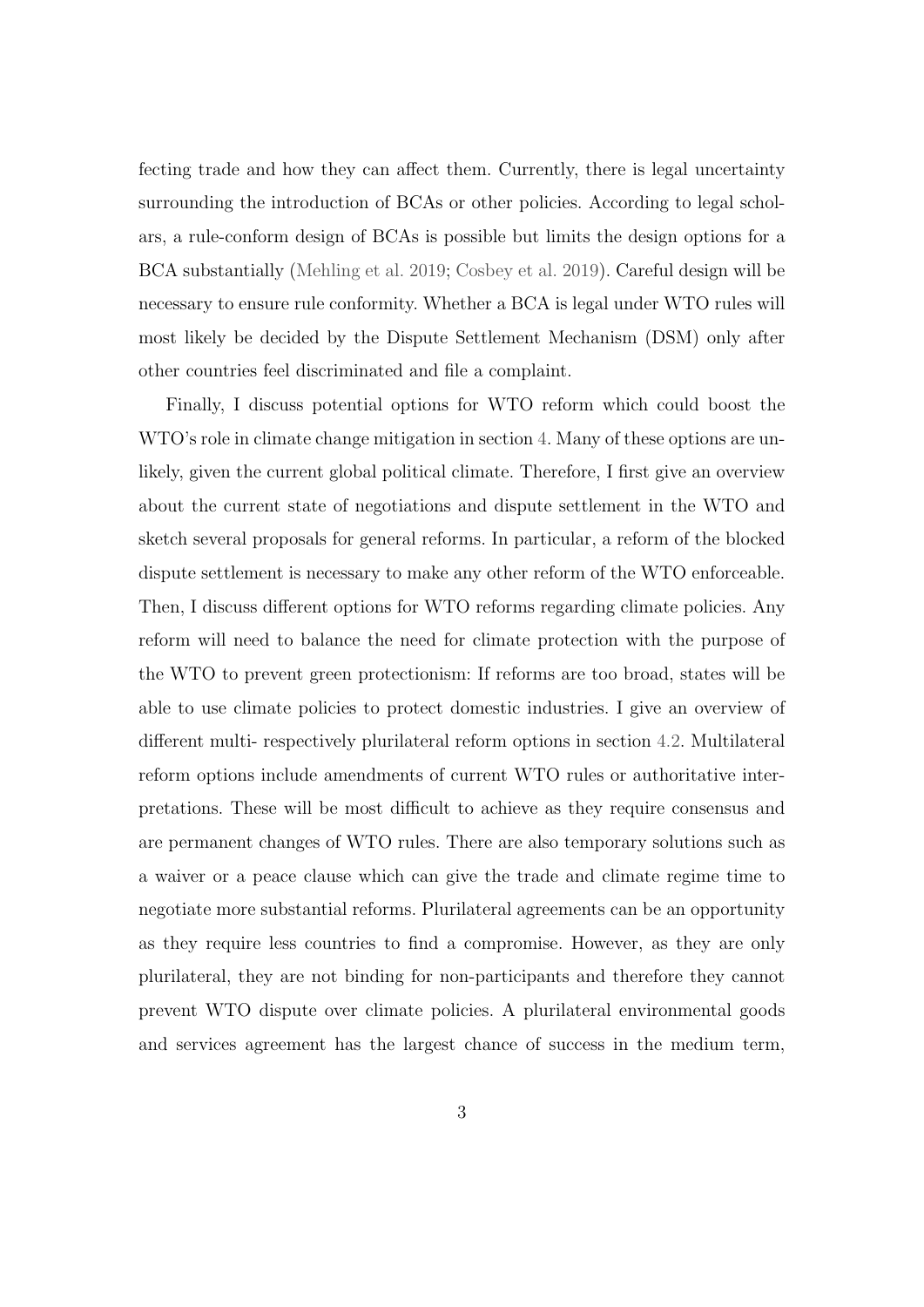as there is already a group of WTO members conducting structured discussions around it [\(WTO 2020a\)](#page-78-0).

## <span id="page-8-0"></span>2 Climate Policies Affecting Trade

The Paris Agreement does not prescribe how individual countries should achieve their emission reductions set out in their NDCs [\(UNFCCC 2015\)](#page-77-0). To limit climate change to 2°C, many different mitigation measures need to be implemented simultaneously [\(IPCC 2021\)](#page-72-0). Many countries are choosing to price emissions. It is economically efficient because it allows market actors to choose the most costeffective carbon abatement options [\(World Bank 2021\)](#page-77-1). Carbon pricing can be done via two main ways: a tax on carbon or an emission trading system (ETS) [\(World Bank 2021\)](#page-77-1). For a carbon tax, the government determines a certain price for carbon emissions and levels it as a tax. For a cap-and-trade ETS, governments determine a 'cap' on emissions allowed in a certain period and distribute emission allowances accordingly. These allowances are either allocated for free or auctioned [\(World Bank 2021\)](#page-77-1). To be efficient policy tools, carbon taxes or ETS need to be designed well and reach a carbon price high enough to reduce emissions substantially [\(World Bank 2021\)](#page-77-1). For a more detailed discussion of different carbon pricing options and current carbon pricing schemes around the globe, see [World](#page-77-1) [Bank \(2021\).](#page-77-1)

To date, there are already many different carbon pricing schemes implemented around the globe. Figure [1](#page-9-0) shows the carbon taxes (red) and ETS (green) that are already implemented or scheduled for implementation as of 2021 as well as carbon taxes or ETS currently considered by governments (yellow) [\(World Bank 2021\)](#page-77-1). In 2021, 21.5% of global GHG emissions are covered by carbon pricing. This increase is mainly due to the introduction of China's ETS on electricity which initially covers around 30% of Chinese emissions. However, less than 4% of the globally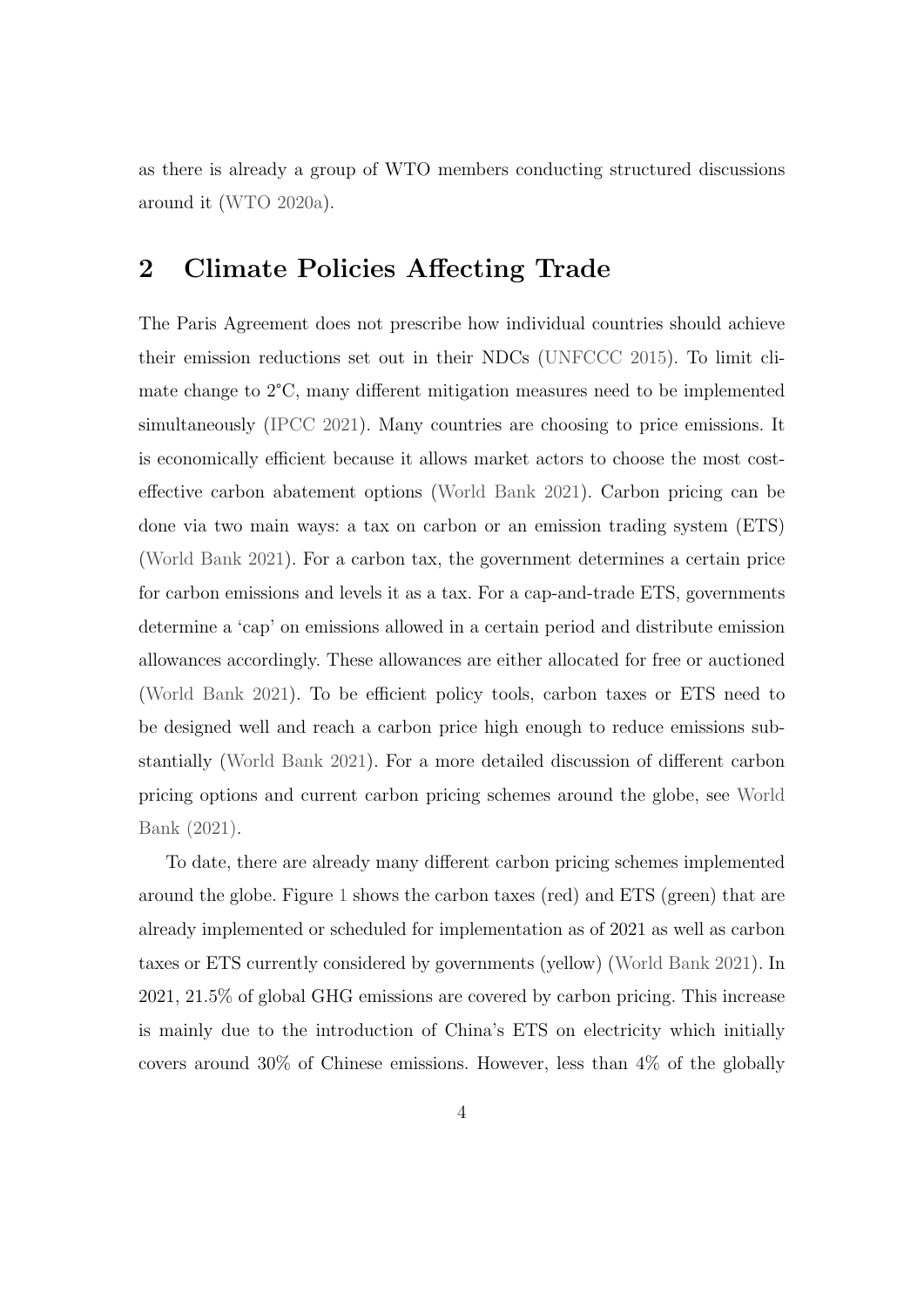

<span id="page-9-0"></span>Figure 1: Current worldwide carbon pricing initiatives. Figure adopted from [World](#page-77-1) [Bank \(2021\).](#page-77-1)

covered emissions are priced above the lowest price recommended to reach the 2°C target (40 USD per  $tCO_2e$ ) [\(World Bank 2021\)](#page-77-1). This shows that carbon prices need to increase in amount as well as scope to reach the Paris Agreement. Furthermore, they need to be accompanied by other policies such as research and development support to become more effective.

Carbon pricing changes the relative prices of goods, as carbon-intensive goods become more expensive than low-carbon products. Therefore, it changes the competitiveness of domestic firms and has an impact on the terms of trade. One potential problem resulting from this is carbon leakage, if carbon pricing becomes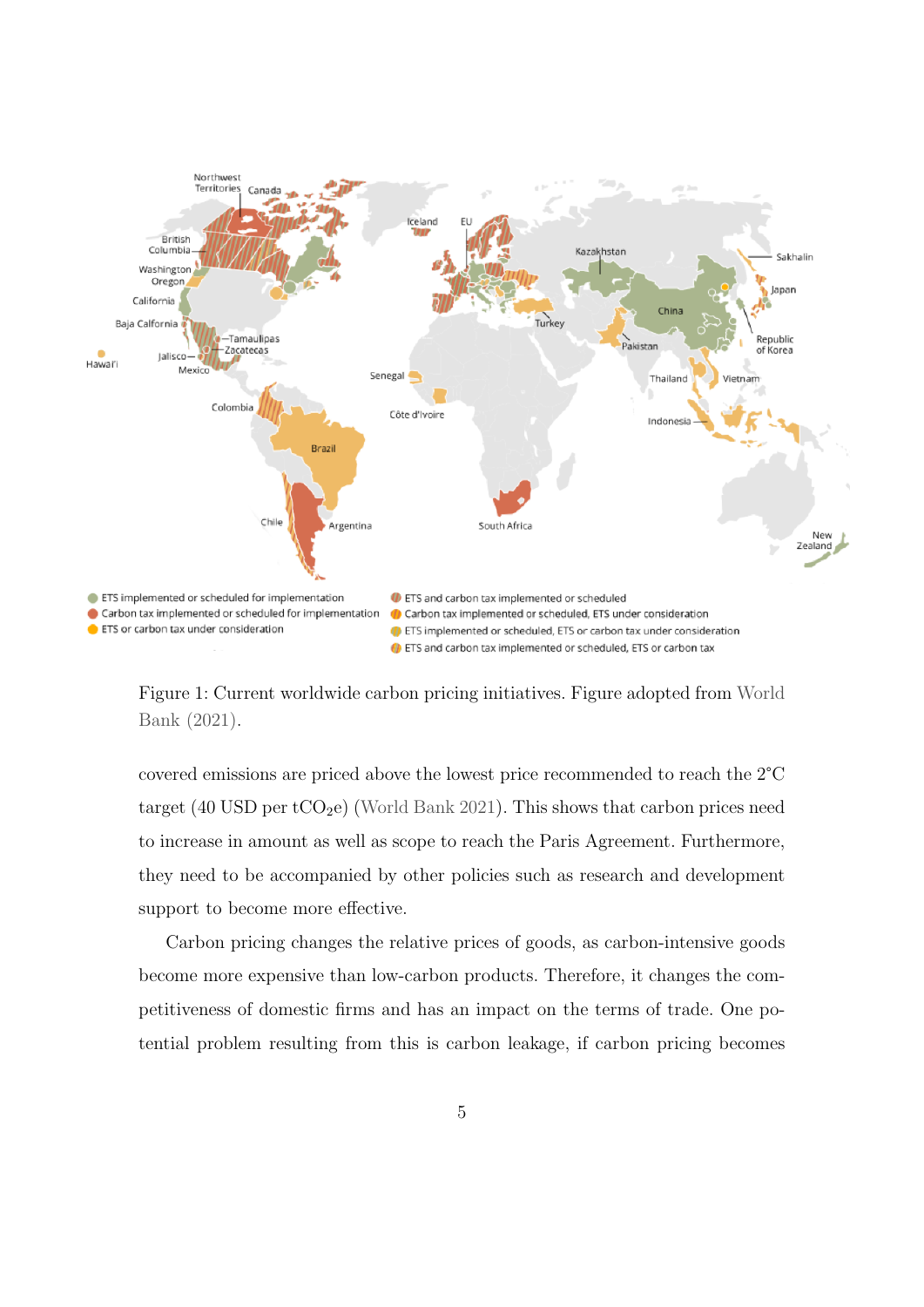less effective because production moves abroad.

In the following subsections, I first explain the concept of carbon leakage in more detail and summarise current evidence. Second, I describe border carbon adjustments (BCA) and their theoretical and empirical justifications. This section also gives an overview of design and scope recommendations for BCAs. Then, I summarise past and current BCA proposals from the US and the EU before I discuss the political dimensions of BCAs, in particular whether they can serve as motivation for other countries to join a carbon pricing scheme. Finally, I will discuss other climate policies affecting trade, such as climate clubs, subsidies and technology transfer.

#### <span id="page-10-0"></span>2.1 Carbon Leakage

When countries implement unilateral carbon abatement measures<sup>[2](#page-10-1)</sup>, production can move abroad which increases emissions in other countries. Such **carbon leakage** reduces the net effect of these policies [\(Branger et al. 2014\)](#page-67-0).

There are two main types of carbon leakage, direct and indirect. Direct leakage can happen if carbon pricing increases the domestic production costs especially for energy-intensive trade-exposed (EITE) industries. This can cause a competitive disadvantage for these industries in international competition [\(Branger et al.](#page-67-0) [2014\)](#page-67-0). As production increases abroad and imports into the carbon mitigating country rise, the domestic industry is damaged and the mitigation policy is less effective than intended [\(Condon et al. 2013\)](#page-68-1). This mechanism is called the competition channel of leakage [\(Verde 2020\)](#page-77-2). In the long term, this might lead to leakage through the investment channel when plants or whole industries relocate to a different country with lower carbon pricing [\(Verde 2020\)](#page-77-2). There is also indi-

<span id="page-10-1"></span><sup>&</sup>lt;sup>2</sup>Although I refer to carbon mitigation policies and carbon pricing throughout this paper, this allows to include other green-house gases (GHG) into the policies by converting them into carbon equivalents.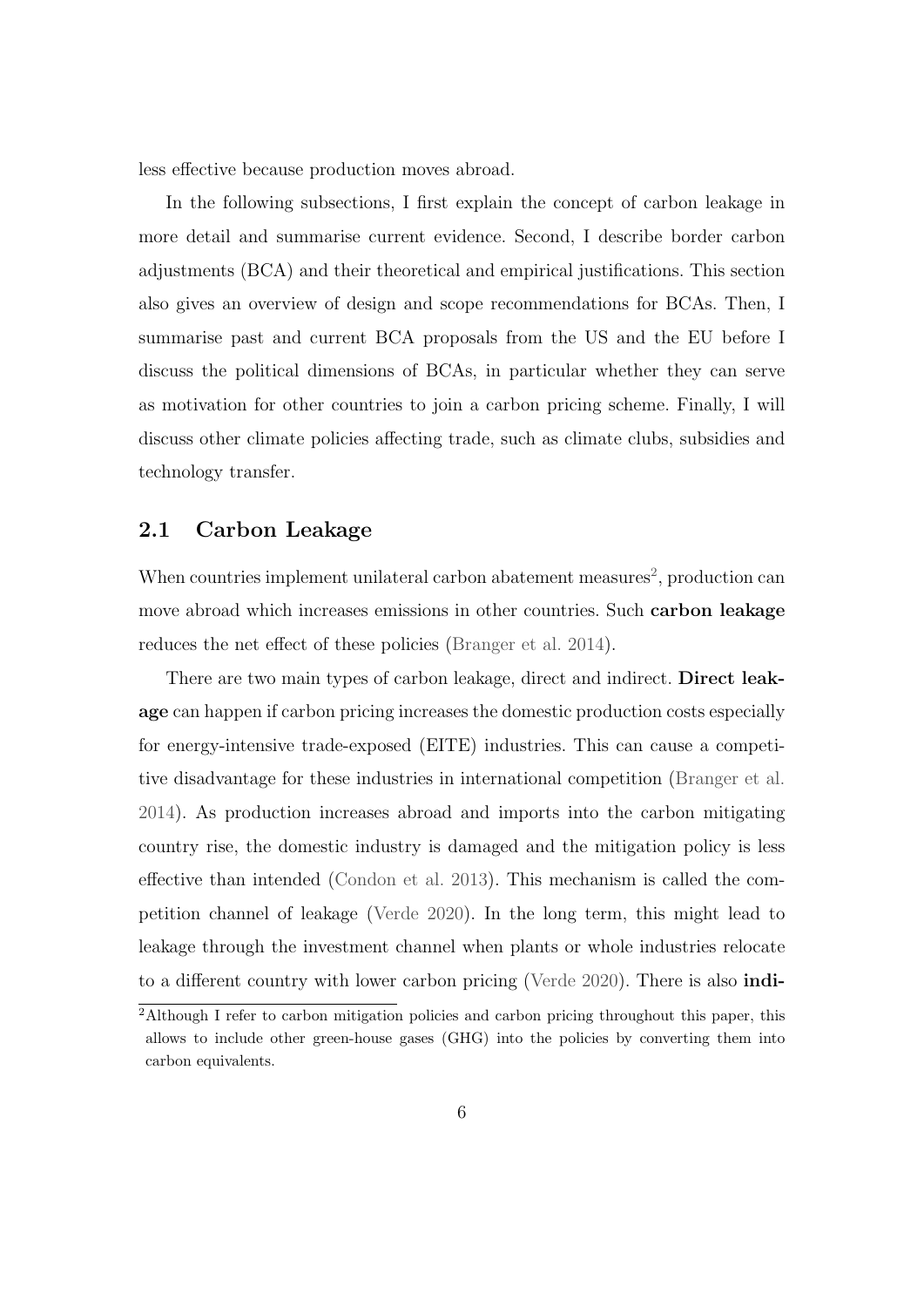rect leakage, or leakage through the energy-price channel via the global energy price market. If a country or region implementing a carbon pricing policy is large enough to influence world market prices, its reduction of fossil fuel consumption will also reduce global energy prices [\(Burniaux et al. 2013\)](#page-68-2). This is an incentive for other countries to increase their fossil fuel consumption, reducing the net effect of the carbon tax.

For direct leakage, economic theory alone is not sufficient to determine whether it will occur [\(Jakob et al. 2013\)](#page-73-1). For example, if carbon intensive production is outsourced from fossil-fuel reliant countries to countries with predominantly renewable energy sources, global production will be more efficient and global emissions will be reduced [\(Baumert et al. 2019\)](#page-66-2). Furthermore, carbon pricing could stimulate new innovations and technologies improving the production processes and the competitiveness of domestic firms [\(Porter et al. 1995\)](#page-76-2). This could even lead to negative leakage, as new technologies spread towards non-participating countries [\(Burniaux et al. 2013\)](#page-68-2). It is important to investigate empirically how much and which form of leakage occurs after the introduction of unilateral carbon pricing policies. There are only few studies available so far, results are presented in the following.

[Nielsen et al. \(2020\)](#page-75-0) investigate carbon leakage by analysing 43 countries and their respective commitments to the Kyoto Protocol in the period 2000-2014.[3](#page-11-0) The authors compare whether countries which ratified the Kyoto Protocol experienced more carbon leakage than others: Countries participating in the Kyoto Protocol reduced their emissions on average by  $10\%$  but 2.5 percentage points of these  $10\%$ where cancelled out by carbon leakage. The largest driver of carbon leakage was the US importing carbon-intensive products from China even though neither China

<span id="page-11-0"></span><sup>&</sup>lt;sup>3</sup>In the Kyoto Protocol, only developed nations pledged to reduce emissions. Annex I outlines the countries and their pledges of emission reductions compared to national 1990 emission levels [\(UNFCCC 1997\)](#page-76-3).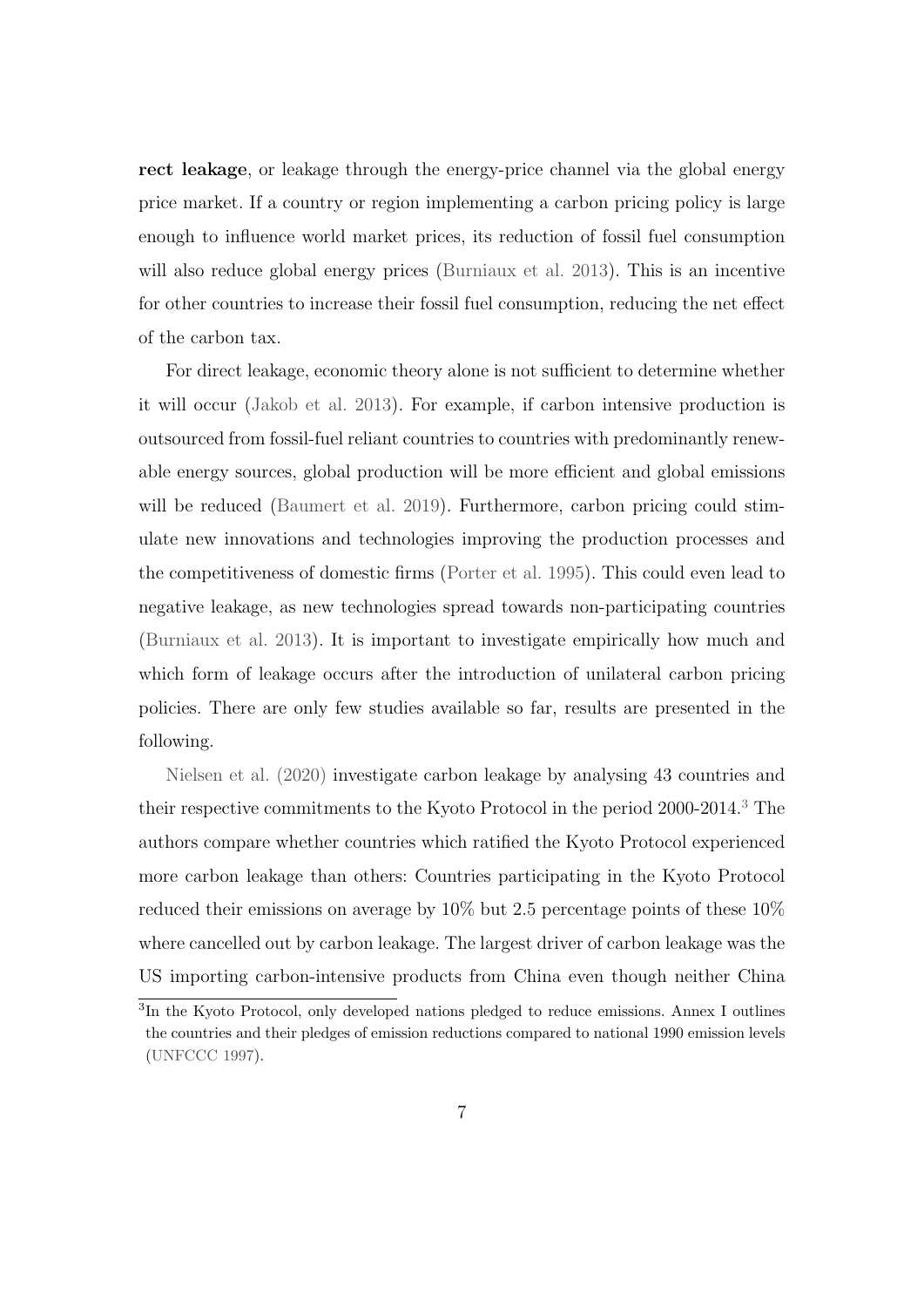nor the US ratified the Kyoto Protocol. This study shows that carbon leakage can happen as a consequence of carbon reduction policies but also due to the structure of global trade between developed and developing countries. [Bolscher et al. \(2013\)](#page-67-1) investigate carbon leakage for nine energy intensive sectors after the introduction of the EU ETS and find no evidence for direct carbon leakage between 2005 and 2012. [Verde \(2020\)](#page-77-2) confirm these findings in a literature review on econometric evidence of competition loss and carbon leakage due to the EU ETS. However, [Bolscher](#page-67-1) [et al. \(2013\)](#page-67-1) as well as the studies examined by [Verde \(2020\)](#page-77-2) use only the first and second EU ETS periods between 2005 and 2012. These periods were marked by a high share of free emission allowances to EITE industries [\(Verde 2020\)](#page-77-2). The broad availability of free allowances in these first two periods of the EU ETS lowered the prices. As free allowances were distributed to reduce the potential problem of direct leakage, the lack of evidence for leakage is not surprising [\(Bolscher et al. 2013\)](#page-67-1). Therefore, further evidence including the third period of the EU ETS (2013–2020) is necessary, as in the last period the free allowances were reduced.

The extent of carbon leakage will likely increase if countries or coalitions such as the EU increase their unilateral efforts and carbon prices rise [\(Lamy et al.](#page-73-2) [2020\)](#page-73-2). Therefore, countries want to reduce the risk of carbon leakage when introducing carbon pricing mechanisms. Apart from free emission allowances, which only combat the competitive effect of carbon pricing, there are several options to decrease direct carbon leakage. One option is to switch from production-based to consumption-based carbon pricing [\(Jakob et al. 2013\)](#page-73-1). With consumption-based carbon pricing, emissions embodied in trade are automatically incorporated in the consumption, as the consumption levy or pricing occurs at the point of consumption and not at production [\(Ghosh, Luo, Siddiqui, T. Rutherford, et al. 2020\)](#page-70-1). However, this is not practical, as global standards of emission accounting are all production-based and adoption would therefore lead to increased complexity in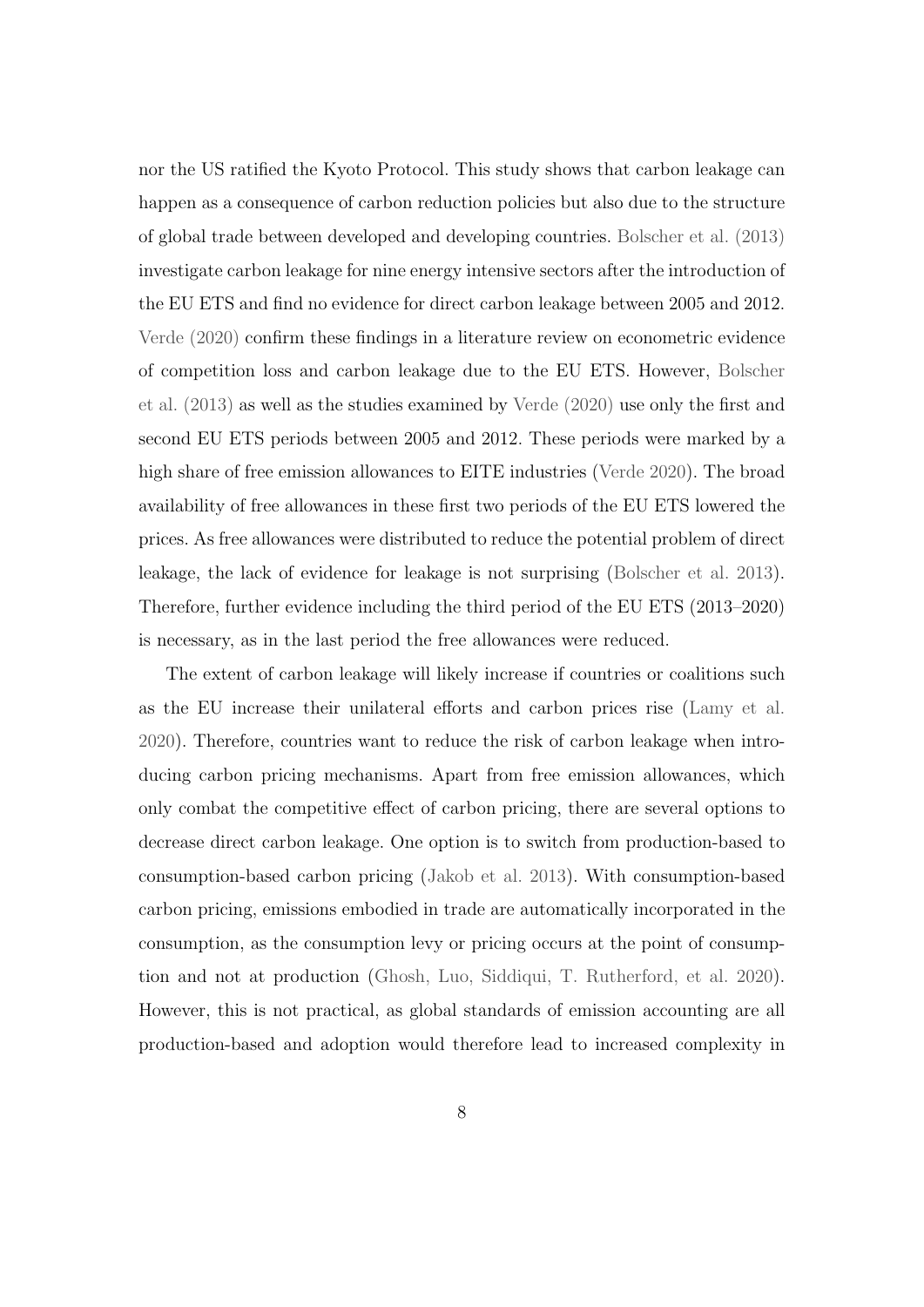calculation and data collection [\(Nielsen et al. 2020\)](#page-75-0). An option that might be easier to implement are BCAs. These are discussed in more detail in the following section.

#### <span id="page-13-0"></span>2.2 Border Carbon Adjustments

To combat carbon leakage and the negative effects of unilateral carbon pricing on the competitiveness of domestic firms, many economic scholars have suggested border carbon adjustments ( $BCAs$ ) (cf. [Markusen 1975;](#page-74-1) [Keen et al. 2014;](#page-73-3) Böhringer, [Balistreri, et al. 2012;](#page-67-2) [Branger et al. 2014;](#page-67-0) [Condon et al. 2013;](#page-68-1) [Boeters et al. 2012;](#page-67-3) [Mason et al. 2015;](#page-74-2) Böhringer, Schneider, et al. 2021; [Weitzel et al. 2012;](#page-77-3) [Larch et](#page-73-4) [al. 2017;](#page-73-4) [Lanzi et al. 2012;](#page-73-5) Mörsdorf 2021). Therefore, many countries with higher climate ambitions are currently discussing their introduction. As BCAs have also trade effects, it is important to consider their possible impacts on competitiveness and welfare. Design and scope of BCAs matter for their effectiveness to reduce carbon leakage. First, I outline theoretical justifications for BCAs and then I summarise the main evidence from applied models on how a BCA should be designed.

#### <span id="page-13-1"></span>2.2.1 Economic Theory on Border Carbon Adjustments

In his seminal paper, [Markusen \(1975\)](#page-74-1) theoretically analysed the effects of negative externalities such as carbon emissions on trade. He found that a unilateral carbon tax (or auctioned emission quotas), with tariffs on carbon-intensive imports and subsidies on carbon-intensive exports, constitutes only a second-best policy response compared to a cooperative solution. Such border carbon adjustments or border tax adjustments (BTAs) minimise the competitive disadvantage for domestic industries that results from the carbon pricing mechanism [\(Burniaux et al.](#page-68-2) [2013\)](#page-68-2). The goal is to treat domestic and foreign products equally by including imports in carbon pricing [\(Mehling et al. 2019\)](#page-74-0). A full BTA consists of the two parts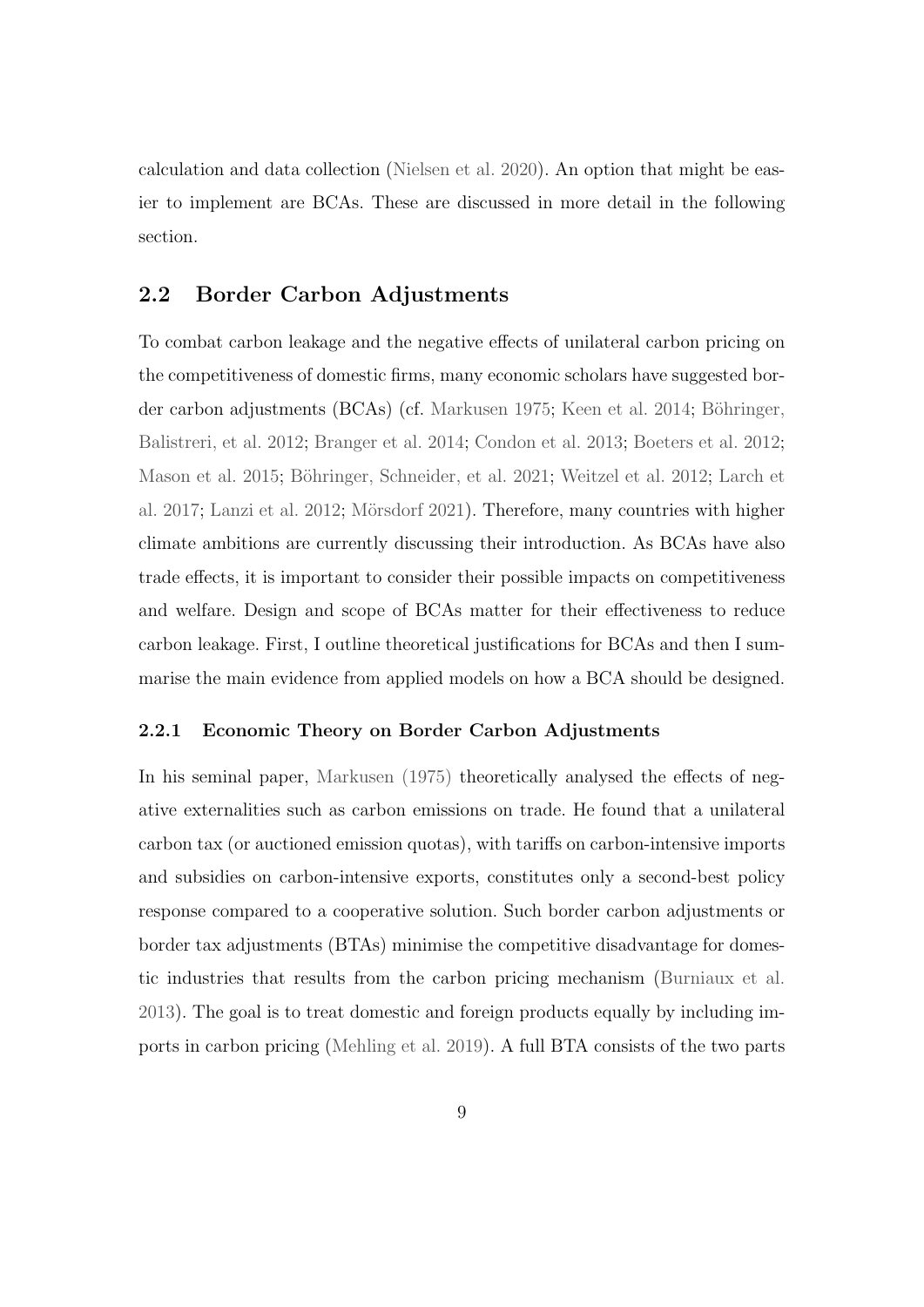as theorised by [Markusen \(1975\):](#page-74-1) the carbon tariff based on the embodied carbon content of imports, as well as a rebate on the emission taxes paid by domestic producers on their exports [\(Ghosh, Luo, Siddiqui, and Zhu 2012\)](#page-70-2). Exempting exports is beneficial for the domestic competitiveness on international markets, but not for carbon emissions (Böhringer, Carbone, et al. 2012). Furthermore, export rebates can create difficulties in application as they might not be WTO conform, as outlined in section [3.](#page-30-0) Therefore, BCAs discussed in policy contexts often levy a tariff on imports without any export rebates. There are two main ways a BTA could be implemented given production-based carbon accounting. If a country or a coalition levels a carbon tax, it can charge the difference between the domestic and the foreign carbon taxes as a tariff. If on the other hand, a coalition has an ETS in place like the EU, it could oblige importing companies to buy emission certificates for their imports. For a full BTA, the country can distribute free emission allowances to certain export-oriented industries, as done by the EU in the beginning of the EU ETS [\(Burniaux et al. 2013\)](#page-68-2).

[Keen et al. \(2014\)](#page-73-3) analysed whether carbon BTAs are justified when countries can cooperate and want to maximise global welfare. Using a general equilibrium model of trade with added carbon emissions, they find that under specific conditions a BTA can be beneficial for global welfare and efficiency. Lower-income countries can set their carbon taxes lower or can receive lump-sum transfers from high-income countries to account for the higher abatement costs. Their contribution is important as it shows that not only self-interest but also global cooperation could justify a BTA to prevent carbon leakage and increase global efficiency.

#### <span id="page-14-0"></span>2.2.2 Empirical Evidence for Border Carbon Adjustments

Apart from these theoretical justifications for BCAs, there are also applied models that calculate the effects of BCAs on carbon leakage, competitiveness and wel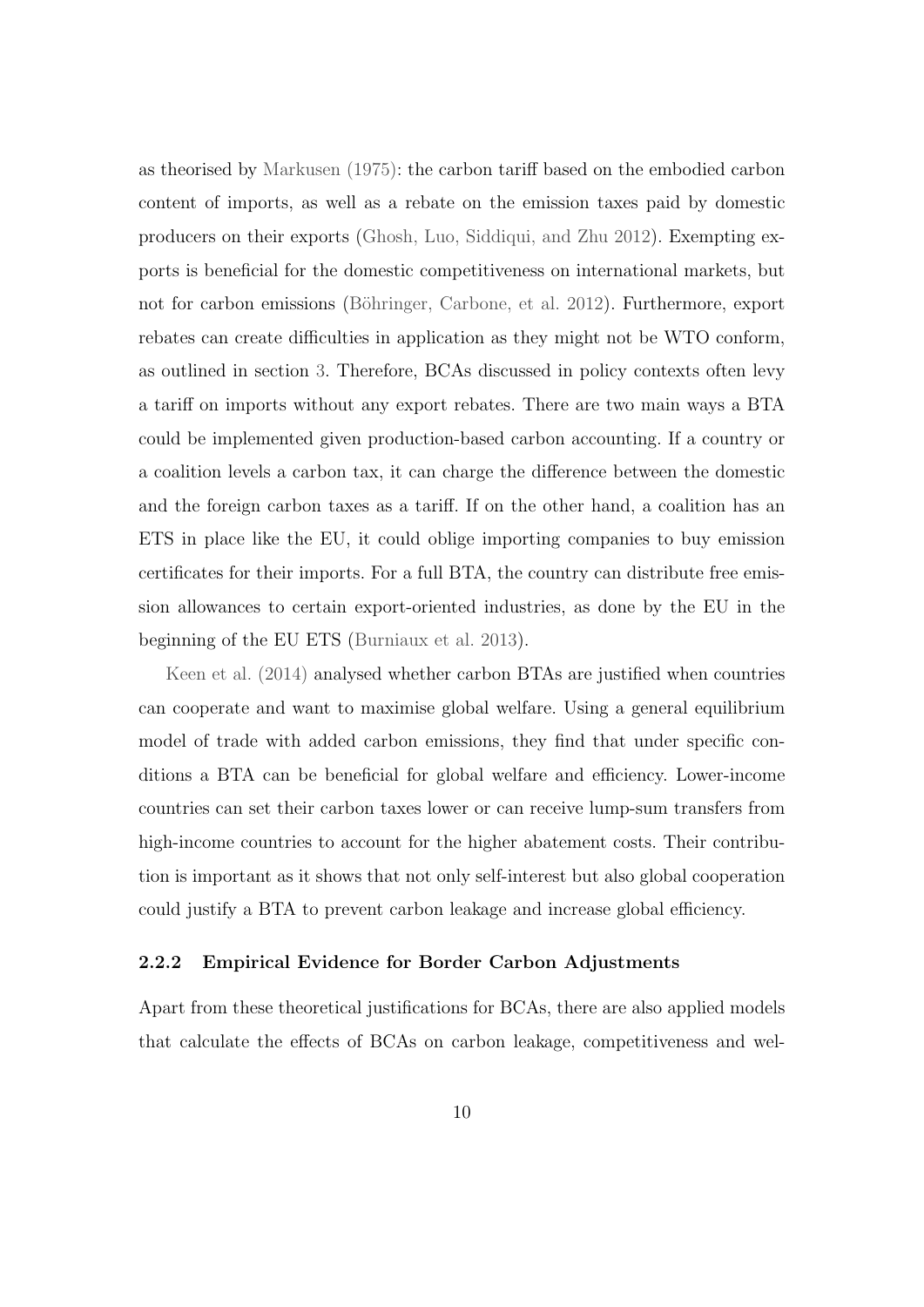fare. Most studies use multi-region, multi-sector computable general equilibrium (CGE) models of trade that are extended to include  $CO<sub>2</sub>$  or other GHGs (cf. Böhringer, Balistreri, et al. 2012; Böhringer, Carbone, et al. 2012; [Burniaux et al.](#page-68-2) [2013;](#page-68-2) [Bednar-Friedl et al. 2012;](#page-66-3) [Ghosh, Luo, Siddiqui, and Zhu 2012;](#page-70-2) Böhringer, [Bye, et al. 2017;](#page-67-6) Böhringer, Schneider, et al. 2021; Mörsdorf 2021). CGE models work with counterfactuals and compare a baseline scenario with unilateral carbon pricing to scenarios with different BCAs (Böhringer, Carbone, et al. 2012). This allows to test different approaches for BCAs, for instance comparing the effects of a full BCA versus only carbon tariffs on imports. Next to a "business as usual" scenario, studies calculate a baseline scenario in which countries are implementing carbon pricing to achieve emission reduction goals such as 20% reduction of domestic emissions. Most baseline scenarios are based on the introduction of emission pricing by either the Annex I countries of the Kyoto Protocol, Annex I countries together with the US, Russia or China or by the EU alone. Depending on the model, the studies find different rates of carbon or emission leakage. According to a review by [Branger et al. \(2014\),](#page-67-0) leakage rates range between 5 and 25% for most studies. Böhringer, Balistreri, et al.  $(2012)$  find a mean leakage rate of  $12\%$  across 12 models and explain these differences with different assumed heterogeneity in traded goods (Armington elasticities). A further difference comes from including non-carbon GHGs in the emission pricing. This reduces the leakage rate because the base for emission pricing is larger which lowers the price necessary to achieve mitigation goals [\(Ghosh, Luo, Siddiqui, and Zhu 2012\)](#page-70-2). [Larch et al. \(2017\)](#page-73-4) use a structural gravity model to investigate the introduction of carbon tariffs. As structural gravity models are commonly used to analyse international trade flows, they extend it to include carbon emissions and carbon tariffs. They also model a carbon tax introduction by Annex I countries and find a carbon leakage rate of 13.4%, confirming the results of the CGE models.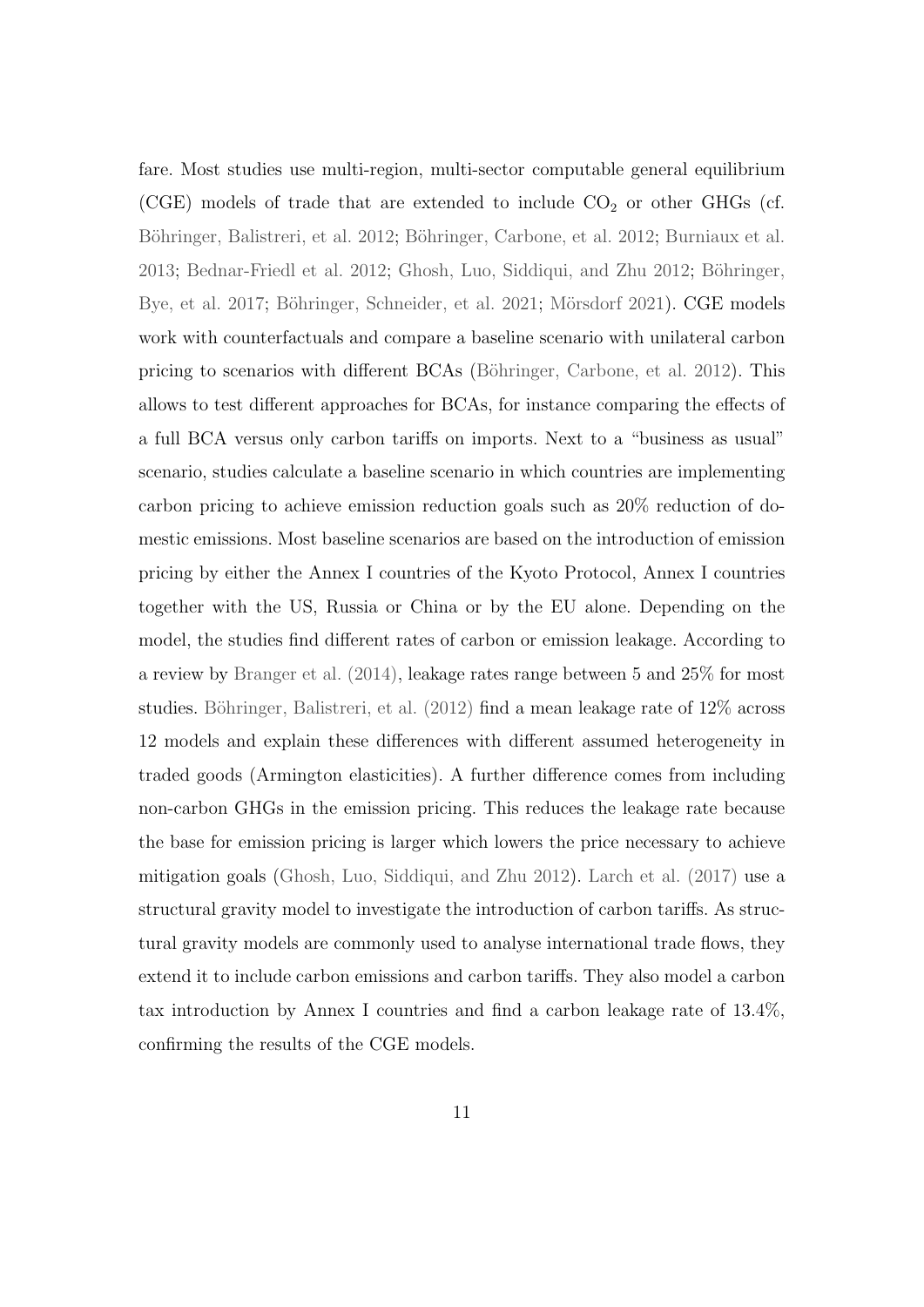Introduction of a BCA reduces leakage across all studies. A full BCA is effective in reducing leakage (Böhringer, Balistreri, et al. 2012; Böhringer, Carbone, et al. [2012;](#page-67-5) [Branger et al. 2014\)](#page-67-0), so are carbon tariffs alone (Böhringer, Bye, et al. 2017; [Larch et al. 2017\)](#page-73-4). Böhringer, Schneider, et al.  $(2021)$  find a leakage reduction of 69% due to the introduction of carbon tariffs by countries of the Organisation for Economic Co-operation and Development. Böhringer, Balistreri, et al. (2012) argue that the efficiency of carbon tariffs is almost equal to a full BCA because the mitigating coalitions are large net importers of emissions and therefore the export rebates have little effect. Mörsdorf (2021) finds a larger difference where a full BCA by the EU reduces leakage from 22% to 7% and carbon tariffs only to 14%. This could also be explained partly by the fact that his model only includes direct emissions. Including also indirect emissions such as emissions from electricity production used in the manufacturing of the imported good widens the basis for the BCA and can therefore be more effective in reducing leakage [\(Burniaux et al.](#page-68-2) [2013;](#page-68-2) Böhringer, Carbone, et al. 2012).

Next to direct versus indirect emission inclusion, it matters on which emission basis the BCA or the carbon tariffs are applied. Even though a BCA can be calculated based on actual emissions of the firm (firm-based tariffs), this will lead to the most complex accounting and compliance processes (Böhringer, Bye, et al. [2017\)](#page-67-6). Therefore, many proposals suggest basing the BCA on emission averages to reduce transaction costs. These averages can be either based on domestic or foreign emission averages. As domestic emission intensities in the mitigation coalitions are already low, this leads to a lower BCA which is less effective in reducing carbon leakage than a BCA based on foreign emission averages [\(Burniaux et al. 2013\)](#page-68-2). Böhringer, Bye, et al. (2017) show that firm-targeted tariffs are most efficient in reducing carbon leakage as it gives exporting firms an incentive to reduce emissions. For region-based tariffs, exporting firms face the same tariff regardless of their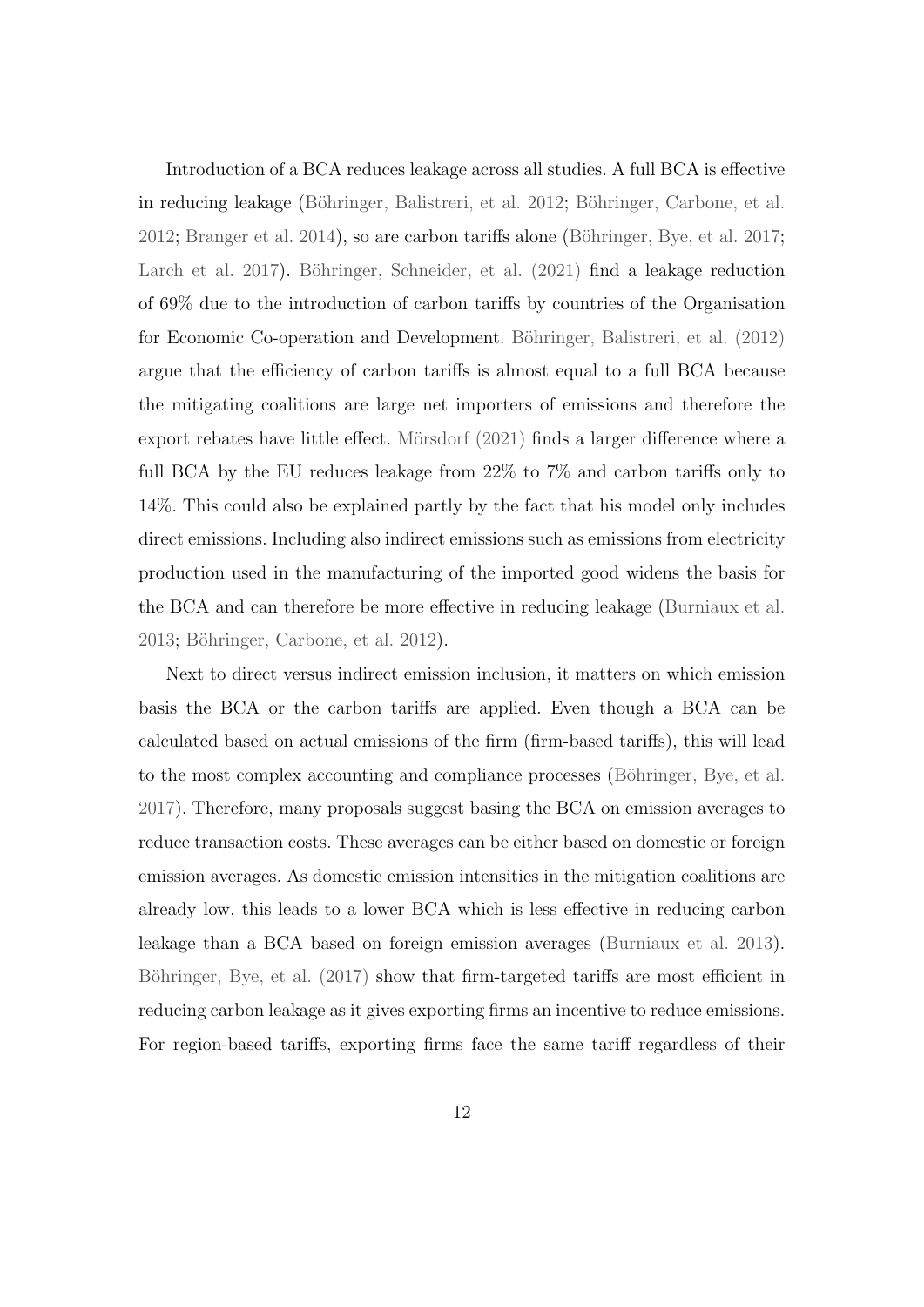individual emission level and have no such incentive. They find that region-based tariffs reduce the leakage rate to 17% and firm-targeted tariffs based on direct and indirect emissions to 11% (compared to 20% in their baseline scenario).

The size of the abating coalition also influences leakage and therefore the effectiveness of a BCA, the larger a coalition the more effective a BCA becomes (Böhringer, Carbone, et al. 2012). This shows why unilateral action is inferior to cooperation in reducing emissions. A further factor increasing the effectiveness of a BCA is including non-carbon GHGs [\(Ghosh, Luo, Siddiqui, and Zhu 2012\)](#page-70-2). Both these factors, coalition size and the inclusion of more GHGs have also been identified as the most influential factors in the meta-regression of [Branger et al.](#page-67-0) [\(2014\).](#page-67-0) Sectoral coverage also influences the effectiveness of a BCA. Studies show that a BCA on imports from EITE sectors can be effective at reducing leakage (Böhringer, Balistreri, et al. 2012; [Burniaux et al. 2013;](#page-68-2) Mörsdorf 2021). However, coverage of all sectors can reduce leakage even further (Böhringer, Carbone, et al. [2012;](#page-67-5) [Branger et al. 2014\)](#page-67-0). According to [Ghosh, Luo, Siddiqui, and Zhu \(2012\),](#page-70-2) already the inclusion of the agricultural sector can help to reduce leakage significantly if non-GHG are included simultaneously. Empirical studies can also shed light on whether the competitiveness concerns for EITE industries are justified and whether BCAs are good instruments for EITE industries after a carbon price introduction. The introduction of carbon pricing leads to output losses for EITE industries, as expected (Böhringer, Balistreri, et al. 2012). These output losses can be reduced by the introduction of carbon tariffs or a full BCA [\(Branger et al. 2014;](#page-67-0) Böhringer, Carbone, et al. 2012). However, they can never be offset completely. [Burniaux et al. \(2013\)](#page-68-2) argue that the underlying cause of the remaining output loss is not the competitive loss in trade but the impact of the carbon tax on production cost.

One important consideration in planning and designing a BCA are welfare ef-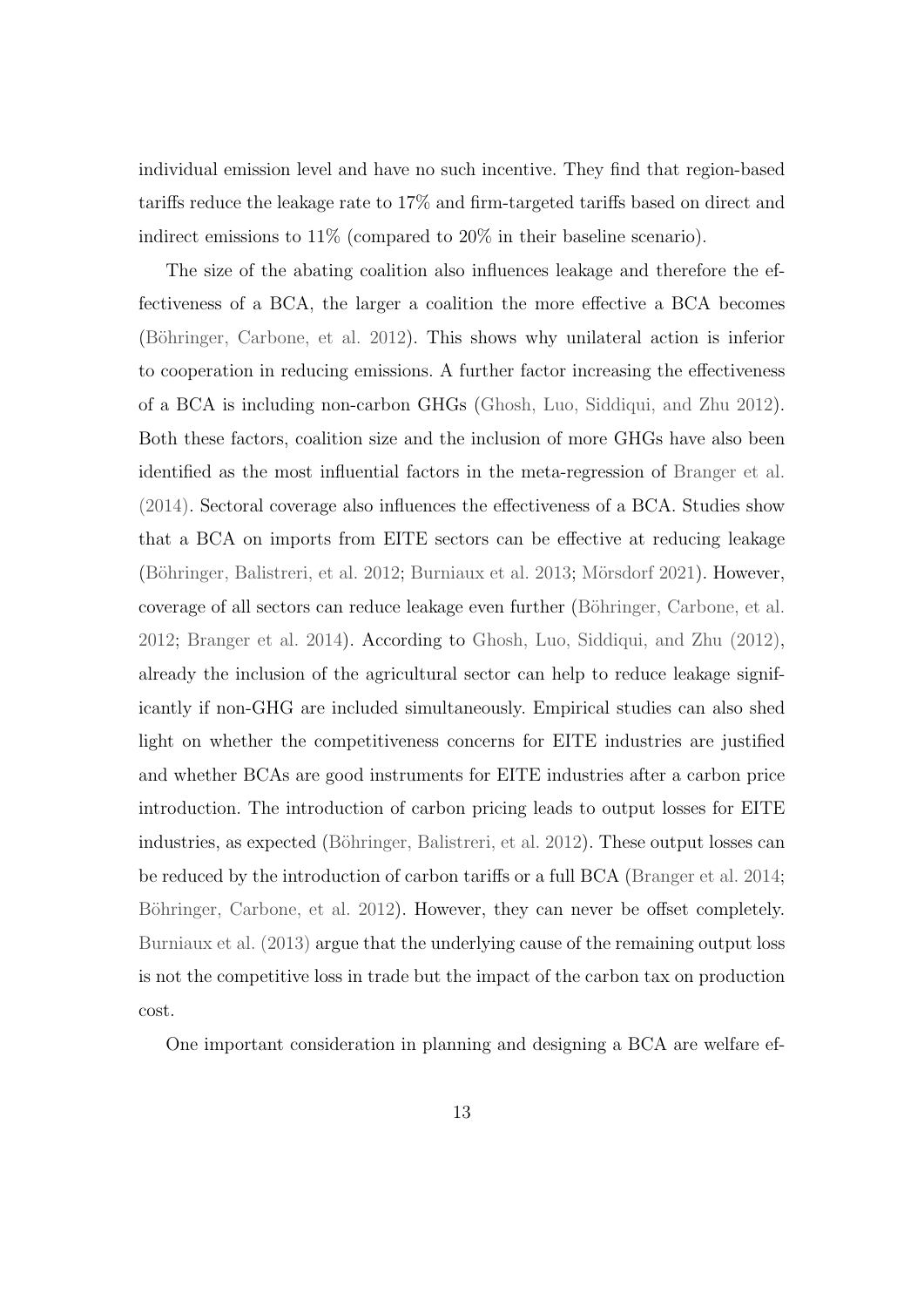fects. As almost all studies do not incorporate avoided environmental damages, carbon pricing reduces welfare for the mitigating coalition [\(Branger et al. 2014\)](#page-67-0). BCAs can increase the cost-effectiveness of carbon pricing for the mitigating coali-tion moderately (Böhringer, Balistreri, et al. 2012; [Branger et al. 2014\)](#page-67-0). Including non-carbon GHGs in the emission pricing and the BCA can reduce welfare costs for coalition and non-coalition countries by 50% [\(Ghosh, Luo, Siddiqui, and Zhu](#page-70-2) [2012\)](#page-70-2). The main driver behind this is the increased flexibility in abatement options. Nonetheless, carbon pricing is still costly for the coalition, as prices of EITE sectors' products have increased [\(Branger et al. 2014\)](#page-67-0). Some studies report positive welfare effects for non-coalition countries in the baseline scenarios as these profit from reduced fossil fuel prices and the competitive advantage in production of carbon-intensive goods [\(Larch et al. 2017\)](#page-73-4). The main welfare effect of BCAs is distributional: A BCA shifts the welfare costs of carbon pricing from the coalition to the rest of the world (Böhringer, Carbone, et al. 2012). This has been confirmed across studies (Böhringer, Carbone, et al. 2012; Böhringer, Balistreri, et al. 2012; Böhringer, Schneider, et al. 2021; [Ghosh, Luo, Siddiqui, and Zhu 2012;](#page-70-2) [Burniaux](#page-68-2) [et al. 2013;](#page-68-2) [Branger et al. 2014;](#page-67-0) [Larch et al. 2017;](#page-73-4) Mörsdorf 2021). This makes BCAs economically attractive for coalitions [\(Babiker et al. 2005\)](#page-66-4). However, this also means that the costs of the additional emission reductions are mostly borne by developing countries (Böhringer, Balistreri, et al. 2012). Therefore, special considerations for developing and least-developed countries (LDC) could help to alleviate negative welfare effects for developing and least developed countries. This could for example mean to exclude LDC from BCA coverage.

#### <span id="page-18-0"></span>2.3 Past and Current BCA proposals

Although there is no international BCA in existence to date, there have been several proposals to introduce a BCA in the US and the EU over the last 15 years.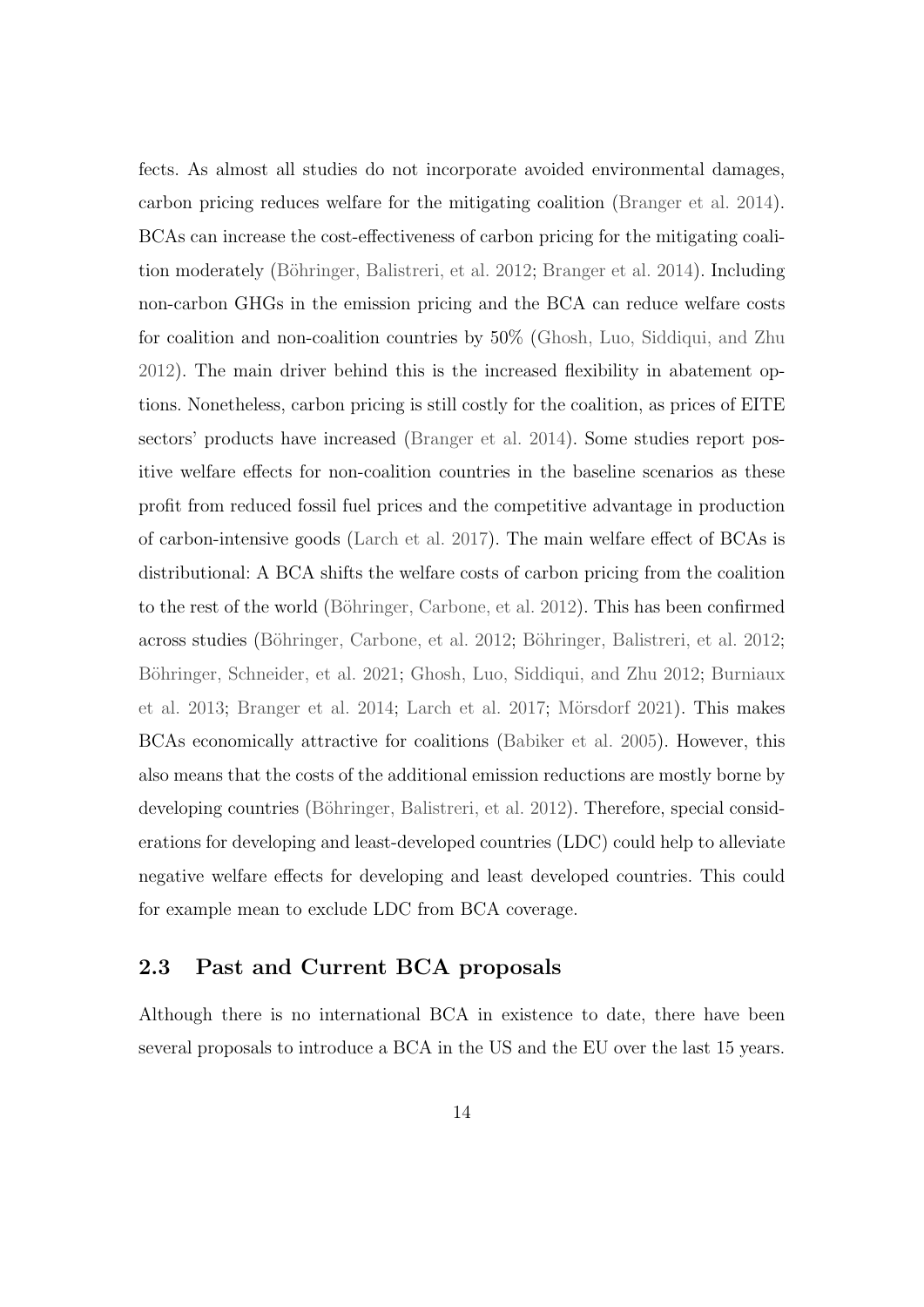Other countries have not as seriously discussed the introduction of a BCA yet, even though Mexico threatened the introduction of a BCA in response to the US leaving the Paris Agreement and has this option in its NDC [\(Davenport 2016\)](#page-68-3). Canada is currently also exploring the options of a BCA [\(Government of Canada](#page-71-0) [2020\)](#page-71-0). However, these plans are not yet advanced or introduced to the legislative process [\(Baril 2020\)](#page-66-5). I therefore outline only the proposals of the US and the EU in the following.

#### <span id="page-19-0"></span>2.3.1 Past BCA Proposals in the United States

In the US, there have been several BCA proposals, even though none have come far in the legislative process on a federal level until now [\(Mehling et al. 2019\)](#page-74-0). The US did not ratify the Kyoto Protocol in 2001 and in 2017, the US left the Paris Agreement under President Trump. Both times, feared competitive losses for the US industry were the main justification [\(Mehling et al. 2019\)](#page-74-0). Therefore, any discussion of carbon pricing on a federal level has been accompanied by potential BCAs to offset the potential competitive damage. The first proposal for a BCA came from an American company supported by a large labour union in 2007. This led to several bills including a BCA proposal in Congress between 2007 and 2009 [\(Mehling et al. 2019\)](#page-74-0). The most famous one which also came closest to being implemented was the American Clean Energy and Security Act of 2009, also known as the Waxman-Markey Climate Bill [\(H.R.2454 2009\)](#page-71-1). Although it was passed by the House of Representatives, it failed to reach a vote in the Senate [\(Mehling et](#page-74-0) [al. 2019\)](#page-74-0). It contained a concept regarding countries and sectors covered as well as different calculation options for a BCA that would have become effective from 2020 onward. The American Opportunity Carbon Fee Act of 2014 also suggested a full BCA. This bill was introduced in Congress but failed to be enacted on time, as the legislature period ended two months later [\(Lamy et al. 2020\)](#page-73-2). The Energy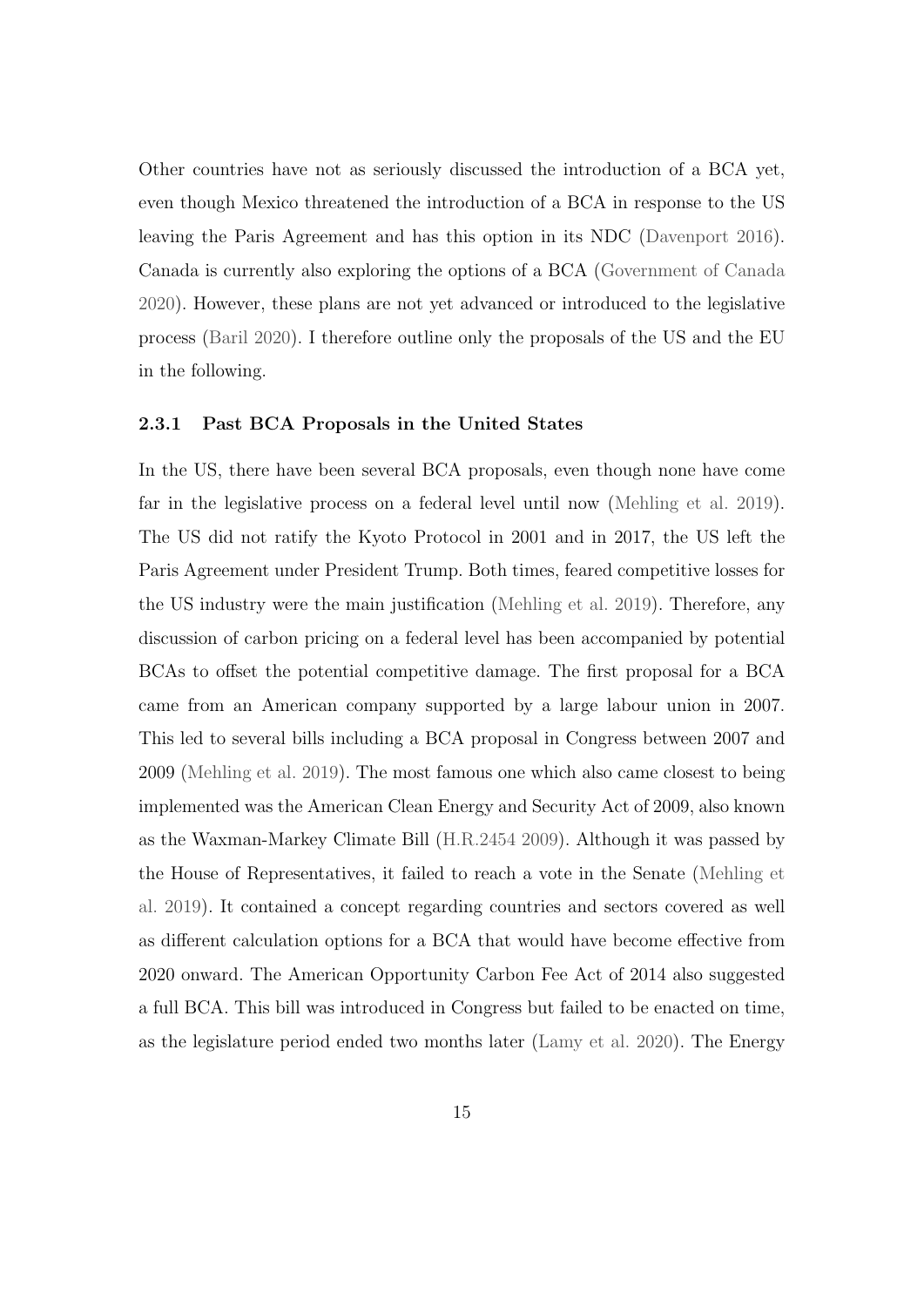Innovation and Carbon Dividend Act of 2019 outlined a carbon tax with a border adjustment measure on imports to discourage firms to relocate because of the tax [\(Lamy et al. 2020\)](#page-73-2). However, it was never voted upon in Congress, and the bill died with the end of the legislative period [\(H.R.763 2019\)](#page-71-2). Recently, it got reintroduced in Congress as the Energy Innovation and Carbon Dividend Act of 2021 [\(H.R.2307](#page-71-3) [2021\)](#page-71-3). This is reflected in the trade policy agenda of the new administration that also contains the possibility of a BCA [\(United States Trade Representative 2021\)](#page-77-4). In the US, a BCA could therefore become reality in the next years.

At state level, California introduced an ETS including a de facto BCA on electricity imports in 2013. For other sectors, California chose to distribute free allowances in order to avoid carbon leakage to other US states. However, for electricity, California made companies liable for the emissions resulting from electricity generation, even if the electricity is imported from other states [\(Mehling](#page-74-0) [et al. 2019\)](#page-74-0). This resulted in major resource reshuffling, where electricity companies reorganised their electricity flows in a way which allowed them to import low-carbon electricity into California while selling high-carbon electricity in other states [\(Mehling et al. 2019\)](#page-74-0). California tried to counter this challenge by explicitly prohibiting reshuffling [\(Mehling et al. 2019\)](#page-74-0). A seen above, the possibilities and dangers from reshuffling are not well researched in academic literature so far.

#### <span id="page-20-0"></span>2.3.2 Past BCA Proposals in the European Union

In Europe, four proposals have been introduced over the last 15 years, the fourth is currently in the legislative process and will soon be implemented. In 2007, the European Commission included a BCA in an internal draft for the revision of the ETS. However, in the final proposal, there was only a tentative legal basis for a BCA included and the ETS was still based on free allowances to avoid carbon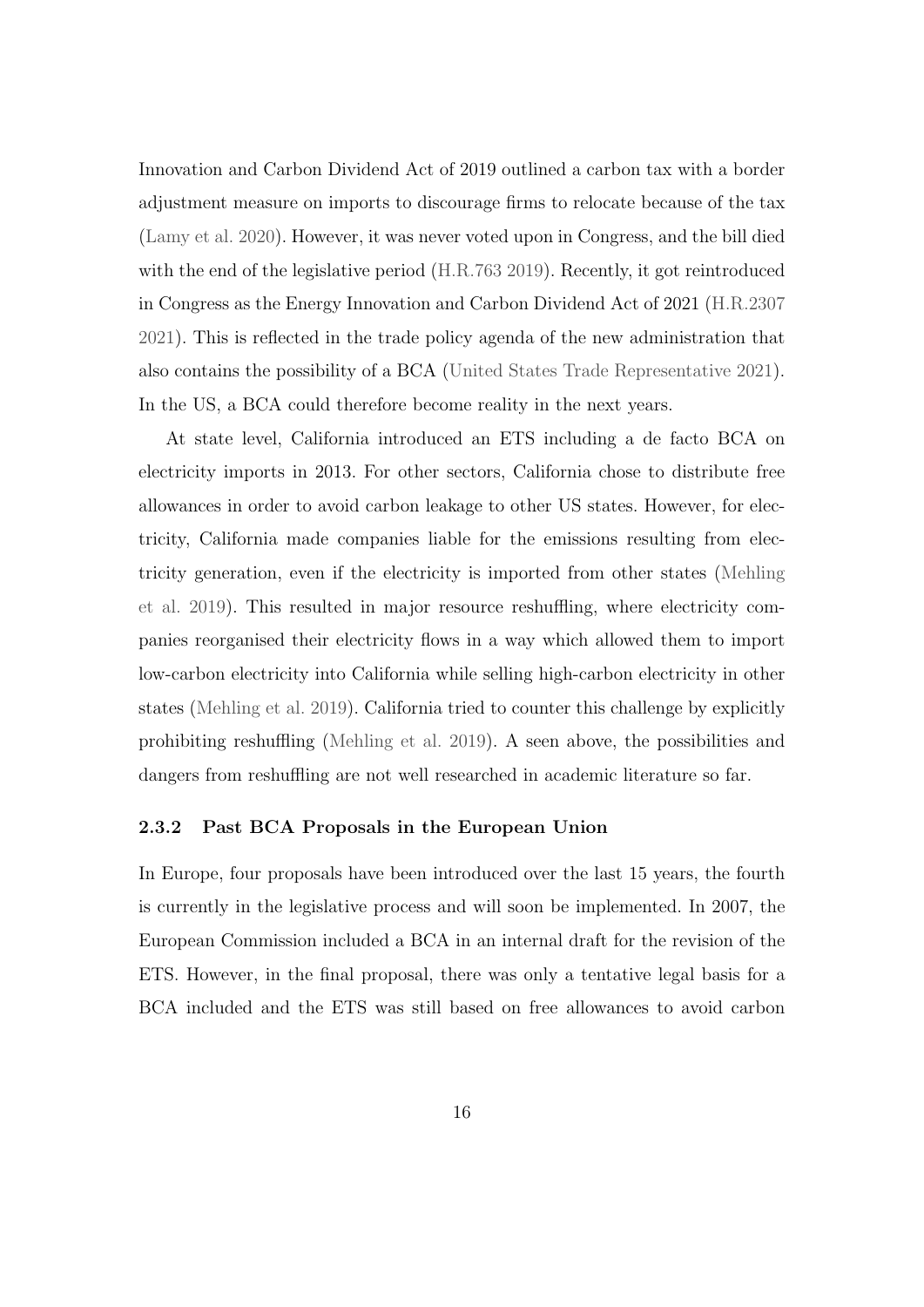leakage [\(Mehling et al. 2019\)](#page-74-0). In 2009, France published a non-paper<sup>[4](#page-21-1)</sup> outlining a carbon inclusion mechanism on imports for sectors at risk of carbon leakage [\(Lamy](#page-73-2) [et al. 2020\)](#page-73-2). The non-paper specified the potential scope and the calculation of the BCA and included an exception for LDCs. Furthermore, it stressed the need of the BCA to be WTO-compatible [\(Mehling et al. 2019\)](#page-74-0). But other European countries hoped to achieve a global climate deal and feared that protectionist measures would hinder these negotiations so the idea was abandoned [\(Mehling et al. 2019\)](#page-74-0). In 2016, France reintroduced the idea of a BCA on imports in another non-paper [\(Mehling](#page-74-0) [et al. 2019\)](#page-74-0). It provided a very specific guideline for implementation, using the cement sector as a test. However, this proposal was rejected by the EU Parliament in 2017 [\(Lamy et al. 2020\)](#page-73-2). The EU Commission was also against this proposal due to the recent success of the Paris Agreement and fear of WTO compliance issues [\(Simon 2017\)](#page-76-4).

#### <span id="page-21-0"></span>2.3.3 Current BCA Proposal of the European Union

In 2019, the current proposal was introduced as part of the European Green Deal by the European Commission itself [\(European Commission 2019\)](#page-69-0). The Carbon Border Adjustment Mechanism (CBAM) aims to reduce carbon leakage by "putting a carbon price on imports from certain goods" while ensuring WTO compatibility [\(European Commission 2020a\)](#page-69-1). A justification for this change in mind compared to previous attempts is the changed global landscape with differing ambition levels of climate protection [\(European Commission 2019\)](#page-69-0). In an impact assessment, several design options were discussed [\(European Commission 2021a\)](#page-69-2). None of them included export rebates [\(Bierbrauer et al. 2021\)](#page-66-6). This is mostly due to the fear of non-compliance with WTO rules. In March 2021, the European Parliament discussed the potential directive and formulated requirements such as compatibil-

<span id="page-21-1"></span><sup>4</sup>an informal policy proposal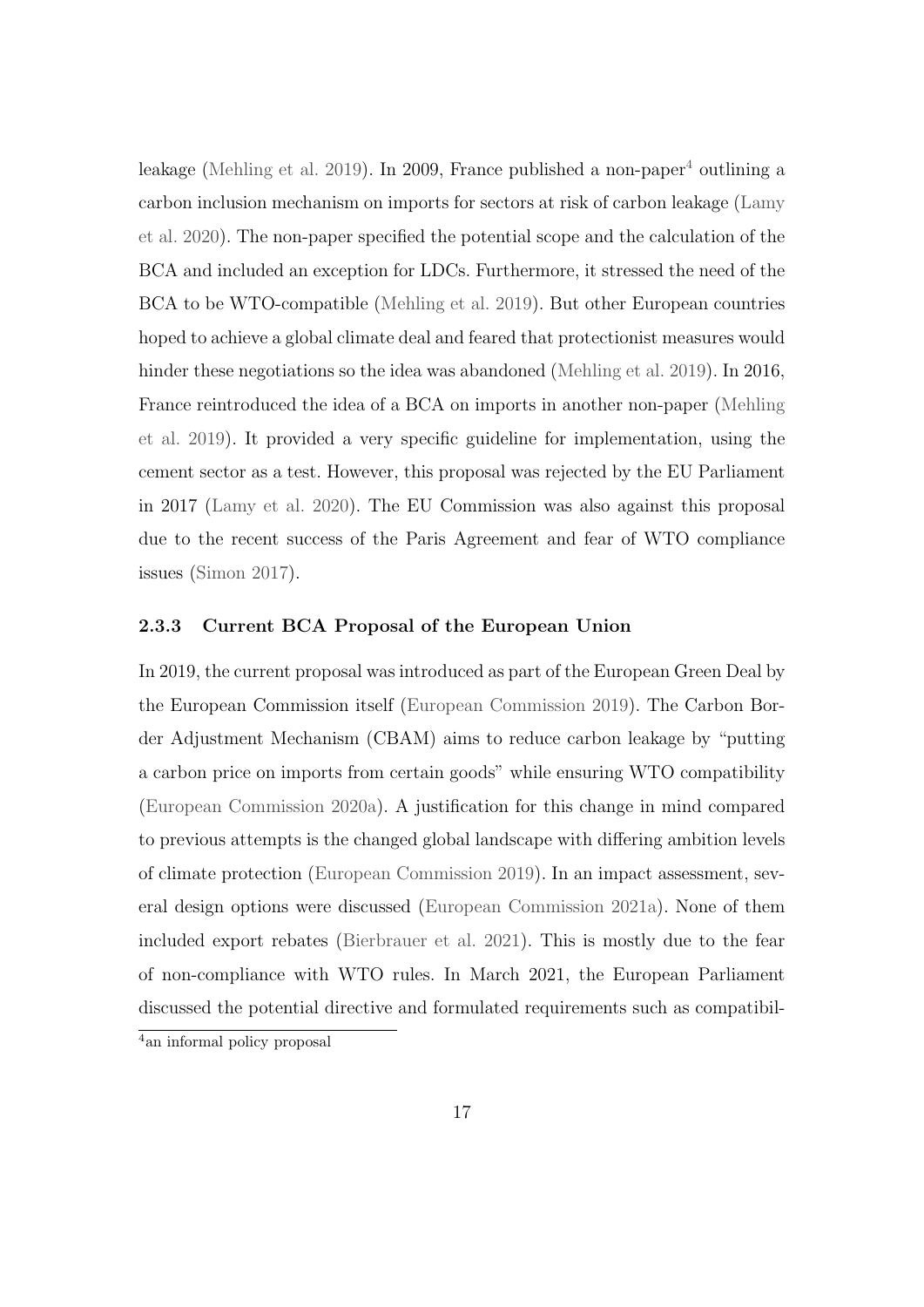ity with the WTO rules in a resolution to the European Commission [\(European](#page-70-3) [Parliament 2021\)](#page-70-3).

In July 2021, the European Commission published its proposal for a regulation establishing a CBAM [\(European Commission 2021a\)](#page-69-2). Based on the impact assessment, the Commission decided to implement a CBAM on selected products in form of CBAM certificates based on actual emissions. Importers will need to surrender CBAM certificates based on the embedded emissions of the imports [\(European](#page-69-2) [Commission 2021a\)](#page-69-2). If importers cannot provide emission data, a set of default values will be used. The EU ETS targets certain process and production methods. Correspondingly, the CBAM is targeted at the importation of goods resulting from these production methods. The starting sectors outlined in the proposal are iron, steel, cement, aluminium and electricity. These sectors have been selected based on cumulative GHG emissions and risk of carbon leakage. The CBAM will initially apply only to direct emissions of these products [\(European Commission 2021a\)](#page-69-2). The proposal gives a legal basis to expand the scope of the CBAM over time. To facilitate implementation, the CBAM will have a phase-in period between January 2023 and December 2025 in which importers have to report emissions but do not pay for certificates yet [\(European Commission 2021a\)](#page-69-2). After that, certificates will be introduced progressively while the EU phases out free allowances at the same time. This transition period will span ten years.

As can be seen, the CBAM will not contain any export rebates. However, as it is based on actual firm emissions, it will be more effective at reducing carbon leakage  $(cf. Böhringer, Bye, et al. 2017)$ . Furthermore, it will incentivise importers to move towards cleaner production processes [\(European Commission 2021a\)](#page-69-2). A potential side-effect of a firm-based BCA could be reshuffling of emission intensities so that low-emission products are exported to the EU and high-emission products exported to other countries or used for domestic consumption, as seen in California. There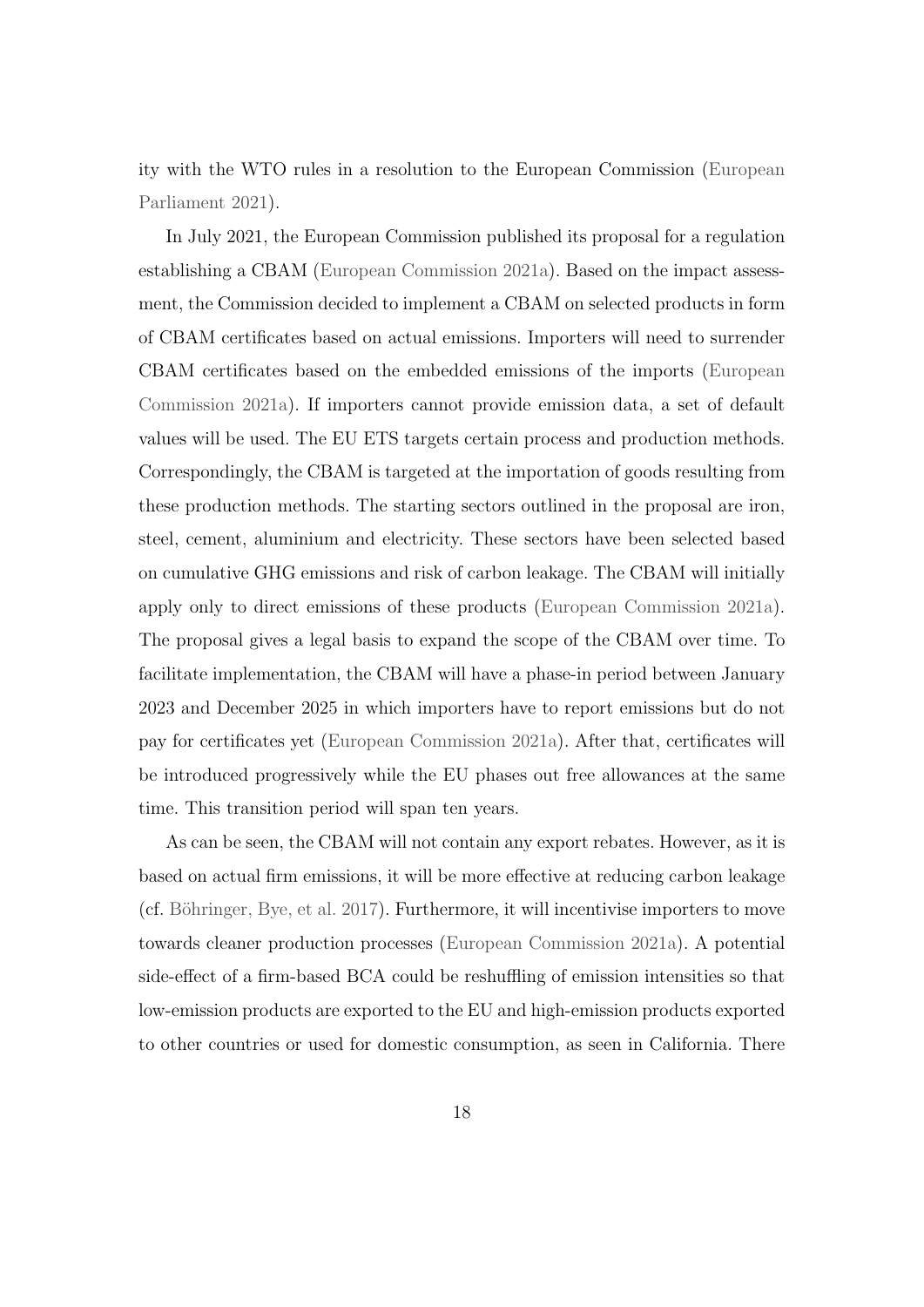is no exception planned for LDCs or other developing countries. The proposal only refers to offering technical assistance for less developed countries to"facilitate their adaptation to the new obligations established by this regulation" [\(European](#page-69-2) [Commission 2021a\)](#page-69-2). As argued in section [2.2,](#page-13-0) this will substantially increase the welfare burden for developing countries.

#### <span id="page-23-0"></span>2.4 The political dimensions of BCAs

Apart from practical, economic and welfare considerations, carbon tariffs and any form of BCAs also have a political dimension. Countries or coalitions implementing a BCA could motivate other countries to join the emission reduction, especially when an incentive is created or costly tariffs can be avoided [\(Kaufmann et al. 2011\)](#page-73-6). However, BCAs could also be perceived as a protectionist tool, in particular when they aim primarily at preserving the competitiveness of the domestic industries. This could induce retaliation, for example in the form of countervailing tariffs [\(Mehling et al. 2019\)](#page-74-0). Whether countries retaliate or join the carbon mitigation efforts will depend on the specific design and implementation of the border carbon policy. From a climate perspective, it is beneficial to design unilateral climate policies in a way which fosters cooperation, since any carbon tax or ETS will become more efficient as more countries participate [\(Bierbrauer et al. 2021\)](#page-66-6). Even if a BCA prevented carbon leakage completely, this would increase global emission reductions only by 1 or 2%, as shown by [Larch et al. \(2017\).](#page-73-4) Motivating other countries to introduce their own carbon pricing mechanisms or including them into the domestic mechanism could increase the global carbon abatement. Then, not only the leaked carbon will be mitigated but also some of the carbon emissions from the countries that participate. For example, the implementation of the Chinese ETS in the beginning of 2021 increases global carbon pricing from 16% to almost 22%, even though the ETS covers only electricity [\(World Bank 2020\)](#page-77-5).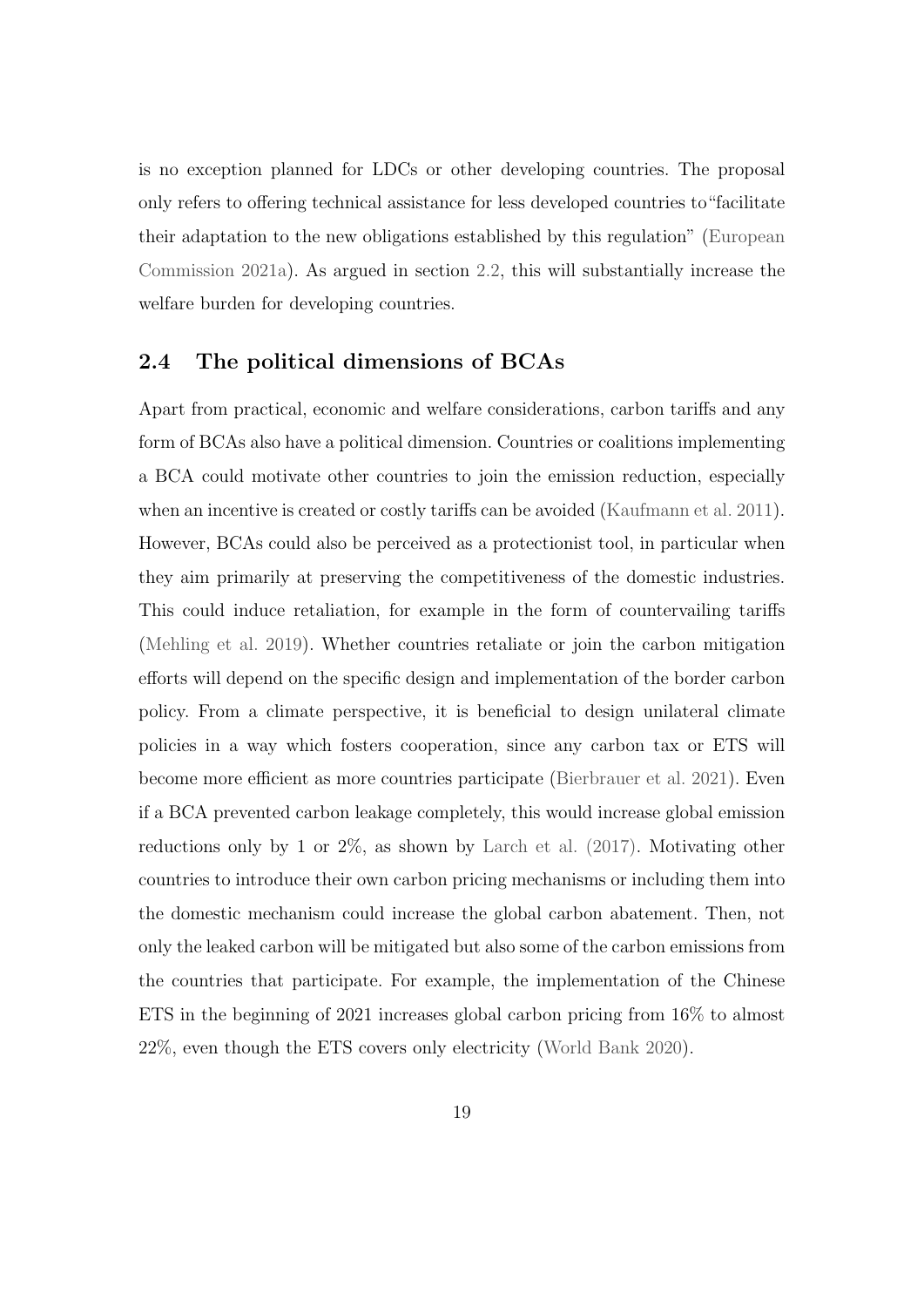Game theoretical approaches can give insights into how countries respond to the introduction of BCAs and the corresponding welfare effects. They usually assume that players behave rationally. I focus on studies allowing for retaliation. Böhringer, Carbone, et al. (2016) investigate whether the threat of carbon tariffs can be an incentive for emission reductions in a simultaneous-move game based on a CGE model. They model a coalition consisting of Annex-I countries of the Kyoto Protocol and the US. The coalition reduces its domestic emissions and chooses whether to implement carbon tariffs against countries which are not part of the coalition. Non-coalition countries can either adopt emission regulation to avoid the carbon tariffs, retaliate or do nothing. They find that in the Nash Equilibrium of their simultaneous move game, China and Russia adopt emission regulations while all other non-coalition countries retaliate. However, the assumption is that the coalition has a global reduction goal and not national targets. So, when other countries join, they reduce their abatement target (20%) of the initial coalition which creates an incentive for China and Russia to join as the coalition's export market becomes more attractive. This is a very unlikely scenario, as most emission targets are formulated independently of other emission abatement and refer to base years instead [\(UNFCCC 1997;](#page-76-3) [UNFCCC 2015\)](#page-77-0). Once this is incorporated into the authors' model, China and Russia will only participate if they have to abate only up to  $10\%$  of domestic emissions. Böhringer, Carbone, et al. (2016) also run a model variation where only the EU is implementing carbon abatement (20%). In this case, China and Russia will join the EU while the US and other non-coalition countries will retaliate (apart from India, which chooses no action). They assume limited abilities of countries to retaliate and aggregate countries into regions, which exaggerates their market power. Their model shows that under certain circumstances, the threat of carbon tariffs can be sufficient to induce participation of other countries such as China. Participation depends on the trade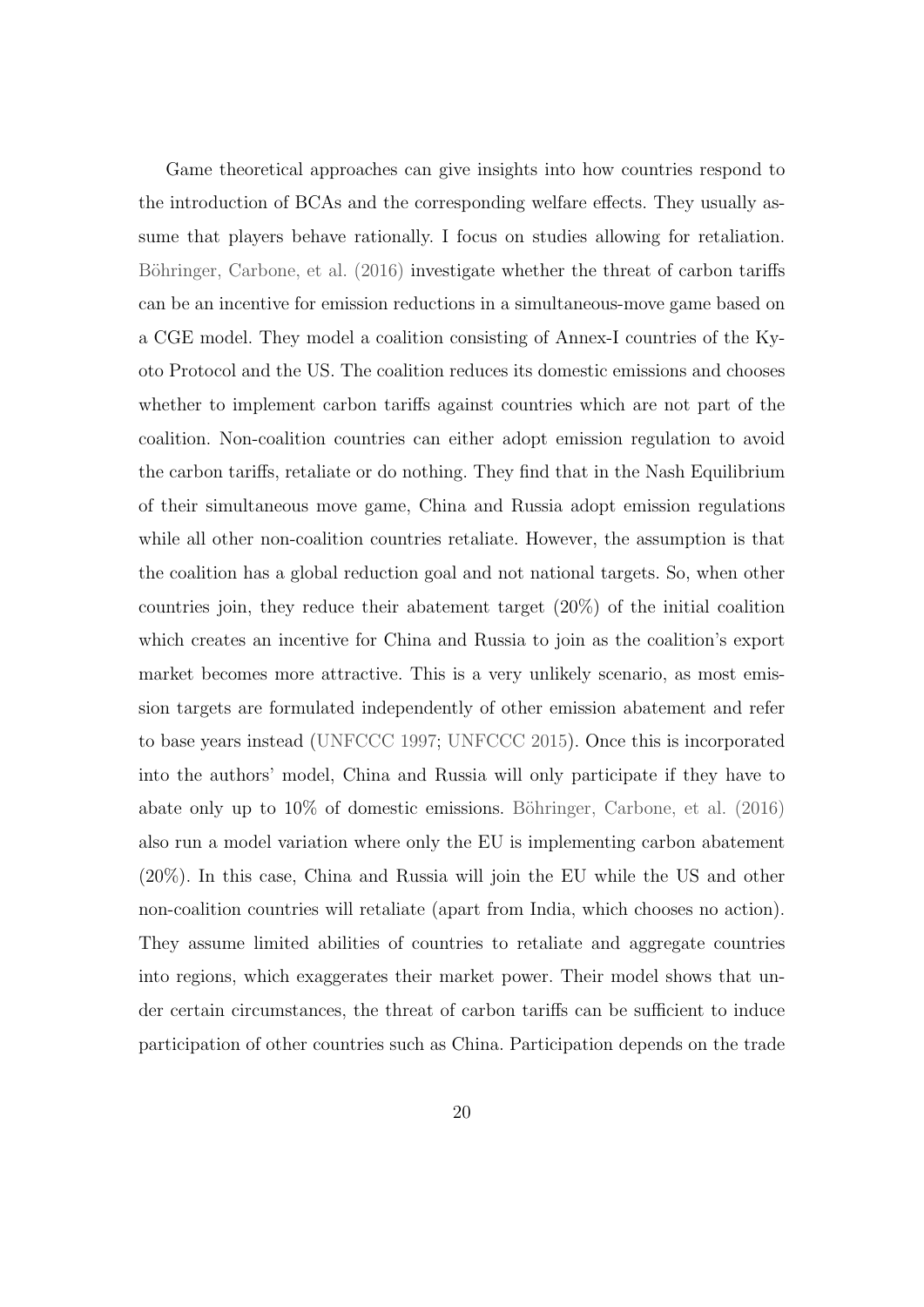openness of countries and therefore on the dependence of countries on their export markets.

Böhringer and T. F. Rutherford  $(2017)$  analyse the use of carbon tariffs as a trade sanction against the US after they left the Paris Agreement. They investigate whether carbon tariffs are a credible threat for the US to re-join the Paris Agreement, given multiple retaliation options. They focus on the US, the EU and China, as they together create more than 50% of global GHG emissions. The authors develop different scenarios with a CGE model and compare welfare impacts for the three countries. When the US leaves the Paris Agreement, carbon leakage and the welfare costs for China and the EU increase in the model. Therefore, they enact carbon tariffs that harm the US welfare but are beneficial for them. In their simulations, the US retaliates by setting its optimal tariffs for the EU and China. This in turn triggers retaliation by China and the EU, constituting a tariff war. As China is very open to trade, the tariff war is very costly for China. Therefore, the threat of carbon tariffs is not credible for the US, which will leave the Paris Agreement (Böhringer and T. F. Rutherford 2017). The credibility of carbon tariffs will depend on the retaliatory measures the US is able to enact. Given that the US is still a member of the WTO, retaliating with optimal tariffs against the EU and China alone would be a violation of WTO rules. However, there are many other trade retaliation measures available which could harm the EU and China. Even though this scenario is now obsolete as the US has re-entered the Paris Agreement [Milman \(2021\),](#page-74-3) it can still give insights into how countries could react to carbon tariffs. If countries perceive a BCA as a threat, they could retaliate instead of increasing their carbon abatement. This can then further increase welfare costs for countries or coalitions participating in the abatement.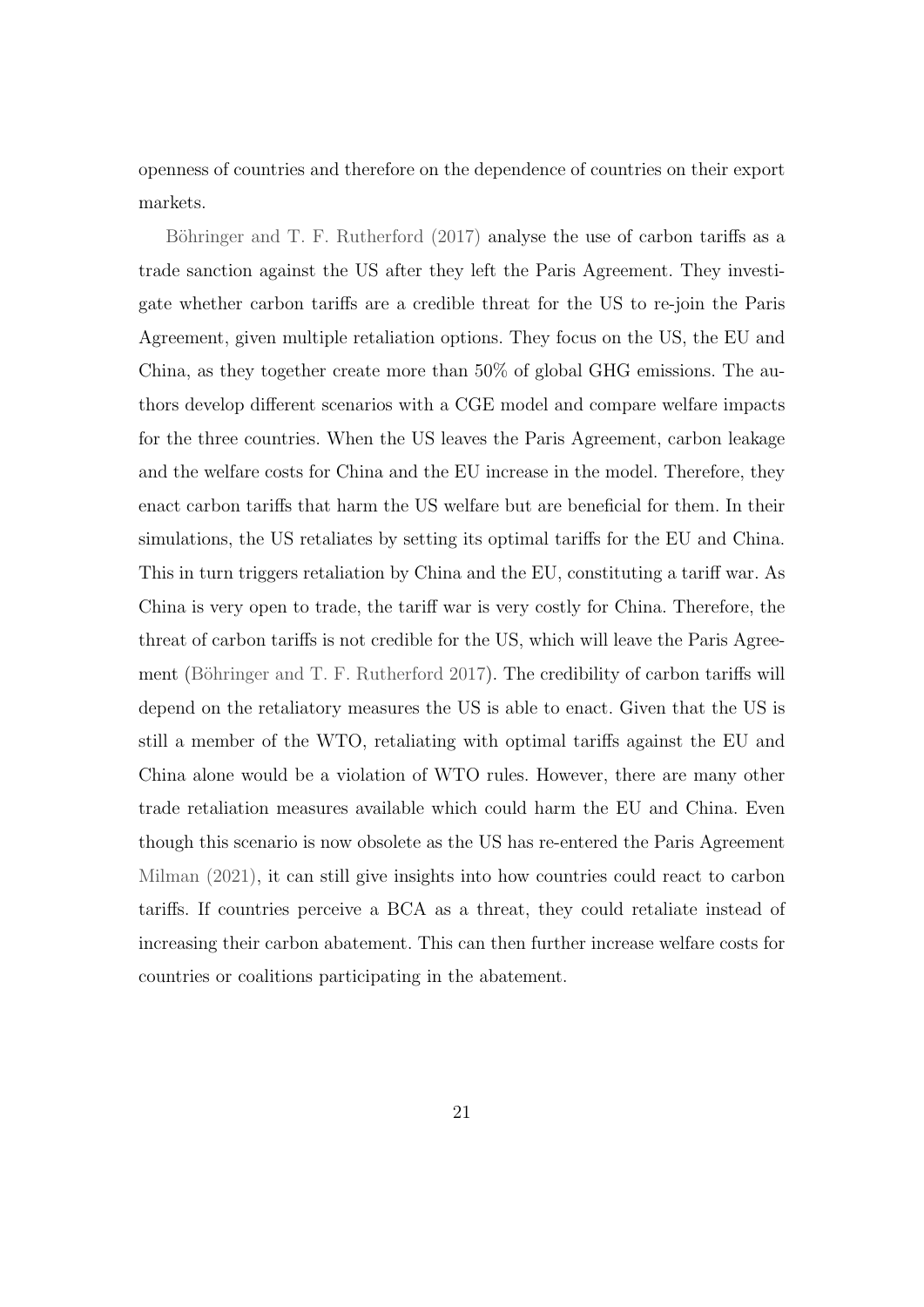#### <span id="page-26-0"></span>2.5 Climate Clubs

If more and more countries raise unilateral carbon prices, they will be able to collaborate together and form a climate club. As proposed by [Nordhaus \(2015\),](#page-75-2) a climate club could be a self-enforcing cooperative solution to the problem of free-riding which hinders cooperation on climate change mitigation. Starting as cooperation between small groups of countries, clubs can be designed to encourage other countries to join [\(Victor 2015\)](#page-77-6). In economics, a club is a voluntary group sharing the costs of producing a mutually benefitting public good. To be successful, the club must be beneficial to members, and it must be possible to exclude nonmembers or penalise them at a low cost. The club should also be stable in the sense that no member wants to leave [\(Nordhaus 2015\)](#page-75-2). [Nordhaus \(2015\)](#page-75-2) proposes a climate club where countries commit to an international target carbon price. Members can decide on how to meet it, be it through an ETS, a carbon tax or other means. Since non-members cannot be excluded from the public good of reduced carbon emissions, sanctions can incentivise participation and exclude non-members. Non-participants are penalised by a uniform percentage tariff on all goods. In this sense, the climate club is different from a BCA, as the height of the tariff on imports will depend on club membership and not on the emissions embodied in trade. Nordhaus develops a model of coalition formation to test his proposals and finds that climate clubs with uniform tariffs as sanctions are stable and self-enforcing. Participation in the club depends on the international carbon price and the tariff rates. A higher carbon price reduces participation while higher tariff rates increase the number of countries participating.

However, club benefits can also be shared differently. [Hovi et al. \(2019\)](#page-71-4) suggest a club committing itself to conditional unilateral emission reductions by a fixed percentage share of a country's GDP. Climate action is conditional, as any participating country will only act if other countries also act. Instead of explicit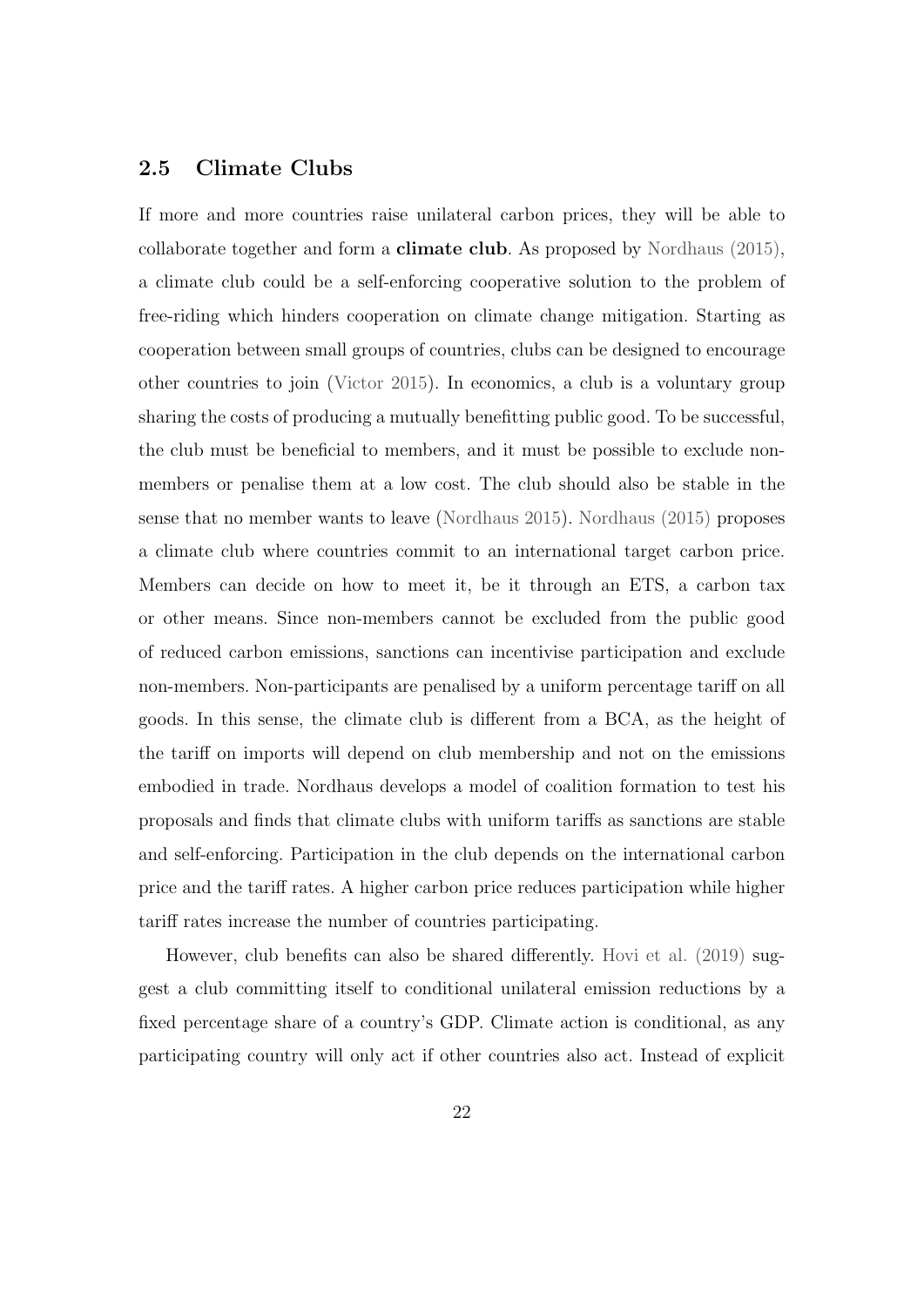trade sanctions, they suggest providing specific climate goods as benefits for membership. These could entail joint research and development programs, cooperation around emission reductions and preferential terms of trade. Especially providing market access via preferential terms of trade could incentivise others to join the club. They describe two necessary conditions to start a climate club: Countries starting the climate club must control a sufficiently large share of global emissions and GDP, and the club must provide sufficiently large benefits for other countries to join. Therefore, they test under which conditions countries could act as enthusiastic starters with an agent-based model. Enthusiastic actors are defined as countries willing to spend at least 1% of their GDP on climate mitigation without other countries joining. They find that club goods and conditional commitments are effective in combination. However, [Hovi et al. \(2019\)](#page-71-4) assume that there is no carbon leakage, that all conditional commitments are fully credible and that there are no problems concerning compliance.

[Paroussos et al. \(2019\)](#page-75-3) analyse the macro-economic benefits and emission reductions of different club benefits. They find that clubs based on trade benefits or sanctions such as tariff exemptions actually have the smallest effect on welfare and emission reduction. Instead, technology transfers and low-cost climate finance have larger impacts, as they are more relevant for developing countries.

#### <span id="page-27-0"></span>2.6 Other Trade-Related Climate Policies

Apart from BCAs and climate clubs, there are also other climate policies which can affect trade and therefore need to conform to WTO rules. I shortly discuss subsidies, technology transfers and tariffs on environmental goods and services in this section.

Instead of taxes or regulations, states can use subsidies to incentivise firms or consumers to change GHG emission rates [\(Howse 2010\)](#page-72-1). In the climate context,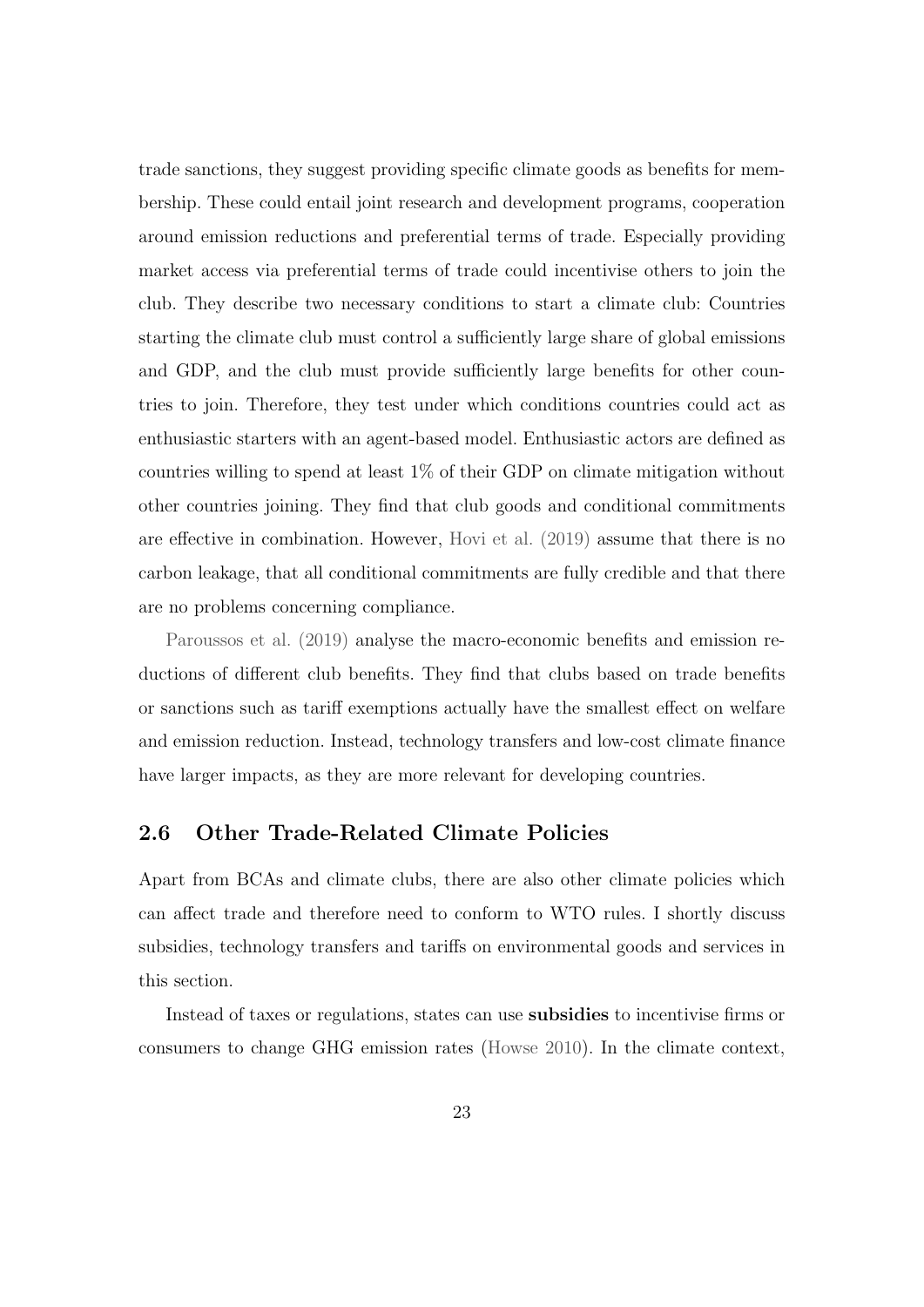two types of subsidies are most relevant, namely fossil fuel subsidies and subsidies to promote clean production, such as renewable energy subsidies. Fossil fuel subsidies undermine sustainable development and hinder climate mitigation, as they stipulate the consumption of fossil fuels. They also make fossil fuel investments more competitive compared to cleaner investments like renewable energy [\(Kuehl](#page-73-7) [et al. 2021\)](#page-73-7). This is not only bad for climate change, but also costly for countries. Therefore, many countries have acknowledged the need for reforming such subsidies [\(Casier et al. 2013\)](#page-68-4). Already in 2009, the G20 committed to phase out inefficient fossil fuel subsidies encouraging wasteful consumption [\(Barbier 2010\)](#page-66-7). A commitment to phase out fossil fuel subsidies is also part of the Sustainable Development Goals [\(Kuehl et al. 2021\)](#page-73-7). Despite these commitments, countries still spent 320 billion USD to subsidise fossil fuel consumption in 2019 [\(Kuehl et al. 2021\)](#page-73-7). Furthermore, in the newly updated NDCs, only 15 countries explicitly mention fossil fuel subsidy reform [\(Roth et al. 2021\)](#page-76-1). Using a partial-equilibrium model, [Kuehl](#page-73-7) [et al. \(2021\)](#page-73-7) analysed the potential impacts of fossil fuel reform for 32 countries. They found that a complete removal of fossil fuel consumption subsidies reduces national GHG emissions on average by 6% until 2030, for some countries even by up to 30%. If the budget reduction from the subsidy reform is allocated to energy efficiency and renewable energy, GHG emissions would even decrease by 9% on average. This shows that phasing out fossil fuel subsidies should be part of countries climate strategies to reach the 2°C goal set out in the Paris Agreement. Another important policy instrument are climate friendly subsidies. Often, they are divided into those which support renewable energy and those which increase energy efficiency [\(Howse 2010\)](#page-72-1). Examples include support for research and development, investment tax credits or price supports. Such subsidies can follow an economic rationale, as they correct market failures or reflect a positive externality (from reduced emissions) which would otherwise not be part of a market actor's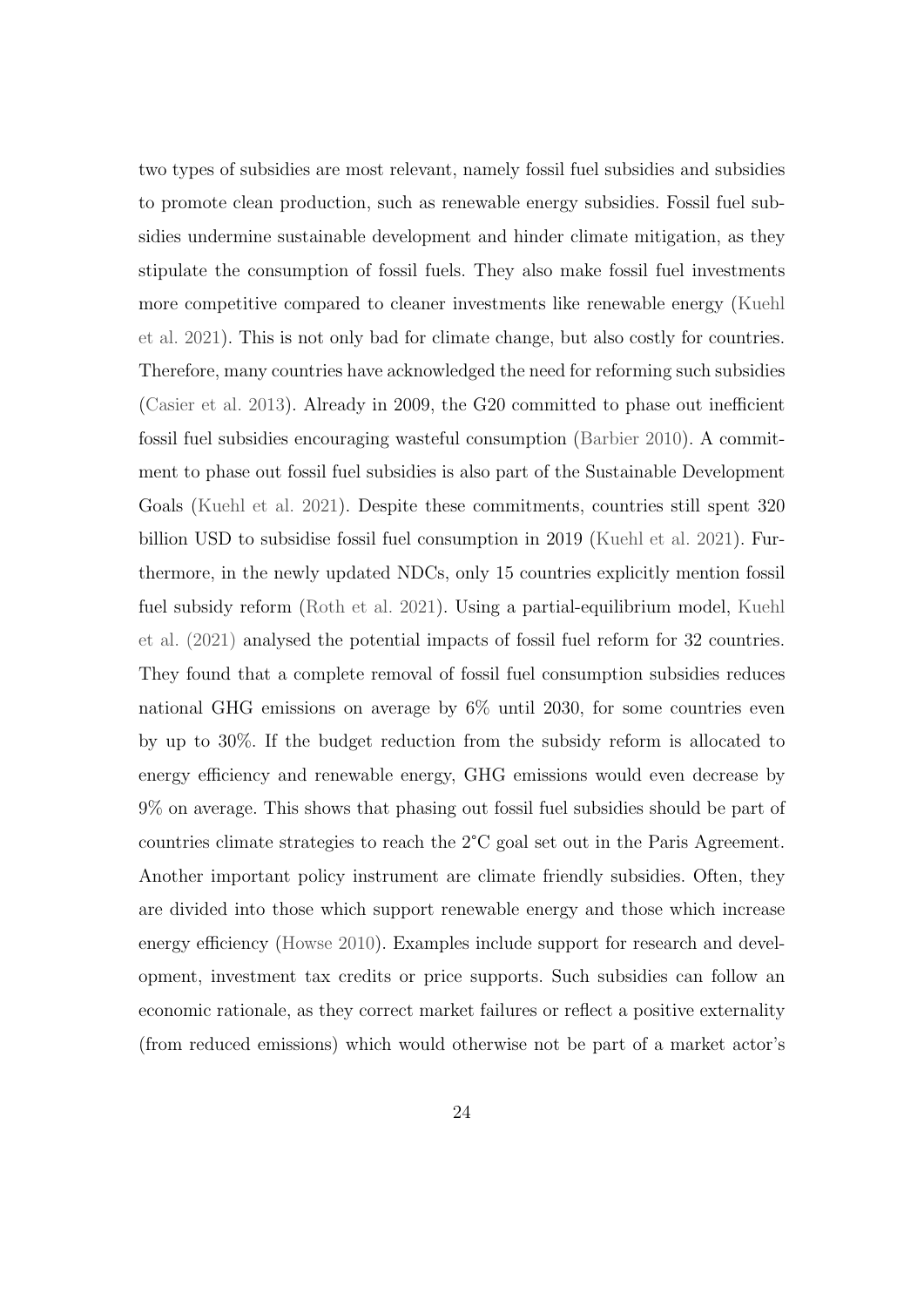choice. Since energy markets are in most cases already distorted by fossil fuel subsidies, renewable energy subsidies are often a good remedy [\(Howse 2010\)](#page-72-1). Subsidies will then only impact trade if they influence the relative cost of production. As such, subsidies can improve the competitive position of a firm in the international market, i.e., they can also be used with protectionist intent [\(Epps et al. 2010\)](#page-69-3). It is legally unclear whether fossil fuel subsidies are permitted under the SCM Agreement and whether renewable energy and energy efficiency subsidies are allowed. I discuss this further in section [3.5.](#page-39-0)

Apart from subsidies, technology transfers can also play a big role in climate change mitigation and can also fall under trade rules of the WTO. The need for technology transfers, especially between developed and developing countries, has been recognised in Article 10 of the Paris Agreement. The Article stresses the importance of implementation support including finance, technology, and capacity building [\(UNFCCC 2015\)](#page-77-0). Clean technologies and know-how can for example increase energy efficiency and use of renewable energies or help with climate adaptation (Dröge et al. 2017). Technology transfers impact trade particularly regarding intellectual property rights, as patents can hinder developing countries from utilising clean technologies. For a detailed discussion of this topic and its potential benefits for climate change mitigation and adaptation, see for example [Sampath](#page-76-5) [et al. \(2012\).](#page-76-5)

Finally, there are also trade measures which impact climate change mitigation. In particular tariffs on environmental goods or services, e.g. on wind turbines to produce renewable energy, can make it harder for countries to adopt green and environmentally-friendly infrastructures. Reducing or eliminating such tariffs on climate-friendly goods, technologies or services can reduce costs for mitigation and adaptation [\(International Bar Association 2014\)](#page-72-2).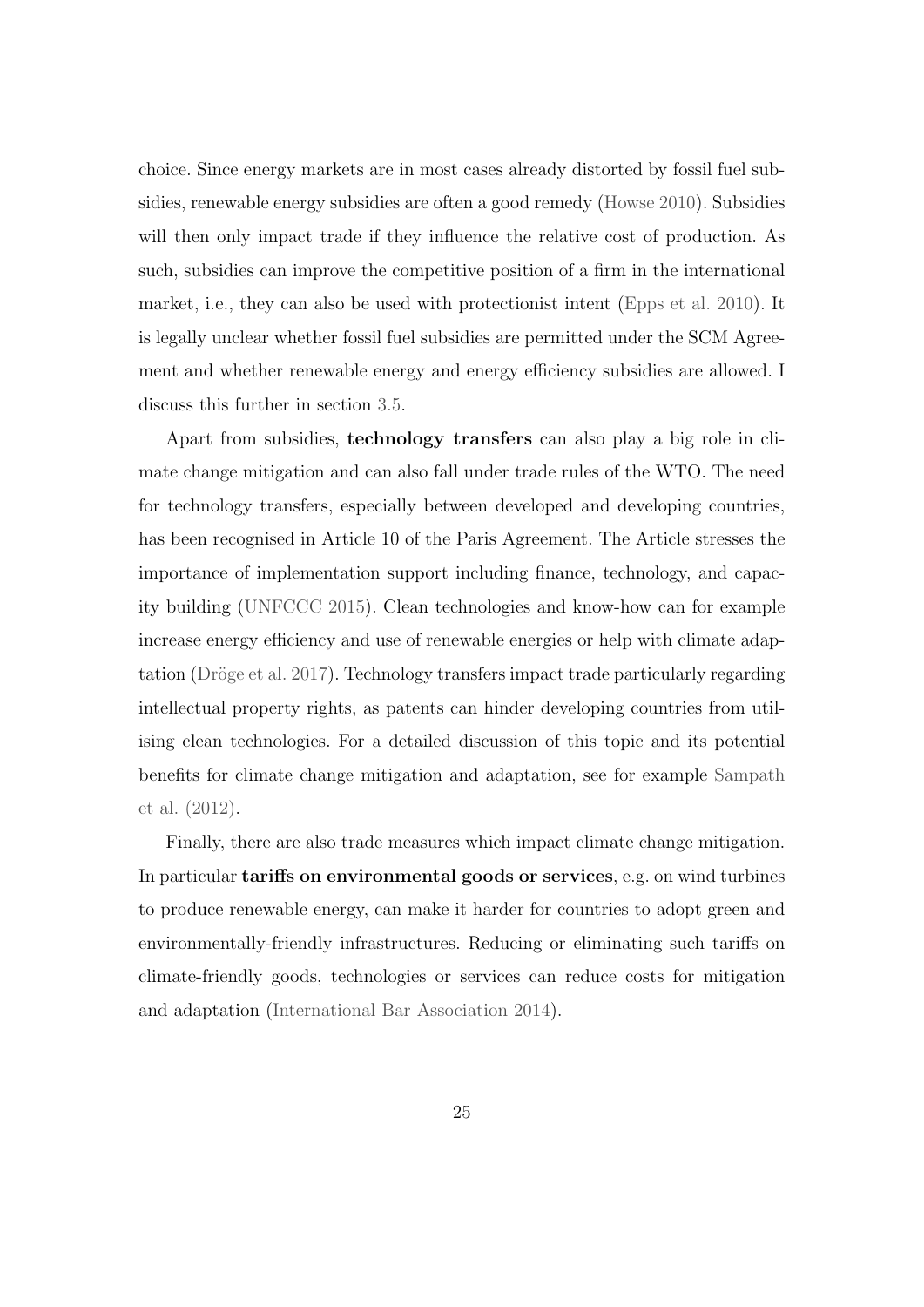### <span id="page-30-0"></span>3 WTO Rules

As outlined above, BCAs will most likely be implemented soon in the US and the EU. Therefore, it is important to consider whether such measures will be legal under the current WTO regime. This question has been debated intensively by scholars over the last years (cf. [Howse and Eliason 2009;](#page-72-3) [Holzer 2012;](#page-71-5) [Marceau](#page-74-4) [2016;](#page-74-4) [Mehling et al. 2019;](#page-74-0) [Pauwelyn et al. 2020\)](#page-75-4). Whether a climate policy affecting trade will be consistent with current WTO rules depends on the design, the implementation and the policy intent of the specific measure and cannot be established a priori. WTO agreements, e.g. the General Agreement on Tariffs and Trade (GATT), have been drafted without explicitly considering climate change mitigation and adaptation in mind, as these were less of urgent topics in these times [\(Marceau 2016\)](#page-74-4). This can make it challenging to draft WTO-conform climate policies for international trade, such as BCAs. A careful analysis of which articles of the GATT and the other WTO Agreements are relevant for BCAs and other trade-related climate policies can help to avoid WTO disputes. Such considerations can then also be used to design a WTO conform BCA, as suggested by [Mehling et al. \(2019\).](#page-74-0)

One former important strength of the WTO was its dispute settlement mechanism. When countries think another country's policy is violating a WTO agreement, they can file a complaint. Then the WTO creates an ad hoc panel consisting of experts who will review the factual and legal aspects of the respective case [\(World Trade Organization 2017\)](#page-77-7). A panel's decision is not final, as the accused country can file for appeal which is then decided upon by the Appellate Body (AB). However, due to the WTO crisis, the AB is currently not functioning, as the US is blocking the nomination of new judges [\(Pauwelyn et al. 2020\)](#page-75-4). This allows countries to appeal 'into the void', as nobody can judge the appeal and a decision is deferred until the AB is functioning again. This current crisis could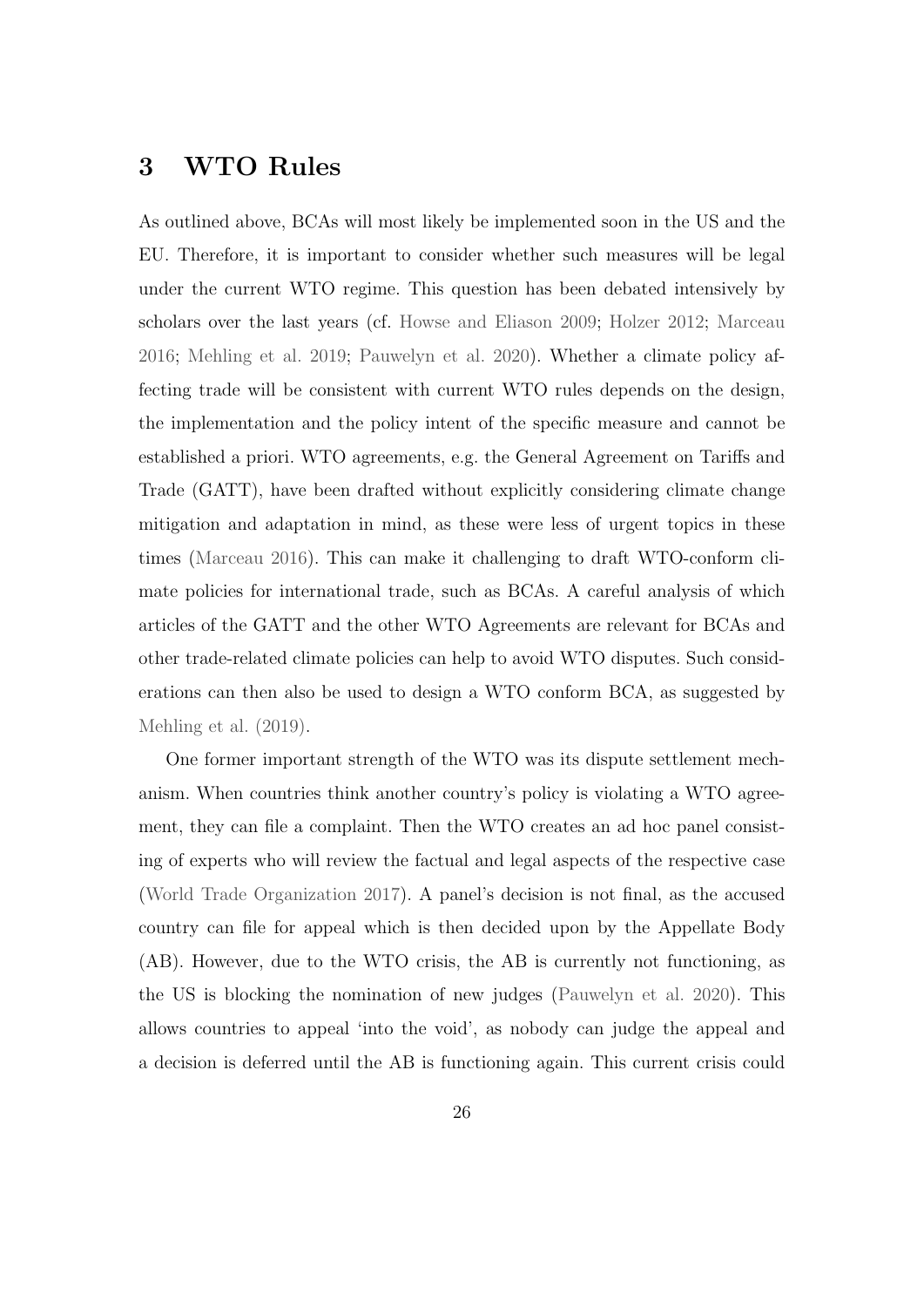benefit countries introducing a BCA but potential retaliation measures could not be sanctioned by the WTO either [\(Pauwelyn et al. 2020\)](#page-75-4).

A commitment for sustainable development can already be found in the Preambles of the GATT and the Marrakesh Agreement Establishing the [WTO \(1994b\)](#page-78-1) (hereinafter WTO Agreement). These Preambles leave open what sustainable development exactly means and are also not legally binding [\(Eliason 2019\)](#page-69-4). In the GATT, there is a clear set of exceptions to its rules in Article XX for reasons such as health, the environment and the conservation of natural resources [\(Jaspers et al.](#page-73-8) [2013\)](#page-73-8). As I outline below, these exceptions can be used to justify climate change mitigation policies.

Climate clubs based on uniform tariffs sanctions will be very difficult to implement under WTO rules, as WTO members have committed themselves to bind their tariffs in the WTO Agreement. Therefore, I only discuss climate clubs based on preferential market access below. In the following, I give an overview of relevant WTO legal rules and jurisprudence. First, I discuss the relevant articles of the GATT, such as Articles II, III, I and XX and how they apply to border carbon adjustments and climate clubs. Any BCA or other climate policy would need to satisfy Articles I, II and III of the GATT simultaneously or qualify as an exception under Article XX of the GATT. Furthermore, as WTO obligations are cumulative, the BCA also needs to adhere to the obligations of the other WTO Agreements. Therefore, I then discuss how the Agreement on Subsidies and Countervailing Measures (SCM) and the Technical Barriers to Trade (TBT) Agreement apply to unilateral climate policies. The final decision on whether a BCA is compliant with WTO rules will depend on the ruling of Dispute Settlement and on its interpretation of the WTO obligations in the context of climate policies.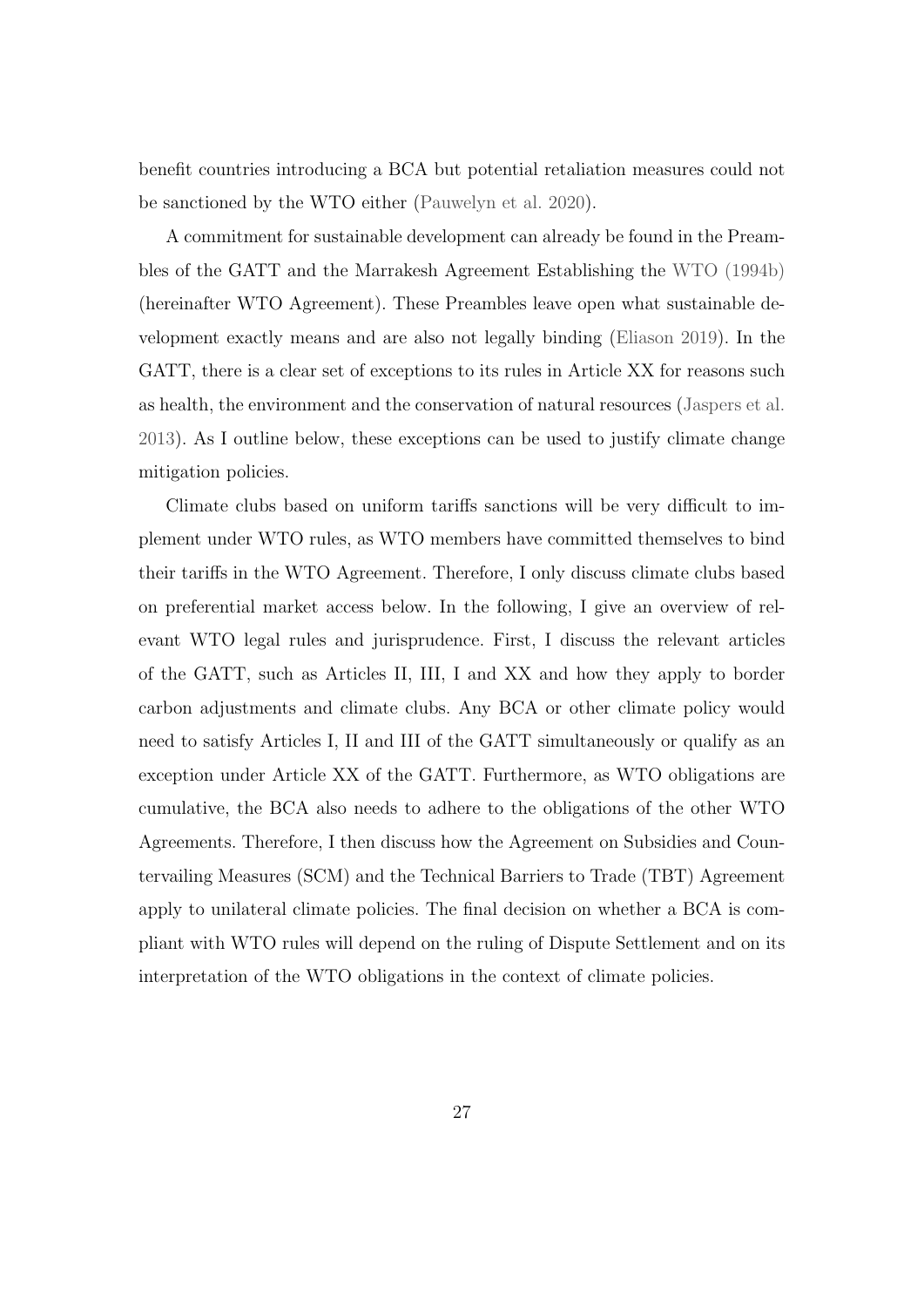#### <span id="page-32-0"></span>3.1 GATT Article II and III – Border Tax Adjustments

As the main goal of the GATT and the WTO Agreements is to reduce trade barriers, it prohibits to increase tariffs or to level charges on imports. However, certain taxes and charges are allowed to ensure trade neutrality of domestic policies. Ar-ticle II:1(b) of the GATT<sup>[5](#page-32-1)</sup> prohibits charges on imports. Article II:2(a), however, explicitly allows the border adjustment of internal taxes to ensure trade neutrality of domestic taxation if the charge is equivalent to an internal tax on a "like domestic product" [\(Porterfield 2019\)](#page-76-6). A tax is allowed under Article II:2(a) of the GATT if the additional requirement of Article III:2 of the GATT is also met and the tax is not imposed "in excess of those applied, directly or indirectly, to like domestic products". A BCA could be seen as a specific BTA falling under Article II and III of the GATT if the BCA would be considered a tax on imports triggered by an internal factor, for example the sale of the product [\(Porterfield 2019\)](#page-76-6).

Furthermore, there has been some debate about whether indirect taxes also include taxes on inputs which are not included in the final product such as energy consumed in the production process [\(Mehling et al. 2019\)](#page-74-0). This is important as carbon emissions are emitted during the production process but not incorporated in the final product. The answer on this will therefore also influence whether Article II:2(a) applies to a BCA and any ruling will depend on how the dispute settlement body interprets the respective articles of the GATT [\(Mehling et al. 2019\)](#page-74-0).

In the case  $U.S.$  – Superfund, the dispute revolved around taxes on imports of certain chemicals and the end-products containing such imports levied by the US. The panel found that taxes on chemicals used in the production of the final product could still be border adjusted [\(GATT Panel Report 1987\)](#page-70-4). However, it

<span id="page-32-1"></span> ${}^{5}$ Referring to the GATT, I will always refer to the [GATT \(1994\)](#page-70-5) as included in the Annex 1A of the WTO Agreement. This Agreement needs to be read together with the provisions of the GATT 1947 as detailed in the [GATT \(1994\).](#page-70-5)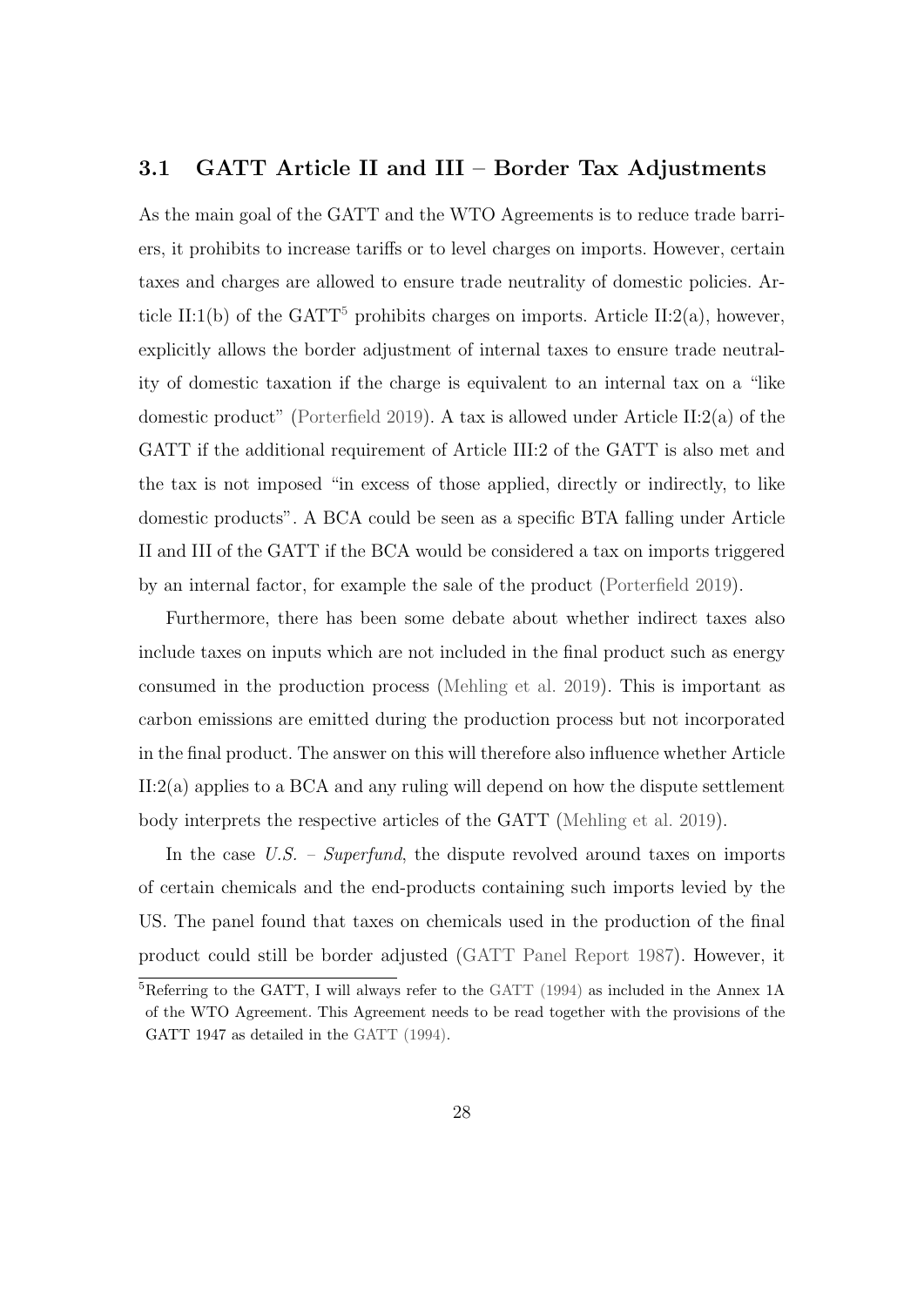was not resolved in this dispute whether such chemicals or substances have to be physically present in the final product or not [\(Mehling et al. 2019\)](#page-74-0). Some authors take the U.S. – Superfund case as evidence that inputs do not have to be present in the final products [\(Porterfield 2019\)](#page-76-6). Others argue that even though the U.S. – Superfund case provides support for the treatment of a tax on energy as border adjustable,  $CO<sub>2</sub>$  emissions are not an input but an output of production and that therefore the panel could conclude that carbon taxes are not border adjustable [\(Marceau 2016\)](#page-74-4).

Even though it is still open whether a BCA can be justified as a BTA under Article II:2(a) and III:2 of the GATT, a BCA fulfilling the requirements of Article II:2(a) also needs to fulfil the national treatment obligation of Article III:2 of the GATT and the most-favoured-nations (MFN) obligation of Article I which I discuss in the next sections.

#### <span id="page-33-0"></span>3.2 GATT Article III – National Treatment

The national treatment principle of Article III of the GATT requires that there is no discrimination between imported products and "like domestic products". Article III:2 deals with discrimination based on taxes and Article III:4 with discrimination based on regulations. Therefore, it will be important whether a BCA is considered to be a tax or a regulation.

Article III:2 of the GATT requires that there is no discrimination between taxes on imported products and taxes on "like domestic products". This is fulfilled if taxes directly levied on imported products are applied not "in excess of" taxes levied on like domestic products. Here, an important question is what renders the domestic and the imported products to be "like". For this, the Appellate Body has set out four criteria which need to be considered together to establish likeness: First, the products' properties, nature and quality. Second, their end-uses in a given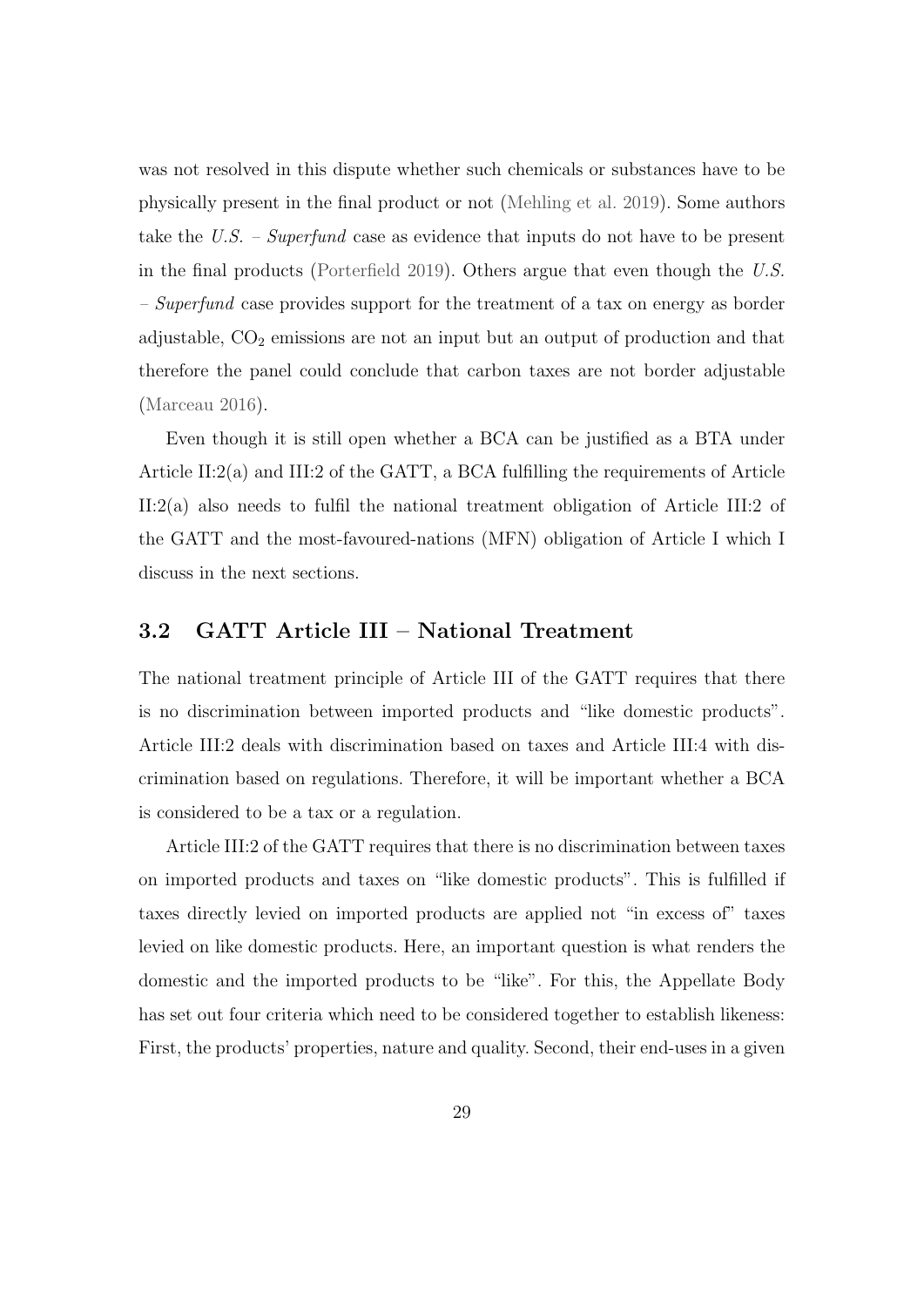market and whether the products will be in a competitive relationship. Third, the international tariff classification and finally also the consumers' tastes and habits [\(Mehling et al. 2019\)](#page-74-0). Under the first three criteria, low-carbon and highcarbon products will most likely be considered as 'like products' and regarding the last criterion, the state which implemented the BCA would need to prove that consumers distinguish between such products, e.g. based on health concerns [\(Mehling et al. 2019\)](#page-74-0). As can be seen, different process and production methods (PPM) leading to differing carbon intensities are not included in the consideration of likeness.

Article III:2 of the GATT does not prohibit a BCA as long as the imports are not taxed "in excess of" the like domestic product. Basing a BCA on the lowest domestic charges would be the safest option under this condition [\(Mehling](#page-74-0) [et al. 2019\)](#page-74-0). However, as seen in section [2.2,](#page-13-0) this would make the BCA also less effective in preventing carbon leakage. Instead of being "like domestic products", low and high carbon products could also be found to be "directly competitive or substitutable products" under the second condition of Article III:2 of the GATT. The Appellate Body hinted at the possibility that products with different amounts of embodied carbon could fall under this category [\(WTO Appellate Body Report](#page-78-2) [2013,](#page-78-2) para. 5.63). As this notion is broader than the notion of "like domestic products", it only requires that both products are taxed but not strictly requires how much they are taxed [\(Mehling et al. 2019\)](#page-74-0). This would be easier to achieve for BCAs.

If BCAs count as internal regulation and not as a tax, they will fall under Article III:4 of the GATT. This is most relevant for BCAs forming part of emission trading systems. Then, the requirement of Article III:4 is easier to fulfil as imports shall not be treated "less favourable" than domestic like products [\(Mehling et al. 2019\)](#page-74-0). If a BCA is linked to the carbon footprint of a product and clear in its environmental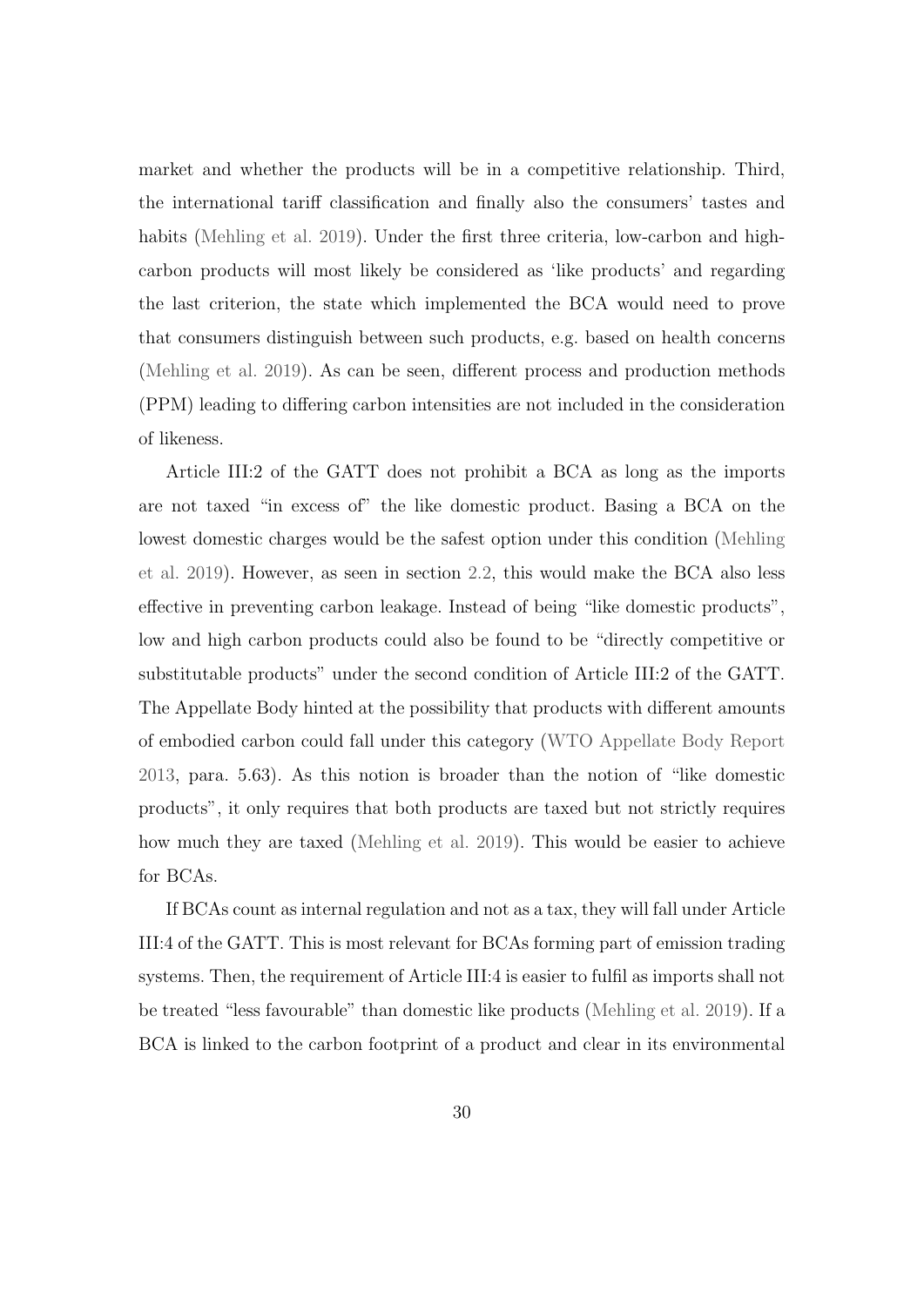intent, it will most likely not violate the national treatment condition of Article III:4 [\(Mehling et al. 2019\)](#page-74-0).

#### <span id="page-35-0"></span>3.3 GATT Article I – Most Favoured-Nation Principle

Another provision for non-discrimination a climate policy with trade impact has to fulfil is the most-favoured-nation obligation as set out in Article I of the GATT. The principle is one of the most fundamental obligations in the WTO. Pursuant to Article I:1 of the GATT, countries need to accord any tariff reduction, privilege or treatment granted to one country also to "like products" being imported or exported to all other countries. This becomes relevant for BCAs, as they treat imports of "like products" differently depending on their carbon content. If products from countries that already have carbon pricing or an ETS in place are treated differently (i.e. the discrimination is based on the country of origin), this could violate the MFN obligation [\(Mehling et al. 2019\)](#page-74-0).

Another question is whether countries are allowed to discriminate in favor of developing countries or LDCs. As discussed above, this would be beneficial for them from an economic perspective. Indeed, with the Enabling Clause, the WTO rules contain an option to differentiate policies for LDCs, taking into account their special economic situation [\(Mehling et al. 2019\)](#page-74-0). This exception of the MFN principle will be admissible as long as this does not create additional trade barriers to other countries and creates actual benefits for the LDCs. [Mehling et al. \(2019\)](#page-74-0) suggest distributing parts of the revenues resulting from the BCA to LDCs and other developing countries to achieve this.

The MFN obligation is also the most relevant provision for climate clubs based on preferential market access. Any trade benefits or tariff reductions for the climate club will be designed to discriminate other WTO members and therefore violate the MFN obligation [\(Leycegui et al. 2015\)](#page-74-5).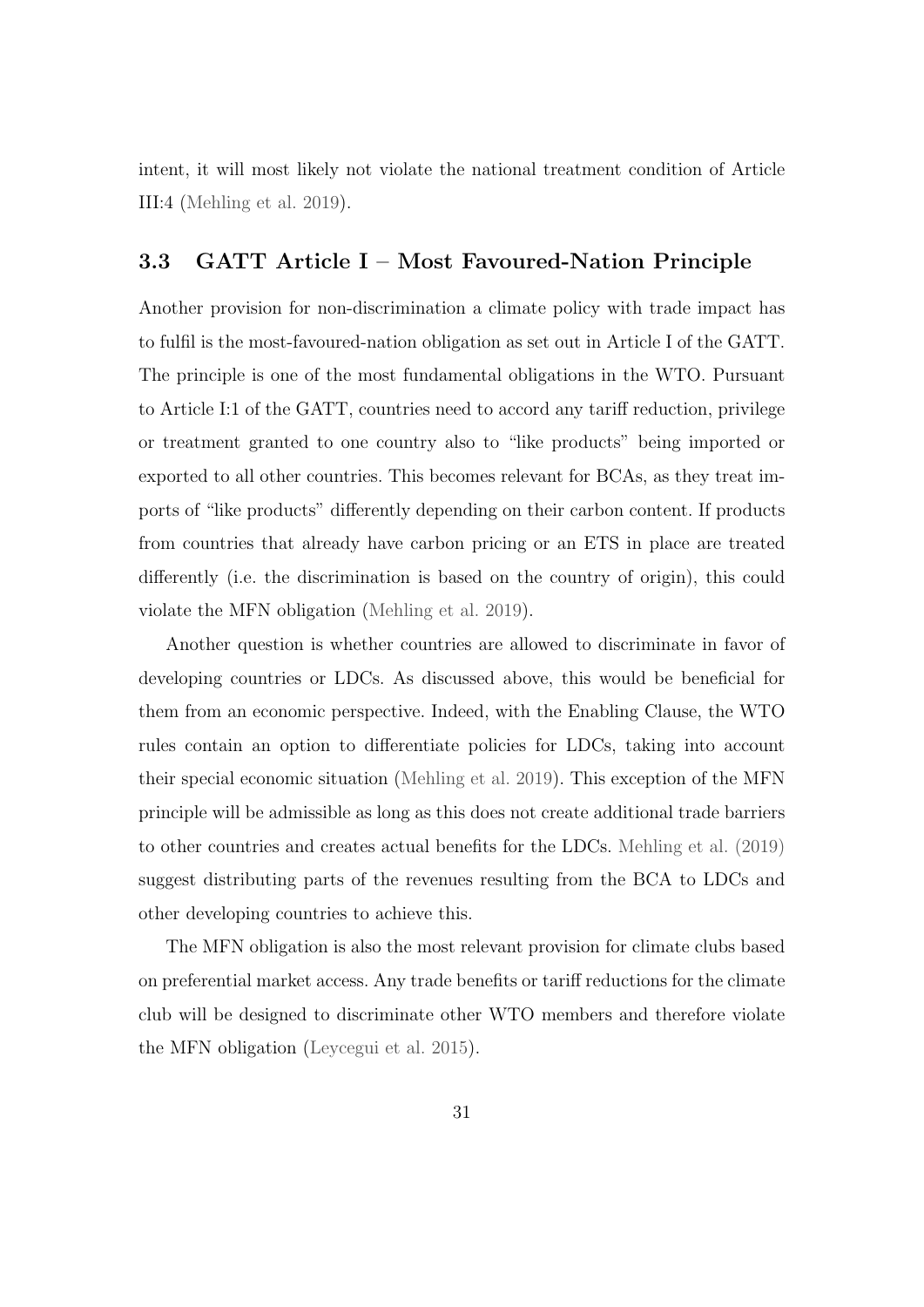## <span id="page-36-0"></span>3.4 GATT Article XX – General Exceptions

If a climate policy is found to be violating Article I, II or III of the GATT, it can still be justified as an exception. Article XX of the GATT lists a conclusive list of possible exceptions to the GATT obligations. There are two exceptions which could be used in the context of climate policies, Article  $XX(b)$  and  $(g)$ .

Article XX(b) of the GATT allows exceptions for measures which are "necessary to protect human, animal or plant life or health". As climate change mitigation is needed to protect human health in the future, this can be used to make a case for a BCA aiming at climate protection. A panel already ruled in Brazil – Taxation that  $CO<sub>2</sub>$  emission reductions fall under Article XX(b) as they protect human health or life [\(WTO Panel Report 2017\)](#page-79-0). This means that the BCA must have the objective to avoid carbon leakage or reduce carbon emissions. Economic reasons such as competitiveness or levelling the playing field on the other hand constitute no legitimate objective to justify an exception [\(Marceau 2016\)](#page-74-0). Furthermore, the BCA has to be a necessary measure to reduce GHG emissions or reduce carbon leakage. For this, three factors need to be considered. First, there must be a "genuine relationship of ends and means" [\(WTO Appellate Body Report 2007\)](#page-78-0). This means that it must be clear that the measure contributes to its purpose even though a measure must not be indispensable to be necessary. A BCA for example should lead to emission reductions via the prevention of carbon leakage [\(Mehling](#page-74-1) [et al. 2019\)](#page-74-1). A second requirement is proportionality of the measure to the values it protects. Given the global common understanding of climate change as a threat to humanity [\(IPCC 2013\)](#page-72-0), any climate policy should pass this test easily [\(Mehling](#page-74-1) [et al. 2019\)](#page-74-1). The final requirement is the absence of a less trade-restrictive measure for the same end [\(Mehling et al. 2019\)](#page-74-1). In a dispute, the burden of prove for this is shifted to the complainant who must prove the existence of an alternative measure achieving the same policy goal [\(Mehling et al. 2019\)](#page-74-1).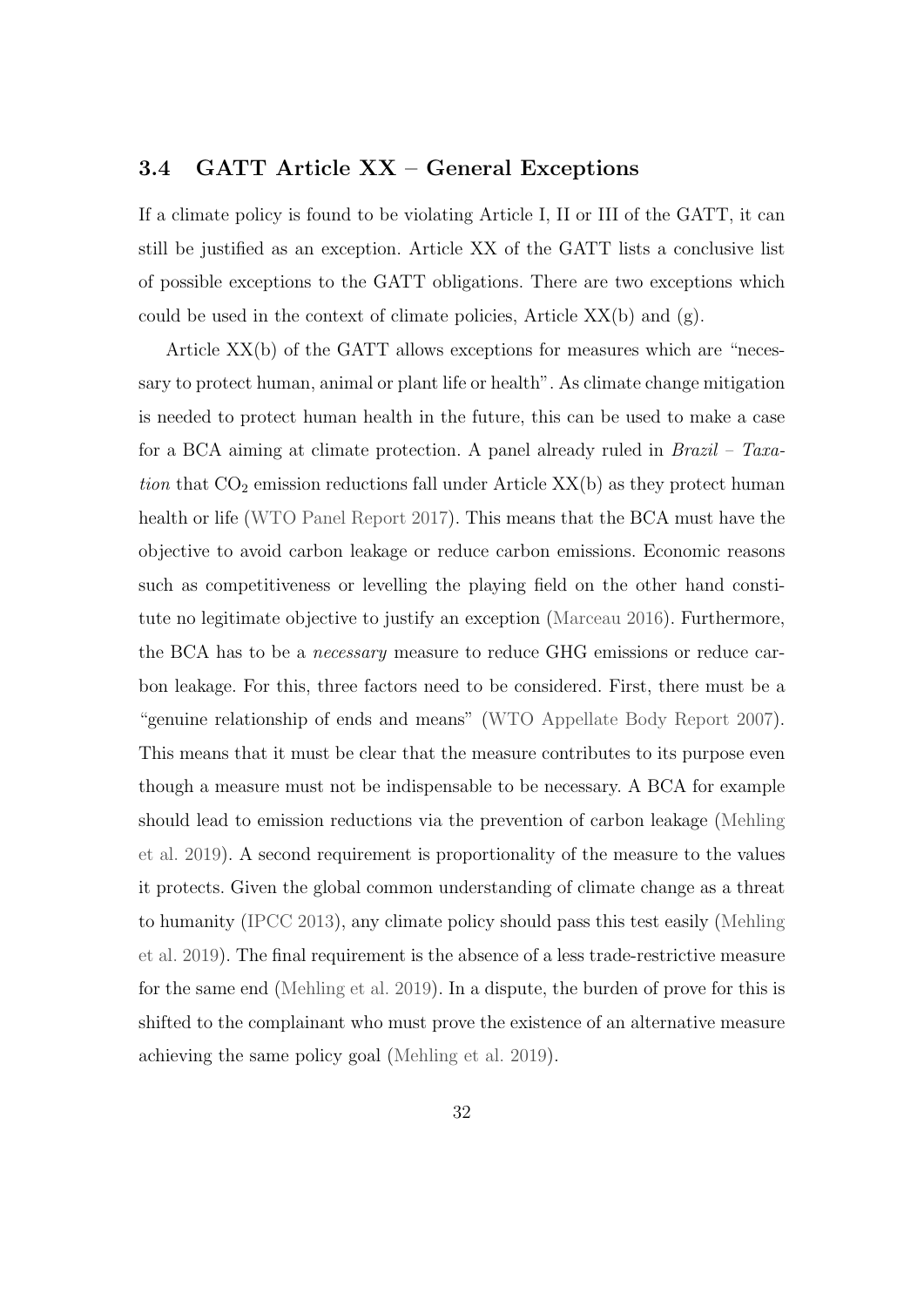Article XX of the GATT offers a second option to justify a BCA or another climate policy. Article  $XX(g)$  of the GATT allows members to adopt measures "relating to the conservation of exhaustible natural resources if such measures are made effective in conjunction with restrictions on domestic production or consumption". Here, countries first need to show that the climate system is an exhaustible natural resource which is threatened by GHG emissions [\(Mehling et al. 2019\)](#page-74-1). There is already one ruling on air pollution that recognised clean air as an exhaustible and natural resource which falls under this provision  $(US. - Gasoline)$ . Given the trans-boundary character of and the international fight against climate change, it is likely that a BCA would pass this test [\(Mehling et al. 2019\)](#page-74-1). The next step is to show that the measure in question "relates to" the conservation of the resource. This is not a difficult requirement, as long as the measure is not too wide in its scope or has protectionist elements [\(Mehling et al. 2019\)](#page-74-1). However, this again does not allow competitiveness concerns as the main rationale for a BCA but instead the environmental reason of carbon leakage prevention should be in the centre of the policy. The third qualification is, as stated in Article  $XX(g)$  of the GATT that the measures "are made effective in conjunction with restrictions on domestic production or consumption". This does not require that domestic and imported products are treated identical [\(Mehling et al. 2019\)](#page-74-1). Since BCAs want to adjust the carbon tax or ETS at the border and do not introduce a new measure only on imports this should pose no problem to any BCA. As Article  $XX(g)$  only requires a policy to "relate to" the conservation of an exhaustible resource, it is less strict than the necessity test of Article XX(b). Therefore, a BCA is more likely to be justifiable under  $XX(g)$ .

An additional requirement for both exceptions, Article  $XX(b)$  and  $XX(g)$  is given in the chapeau of Article XX. The chapeau has two criteria which have to be met simultaneously and apply not to the content of the policy but to how it is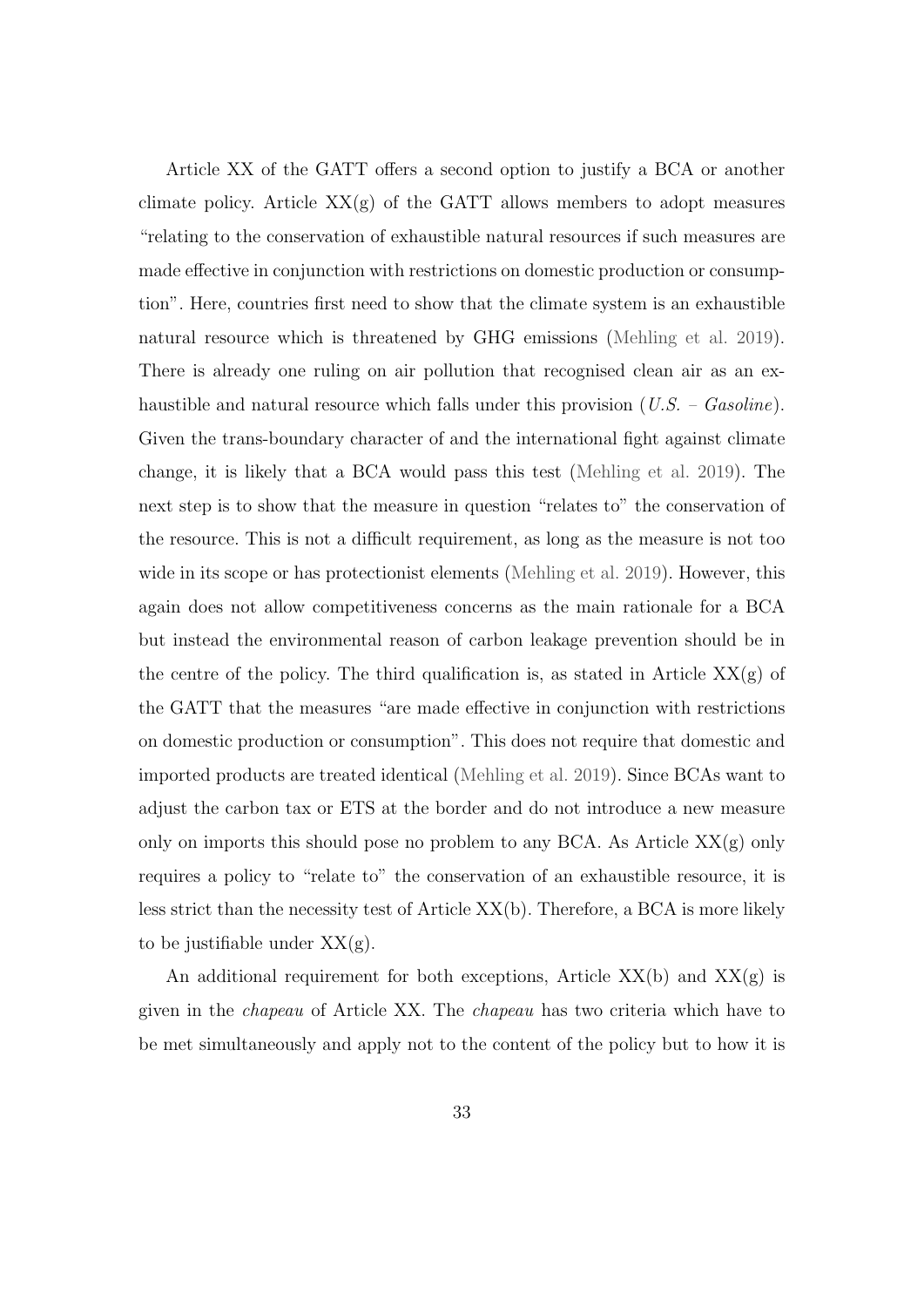implemented in practice. Article XX of the GATT requires first that the measures are "not applied in a manner which would constitute a means of arbitrary or unjustifiable discrimination between countries where the same conditions prevail" and second that the measures are not a "disguised restriction on international trade". The first requirement can be met through ensuring fairness and due process in the introduction of the BCA [\(Mehling et al. 2019\)](#page-74-1). This means for example to allow firms to prove that they have lower emissions than the average applied. It can also mean to implement a phase-in period in which other countries can increase their domestic climate policies before they have to comply with the BCA requirements [\(Mehling et al. 2019\)](#page-74-1). Before implementing a unilateral policy such as a BCA, the adopting country furthermore has to try to find a multilateral solution. This can be done by conducting serious negotiations for multilateral or bilateral agreements to fight climate change. In order to avoid discrimination, these negotiations need to include all affected countries [\(Mehling et al. 2019\)](#page-74-1). The negotiations under the UNFCCC leading to the Paris Agreement can count as such negotiations, however, the negotiations were not about BCAs specifically so that further negotiations might be required [\(Mehling et al. 2019\)](#page-74-1).

As stated above, the measure should not discriminate against "countries where the same conditions prevail". This means that a BCA needs to take into account the climate policies of other countries and whether they are "comparable in effectiveness" [\(Mehling et al. 2019\)](#page-74-1). This serves to ensure that countries cannot use a BCA to oblige other countries to adopt the same regulations or policy goals. However, this might pose difficulties as comparing different climate policies and carbon pricing strategies can become complicated [\(Mehling et al. 2019\)](#page-74-1). Furthermore, to avoid discrimination under the chapeau of Article XX, countries should take into consideration the conditions of developing countries. This can be justified with the principle of common but differentiated responsibilities and respective capabilities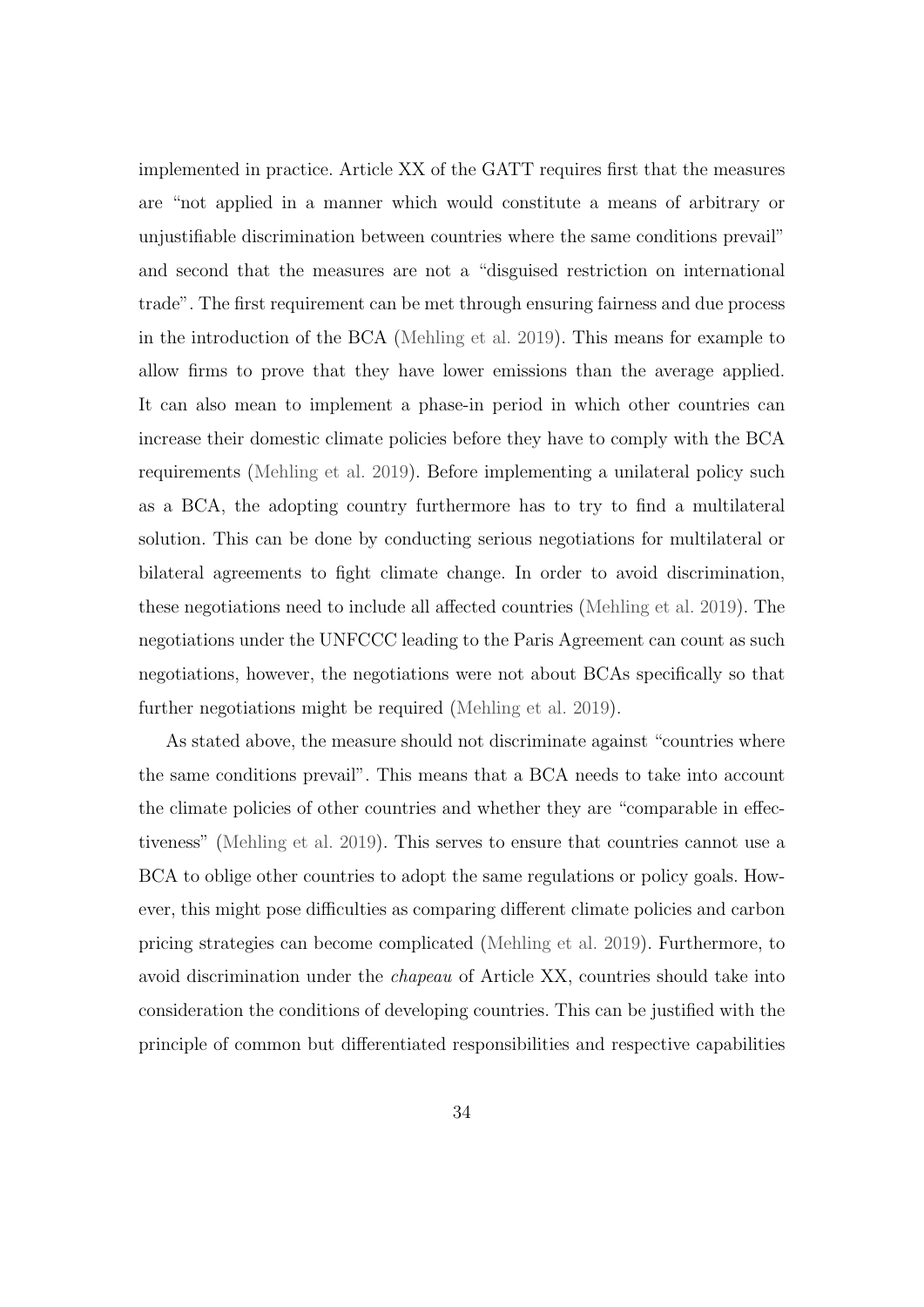formulated in the Paris Agreement and the "special and differential treatment" recognised in the WTO. This would then allow differential treatment of LDCs which is also beneficial for economic reasons, as discussed above. However, there is likely to be a trade-off between satisfying the conditions set out in the chapeau of Article XX by treating LDCs and developing countries differently and satisfying the most-favoured-nation principle [\(Mehling et al. 2019\)](#page-74-1). As found by the AB in  $EC$  – Seals, a connection between the arbitrary or unjustified discrimination and the policy goal can be relevant to justify the discrimination [\(WTO Appellate](#page-78-1) [Body Report 2014\)](#page-78-1). Hence, if the design of the BCA does not primarily lead to emission reductions, the DSM could find unjustified discrimination. This could become relevant if the BCA design includes export rebates which give no incentive for domestic firms to lower their emissions [\(Mehling et al. 2019\)](#page-74-1). Pursuant to the second precondition set out in the chapeau of Article XX of the GATT, the measure should not constitute "a disguised restriction in international trade". If the measure has passed the other requirements set out in the chapeau of Article XX, this is passed if the measure is "publicly announced" [\(GATT Panel Report](#page-70-0) [1982\)](#page-70-0). Furthermore, the design and the architecture should not indicate any protectionist intents. This means that you can choose whether you design a BCA to fulfil requirements of Article III and Article II:2(a) or you can choose to design it to qualify as an exception under XX (b) or  $(g)$  (Dröge et al. 2017).

## <span id="page-39-0"></span>3.5 Agreement on Subsidies and Countervailing Measures

Additionally to the rules specified in the GATT, the rules of the SCM Agreement are also relevant for the WTO conformity of BCAs and other climate policies. A BCA including an export rebate could constitute a prohibited export subsidy under the SCM Agreement. According to Article 1.1.(a) of the SCM Agreement, a subsidy is a "financial contribution by a government or any public body within the territory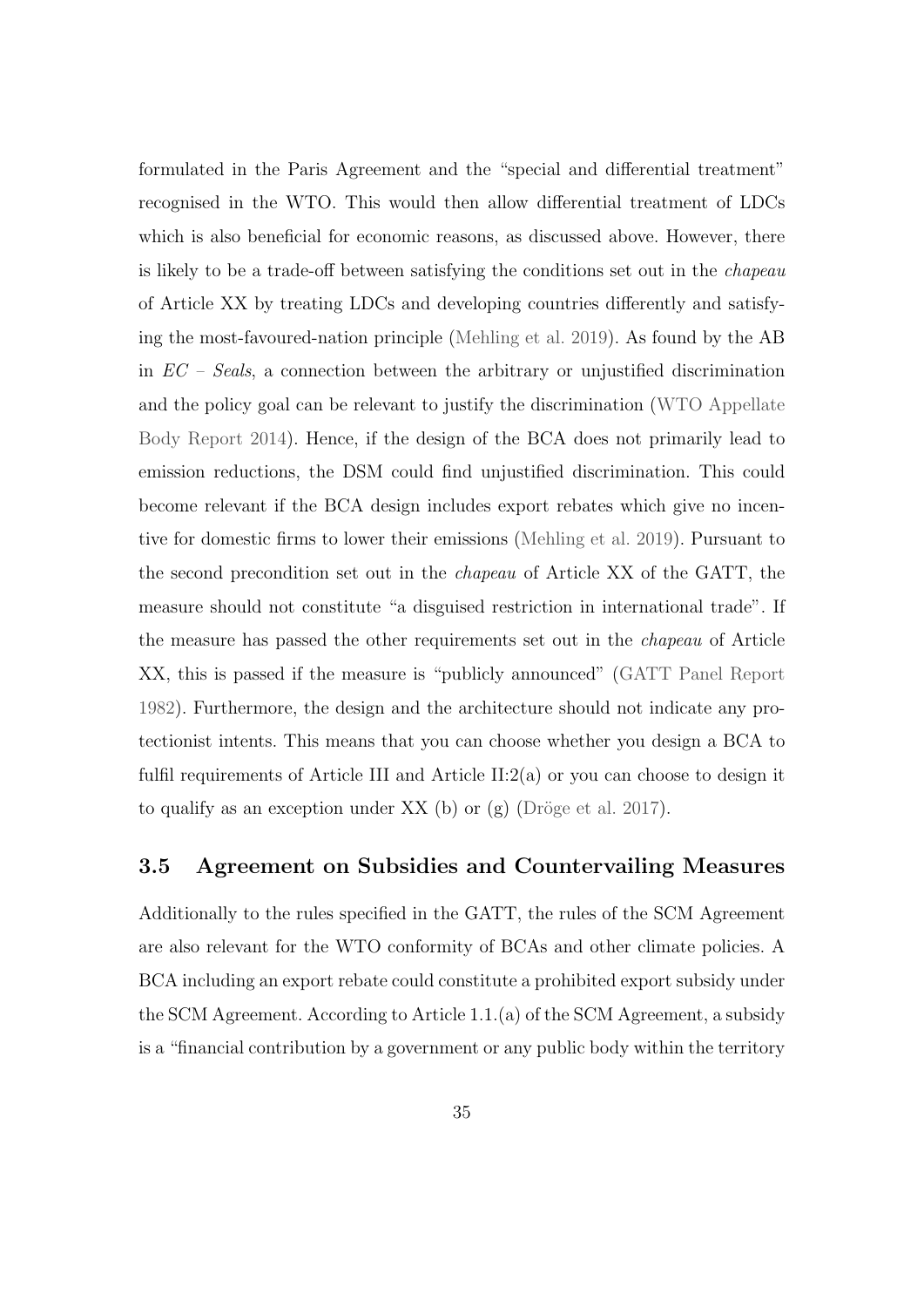of a Member" where "a benefit is thereby conferred." It classifies subsidies either as prohibited, actionable or non-actionable. Prohibited subsidies are in particular export subsidies. Actionable subsidies are subsidies which are specific to a certain firm or industry. WTO members can challenge them by demonstrating that the subsidy is harmful to them [\(Casier et al. 2013\)](#page-68-1). However, the SCM explicitly allows the border adjustment of taxes on unincorporated inputs such as energy and fuels [\(Porterfield 2019\)](#page-76-0). Therefore, export rebates on BCAs might not constitute a prohibited export subsidy but a permissible border adjustment. Here again, it is required that the rebate or exemption from the domestic tax is not "in excess of" the tax for products for domestic consumption [\(Porterfield 2019\)](#page-76-0). This might be challenging for BCAs linked to an ETS, as fluctuating market prices might lead to overcompensation if the price changes between time of export and time of acquisition of the allowances [\(Mehling et al. 2019\)](#page-74-1). Under the current SCM Agreement, it depends on WTO panels and the AB to decide in a dispute whether export rebates are considered to be an export subsidy or not. This will also depend on the exact design and implementation of the BCA. As seen in section [3.4,](#page-36-0) export rebates might anyhow be problematic for a justification of the BCA under Article XX of the GATT.

The SCM Agreement is also relevant for other trade related climate policies, in particular renewable energy and fossil fuel subsidies. Originally, the SCM Agreement contained a list of exceptions for subsidies that are non-actionable for reasons such as research and development or environmental protection. However, this list expired after five years, and WTO members have not been able to decide on a continuation or new list [\(Howse 2010\)](#page-72-1). This has led to various disputes regarding renewable energy subsidies under the WTO. A problem with the SCM agreement and jurisprudence under the WTO is that the definition of subsidy used is not economically relevant in all cases [\(Epps et al. 2010\)](#page-69-0). For example, it might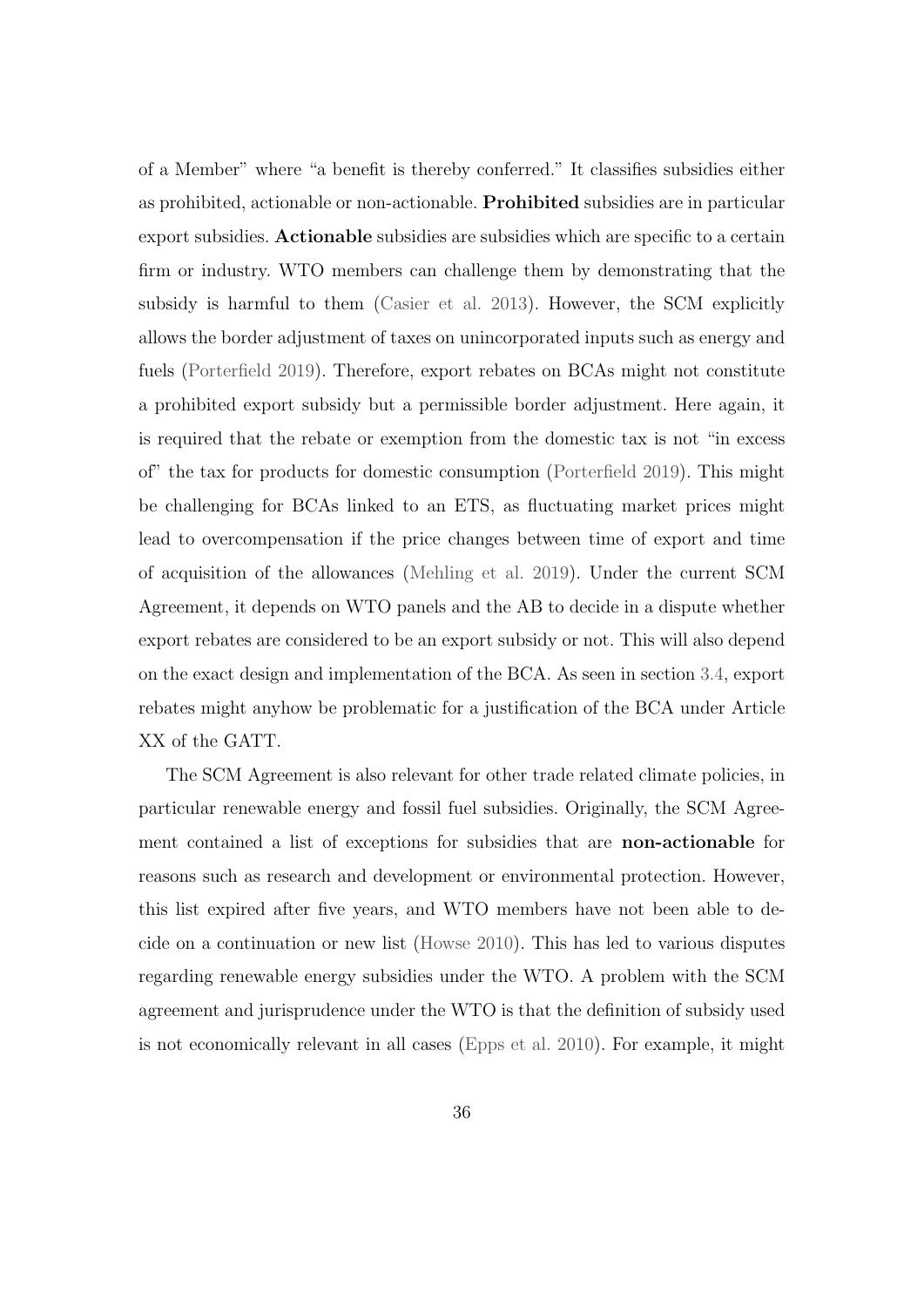be economically useful to target specific firms or industries to correct a market failure [\(Howse 2010\)](#page-72-1). However, under the SCM Agreement, this would constitute an actionable subsidy. It would be more useful to test the actual impact of a subsidy on the relative costs of production, as only subsidies which have an impact on these costs have an effect on competitiveness [\(Epps et al. 2010\)](#page-69-0). Another reason why the current test of specificity is potentially problematic for renewable energy subsidies is that the test is designed for administrative feasibility and hence does not require the establishment of causality between the subsidy and the harm to another WTO member [\(Epps et al. 2010\)](#page-69-0).

Problematic for subsidies in the WTO is also the current lack of transparency. Under Article 25 of the SCM Agreement, members are required to notify specific subsidies. However, in practice, the majority of WTO members are not notifying all their subsidies to the WTO [\(Casier et al. 2013\)](#page-68-1). This is partly due to the ambiguity of the definition of a subsidy and the unclear requirements for a subsidy to be specific. Even though WTO members can also counter-notify subsidies of other members under Article 25.10 of the SCM Agreement, this reduces transparency.

### 3.6 Technical Barriers to Trade Agreement

The Technical Barriers to Trade (TBT) Agreement can also be relevant for climate policies affecting trade. The TBT Agreement deals with non-tariff barriers to trade such as technical regulations or standards [\(WTO 1994a\)](#page-78-2). As all WTO Agreements are cumulative, the TBT Agreement has to be fulfilled next to all GATT requirements [\(Marceau 2016\)](#page-74-0). However, as BCAs will contain either taxes or regulations, they will not fall under the TBT. Other climate policies such as regulations and standards may fall under the TBT, for example prescribing a certain maximum carbon intensity of goods. As Gründler et al.  $(2021)$  found, non-technical barriers to trade and Sanitary and Phytosanitary Measures (SPM) are not only used to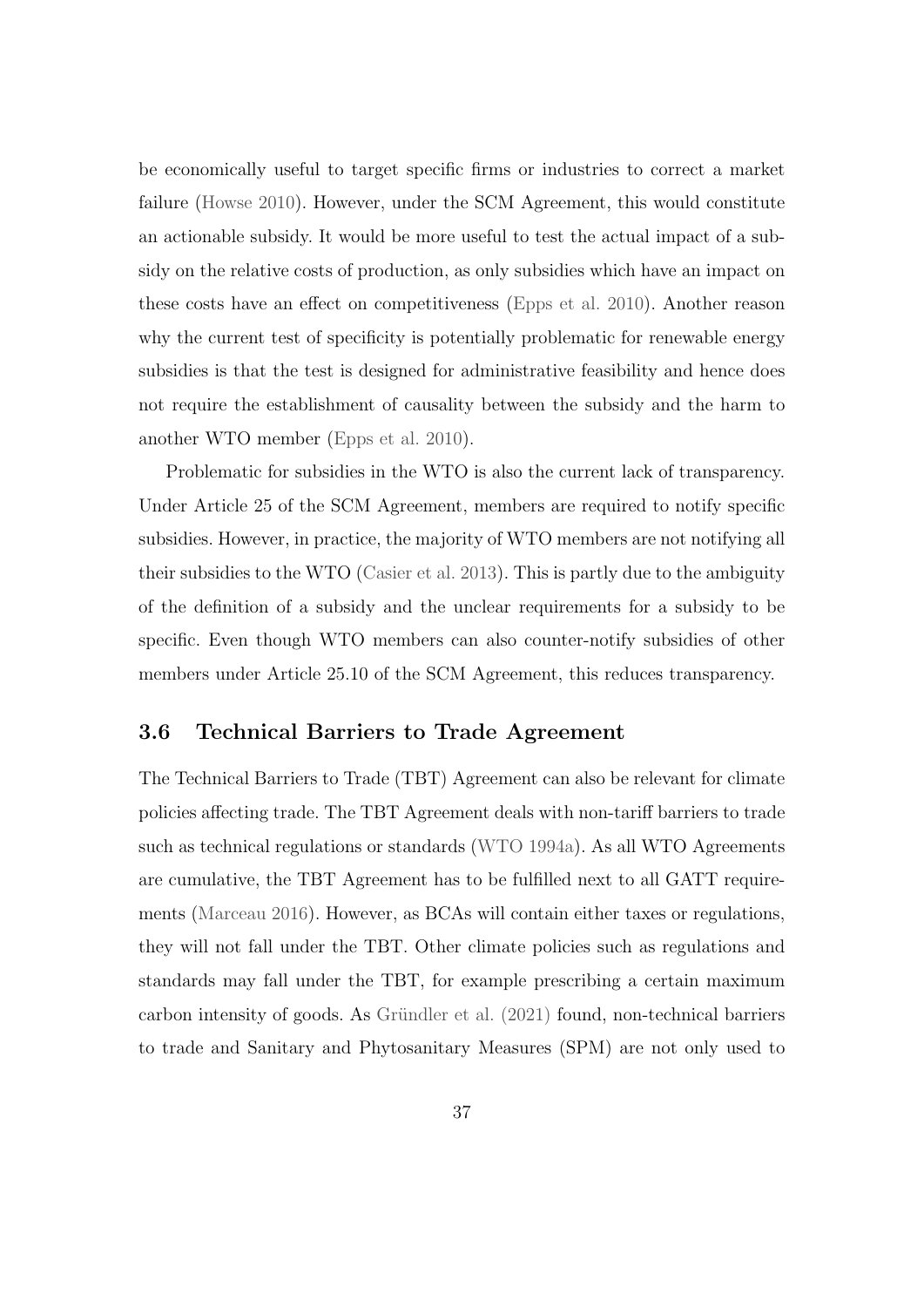protect the environment and climate but also for protectionist aims. This shows the trade-off between environmental protection and preventing protectionism. Currently the focus of the WTO is on preventing protectionism, even though the study by Gründler et al.  $(2021)$  showed that countries still manage to introduce protectionist policies. How the WTO should weight protection against climate change versus prevention of protectionism can be decided by member states.

# 3.7 Trade liberalisation vs Climate Protection

As can be seen, many potential issues and pitfalls can arise while designing a BCA or another climate policy. Whether a BCA conforms to WTO rules will depend on its design, implementation and on how favourable the WTO Panel or AB see climate protection in this context. A BCA that is carefully crafted can be legal under current WTO rules. But the political reality will likely differ, given that not only legal experts but also lobbying groups and politicians are participating in the drafting of such a policy [\(Bacchus 2017\)](#page-66-0).

The current proposal of the CBAM by the European Commission has been explicitly designed to make it compatible with WTO rules (cf. section [2.3.3\)](#page-21-0). This can be seen already in the regulation's justification which gives only environmental or climate-related reasons for the CBAM, i.e., that it should reduce carbon leakage and with this help to protect the climate. The absence of export rebates also shows the environmental rationale for the BCA. This could justify the CBAM in a dispute under the exceptions of Article  $XX(b)$  or  $XX(g)$  of the GATT. The proposal outlines how the CBAM will be linked to the EU ETS to prevent discrimination between domestic and foreign suppliers as both pay the same price [\(European Commission 2021a\)](#page-69-1). This could make the CBAM comply to the National Treatment obligation of Article III of the GATT. Furthermore, the proposal attempts to avoid any discrimination between foreign suppliers, as there is no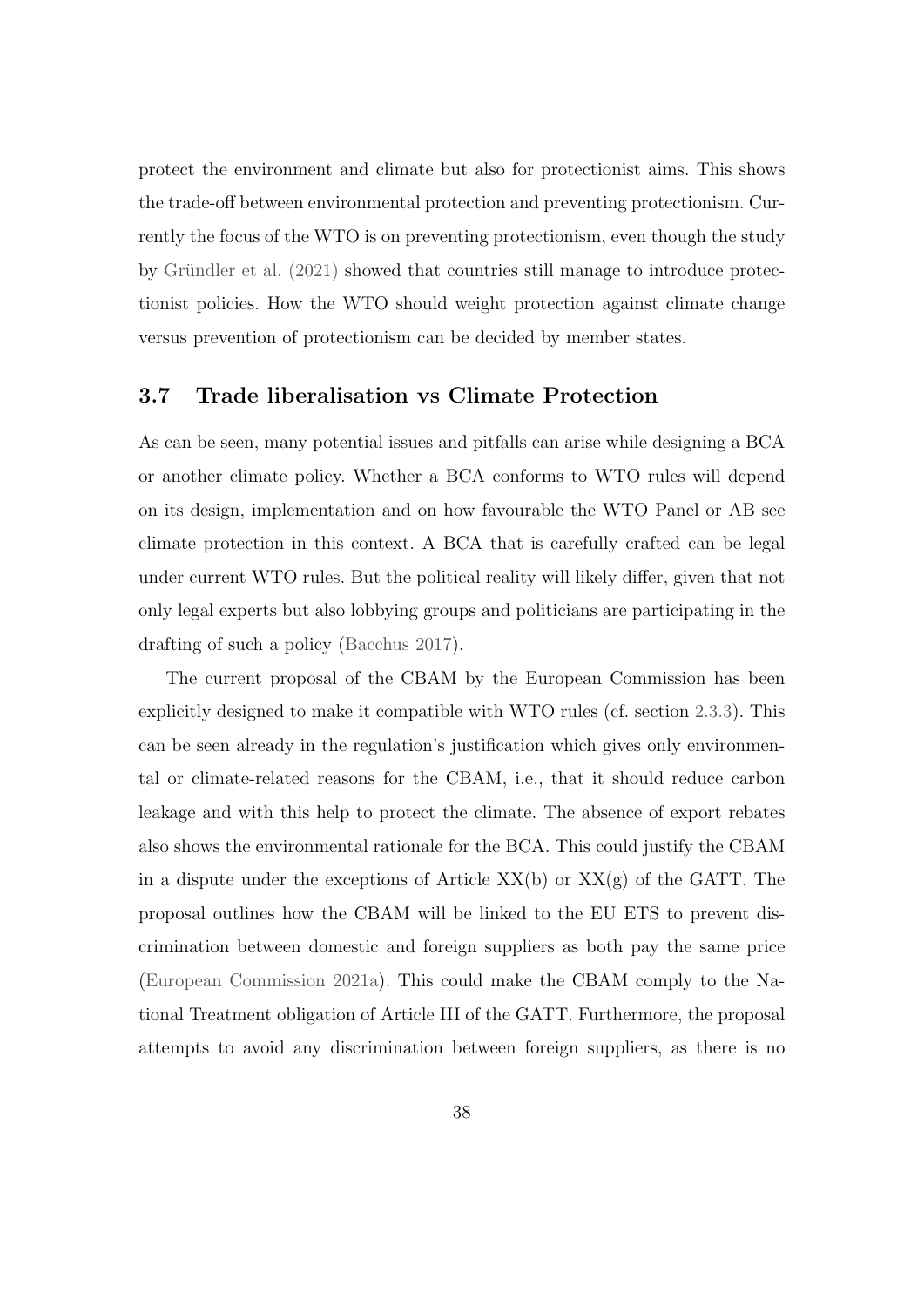exception for developing countries or LDCs. This makes adherence to the MFN rule more probable. But, as discussed above, the absence of an exception for LDCs could also create potential problems for a justification under the chapeau of Article XX of the GATT. The proposal has to be adopted by both the European Council and the European Parliament together. This will lead to intermittent changes and unforeseeable details of implementation, so that there is still legal uncertainty surrounding the CBAM and its compliance with WTO rules.

Even though current WTO rules limit the possibilities for climate policy design, they do not necessarily prohibit them. In the progression over the last 30 years, WTO jurisprudence developed to be more favourable to environmental protection measures [\(Kulovesi 2014\)](#page-73-0). However, to make climate and environmental protection easier for states, it would help to include a clear commitment to climate protection into WTO rules. Like any WTO change, this would require the consensus of all WTO members. In the following, I give an overview of the current state of the WTO, why reforms are needed apart from climate change concerns, and what different reform options exist to make the WTO climate-friendly.

# 4 Potential WTO Reforms

As delineated above, current WTO rules lack legal certainty for the introduction of climate policies affecting trade. Therefore, many have suggested WTO reforms by amending existing rules or introducing new rules (cf. Dröge et al. 2017; [Bacchus](#page-66-1) [2016;](#page-66-1) [Das et al. 2019;](#page-68-2) [International Bar Association 2014;](#page-72-2) [Epps et al. 2010;](#page-69-0) [Huf](#page-72-3)[bauer et al. 2009;](#page-72-3) [Leycegui et al. 2015\)](#page-74-2). Such reforms could help to increase legal certainty and therefore give countries the opportunity to use domestic climate policies without fear of WTO disputes. However, the WTO is also facing other issues that create reform needs, for example regarding its Dispute Settlement Mechanism, (cf. section [3\)](#page-30-0). If WTO members agree to those reforms, they could also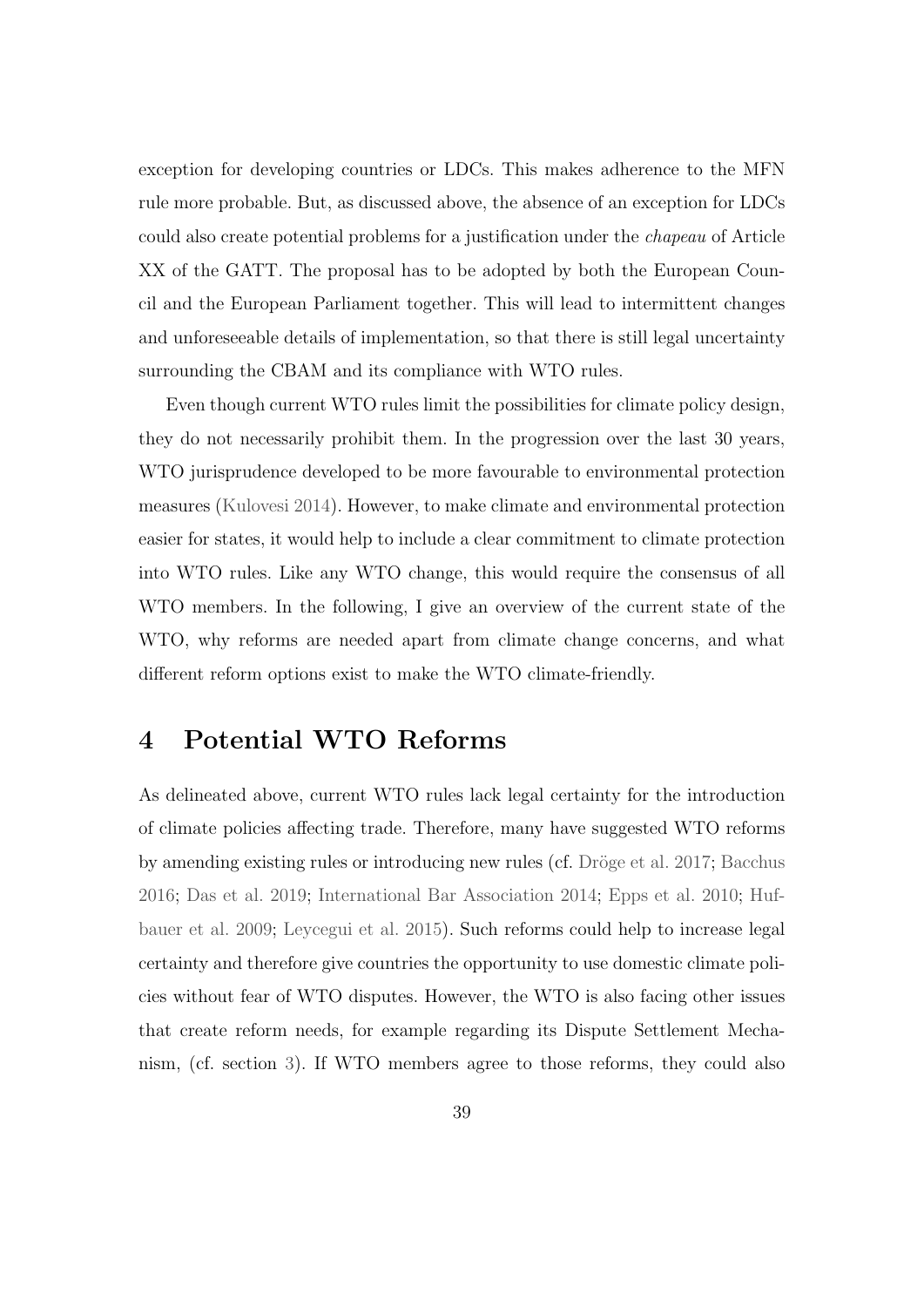use the opportunity to make climate protection a priority. The new US administration constitutes a window of opportunity for reform. Nonetheless, negotiations have failed over the last 20 years, so the outlook for substantial reforms is still bleak, in particular due to the consensus practice for nearly all decision-making in the WTO [\(Wilkinson 2018\)](#page-77-0). Before outlining specific reform suggestions to make climate protection possible under the WTO, I therefore give an overview of the current issues the WTO is facing and of some reforms that have been proposed to solve these. Without these reforms, any climate reform of the WTO will not be enforceable.

## 4.1 Current state of the WTO

Since the creation of the WTO in 1994, members were not able to agree on many reforms. First, I describe the development of trade negotiations over the last 20 years. Then, I outline current problems in the Dispute Settlement Mechanism and describe main reform proposals for the WTO. As there are already different initiatives connecting trade and environmental or climate protection, I give a short overview of the main initiatives of the last years at the end of this section.

#### 4.1.1 Development of Negotiations in the WTO

After the success of the Uruguay Round and the creation of the WTO in 1994, WTO members planned another round of negotiations to advance global trade liberalisation. Therefore, countries started the Doha Development Agenda (Doha Round) at the 2001 WTO Ministerial Conference, which also aimed at better incorporating the needs of developing countries [\(Wilkinson 2018\)](#page-77-0). However, negotiations in the Doha Round have failed so far, as WTO members could not agree on many of the topics that were negotiated. Difficulties were hard to solve due to the "single undertaking" negotiation approach. This approach requires that all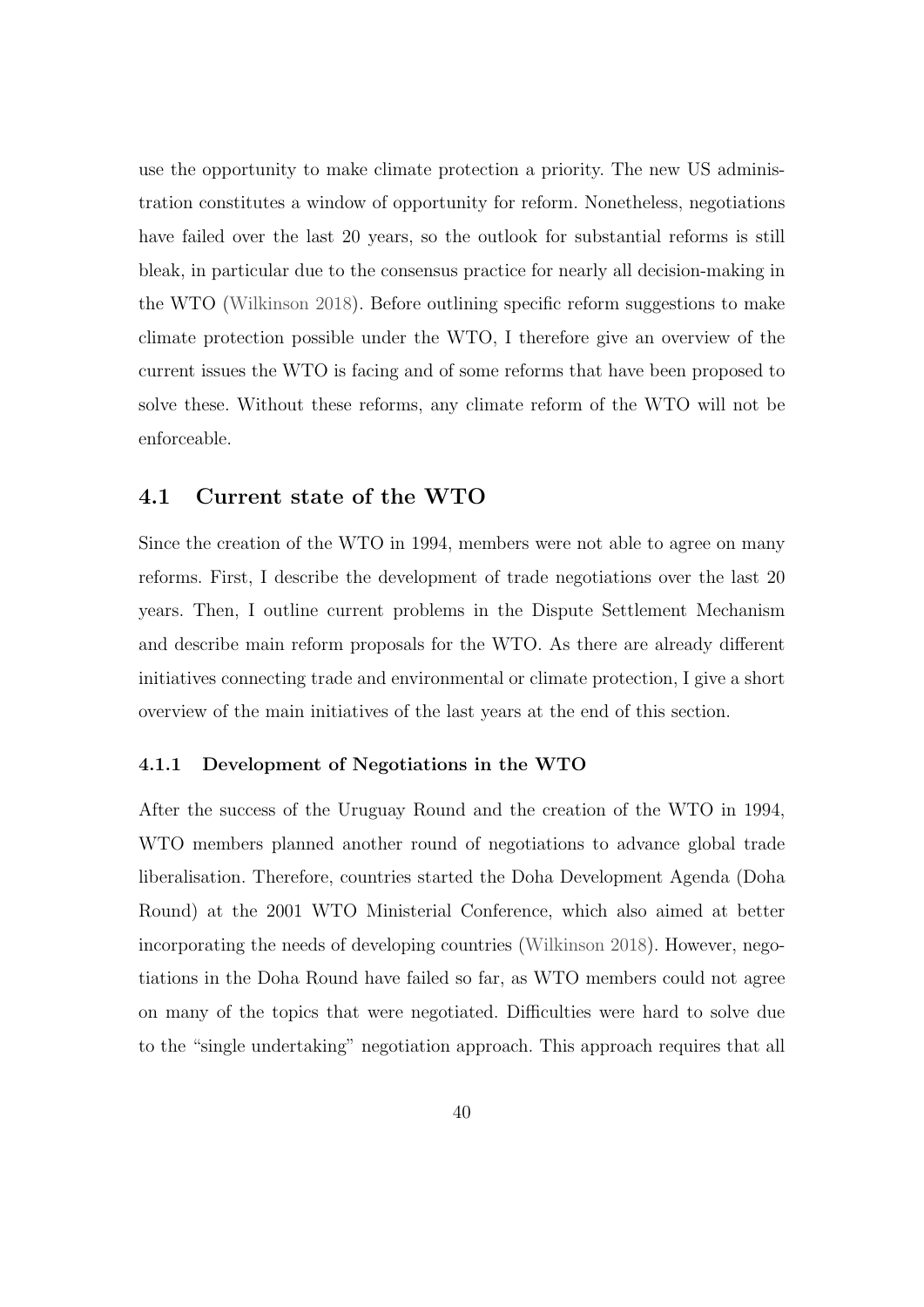topics have to be decided upon at the same time [\(WTO 2017\)](#page-78-3). This led to a first collapse of negotiations in 2008 [\(Wilkinson 2018\)](#page-77-0). Main reasons for the collapse were the difficulty to reach consensus under a growing number of WTO members, the lack of good negotiation practice to deal with the heterogeneity of the members as well as a missing willingness of developed countries to grant exceptions to developing countries [\(Bronckers 2020\)](#page-67-0). In particular, the tension between developed and developing countries has caused many problems during the negotiations [\(Hopewell 2016\)](#page-71-1). In 2013, members were able to agree to a small package around trade facilitation, agriculture and special and differential treatment for LDCs at the Ministerial Conference in Bali. Furthermore, in 2015, the Nairobi Conference also agreed upon a further small package on agriculture and benefits for LDCs [\(Wilkinson 2018\)](#page-77-0). However, at the same conference, WTO members also agreed to put the Doha Agenda aside in favor of more plurilateral<sup>[6](#page-45-0)</sup> negotiation approaches [\(Wilkinson 2018\)](#page-77-0).

Over the last 20 years, the continued negotiation failure has shifted attention of members to bilateral or regional trade agreements (RTAs) outside of the WTO [\(Hoekman and Mavroidis 2021\)](#page-71-2). Until 15 June 2021, 349 RTAs have been notified to the WTO [\(WTO 2021b\)](#page-78-4). There is also a tendency to create mega-regional agreements between two or more important economic regions such as the Comprehensive Economic and Trade Agreement between Canada and the EU (Dröge [et al. 2017\)](#page-68-0). These agreements provide deeper integration than WTO rules and have a larger impact on trade flows (Dür et al. 2014). These RTAs contain more and more environmental provisions (Dröge et al. 2017).

It could still be possible for the WTO to regain its negotiation powers and shift rule-making back to the WTO if it can reform and reactive its negotiation function.

<span id="page-45-0"></span><sup>6</sup>Plurilateral agreements in the WTO are agreements formed by a subset of members contrary to multilateral agreements where all WTO members participate.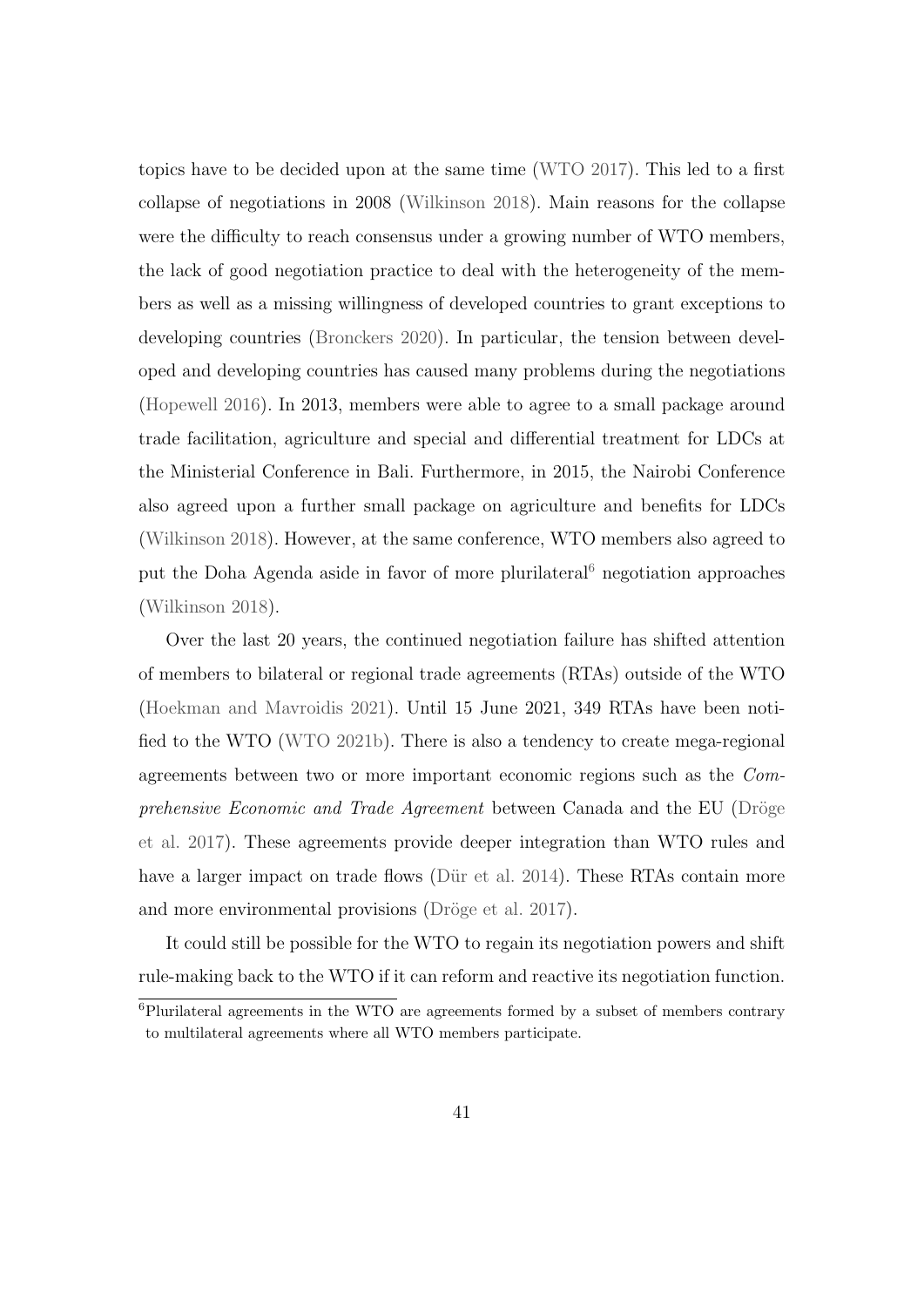However, whether in a more and more heterogeneous world the WTO will be able to conclude new multilateral agreements and reform the existing multilateral rulebased system or whether a solution could be to allow more plurilateral approaches is currently an open question [\(Hoekman and Mavroidis 2021\)](#page-71-2). To stay relevant, the WTO also needs to solve several institutional problems or flaws which hinder decision-making and negotiation success, such as a lack of transparency or the member-driven ad-hoc decision making [\(Narlikar and Wilkinson 2004\)](#page-75-0). Therefore, many have called for structural reform of the WTO.

#### 4.1.2 The Dispute Settlement Crisis

Despite the failures in negotiation, the WTO has long been perceived as a powerful and successful international organisation. This is mostly because of its Dispute Settlement Mechanism which has been called the most powerful international juridical institution [\(Jackson 2008\)](#page-73-1). However, over the last five years, the DSM has been severely blocked. Dissatisfaction around the DSM was initially expressed by the US but is now more and more shared by other WTO members, such as the EU [\(European Commission 2021b\)](#page-69-3).

The US has multiple complaints about procedural and systemic issues of the DSM, mainly concerning the Appellate Body. One of the main complaints is alleged judicial overreach of the AB. In some rulings, the AB does not only interpret the WTO Agreements but is creating own rules where the rules of the WTO Agreements are ambiguous or unclear. According to the US and other countries, this is a judicial overreach of the AB and its competences as lined out in Article 3.2 of the Dispute Settlement Understanding (DSU) [\(Payosova et al. 2018\)](#page-75-1). In practice, this happens also due to the difficulty to distinguish between interpreting existing rules by applying them to new facts and the creation of new rules. As the US is firmly set on the position that the AB should never create own rules, the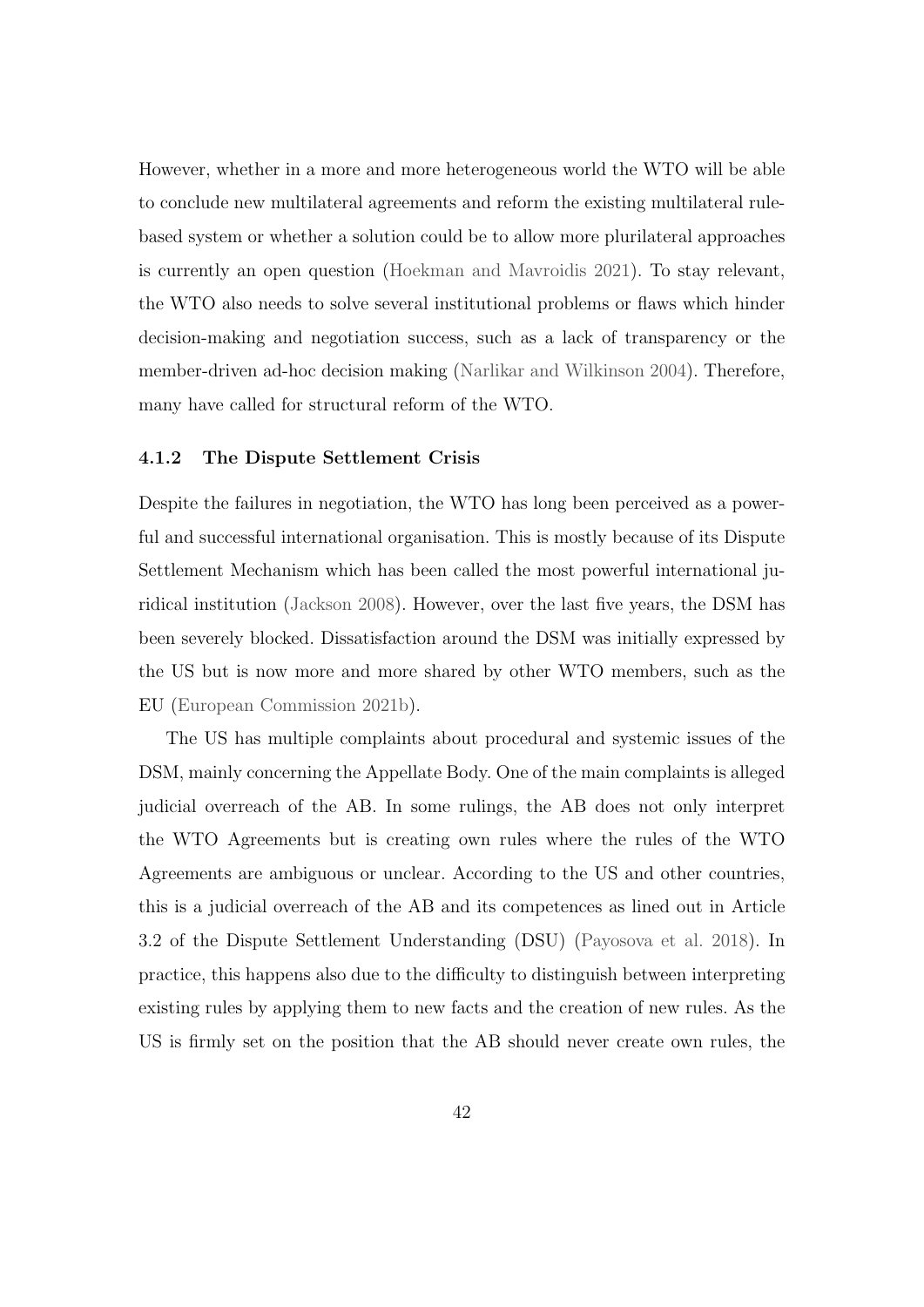US is blocking the appointment of new members of the AB since summer 2017 [\(Payosova et al. 2018\)](#page-75-1). A more procedural concern of the US used to justify the blocking of appointments is the continuation of AB members on a case despite their end of term [\(United States Trade Representative 2020\)](#page-77-1). As the AB needs three members to decide on a case, it stopped being operational in December 2019, as only one member's term continued [\(Payosova et al. 2018\)](#page-75-1). To solve the crisis of the DSM, reforms are needed. The next section therefore outlines different proposals for reform of the DSM and other areas of the WTO.

#### <span id="page-47-0"></span>4.1.3 Reform Proposals for the WTO

Over the years, many reform proposals have come from WTO members directly or from academics, think tanks or non-governmental actors. It goes beyond the scope of this paper to discuss them extensively, so I give a brief overview of the aspects which are also relevant for greening the WTO. As should have become clear from the last two sections, main reform proposals revolve around revitalising the negotiation function of the WTO and reforming the DSM [\(Hoekman](#page-71-2) [and Mavroidis 2021\)](#page-71-2). Further discussions centre on increasing transparency and substantive reforms or new agreements.

Without the reform of the DSM, any other reform of the WTO towards supporting climate mitigation or adaptation will be essentially in vain, as it cannot be enforced. To date, there are many different reform suggestions for the DSM, as it is a priority for most WTO members. One suggestion is a reform so that the Appellate Body has to refrain from decisions where WTO rules are ambiguous. This would solve one of the main concerns of the US. The ambiguity of WTO rules could then be solved by WTO members adopting an authoritative interpretation of the WTO text or WTO members negotiating new agreements clarifying the texts. Even though formally, a three-fourth majority is needed for an authoritative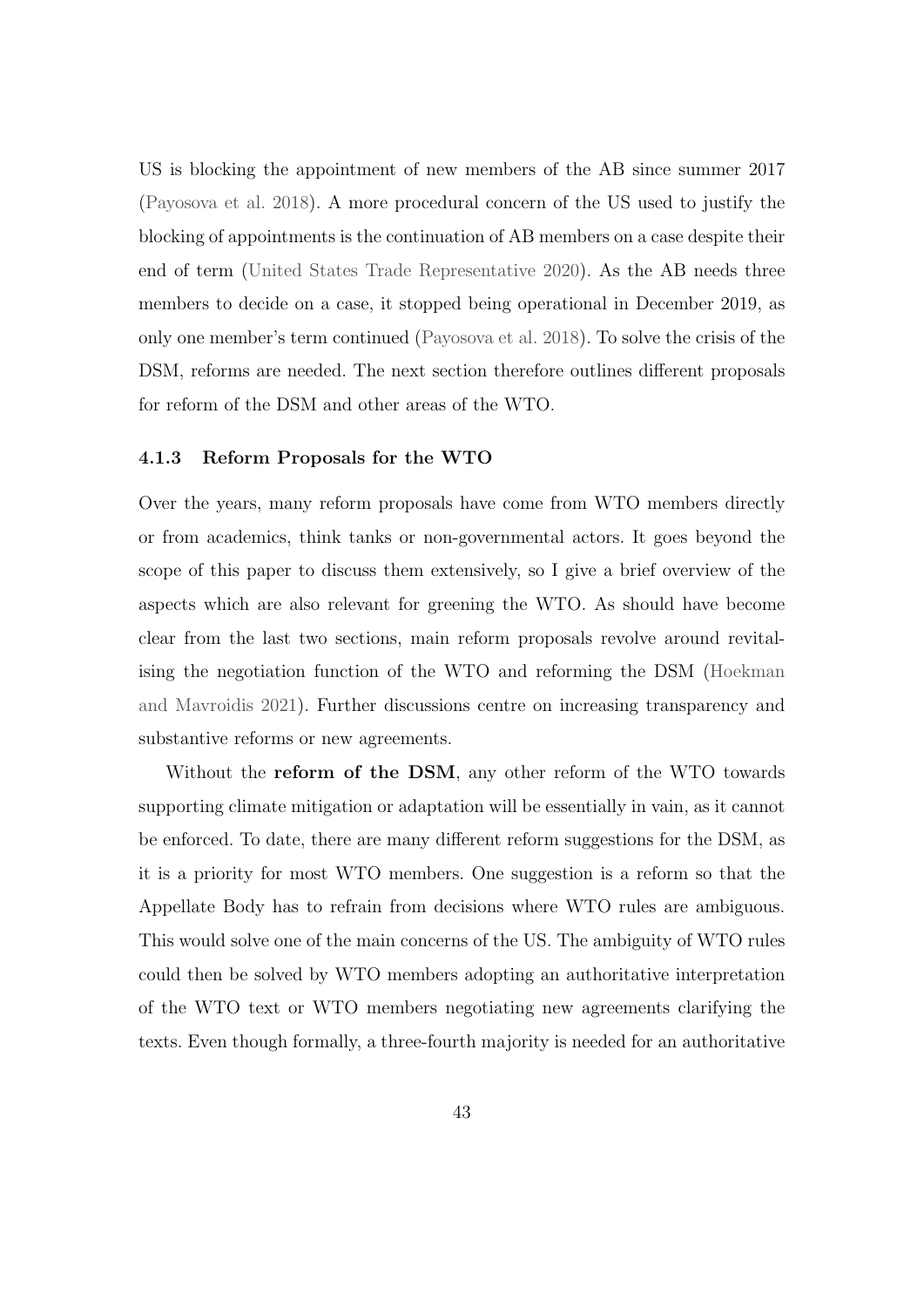interpretation, in practice consensus has been tradition [\(Payosova et al. 2018\)](#page-75-1). Therefore, it might be very difficult to reach an authoritative interpretation for controversial issues. Procedural issues could also be solved by the AB itself which is allowed to amend its procedural rules and could prohibit giving cases to members whose term will end soon and so avoid a member to work on a case beyond their term [\(Payosova et al. 2018\)](#page-75-1). However, this is currently not possible as long as it is not operational due to the US blockade.

Some argue that reform is needed beyond reforming the AB with the goal of maintaining the depoliticised character of the current dispute settlement mechanism. A more basic reform could be to change the ad-hoc panel member appointment to a standing body of professional panellists [\(Hoekman 2020\)](#page-71-3). This could improve the quality of the decisions of the panels and potentially reduce the need for appeal. A similar suggestion is to reform the selection of judges to the AB to better satisfy US concerns [\(Howse 2021\)](#page-72-4). These suggestions have the appeal of not requiring amendments of existing WTO agreements which are more difficult to achieve. Regardless, the way forward are multilateral negotiations for DSM reform with the result of changing either some of the existing WTO treaties or reach other solutions. Many WTO members are willing to work on these reforms, as can be seen for example in the Trade Policy Review of the EU [European Commission](#page-69-3) [\(2021b\)](#page-69-3) (see in particular the Annex for the reform proposal of the EU).

Apart from a reform of the DSM, it is important to improve the prerequisites for successful negotiations. [Hoekman and Mavroidis \(2021\)](#page-71-2) suggest several measures to increase the quality of information available to WTO member. They suggest to enable the WTO Secretariat to collect and distribute information and analyses, e.g. regarding global economic effects of trade policies or spill-over effects. Currently, the Secretariat does not have the authority to do this and enabling it could improve the quality of information available to WTO members and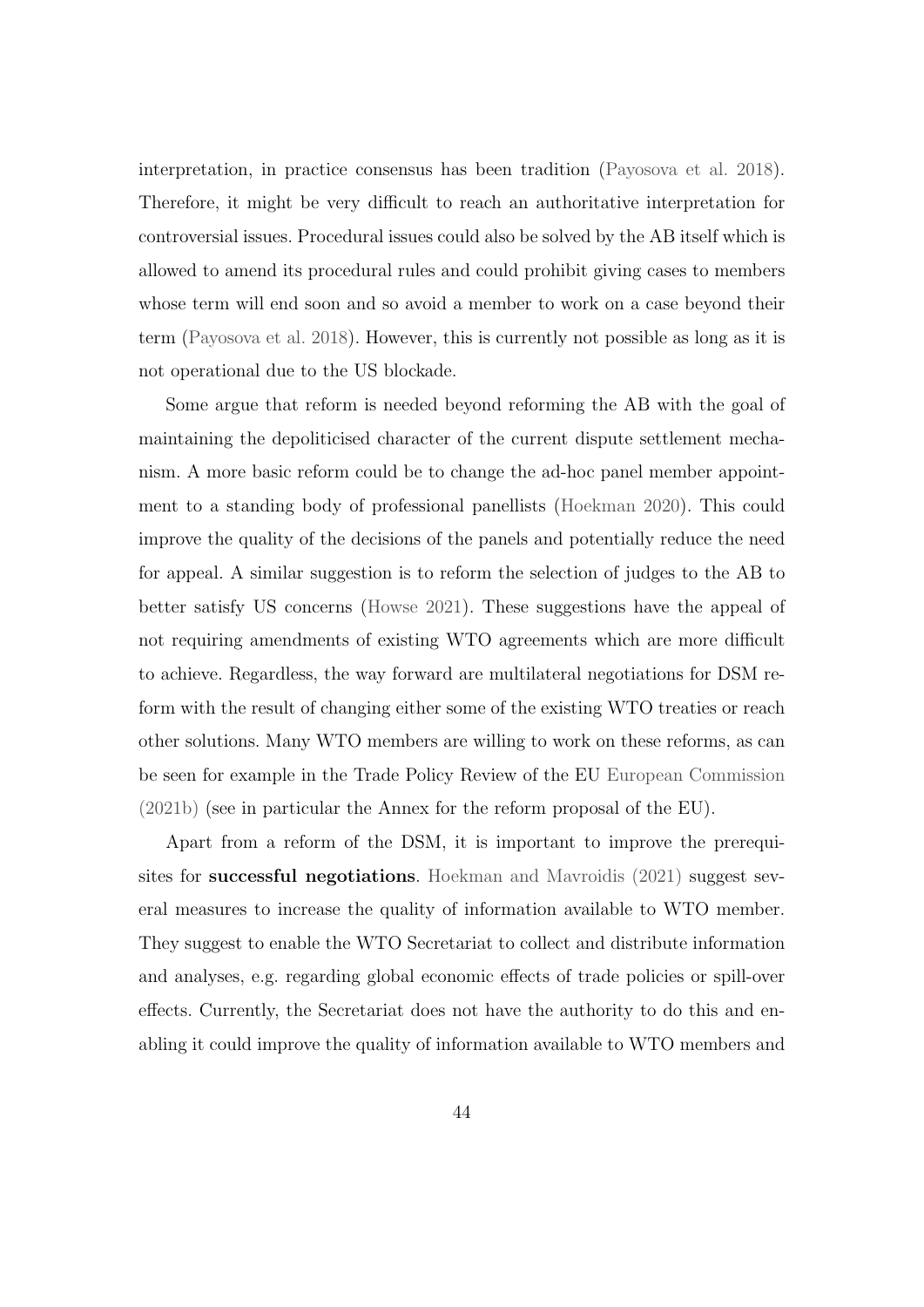thereby foster informed negotiations and decisions. Furthermore, WTO members could utilise the existing Committees and fora for deliberation, e.g. by requesting input and feedback from stakeholders or external experts. This option is available by conducting "thematic sessions", a tool which is not frequently used so far [\(Hoekman and Mavroidis 2021\)](#page-71-2).

Another option is to improve the possibilities for plurilateral agreements [\(Hoekman and Sabel 2021\)](#page-71-4). Plurilateral agreements can be formed under the WTO if they are included in Annex 4 of the WTO Agreement, as specified in Article II:3 of the WTO Agreement. The benefits of the plurilateral agreements in Annex 4 apply only to participating countries. For new agreements to be included in Annex 4, Article X:9 of the WTO Agreement requires consensus by all members. This makes it impossible to include discriminatory agreements, as other WTO members are unlikely to support an agreement that discriminates against them [\(Hoekman](#page-71-3) [2020\)](#page-71-3). Changing this consensus rule could therefore help to allow a WTO of variable geometry, where different states have different levels of connections to each other [\(Narlikar 2021\)](#page-75-2). However, this is very unlikely to be an achievable reform, as many countries want to maintain their right to oppose to agreements where they could experience negative spill-over effects. A different way of concluding plurilateral agreements under the WTO are critical mass agreements, such as the Government Procurement Agreement. In these open plurilateral agreements, benefits apply to all WTO members on a non-discriminatory basis as required by the MFN principle [\(Hoekman and Sabel 2021\)](#page-71-4). This can be a good option if the benefits of the agreements are easily internalised by members. However, as soon as there are free-riding concerns connected to the topic of the agreement, a critical mass of countries is needed for the agreement [\(Hoekman and Sabel 2021\)](#page-71-4). This means that enough countries and in particular most major economies need to participate. The critical mass approach was for example chosen in the negotiations for the Environ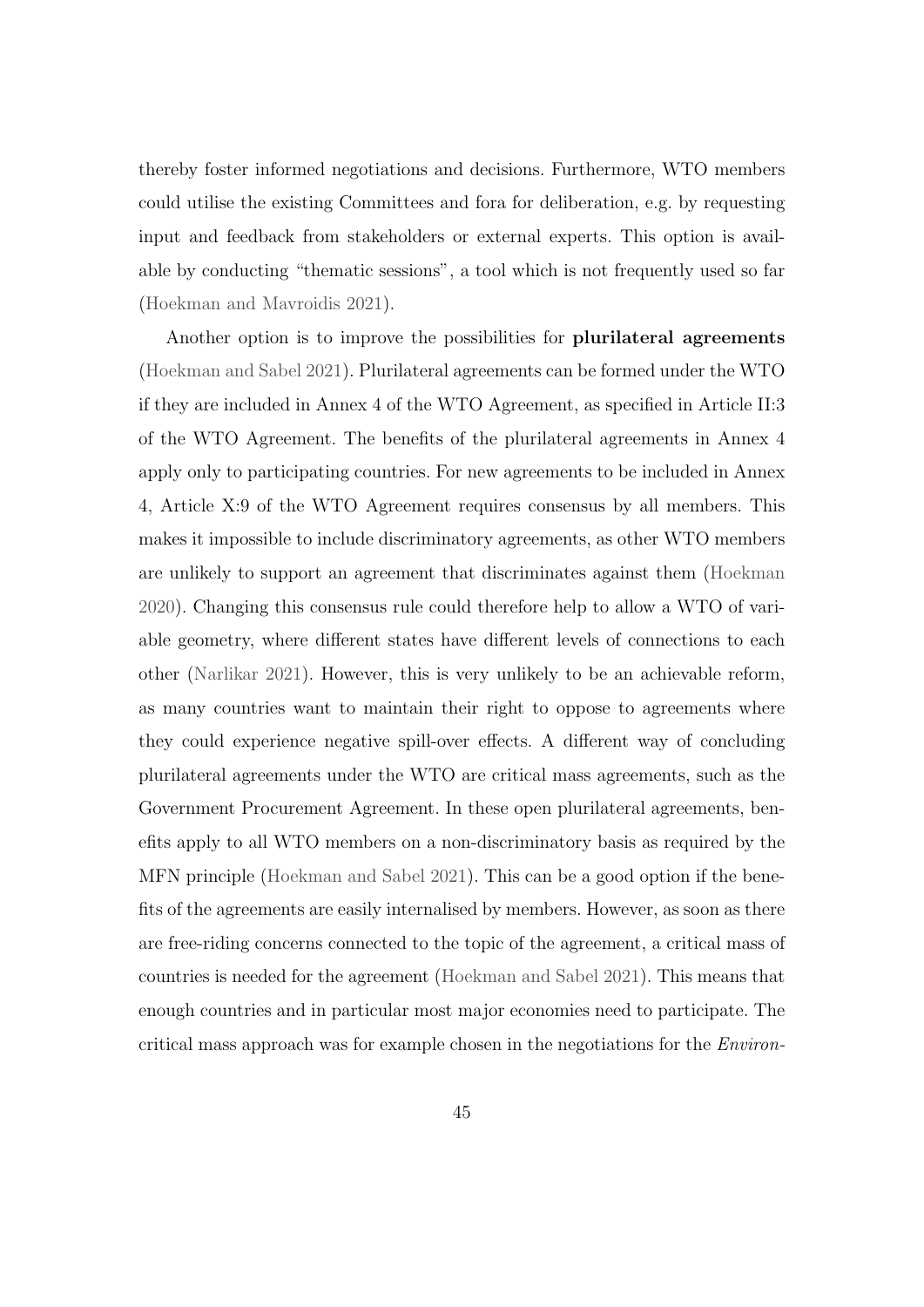mental Goods Agreement (EGA). There, most bigger economies including China, the US and the EU participated from the start [\(Mavroidis et al. 2019\)](#page-74-3). Depending on the political will of the international community, there will be more plurilateral initiatives in the future, in particular if it stays difficult to conclude multilateral negotiations [\(Narlikar 2021\)](#page-75-2). This can also be seen by the Joint Statement Initiatives (JSIs) launched in 2017. The JSIs are negotiations open to all WTO members on topics such as e-commerce or investment facilitation. There are currently four JSIs ongoing where up to 80 WTO members are involved [\(Hoekman and Sabel](#page-71-4) [2021\)](#page-71-4). Of course, plurilateral agreements could also be negotiated outside of the WTO. However, depending on the topic and the scope, they might not be allowed under the WTO, which only allows RTAs liberalising trade in most areas [\(Melo](#page-74-4) [et al. 2020\)](#page-74-4). Furthermore, a plurilateral agreement as part of the WTO has the advantage of the dispute settlement system available to all parties which is not given under external agreements.

A further topic for WTO reform is transparency, in particular regarding notification and monitoring of trade measures (see also section [3.5\)](#page-39-0). Improving the transparency of trade measures that are in place in different countries can help to foster understanding and trade liberalisation. This could happen for example by giving a mandate for reporting on trade measures to the WTO Secretariat or by encouraging counter-notification [\(Wolfe 2018\)](#page-77-2).

Next to all these important structural and procedural changes, there are also many substantive reform needs which are currently discussed. Some of the most important topics are subsidy reform (e.g. regarding agriculture but also fossil fuels), the status of countries as developing countries (currently, countries self-declare this status), e-commerce and rules for state-owned enterprises. The discussion of stateowned enterprises is central to the conflict between the US and China and is mostly concerned with the subsidisation of firms [\(Hoekman and Mavroidis 2021\)](#page-71-2).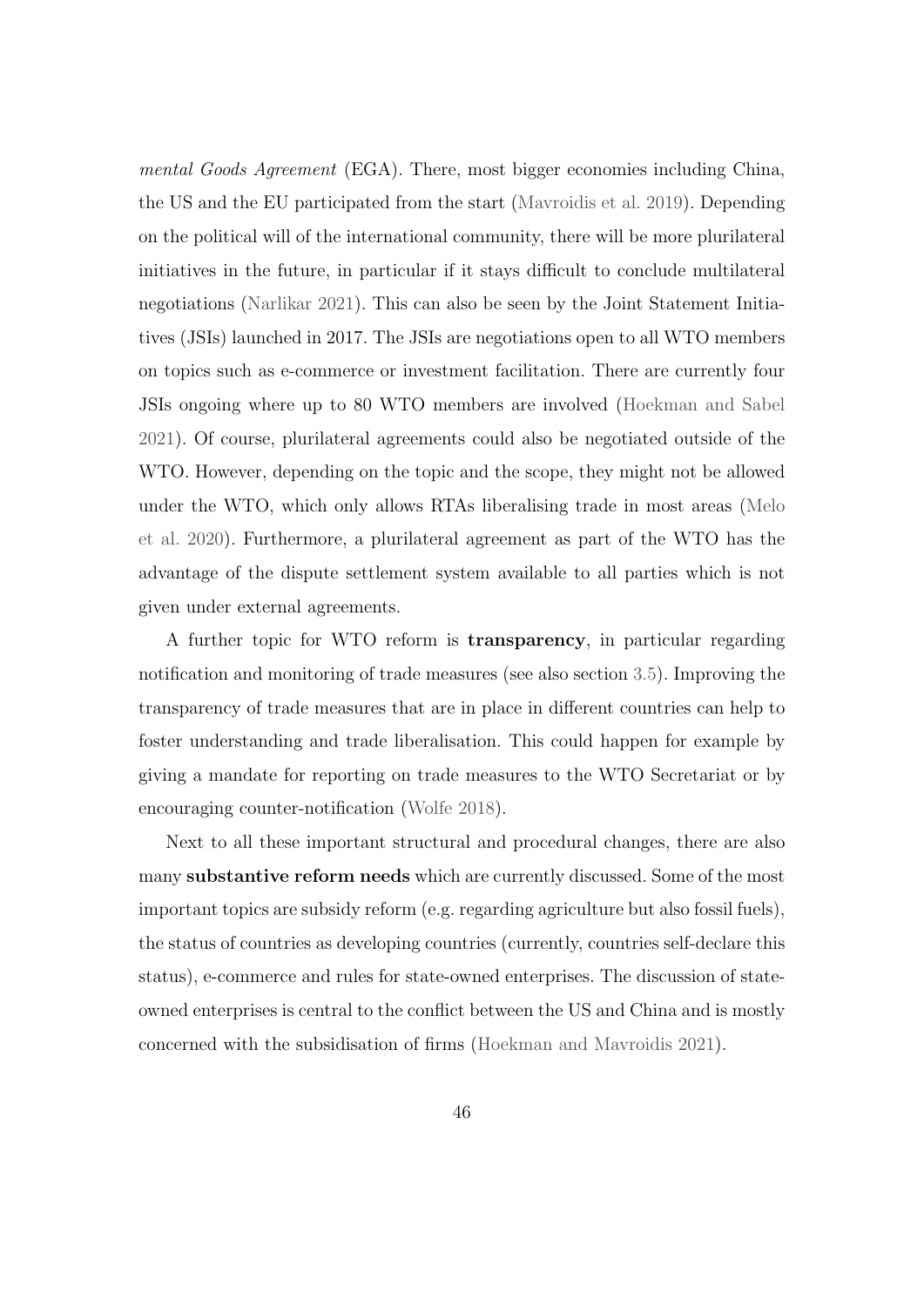As can be seen, there are many different areas where WTO reforms are discussed. Whether and how these can be implemented will depend on the political will of WTO members. Therefore, trade conflicts such as the conflict between the US and China will impact reform possibilities, as it will require them to work together [\(Hoekman 2020\)](#page-71-3).

#### 4.1.4 Initiatives at the Trade and Environment Nexus

Even though the WTO is currently facing many challenges, members have not forgotten about climate change. There are already several plurilateral initiatives inside and outside of the WTO advancing sustainable development, environmental protection and climate change mitigation in the trade context. The most known of these plurilateral initiatives is the negotiation of the EGA that started in 2014. 18 WTO members<sup>[7](#page-51-0)</sup> (counting the EU as one) tried to negotiate tariff eliminations for different environmental goods [\(WTO 2020b\)](#page-78-5). However, negotiations have been stalled since 2016, as countries could not agree on a list of environmental goods (Dröge et al. 2017). A similar endeavour has been successful outside of the WTO. The Asian Pacific Economic Cooperation (APEC) initiative reduced tariffs on certain environmental goods to 5% by the end of 2015 [\(Mavroidis et al. 2019\)](#page-74-3). Even though this is not legally binding, as it has not been incorporated into the tariff schedules of the WTO so far, it is being applied by APEC members on a voluntary basis [\(Mavroidis et al. 2019\)](#page-74-3). Furthermore, as the list consists of only 54 goods and excludes environmental services, this initiative is limited in its effects [\(Melo et al. 2020\)](#page-74-4).

In November 2020, 26 WTO members launched the Structured Discussion on Trade and Environmental Sustainability (TESSD) at the WTO [\(WTO 2020a\)](#page-78-6). The

<span id="page-51-0"></span><sup>7</sup>EGA participants were Australia, Canada, China, Costa Rica, the European Union, Hong Kong, China, Iceland, Israel, Japan, Korea, New Zealand, Norway, Singapore, Switzerland, Liechtenstein, Chinese Taipei, Turkey, and the United States.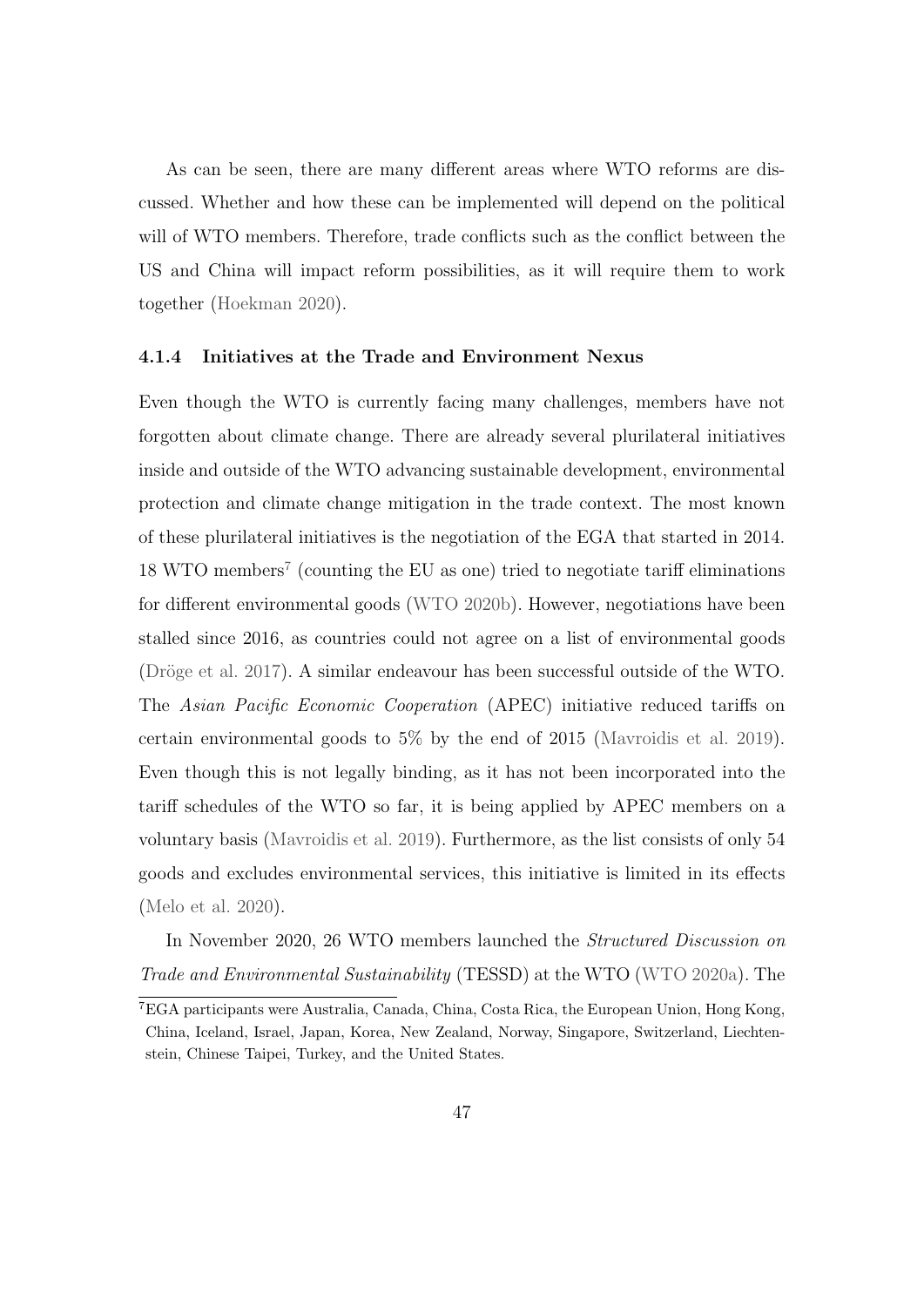TESDD was initiated to facilitate discussions around sustainable development and climate change mitigation. They have held meetings to prepare a potential joint statement for the WTO's 12th Ministerial Conference in December 2021 [\(WTO](#page-78-7) [2021a\)](#page-78-7). The statement is intended to stress the role of trade policy in assisting the fight against climate change and other environmental challenges. The discussions of the group revolve around topics such as liberation of trade in environmental goods and services, transition to a circular economy, sustainable agriculture and the environmental impacts of subsidies. Furthermore, members debated the launch of a dedicated discussion on reaching long-term climate targets. This discussion would include climate policies affecting trade such as BCAs and how they can be in line with WTO rules and principles [\(WTO 2021a\)](#page-78-7). However, these discussions have not yet started. This is worrying, because the EU has already proposed a regulation for its CBAM, as outlined in section [2.3.](#page-18-0)

There is currently also a plurilateral initiative focusing on trade and climate outside of the WTO. New Zealand, Fiji, Iceland, Norway, Costa Rica and Switzerland initiated negotiations for the Agreement on Climate Change, Trade and Sustainability (ACCTS) in 2019 [\(New Zealand Ministry of Foreign Affairs and Trade](#page-75-3) [2021\)](#page-75-3). The negotiations centre around three pillars: Environmental goods and service liberalisation, reform of fossil fuel subsidies and voluntary eco-labelling programs. A further goal of the agreement is to create a pathway for multilateral cooperation on trade and sustainability by creating a positive example of cooperation [\(New Zealand Ministry of Foreign Affairs and Trade 2021\)](#page-75-3). Therefore, other countries will be allowed to join the agreement after it is negotiated.

# 4.2 Reform options for a WTO Protecting the Climate

Even though the TESSD is a good start to discuss the environment and trade context in the WTO, members have yet to start discussing BCAs or other trade-related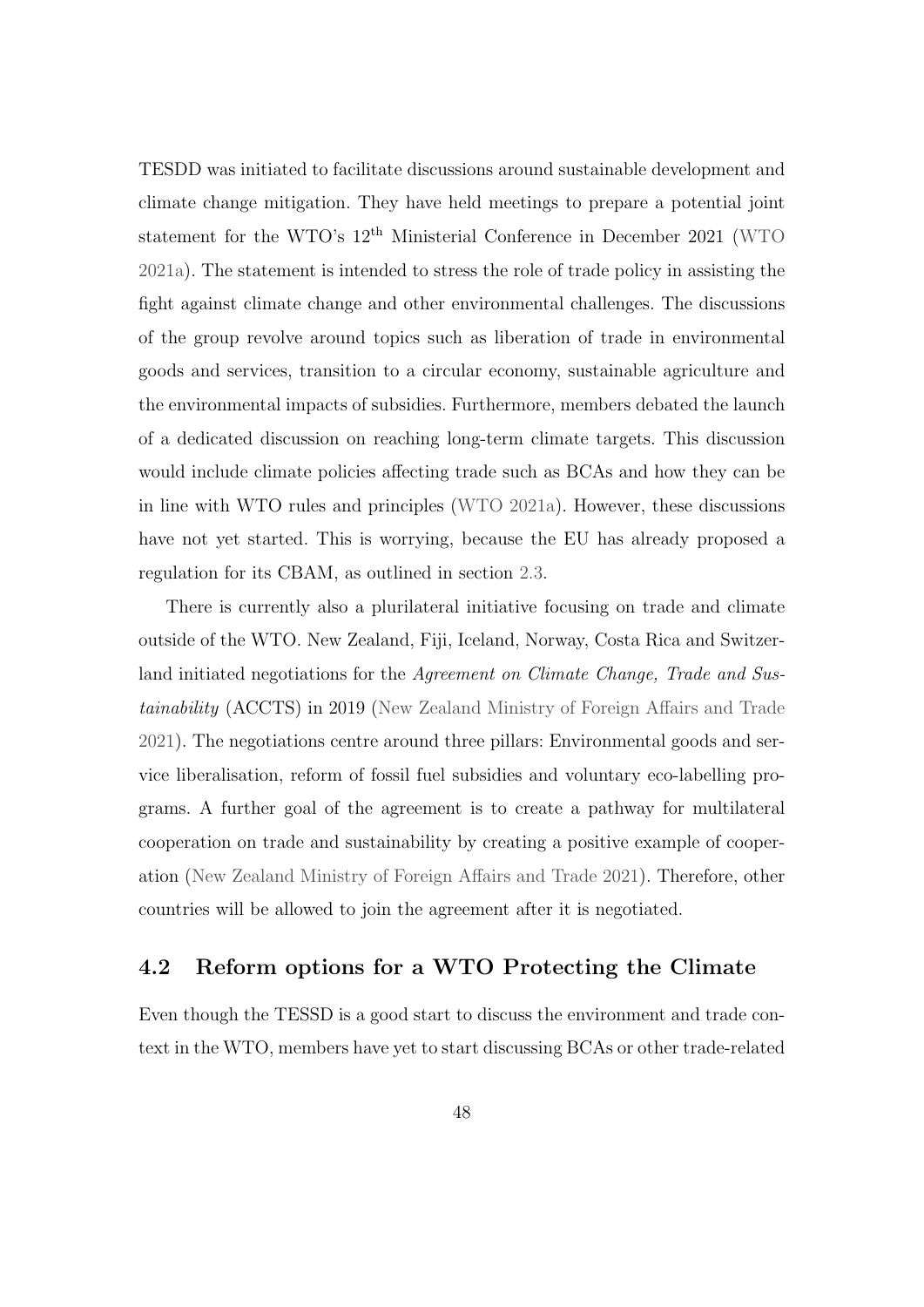climate policies in detail. If there is no progress until the plans of the EU and the US lead to BCAs, Dispute Settlement might rule against climate protection (cf. section [3\)](#page-30-0).Strikingly, most prior reform proposals by WTO members were vague on the connection of climate and trade. WTO reform proposals by China and the US do not explicitly talk about the environment or climate change [\(Delegation of](#page-68-3) [China to the WTO 2019\)](#page-68-3). The European Commission has the explicit goal of a sustainable trade policy [\(European Commission 2021b\)](#page-69-3). They have also published a non-paper on a possible trade and climate initiative in the WTO [\(European Com](#page-69-4)[mission 2020b\)](#page-69-4): It focuses on liberalisation of trade in climate-mitigation goods and services, development, transparency, and improving the work of the Committee on Trade and Environment (CTE). BCAs are only mentioned in the context of transparency on trade policies. Possible motives for this focus are that these topics are the lower-hanging fruits and already hard enough to reach, as the stalled negotiations of the EGA show.

Nonetheless, it is important to think about options which can position the WTO at the forefront of climate protection. Academics and non-governmental actors have proposed several options on how the WTO could actively protect the climate and allow trade-restrictive climate policies (cf. Dröge et al. 2017; [Inter](#page-72-2)[national Bar Association 2014\)](#page-72-2). There are also reasons to restrict trade-affecting climate policies to prevent their widespread use with protectionist intents. However, as discussed above, countries will use such policies more and more to increase their climate ambition and reach their carbon reduction targets. The trade-off between climate mitigation and green protectionism will therefore be important in considering how to reform the WTO best to protect the climate and raise welfare through liberalised trade at the same time. As many of these reform options require consensus under current WTO rules, they will be very difficult to negotiate. Furthermore, as already explained in the last section, most of them require other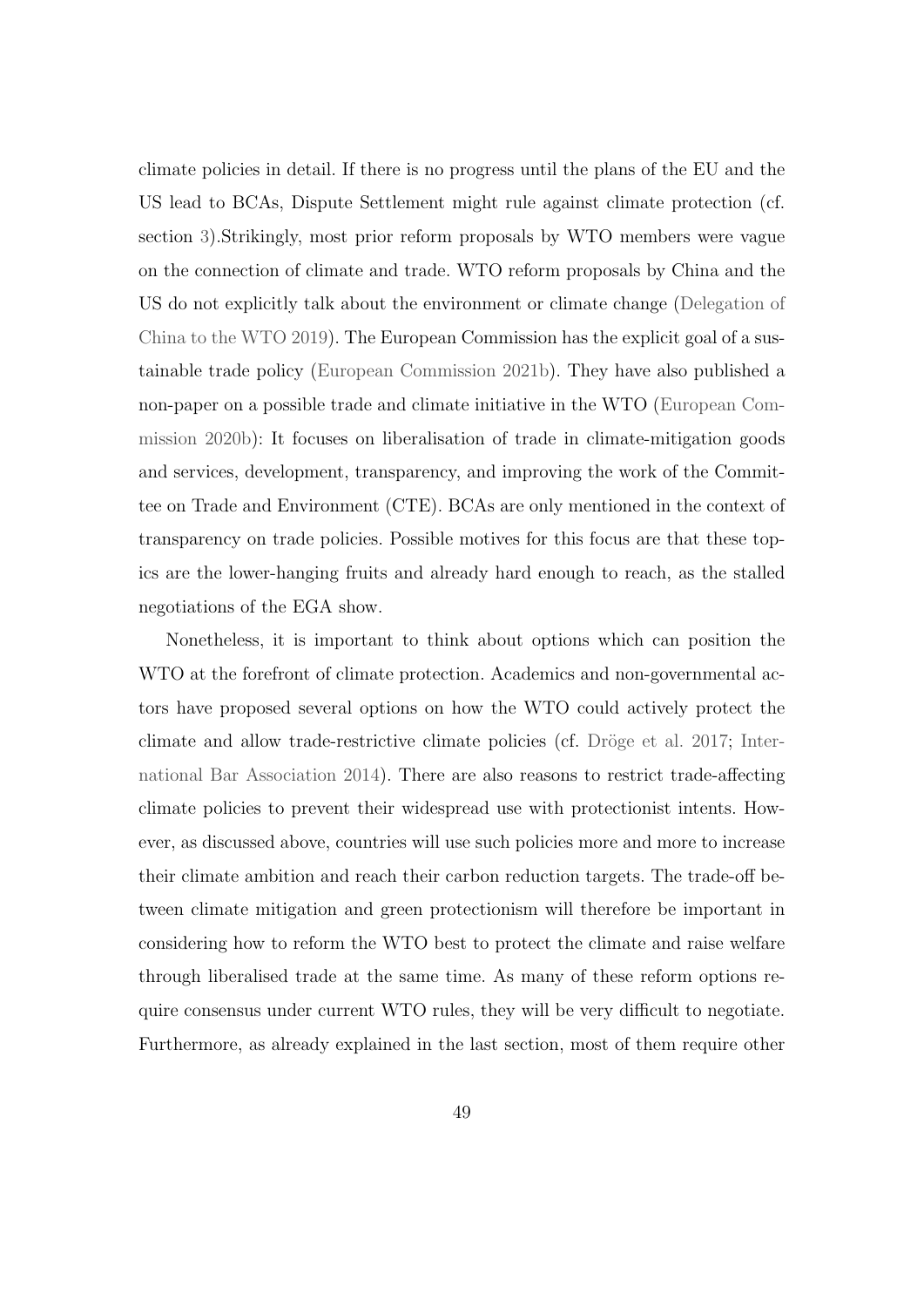reforms, i.e of the DSM. A green WTO reform should aim at increasing legal certainty for trade-affecting climate policies or reduce tariff and non-tariff barriers for trade in environmental and climate goods and services. Even though it will be very difficult to achieve legal guidance on climate mitigation measures inside the WTO, this might be a preferable option over leaving disputes to the trade regime's Dispute Settlement (Dröge et al. 2017). A straightforward solution would be a new multilateral *Agreement on Trade and Climate*, as suggested for example by [Epps](#page-69-0) [et al. \(2010\).](#page-69-0) As such an agreement's chance of success is the lowest among all options, I do not discuss it further. Instead, I fist discuss multilateral solutions such as amendments, authoritative interpretations and waivers. Then, I discuss several plurilateral options, such as an environmental goods and services agreement or an exception for climate clubs.

#### 4.2.1 Amendments of WTO Rules

The most substantive reform next to a new agreement would be to amend existing WTO agreements. WTO agreements could be amended to allow measures taken to pursue the Paris Agreement or more broadly to allow measures combating climate change [\(Das et al. 2019\)](#page-68-2). This could increase legal certainty around climate policy measures and how they relate to the WTO regime (Dröge et al. [2017\)](#page-68-0). A relative straightforward amendment would be to include climate policies in the general exceptions of Article XX of the [GATT \(1994\).](#page-70-1) Any such amendment would reduce potential trade disputes in the trade-climate nexus and thereby also help to reduce the burden on the DSM [\(Das et al. 2019\)](#page-68-2).

Amending the SCM Agreement could also help combat climate change, for example by clarifying the definition of a subsidy [\(International Bar Association 2014\)](#page-72-2). Furthermore, an amendment could establish a new category of non-actionable subsidies allowing for subsidies with the policy goal of climate change mitigation (as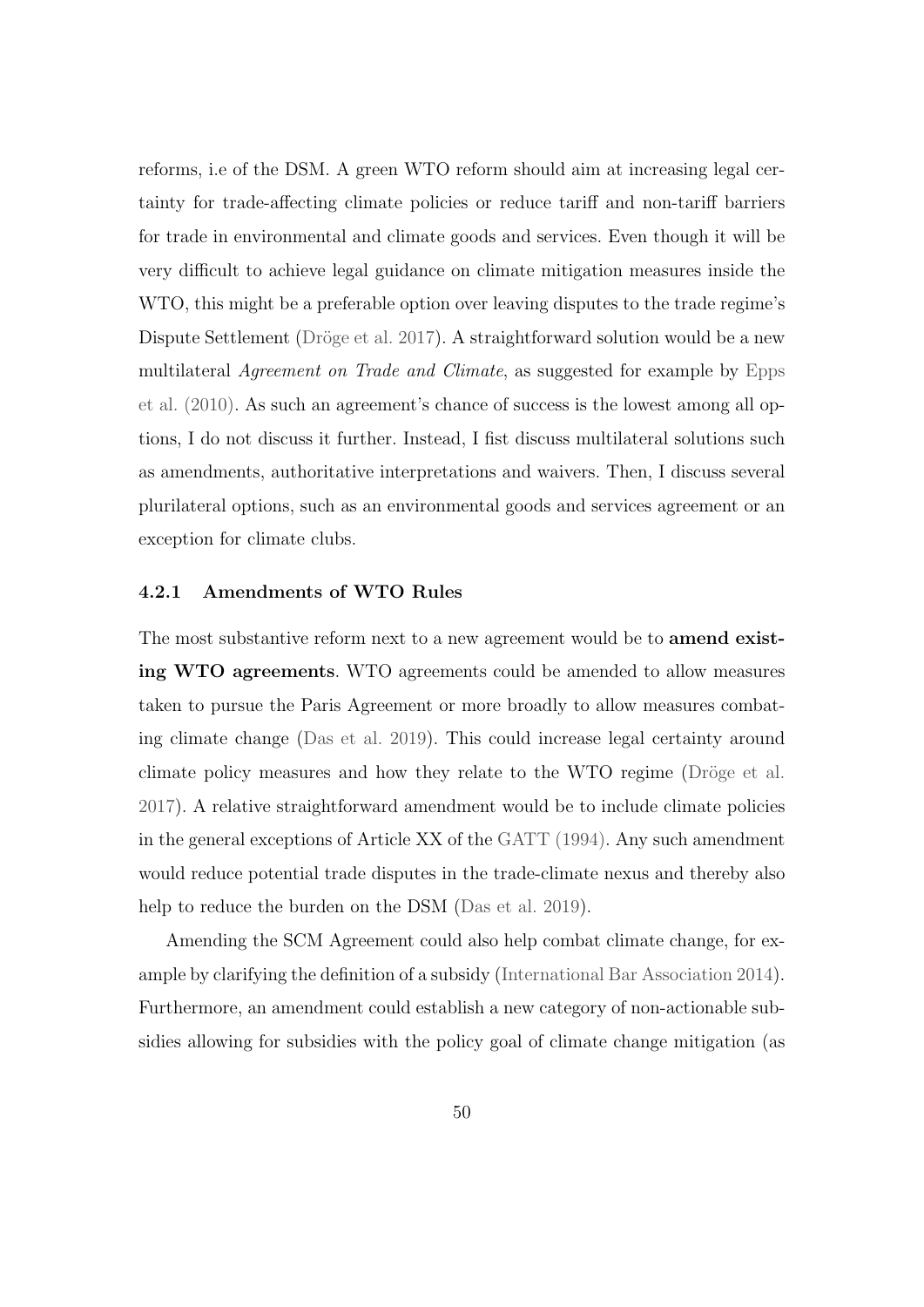described in section [3.5,](#page-39-0) this category expired in 2000) [\(International Bar Asso](#page-72-2)[ciation 2014\)](#page-72-2). This category could entail subsidies related to commitments to the Kyoto Protocol or the Paris Agreement [\(Howse 2010\)](#page-72-1).

The adoption process for amendments to any WTO agreement is set in Article X of the WTO Agreement. It is a politically difficult process, as it requires consensus of WTO members. Therefore, there is only one successful case of a WTO amendment so far which amended the Trade-Related Aspects of Intellectual Property Right (TRIPS) Agreement. Strikingly, this amendment took a long time from being adopted in 2005 to taking effect in 2017 [\(Das et al. 2019\)](#page-68-2). According to Article X of the WTO Agreement, if consensus on the adoption of a proposed amendment is not reached in a certain period, a two-thirds majority is sufficient. This might still be very difficult for controversial climate measures such as BCAs. Anyhow, the amendment will then only become effective for the members that ratify it [\(WTO 1994b\)](#page-78-8). This means that members that do not ratify the amendment can still win a dispute against climate change measures from other countries as long as they violate the original rules.

Given all these difficulties, it seems unlikely that WTO members will be able to adopt an amendment of WTO rules in the short to medium term. Some even argue that it is not worth to try to negotiate such amendments, given the time and resources required. For a detailed discussion on why the process of reaching an amendment of WTO agreements for climate mitigation can be considered to be "controversial, difficult, and time-consuming", see also [Porges et al. \(2013\).](#page-75-4)

### 4.2.2 Authoritative Interpretation of WTO Agreements

Instead of amending WTO Agreements, a reform can also be in the form of an authoritative interpretation. Article IX:2 of the WTO Agreement states that "[t]he Ministerial Conference and the General Council shall have the exclusive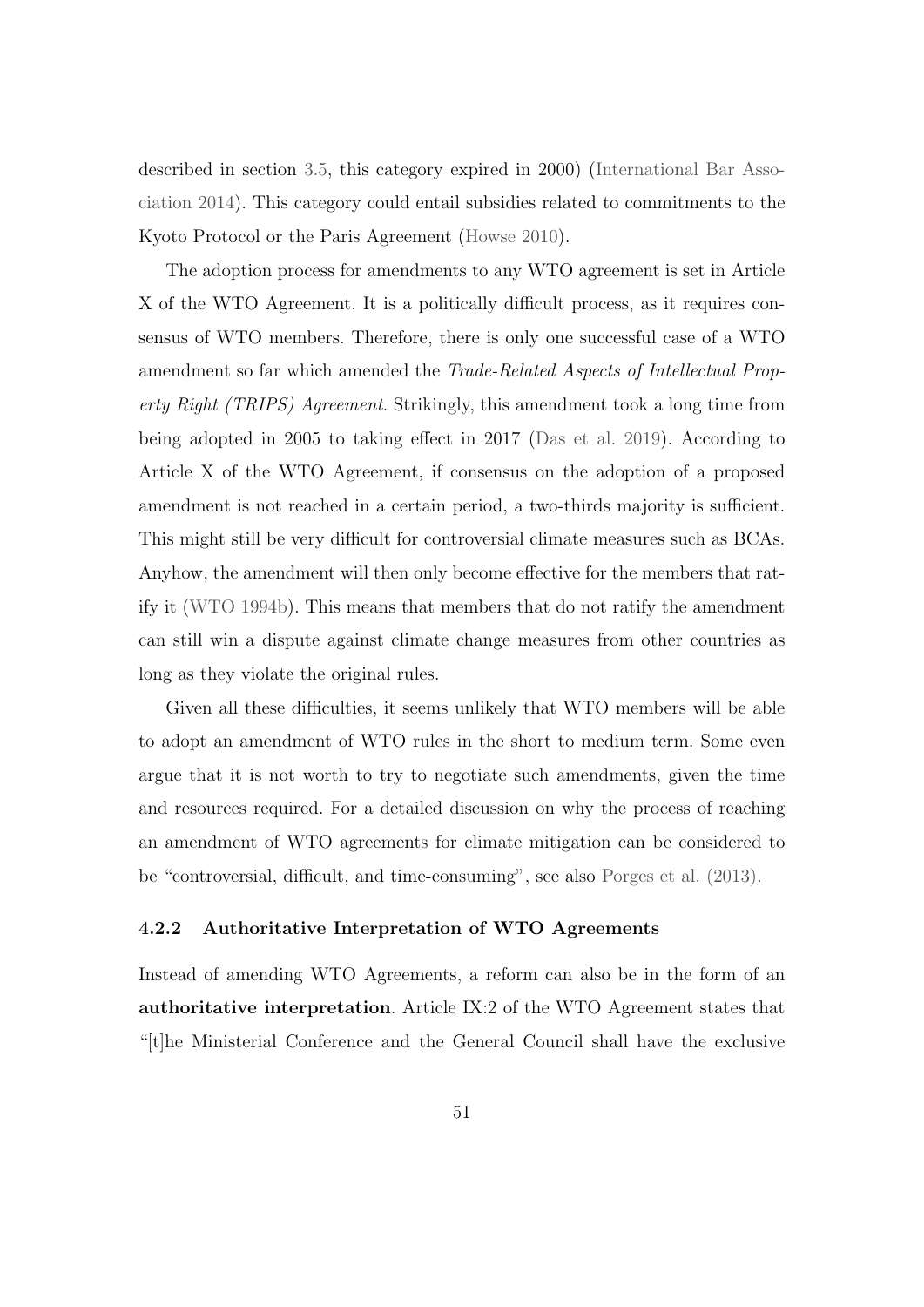authority to adopt interpretations of this Agreement and of the Multilateral Trade Agreements [...] by three-fourth majority of its Members."[8](#page-56-0) Such an authoritative interpretation could entail a specification that climate change measures fall under the exceptions of Article XX of GATT or that measures taken to implement the Paris Agreement are consistent with WTO provisions [\(Das et al. 2019\)](#page-68-2). Members could also adopt an authoritative interpretation that a regulation based on PPMs does not violate Article III of the GATT [\(Buck et al. 2001\)](#page-68-4).

The European Parliament urged for an authoritative interpretation regarding the "like product" principle already in 1998 [\(European Parliament 1998\)](#page-70-2). However, an authoritative interpretation has never been implemented so far [\(Ehlermann](#page-69-5) [et al. 2005;](#page-69-5) [Das et al. 2019\)](#page-68-2).[9](#page-56-1) As this shows, it will be very difficult to achieve an authoritative interpretation on climate mitigation or adaptation [\(Das et al.](#page-68-2) [2019\)](#page-68-2). A further potential problem of both an amendment and an authoritative interpretation is that if the scope of them is too broad, they could incentivise green protectionism (Dröge et al. 2017). Therefore, it is likely that countries will not be able to agree on their scope due to different political interests.

### 4.2.3 Climate Waiver

Another option is to decide upon a temporary waiver for trade-restrictive climate policies. According to Article IX:3 of the WTO Agreement, the Ministerial Conference is authorised to waive certain WTO obligations for a limited amount of time, given exceptional circumstances. This gives WTO members the power to lawfully limit the reach of WTO rules [\(Feichtner 2009\)](#page-70-3). According to Article IX:3, a waiver decision needs a three-fourth majority. However, since 1995 all waivers have been

<span id="page-56-0"></span><sup>8</sup>As there are currently 164 members to the WTO, this would require 123 WTO members to vote in favor of the interpretation [\(WTO 2021c\)](#page-78-9).

<span id="page-56-1"></span> $9$ Some authors interpret the *Doha Declaration on Public Health and the TRIPS Agreement* as an authoritative interpretation but this is a view not shared by all legal scholars [\(Feichtner 2009\)](#page-70-3).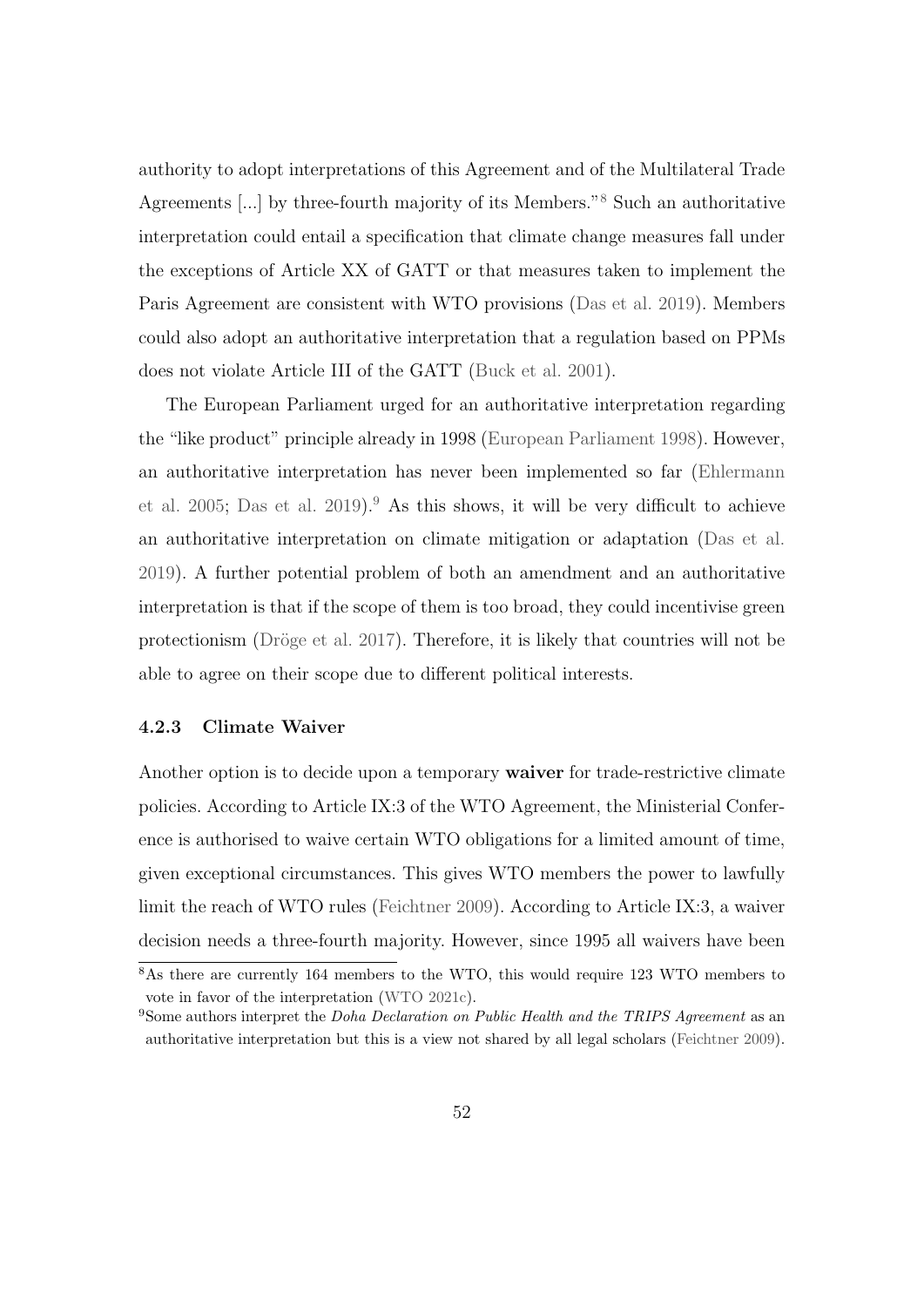adopted by consensus [\(Feichtner 2009\)](#page-70-3). Waivers can be granted to individual members or collectively to all WTO members. Individual waivers suspend obligations only for one WTO member whereas collective waivers suspend them for a group or all WTO members [\(Feichtner 2009\)](#page-70-3). There is no formal definition of 'exceptional circumstances' and in practice this has not limited the use of waivers [\(Feichtner](#page-70-3) [2009\)](#page-70-3). Instead, waivers are applied in many different cases where consensus can be reached, and members decide whether exceptional circumstances apply which justify a waiver [\(Bacchus 2017\)](#page-66-0). Further requirements for waivers are outlined in Article IX:4 of the WTO Agreement: Waivers need to have a termination date, they need to be reviewed every year by the Ministerial Conference if the termination is longer than a year and there can be certain terms and conditions applicable. In the review, the Ministerial Conference should examine whether the exceptional circumstances still exist. In 2019, the WTO granted six waivers and reviewed the ten multi-year waivers currently in place [\(World Trade Organization 2020\)](#page-78-10). This shows that waivers are indeed a common tool to grant temporary exceptions from certain obligations for some or all WTO members, in particular when comparing it to amendments or authoritative interpretations.

Therefore, a climate waiver could grant a temporary exception for traderelated climate measures. [Bacchus \(2017\)](#page-66-0) has suggested a waiver from WTO obligations for measures that are based on the carbon embedded in production and that are taken in compliance with and in furtherance of the Paris Agreement or another agreement of the UNFCCC. This could for example mean to suspend Articles I and III of the GATT for products with differing carbon content [\(Das et](#page-68-2) [al. 2019\)](#page-68-2). Another option is to include a broader range of trade-related climate measures into the waiver [\(Das et al. 2019\)](#page-68-2). In any case, any waiver would need to be carefully crafted to avoid green protectionism. The waiver option is politically interesting, as it might be easier to achieve compared to amendments or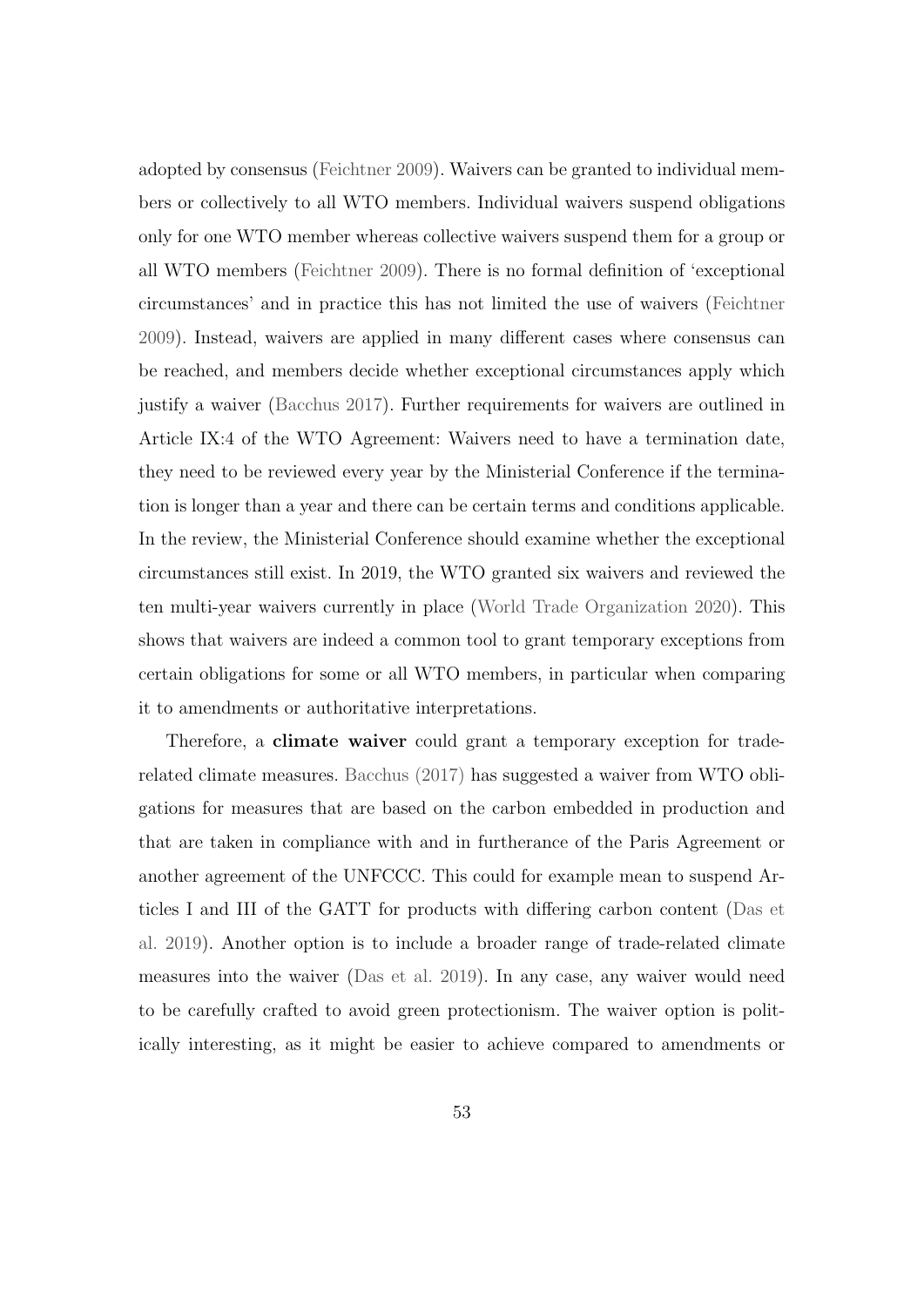authoritative interpretations due to its temporary nature [\(Bacchus 2017\)](#page-66-0). Given the hope that more and more countries start carbon pricing, BCAs might be only a temporary measure, as discussed in section [2.4.](#page-23-0) Then, a temporary waiver would also be appropriate from a climate perspective. If, however, some countries are reluctant in joining the fight against climate change or do less than necessary to reach the goals of the Paris Agreement, BCAs will need to stay in place longer. Then, a temporary waiver could cause problems as soon as it expires or is not extended. Therefore, it would be advisable to connect the negotiations for a climate waiver with more extensive negotiations for permanent rule amendments. As seen in section [2.2,](#page-13-0) many CGE models predict that BCAs will shift the welfare burden of carbon pricing onto developing countries. Therefore, a further reason why it might be impossible to find a majority for a waiver is that it will burden developing countries more heavily than developed countries [\(Bacchus 2016\)](#page-66-1). Developed countries could therefore accompany the waiver with actions ensuring developing countries' equal competitive opportunities, such as low-carbon technology transfers or financing for climate mitigation [\(Bacchus 2016\)](#page-66-1).

#### 4.2.4 Peace Clause

In a peace clause or a moratorium, WTO members can agree to abstain from filing complaints under the DSU on an agreed topic. This can be temporary and conditional and has been used before in the WTO. For example, in Article 64:2 of the TRIPS Agreement, there is a moratorium on disputes regarding "non-violation, nullification or impairments" of rights under the TRIPS Agreement. This moratorium lasted initially five years but has been regularly extended since, last in December 2019 [\(WTO 2020c\)](#page-78-11). In the Agreement on Agriculture, WTO members also agreed on a peace clause in Article 13. This Article specified that members restrain from using their rights to countervail or challenge domestic and export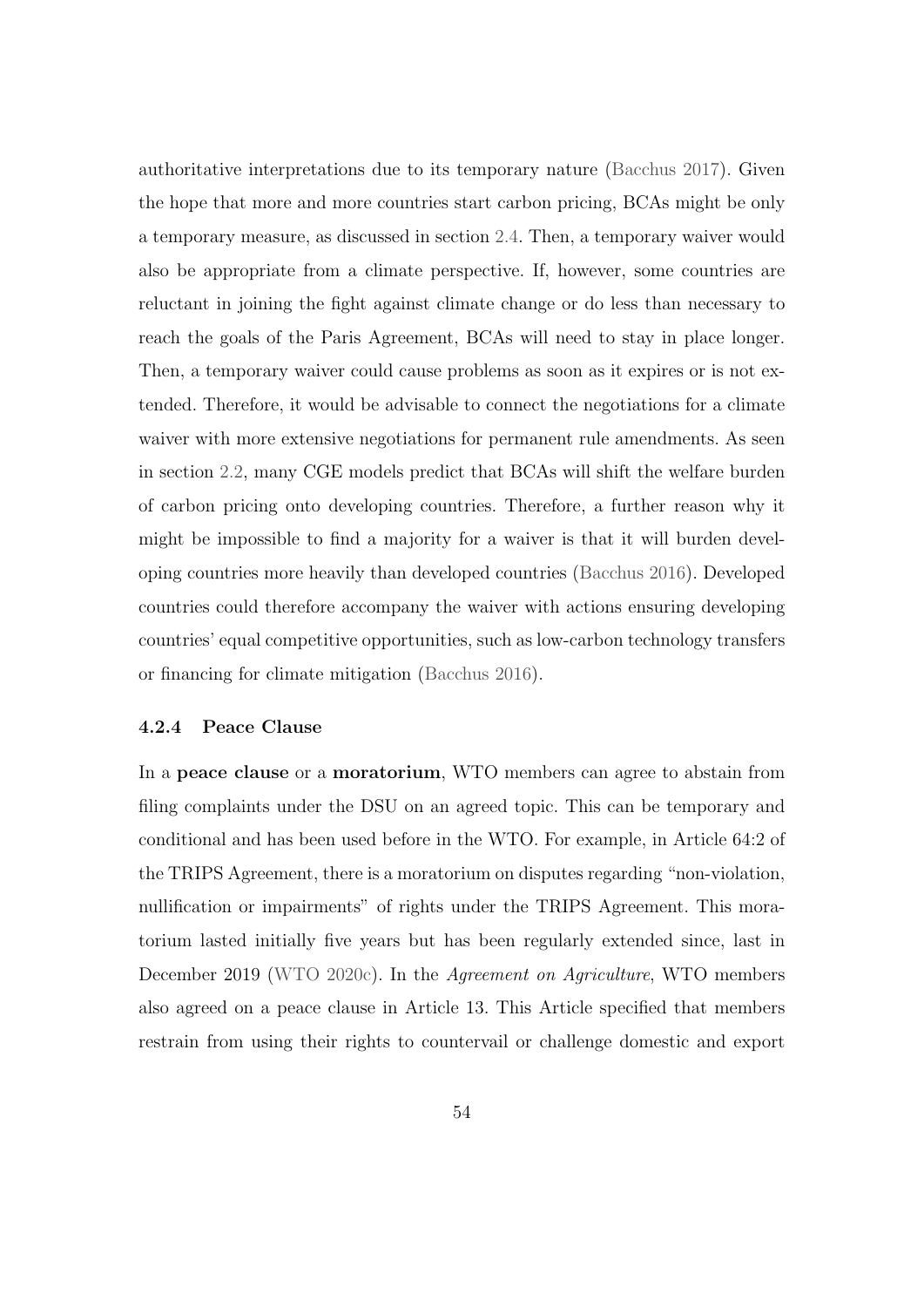subsidies. The peace clause expired in 2004 [\(Das et al. 2019\)](#page-68-2).

A peace clause on climate measures could be adopted by a Ministerial Conference. It could for instance require WTO members to wait a minimum of three years to challenge unilateral trade-restrictive climate measures in Dispute Settlement [\(Bacchus 2016\)](#page-66-1). This could create time for negotiations on amendments or plurilateral agreements [\(Bacchus 2016\)](#page-66-1). A peace clause has also been suggested for renewable energy policies, entailing certain conditions, under which clean energy measures are not challenged by other members (Meléndez-Ortiz  $2016$ ). In any case, due to its time-limited nature, a peace clause can only serve as a bridge to a more permanent solution, similar to a waiver. Furthermore, it is not given that a peace clause will prevent all disputes, as it is unclear what happens if a country decides to file a complaint even though it participated in the peace clause [\(Das et al. 2019\)](#page-68-2). To increase legal certainty, a peace clause should clearly define the scope of measures not to be challenged [\(Hufbauer et al. 2009\)](#page-72-3). If the definition is not clear enough, members might file a complaint arguing that a unilateral measure does not fall under the peace clause. If, on the other hand, the scope is too broad, it could serve as template for protectionist measures (Dröge et al. [2017\)](#page-68-0). Any such protectionist measures will most likely hurt developing countries proportionally more, as they are producing with higher carbon intensities [\(Epps](#page-69-0) [et al. 2010\)](#page-69-0). Like for the waiver, it would also be very helpful to have a definition of a climate measure or climate action to make the peace clause effective (Dröge [et al. 2017\)](#page-68-0). However, such a definition does currently not exist in the climate or the trade regime. In light of these challenges, experts judge the likelihood of WTO members adopting a peace clause to be unlikely in the short term [\(Das et al. 2019\)](#page-68-2). Plurilateral agreements could be easier to achieve.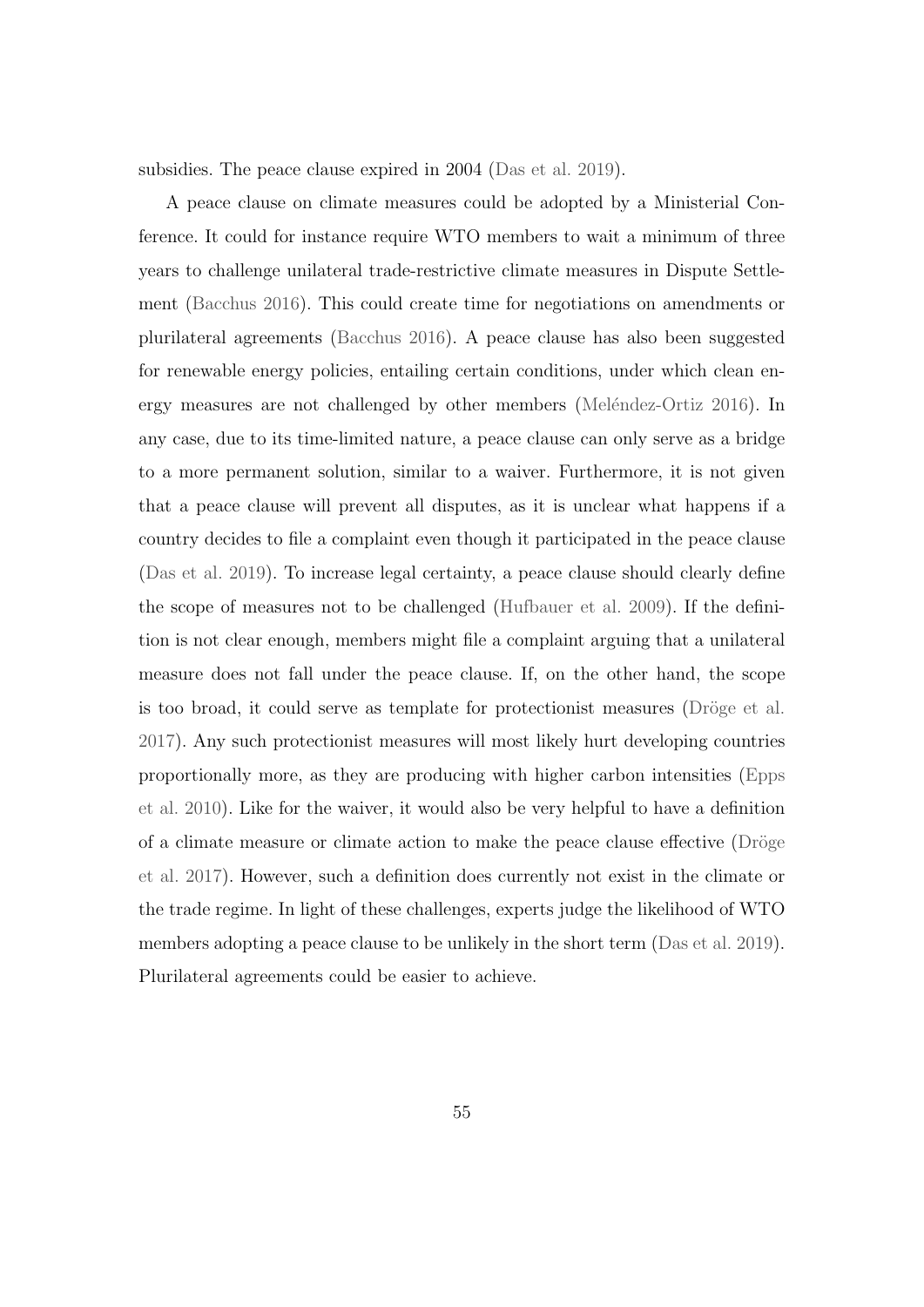#### 4.2.5 A Trade and Climate Code

As described in section [4.1.3,](#page-47-0) WTO members can also negotiate plurilateral agreements under the WTO. One such plurilateral agreement could be a Trade and Climate Code or a WTO Climate Change Agreement. [Hufbauer et al. \(2009\)](#page-72-3) suggest an open plurilateral agreement creating a "green space" for participating countries. The agreement could encourage participating members to adopt carbon taxes and certain climate change mitigation measures while at the same time commit members to not file complaints about such measures of other countries. The proposal of [Hufbauer et al. \(2009\)](#page-72-3) contains detailed suggestions on the topics that could be regulated in this agreement. For example, BCAs should be allowed, but only without export rebates. The comparability assessment of foreign climate regulation (to assess the level of the carbon tariff applied) should be conducted by an international or independent agency. They also call for any BCA to be determined at the most specific level possible, e.g. at firm level. This in fact corresponds to the current plan by the European Commission. As seen in section [2.2,](#page-13-0) this would indeed increase the effectiveness of a BCA in reducing leakage. They also demand preferences for LDCs and regulation of climate-friendly and harmful subsidies. This includes for example the removal of fossil-fuel subsidies. Including this agreement under Annex 4 of the WTO Agreement would allow countries to enforce it via the DSM of the WTO. However, as described above, this would also require consensus by all WTO members (Dröge et al. 2017). This will be very difficult to achieve in practice since the Trade and Climate Code envisaged by [Hufbauer et al. \(2009\)](#page-72-3) allows BCAs which might be harmful for non-participating countries. Even if such a consensus could be found, such a code would only be binding for participating countries. Therefore, other countries harmed by a BCA could still use the DSM to file a complaint.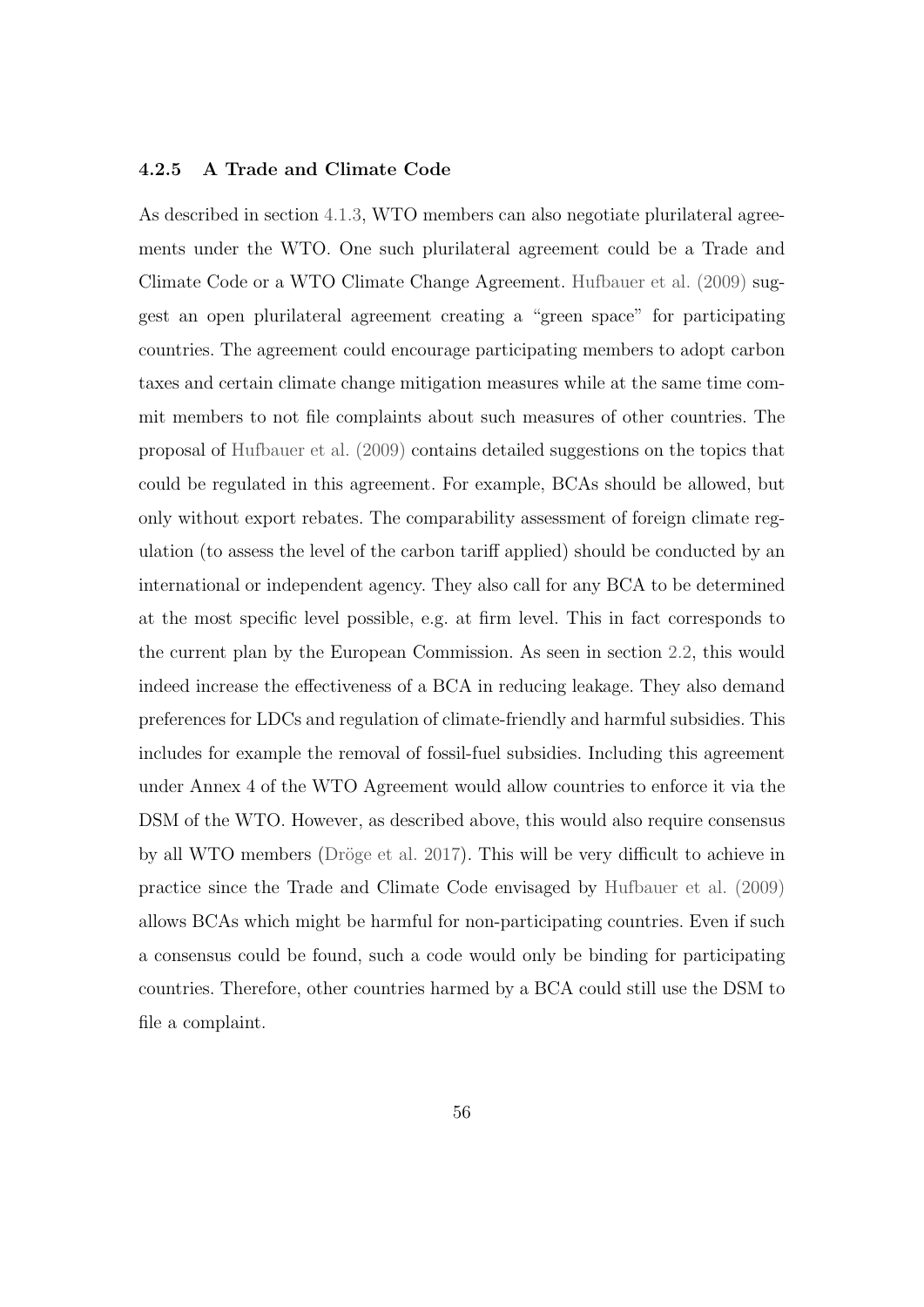#### 4.2.6 An Environmental Goods and Services Agreement

A plurilateral agreement could also focus on environmental goods and services. Even though the negotiations for the EGA are stalled since 2016, many WTO members are motivated to restart negotiations. The TESSD group is currently not only talking about the liberalisation of environmental goods but also about environmental services [\(WTO 2021a\)](#page-78-7). Negotiations of the EGA failed as members could not agree on a list of environmental goods. Draft lists contained around 300 environmental goods. Different goods were problematic for different members which made compromise or consensus very difficult [\(ICTSD 2016\)](#page-72-5). Therefore, [Chu](#page-68-5) [et al. \(2018\)](#page-68-5) suggest focusing on a smaller set of environmental goods or services. The EU Commission wants to start with climate-mitigation technological goods, i.e. equipment for renewable energy [\(European Commission 2020b\)](#page-69-4). It would be beneficial to include environmental services into negotiations, as environmental goods and services are often complements. For example, installation, maintenance and other engineering services of a wind turbine create 50% of value-added compared to 50% from production and raw materials [\(Chu et al. 2018\)](#page-68-5).

The liberalisation of environmental goods and services is a more specific topic than a broad Climate Code. Therefore, it will also be easier to negotiate. However, for success, a critical mass of countries needs to participate, as described in section [4.1.3.](#page-47-0) US and China are currently not participating in the TESSD. To reach a critical mass, both WTO members' participation will be necessary. At least for the US, participation in an EGA should be attractive, as they already have lower tariffs on most environmental goods, so joining such an agreement would be beneficial for US exporters [\(Chu et al. 2018\)](#page-68-5). It is possible that the new administration is more open to join the TESSD. A potential downside of an EGA or Environmental Goods and Services Agreement is its limitation is scope. It will not resolve potential issues around trade-restrictive climate measures such as BCAs.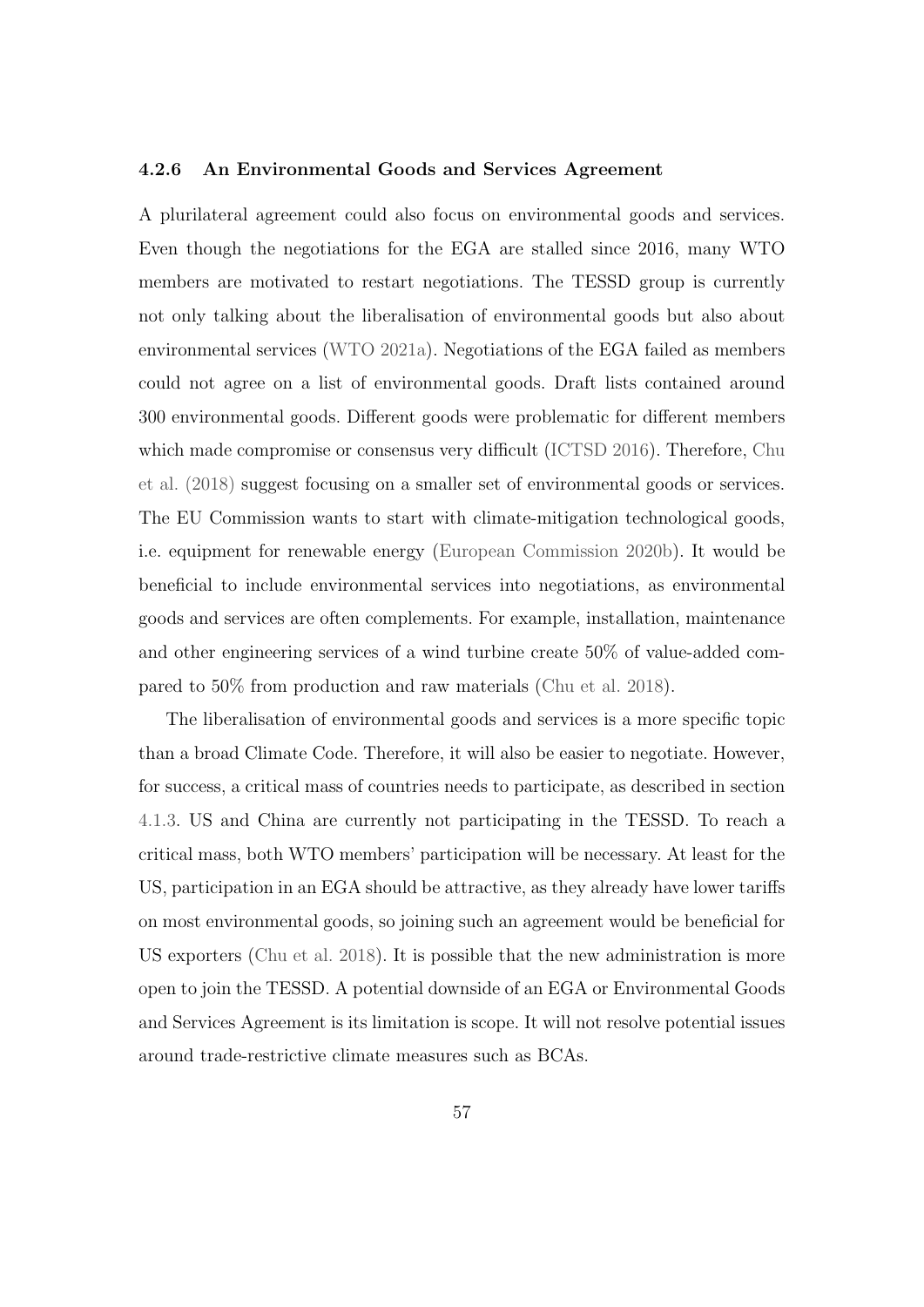#### 4.2.7 A Climate Club under the WTO

Another concrete example of a plurilateral agreement could be a climate club inside or outside the WTO. As described in section [2.5,](#page-26-0) a climate club could incentivise other countries to join the mitigation efforts. However, this will create difficulties under the WTO, if penalties for non-participating members are based on tariffs or if club goods consist of preferential market access. [Nordhaus \(2015\)](#page-75-5) simply assumes that "a climate treaty will amend trade rules so that a penalty tariff conforms with international trade law." However, as shown above, amending WTO rules or creating a new climate treaty is very difficult. Most WTO members will not form such a club as they know that other countries will file a complaint via the DSM. [Leycegui et al. \(2015\)](#page-74-2) suggest a general permanent exception for climate clubs via a waiver or an authoritative interpretation to the MFN obligation. Such an exception could specify conditions for climate clubs and thereby distinguish allowed from prohibited club goods and penalties [\(Leycegui et al. 2015\)](#page-74-2). For instance, punitive tariff as [Nordhaus \(2015\)](#page-75-5) suggested could be prohibited whereas preferential market access for club members allowed. As discussed above, such a waiver or authoritative interpretation will be very difficult to negotiate.

Another option for climate clubs is as a plurilateral agreement. Then, it would require consensus of WTO members to include the plurilateral agreement in Annex 4 of the WTO Agreement. This will be difficult to achieve, even if there are no trade sanctions as part of the club design.

# 4.3 Outlook for WTO Reforms

This chapter showed the barriers to WTO reform. Stalled and complicated negotiations and conflict around dispute settlement make it very hard to "green" the WTO. Given the general need for reform, it will be important to include climate change mitigation and adaptation into these reforms already.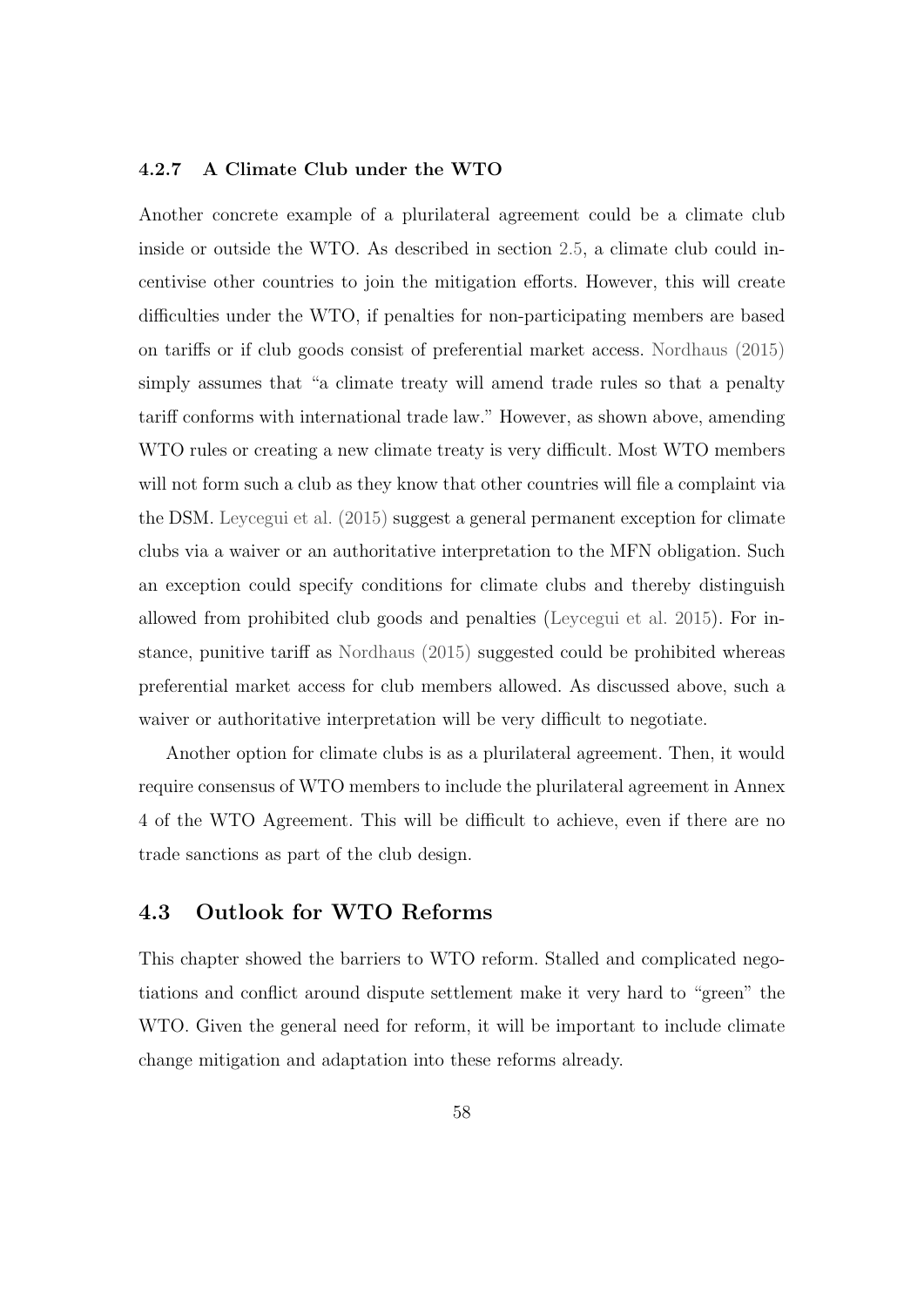Different options for WTO reform are achievable in the current political climate. Especially the trade conflict between China and the US and the blocked dispute settlement system will make reforms harder. Nonetheless, the new US administration opens a window of opportunity for trade reforms. Main trade-offs of the different reforms are between their political feasibility and their legal clarity. WTO amendments or authoritative interpretations would be permanent solutions, and if drafted correctly they will increase legal clarity for climate measures. However, they are also most difficult to achieve as they require consensus and are substantive. A waiver could be a more feasible option if the consensus rule is dropped. This is unlikely at this point [\(Das et al. 2019\)](#page-68-2). Even so, it would only be a temporary solution, as a waiver needs an end date. Therefore, the legal certainty is only temporary compared to an authoritative interpretation. Similarly, a peace clause could only help temporarily and would still be challenging to adopt.

Plurilateral solutions have the best prospects given the political climate in the WTO [\(Hoekman and Sabel 2021\)](#page-71-4). However, as they will be only binding for participating countries, this will not increase legal certainty for potential BCAs. Concluding an Agreement on Environmental Goods and Services can nonetheless be a first step towards more cooperation on climate change mitigation in the WTO and is therefore very important. Given the advances of the TESSD, such an agreement is currently the most realistic one. Other plurilateral agreements are less likely to be achieved. Only if the US, the EU and China formed an alliance, a climate club could be formed. This could catalyse climate action across the globe [\(Tagliapietra et al. 2021\)](#page-76-1).

Several scholars have suggested ways how WTO members can advance negotiations on "green" WTO reforms [\(Porges et al. 2013;](#page-75-4) [Bacchus 2017\)](#page-66-0). To start, WTO members would need to "make the case for the urgency of action to mitigate climate change, the necessity of the Member actions contemplated, and why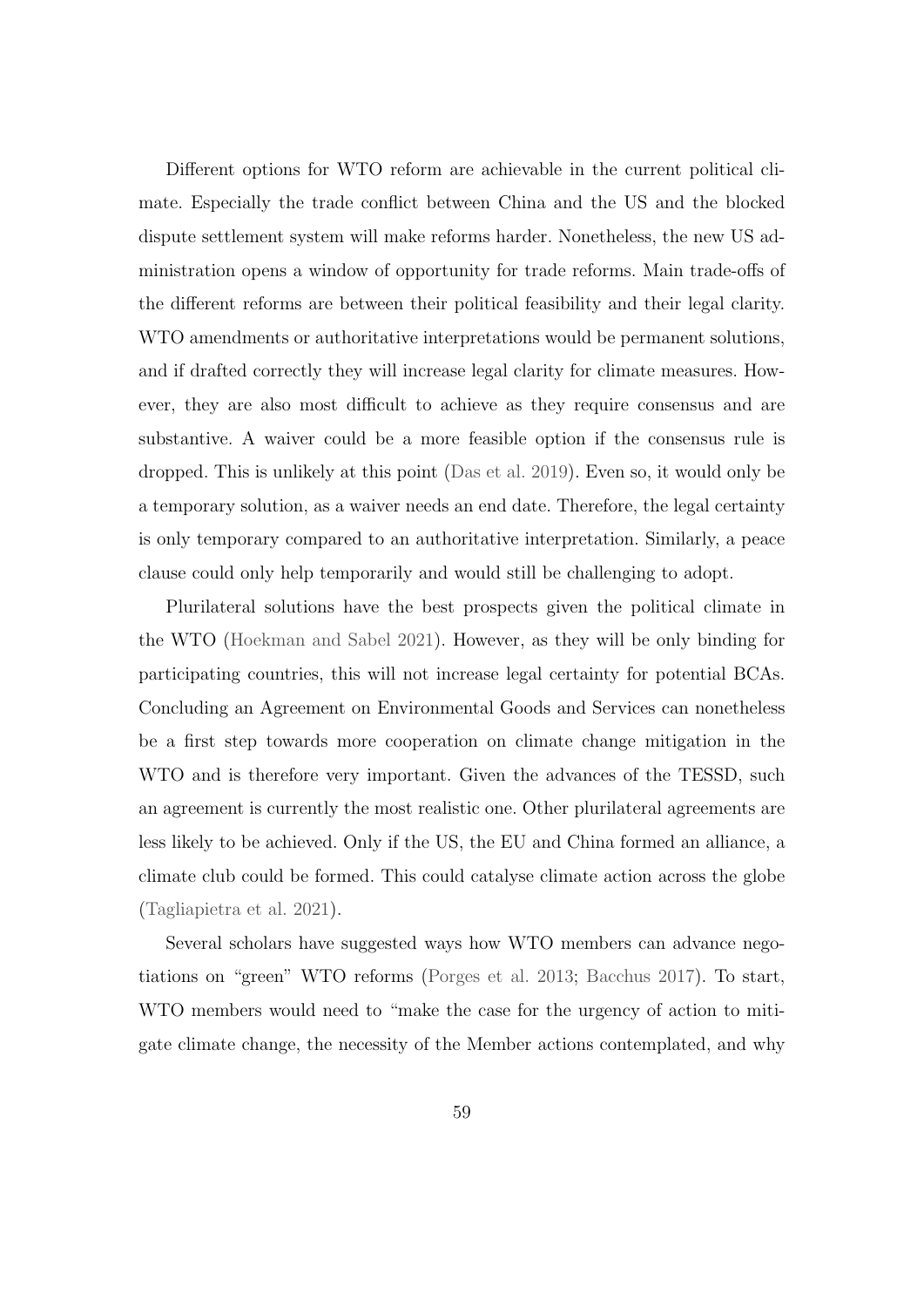these actions cannot be taken in a clearly WTO-consistent manner" [\(Porges et al.](#page-75-4) [2013,](#page-75-4) p. 8). It could help to bring climate and trade negotiators together to draft a WTO reform [\(Bacchus 2017\)](#page-66-0).

# 5 Conclusion

In this thesis, I explored how WTO rules could be changed in order to "green" the WTO and make it an international organisation at the forefront of climate change mitigation. Unilateral climate policies such as carbon pricing are less effective than multilateral efforts, given the phenomenon of carbon leakage. To counteract this, countries can implement border carbon adjustments. The design and implementation of BCAs however is constraint by WTO rules that regulate what kind of domestic trade policies members can apply.

First, I considered different trade-restrictive climate policies and showed how they can support climate action to increase mitigation efforts. This showed that design and scope matter for BCA effectiveness but that there is also a trade-off between effectiveness and practicability. As most models show that BCAs shift the welfare burden of carbon pricing to developing countries, it will be important to accompany a BCA with exemptions for LDCs, technology transfers or climate finance to prevent their disproportional harm. It is therefore problematic that the current proposal of the European Commission lacks such explicit exemptions or actions. I then examined WTO rules and how they can be applied to climate policies affecting trade. This showed that there is a lot of legal uncertainty given current rules. WTO rules of the GATT and the SCM Agreement are most relevant for trade-restrictive climate policies. As climate change is not explicitly included in the exceptions of Article XX of the GATT, legality of a climate policy will most likely hinge on its motivation, design and implementation. Any policy is likely to be challenged and then decided in dispute settlement. The CBAM of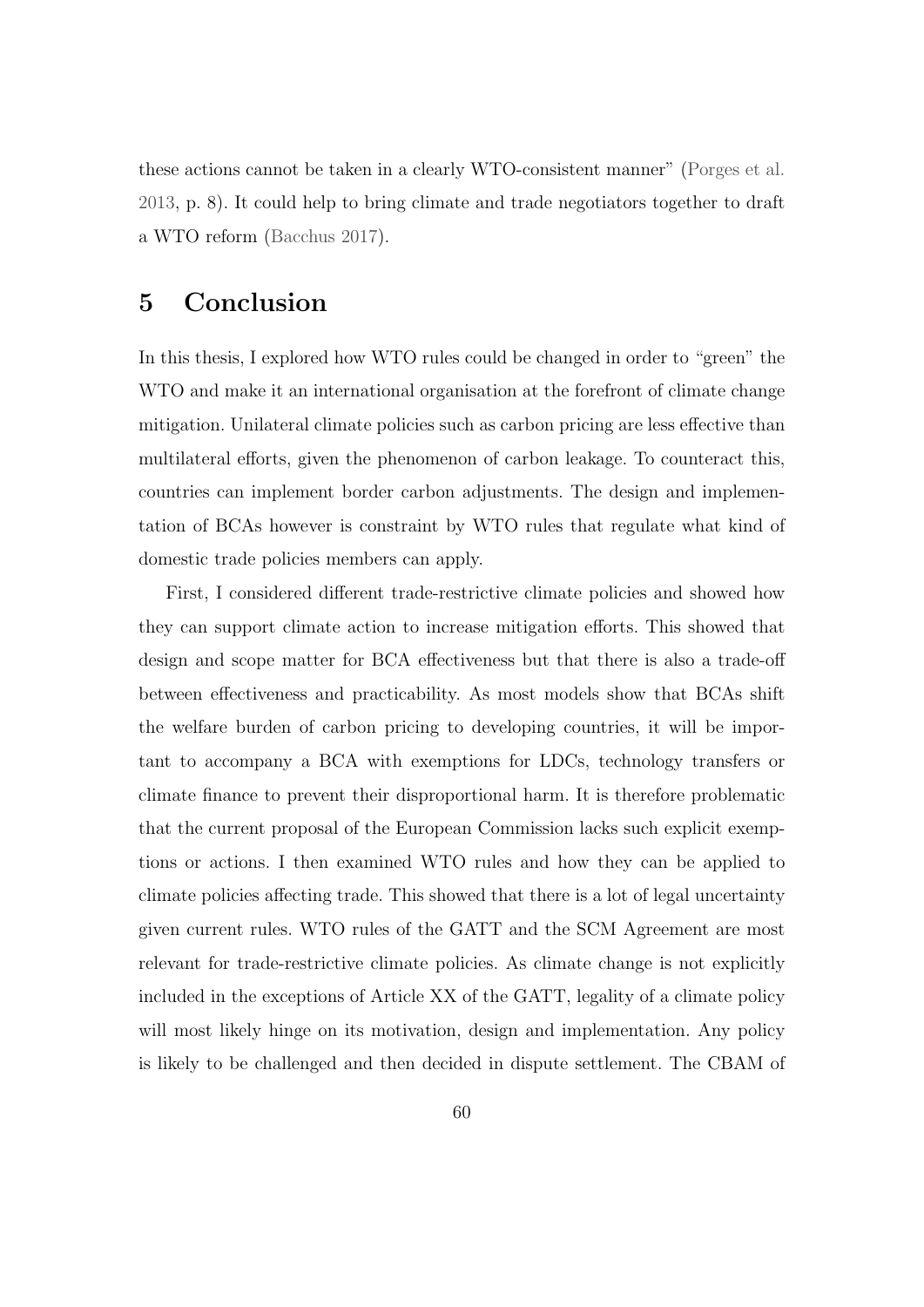the EU will hence be the first example to show whether a WTO rule conform BCA can be established. Given the current Dispute Settlement crisis, any dispute might be stalled. Therefore, WTO reforms are not only needed to increase legal clarity around climate measures but also to make the DSM and thus the WTO functioning again. Topics such as BCAs will be more difficult to discuss than environmental goods or services, as they actively harm other countries' firms. Already an agreement on environmental goods and services or subsidy reform could show the potential of the WTO to support climate mitigation and adaptation. Also, reforms will potentially be at most plurilateral and not multilateral. Given the state of the climate crisis, initiatives such as the TESSD give hope that WTO members will work together to create a climate-friendly and "green" trade regime.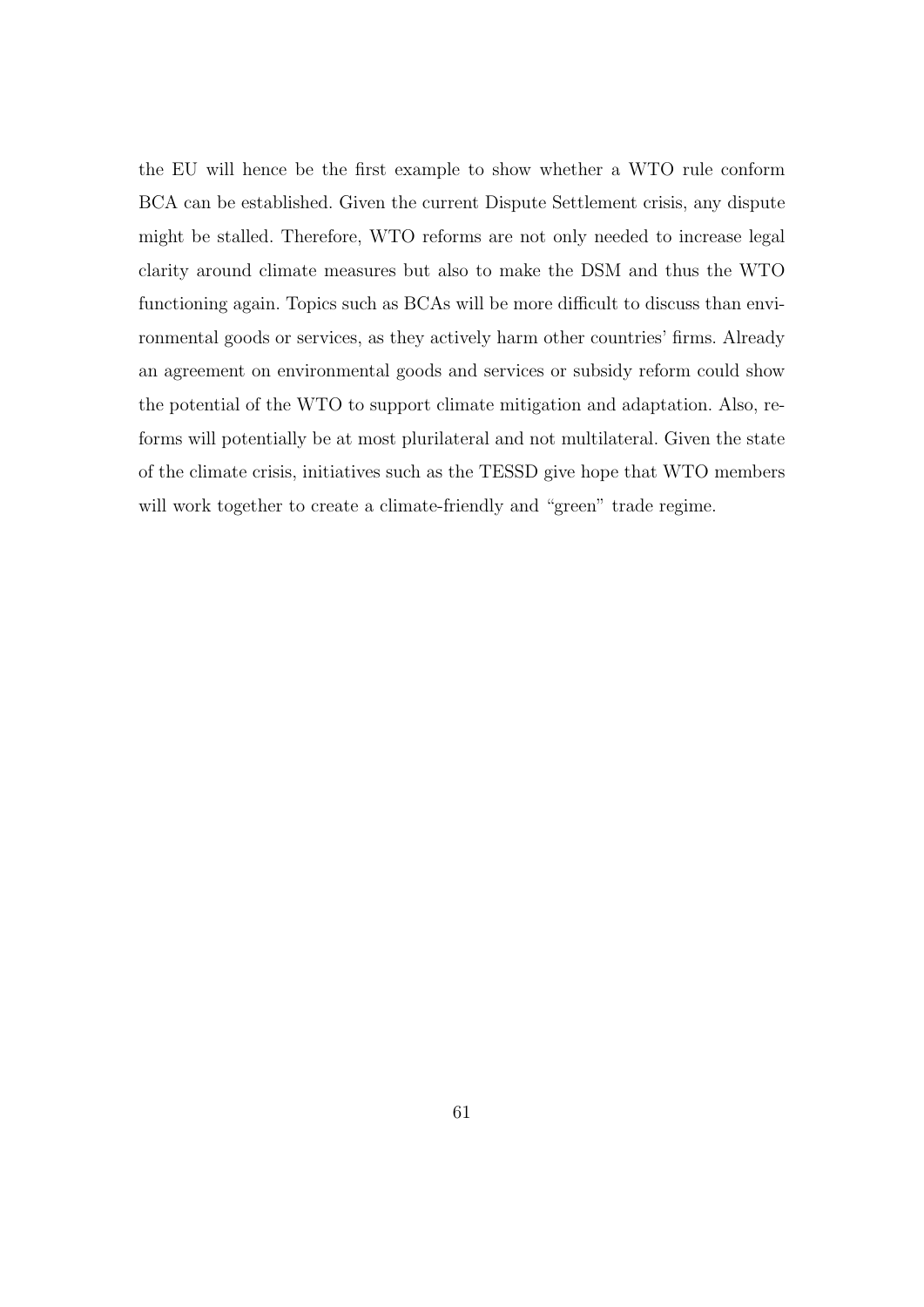# References

- Babiker, Mustafa H and Thomas F Rutherford (2005). "The economic effects of border measures in subglobal climate agreements". In: The Energy Journal 26  $(4).$
- <span id="page-66-1"></span>Bacchus, James (2016). Global Rules for Mutually Supportive and Reinforcing Trade and Climate Regimes. Geneva: International Centre for Trade and Sustainable Development (ICTSD) and World Economic Forum. url: [http://](http://e15initiative.org/publications/global-rules-mutually-supportive-reinforcing-trade-climate-regimes/) [e15initiative.org/publications/global-rules-mutually-supportive](http://e15initiative.org/publications/global-rules-mutually-supportive-reinforcing-trade-climate-regimes/)[reinforcing-trade-climate-regimes/](http://e15initiative.org/publications/global-rules-mutually-supportive-reinforcing-trade-climate-regimes/) (visited on 04/19/2021).
- <span id="page-66-0"></span>— (2017). The Case for A WTO Climate Waiver. Centre for International Governance Innovation.
- Barbier, Edward (2010). "How is the Global Green New Deal going?" In: Nature 464 (7290), pp. 832–833. doi: [10.1038/464832a](https://doi.org/10.1038/464832a).
- Baril, Catherine (Dec. 7, 2020). "Canada's Back is Against the Wall: Carbon Border Adjustment". In: Summa Strategies. URL: https://summastrategies. [ca/2020/12/07/canadas- back- is- against- the- wall- carbon- border](https://summastrategies.ca/2020/12/07/canadas-back-is-against-the-wall-carbon-border-adjustment/)[adjustment/](https://summastrategies.ca/2020/12/07/canadas-back-is-against-the-wall-carbon-border-adjustment/) (visited on  $06/24/2021$ ).
- Baumert, Nicolai, Astrid Kander, Magnus Jiborn, Viktoras Kulionis, and Tobias Nielsen (2019). "Global outsourcing of carbon emissions 1995–2009: A reassessment". In: *Environmental Science* & Policy 92, pp. 228–236. DOI: [10.1016/j.](https://doi.org/10.1016/j.envsci.2018.10.010) [envsci.2018.10.010](https://doi.org/10.1016/j.envsci.2018.10.010).
- Bednar-Friedl, Birgit, Thomas Schinko, and Karl W. Steininger (2012). "The relevance of process emissions for carbon leakage: A comparison of unilateral climate policy options with and without border carbon adjustment". In: Energy Economics 34, S168-S180. DOI: [10.1016/j.eneco.2012.08.038](https://doi.org/10.1016/j.eneco.2012.08.038).
- Bierbrauer, Felix, Gabriel Felbermayr, Ochenfels, Axel, Schmidt, Klaus M., and Jens Südekum (Mar. 1, 2021). "A CO2-Border Adjustment Mechanism as a Building Block of a Climate Club". In: Kiel Policy Brief. Kiel Institute for the World Economy (151). URL: https://www.ifw-kiel.de/publications/ [media - information / 2021 / advisory - council - to - german - ministry](https://www.ifw-kiel.de/publications/media-information/2021/advisory-council-to-german-ministry-of-economics-pleads-for-establishment-of-international-climate-club-and-co2-border-adjustment/)  [of-economics-pleads-for-establishment-of-international-climate](https://www.ifw-kiel.de/publications/media-information/2021/advisory-council-to-german-ministry-of-economics-pleads-for-establishment-of-international-climate-club-and-co2-border-adjustment/)[club-and-co2-border-adjustment/](https://www.ifw-kiel.de/publications/media-information/2021/advisory-council-to-german-ministry-of-economics-pleads-for-establishment-of-international-climate-club-and-co2-border-adjustment/) (visited on 04/12/2021).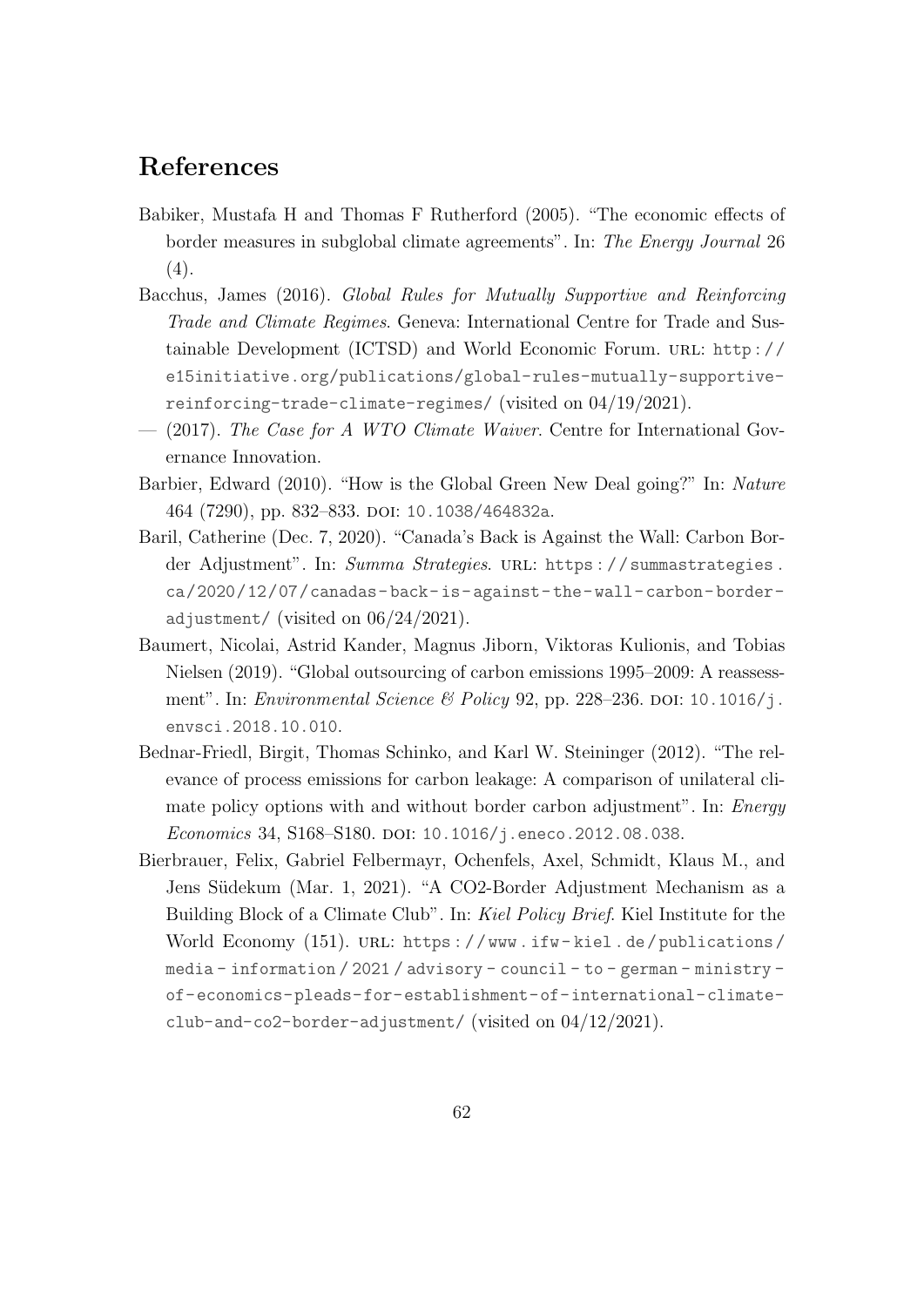- Boeters, Stefan and Johannes Bollen (2012). "Fossil fuel supply, leakage and the effectiveness of border measures in climate policy". In: Energy Economics 34, S181–S189. doi: [10.1016/j.eneco.2012.08.017](https://doi.org/10.1016/j.eneco.2012.08.017).
- Böhringer, Christoph, Edward J. Balistreri, and Thomas F. Rutherford (2012). "The Role of Border Carbon Adjustment in Unilateral Climate Policy: Overview of an Energy Modeling Forum Study (EMF 29)". In: Energy Economics 34. The Role of Border Carbon Adjustment in Unilateral Climate Policy: Results from EMF 29, pp. 97–110.
- Böhringer, Christoph, Brita Bye, Taran Fæhn, and Knut Einar Rosendahl (2017). "Targeted carbon tariffs: Export response, leakage and welfare". In: Resource and Energy Economics 50, pp. 51–73. DOI:  $10.1016/j$ .reseneeco.2017.06. [003](https://doi.org/10.1016/j.reseneeco.2017.06.003).
- Böhringer, Christoph, Jared C. Carbone, and Thomas F. Rutherford (2012). "Unilateral climate policy design: Efficiency and equity implications of alternative instruments to reduce carbon leakage". In: Energy Economics 34, pp. 208–217. doi: [10.1016/j.eneco.2012.09.011](https://doi.org/10.1016/j.eneco.2012.09.011).
- (2016). "The Strategic Value of Carbon Tariffs". In: American Economic Jour-nal: Economic Policy 8 (1), pp. 28-51. DOI: [10.1257/pol.20130327](https://doi.org/10.1257/pol.20130327).
- Böhringer, Christoph and Thomas F. Rutherford (2017). "Paris After Trump: An Inconvenient Insight". In: Oldenburg Discussion Papers in Economics.
- Böhringer, Christoph, Jan Schneider, and Emmanuel Asane-Otoo (2021). "Trade in Carbon and Carbon Tariffs". In: Environmental and Resource Economics 78  $(4)$ , pp. 669–708. doi: [10.1007/s10640-021-00548-y](https://doi.org/10.1007/s10640-021-00548-y).
- Bolscher, Hans, Verena Graichen, Graham Hay, Sean Healy, Jip Lenstra, Lars Meindert, David Regeczi, M von Schickfus, Katja Schumacher, and Floor Timmons-Smakman (2013). Carbon Leakage Evidence Project: Factsheets for  $Selected \, Sections.$  Ecorys in consortium with  $\ddot{O}$ ko-Institut eV, Cambridge Econometrics, and TNO.
- Branger, Frédéric and Philippe Quirion (2014). "Would border carbon adjustments prevent carbon leakage and heavy industry competitiveness losses? Insights from a meta-analysis of recent economic studies". In: Ecological Economics 99, pp. 29–39. doi: [10.1016/j.ecolecon.2013.12.010](https://doi.org/10.1016/j.ecolecon.2013.12.010).
- <span id="page-67-0"></span>Bronckers, Marco (2020). "Trade Conflicts: whither the WTO?" In: Legal Issues of Economic Integration 47 (3), pp. 221–244.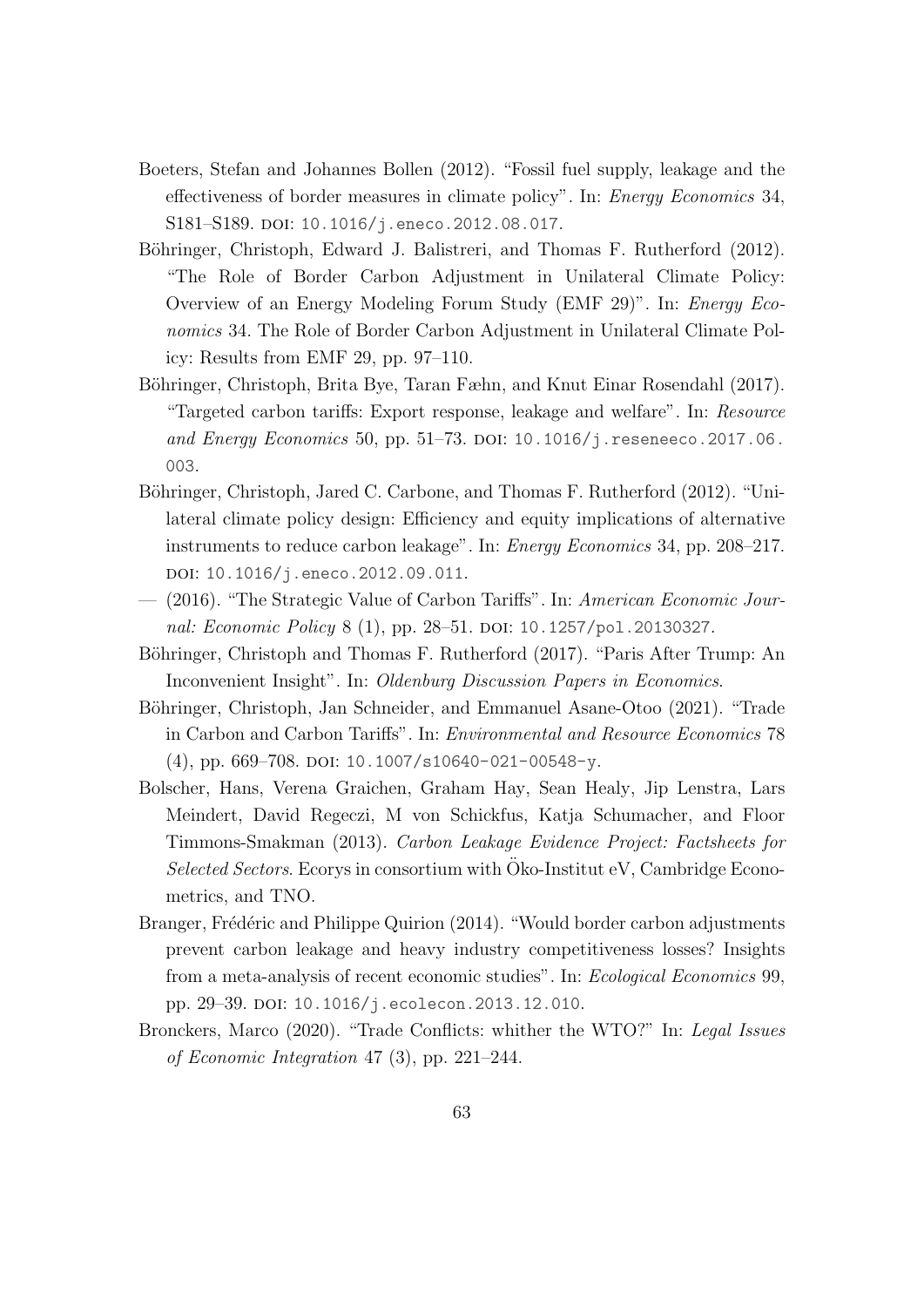- <span id="page-68-4"></span>Buck, Matthias and Roda Verheyen (2001). International Trade Law and Climate Change: A Positive Way Forward. Stabsabt. der Friedrich-Ebert-Stiftung.
- Burniaux, Jean-Marc, Jean Chateau, and Romain Duval (2013). "Is there a case for carbon-based border tax adjustment? An applied general equilibrium analysis". In: Applied Economics 45 (16), pp. 2231-2240. DOI: [10.1080/00036846.2012.](https://doi.org/10.1080/00036846.2012.659346) [659346](https://doi.org/10.1080/00036846.2012.659346).
- <span id="page-68-1"></span>Casier, Liesbeth, Robin Fraser, Mark Halle, and Robert Wolfe (2013). "Shining a Light on Fossil Fuel Subsidies at the WTO: How NGOs Can Contribute to WTO Notification and Surveillance". In: World Trade Review 13 (4), pp. 603– 632. doi: [10.2139/ssrn.2378368](https://doi.org/10.2139/ssrn.2378368).
- <span id="page-68-5"></span>Chu, C. Y. Cyrus and Po–Ching Lee (2018). "Paris Needs Geneva, and Vice Versa". In: Global Policy 9 (4), pp. 570–577. DOI: [10.1111/1758-5899.12584](https://doi.org/10.1111/1758-5899.12584).
- Condon, Madison and Ada Ignaciuk (2013). Border Carbon Adjustment and In-ternational Trade: A Literature Review. 06. OECD Publishing. pol: [10.1787/](https://doi.org/10.1787/5k3xn25b386c-en) [5k3xn25b386c-en](https://doi.org/10.1787/5k3xn25b386c-en).
- Cosbey, Aaron, Susanne Droege, Carolyn Fischer, and Clayton Munnings (2019). "Developing Guidance for Implementing Border Carbon Adjustments: Lessons, Cautions, and Research Needs from the Literature". In: Review of Environmental Economics and Policy 13, pp. 3-22. DOI:  $10.1093$ /reep/rey020.
- <span id="page-68-2"></span>Das, Kasturi, Harro van Asselt, Susanne Dröge, and Michael Mehling (2019). "Making the International Trading System Work for Climate Change: Assessing the Options". In: The Environmental Law Reporter 49, pp. 10553–10580.
- Davenport, Coral (Nov. 18, 2016). "Diplomats Confront New Threat to Paris Climate Pact: Donald Trump". In: The New York Times. URL: [https://www.](https://www.nytimes.com/2016/11/19/us/politics/trump-climate-change.html) [nytimes . com / 2016 / 11 / 19 / us / politics / trump - climate - change . html](https://www.nytimes.com/2016/11/19/us/politics/trump-climate-change.html) (visited on 07/01/2021).
- <span id="page-68-3"></span>Delegation of China to the WTO (May 13, 2019). China's Proposal on WTO  $Reform.$  URL: https://docs.wto.org/dol2fe/Pages/FE\_Search/FE\_ S\_S009-DP.aspx?CatalogueIdList=254127&CurrentCatalogueIdIndex=0 (visited on 07/15/2021).
- <span id="page-68-0"></span>Dröge, Susanne, Harro van Asselt, Kasturi Das, and Michael Mehling (2017). "The Trade System and Climate Action: Ways Forward Under the Paris Agreement". In: South Carolina Journal of International Law & Business, 13 (2), pp. 195– 277.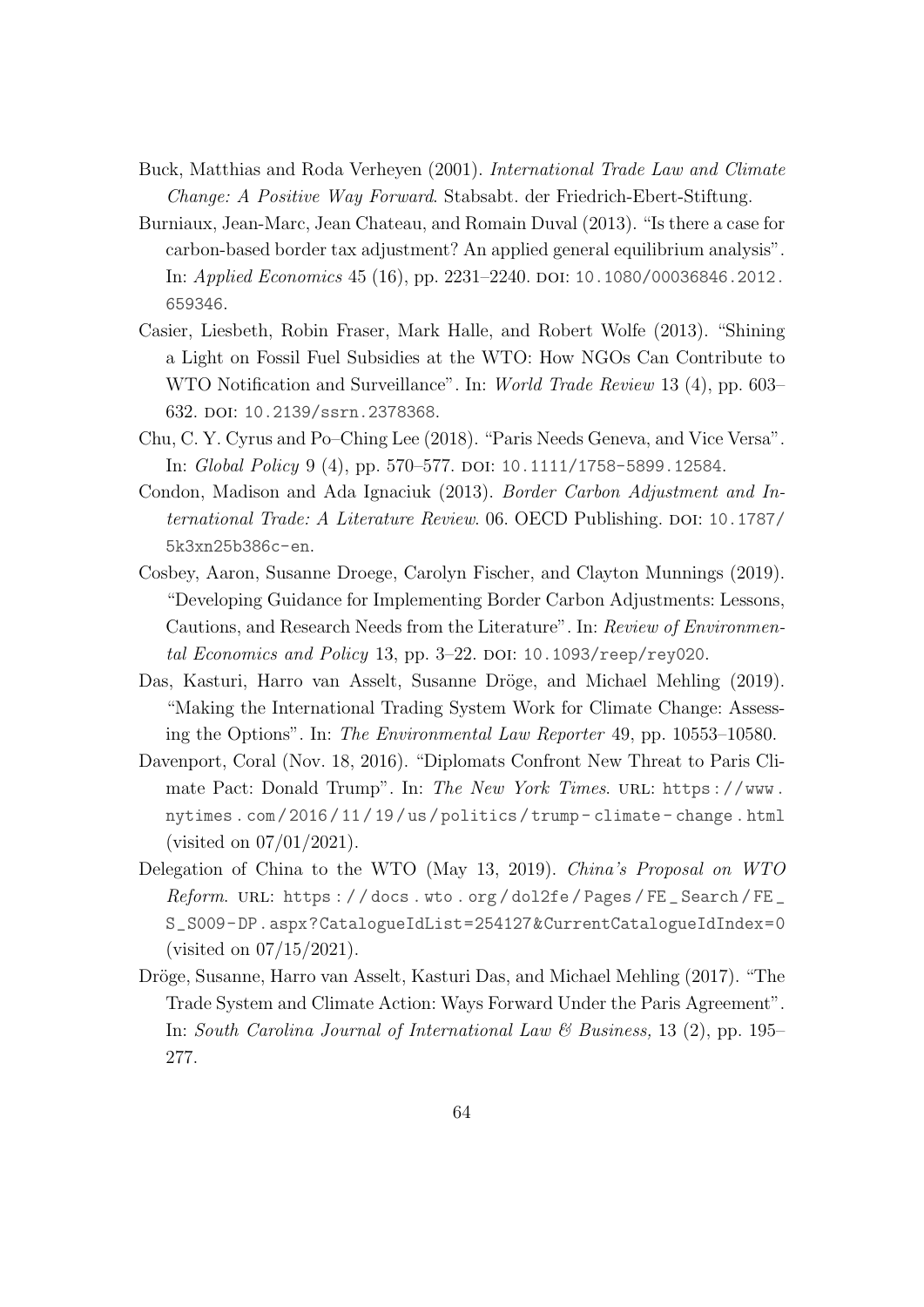- <span id="page-69-2"></span>Dür, Andreas, Leonardo Baccini, and Manfred Elsig (2014). "The design of international trade agreements: Introducing a new dataset". In: The Review of International Organizations 9 (3), pp. 353–375.
- <span id="page-69-5"></span>Ehlermann, Claus-Dieter and Lothar Ehring (2005). "The Authoritative Interpretation under Article IX:2 of the Agreement Establishing the World Trade Organization: Current Law, Practice and Possible Improvements". In: Journal of International Economic Law 8 (4), pp. 803–824.
- Eliason, Antonia (2019). "Using the WTO to Facilitate the Paris Agreement: A Tripartite Approach". In: Varderbilt Journal of Transnational Law (52), pp. 545– 575.
- <span id="page-69-0"></span>Epps, Tracey and Andrew J. Green (2010). Reconciling trade and climate. How the WTO can help address climate change. Elgar International Economic Law. Cheltenham: Elgar.
- European Commission (Dec. 11, 2019). The European Green Deal. Communication from the Commission to the European Parliament, the Council, the European Economic and Social Committee and the Committee of the Regions. COM/2019/640 final. URL: [https://eur-lex.europa.eu/resource.html?](https://eur-lex.europa.eu/resource.html?uri=cellar:b828d165-1c22-11ea-8c1f-01aa75ed71a1.0002.02/DOC_1&format=PDF) [uri=cellar:b828d165- 1c22- 11ea- 8c1f- 01aa75ed71a1.0002.02/DOC\\_1&](https://eur-lex.europa.eu/resource.html?uri=cellar:b828d165-1c22-11ea-8c1f-01aa75ed71a1.0002.02/DOC_1&format=PDF) [format=PDF](https://eur-lex.europa.eu/resource.html?uri=cellar:b828d165-1c22-11ea-8c1f-01aa75ed71a1.0002.02/DOC_1&format=PDF) (visited on 07/27/2021).
- $-$  (2020a). EU Green Deal (carbon border adjustment mechanism). URL: [https:](https://ec.europa.eu/info/law/better-regulation/have-your-say/initiatives/12228-Carbon-Border-Adjustment-Mechanism) [/ / ec . europa . eu / info / law / better - regulation / have - your - say /](https://ec.europa.eu/info/law/better-regulation/have-your-say/initiatives/12228-Carbon-Border-Adjustment-Mechanism) [initiatives / 12228 - Carbon - Border - Adjustment - Mechanism](https://ec.europa.eu/info/law/better-regulation/have-your-say/initiatives/12228-Carbon-Border-Adjustment-Mechanism) (visited on 06/06/2021).
- <span id="page-69-4"></span>— (Oct. 30, 2020b). Non-paper on possible trade and climate initiative in WTO. url: [https://trade.ec.europa.eu/doclib/docs/2020/november/tradoc\\_](https://trade.ec.europa.eu/doclib/docs/2020/november/tradoc_159117.pdf) [159117.pdf](https://trade.ec.europa.eu/doclib/docs/2020/november/tradoc_159117.pdf) (visited on 07/30/2021).
- <span id="page-69-1"></span> $-$  (July 14, 2021a). Proposal for a Regulation of the European Parliament and of the Council establishing a carbon border adjustment mechanism. COM(2021)564. Brussels. url: [https://ec.europa.eu/info/law/better](https://ec.europa.eu/info/law/better-regulation/have-your-say/initiatives/12228-Europaischer-Gruner-Deal-CO2-Grenzausgleichssystem-_de)[regulation/have-your-say/initiatives/12228-Europaischer-Gruner-](https://ec.europa.eu/info/law/better-regulation/have-your-say/initiatives/12228-Europaischer-Gruner-Deal-CO2-Grenzausgleichssystem-_de)[Deal-CO2-Grenzausgleichssystem-\\_de](https://ec.europa.eu/info/law/better-regulation/have-your-say/initiatives/12228-Europaischer-Gruner-Deal-CO2-Grenzausgleichssystem-_de) (visited on 07/18/2021).
- <span id="page-69-3"></span>— (Feb. 18, 2021b). Trade Policy Review - An Open, Sustainable and Assertive Trade Policy. Communication from the Commission to the European Parliament, the Council, the European Economic and Social Committee and the Com-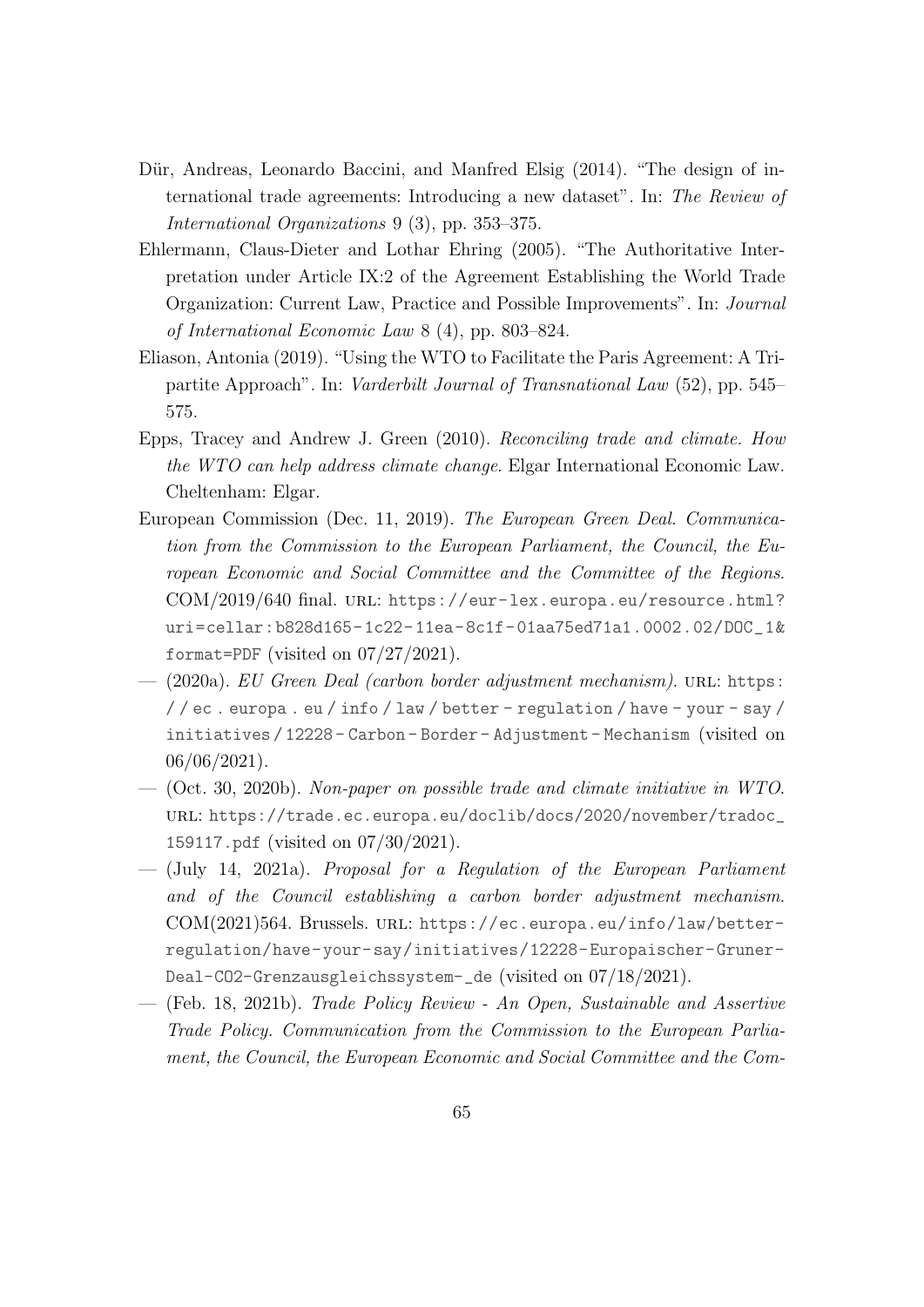mittee of the Regions. COM(2021) 66 final. Brussels. URL: [https://trade.](https://trade.ec.europa.eu/doclib/docs/2021/february/tradoc_159438.pdf) [ec.europa.eu/doclib/docs/2021/february/tradoc\\_159438.pdf](https://trade.ec.europa.eu/doclib/docs/2021/february/tradoc_159438.pdf) (visited on  $07/27/2021$ .

- <span id="page-70-2"></span>European Parliament (May 18, 1998). "Resolution on Environmental, Health and Consumer Protection Aspects of World Trade". In: Official Journal C (152). url: [https://www.europarl.europa.eu/sides/getDoc.do?type=REPORT&](https://www.europarl.europa.eu/sides/getDoc.do?type=REPORT&reference=A4-1998-0125&language=EN) [reference=A4-1998-0125&language=EN](https://www.europarl.europa.eu/sides/getDoc.do?type=REPORT&reference=A4-1998-0125&language=EN) (visited on 08/02/2021).
- $-$  (Mar. 10, 2021). European Parliament Resolution of 10 March 2021 towards a WTO-compatible EU Carbon Border Adjustment Mechanism  $(2020/2043(INI))$ . P9TA $(2021)0071$ .
- <span id="page-70-3"></span>Feichtner, Isabel (2009). "The Waiver Power of the WTO: Opening the WTO for Political Debate on the Reconciliation of Competing Interests". In: European Journal of International Law 20 (3), pp. 615–645. DOI: [10.1093/ejil/chp039](https://doi.org/10.1093/ejil/chp039).
- Felder, Stefan and Thomas F Rutherford (1993). "Unilateral CO2 reductions and carbon leakage: The consequences of international trade in oil and basic materials". In: Journal of Environmental Economics and management 25 (2), pp. 162–176.
- <span id="page-70-1"></span>GATT (1994). General Agreement on Tariffs and Trade. Oct. 30, 1947, 61 Stat. A-11, 55 UNTS 194, as incorporated in General Agreement on Tariffs and Trade 1994, Apr. 15, 1994, Marrakesh Agreement Establishing the World Trade institution, Annex 1A, 1867 UNTS 187.
- <span id="page-70-0"></span>GATT Panel Report (Feb. 22, 1982). United States – Prohibition of Imports of Tuna and Tuna Products from Canada. BISD 296/91.
- (June 17, 1987). United States Taxes on Petroleum and Certain Imported Substances. BISD 34S/136.
- Ghosh, Madanmohan, Deming Luo, Muhammad Shahid Siddiqui, Thomas Rutherford, and Yunfa Zhu (2020). "The Drivers of Greenhouse Gas Emissions Intensity Improvements in Major Economies: Analysis of Trends 1995–2009". In: Foreign Trade Review 55 (3), pp. 277-297. DOI: [10.1177/0015732520920769](https://doi.org/10.1177/0015732520920769).
- Ghosh, Madanmohan, Deming Luo, Muhammad Shahid Siddiqui, and Yunfa Zhu (2012). "Border tax adjustments in the climate policy context: CO2 versus broad-based GHG emission targeting". In: Energy Economics 34, pp. 154–167. doi: [10.1016/j.eneco.2012.09.005](https://doi.org/10.1016/j.eneco.2012.09.005).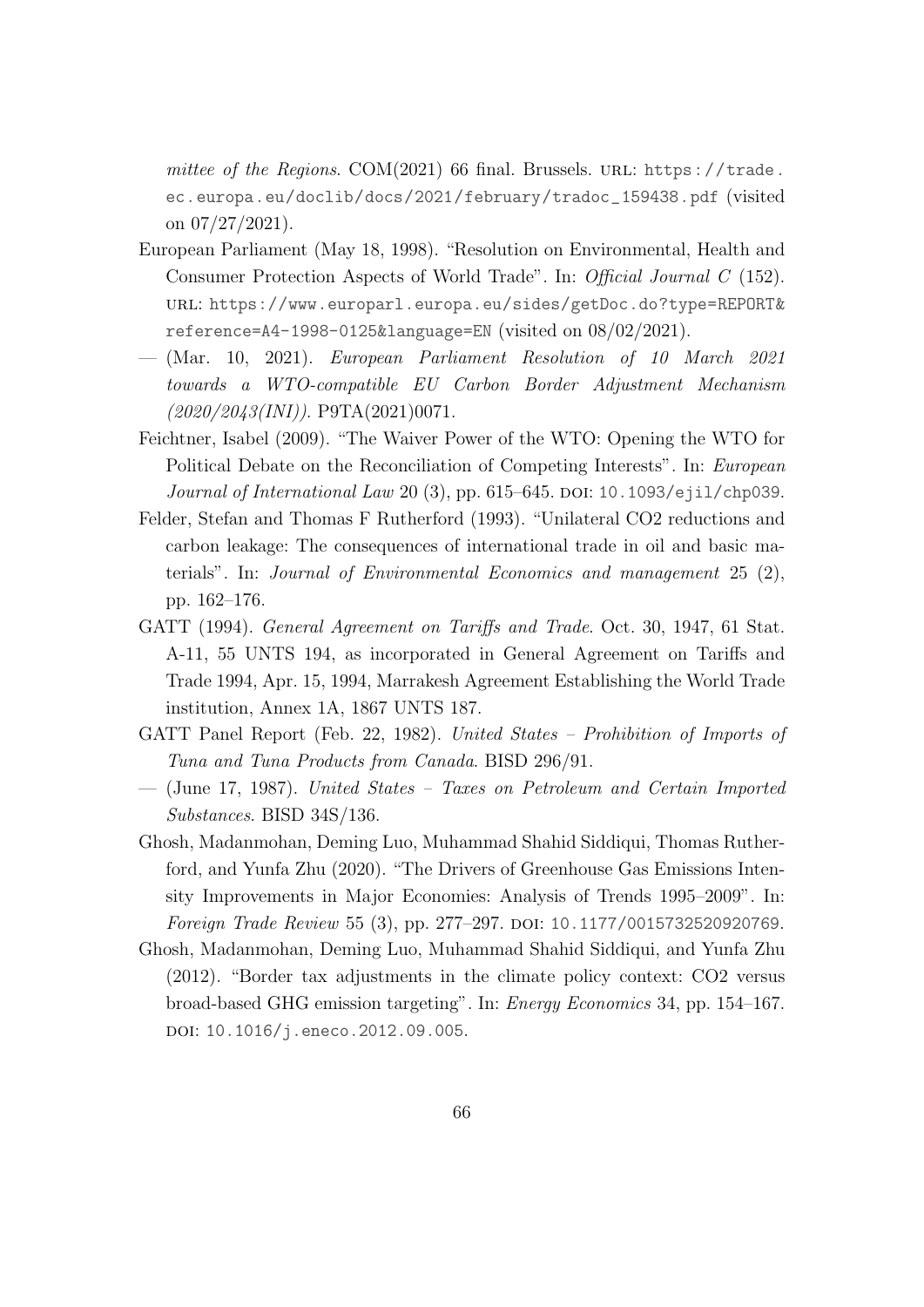- Government of Canada (2020). Supporting Canadians and Fighting Covid-19. Fall Economic Statement 2020. Her Majesty the Queen in Right of Canada. URL: <https://budget.gc.ca/fes-eea/2020/report-rapport/FES-EEA-eng.pdf> (visited on 08/19/2021).
- <span id="page-71-0"></span>Gründler, Klaus and Arye L. Hillman (2021). "Ambiguous Protection". In: Eu-ropean Journal of Political Economy 68. DOI: [10.1016/j.ejpoleco.2021.](https://doi.org/10.1016/j.ejpoleco.2021.102009) [102009](https://doi.org/10.1016/j.ejpoleco.2021.102009).
- H.R.2307 (Apr. 1, 2021). Energy Innovation and Carbon Dividend Act of 2021. url: <https://www.congress.gov/bill/117th-congress/house-bill/2307> (visited on 06/24/2021).
- H.R.2454 (June 6, 2009). American Clean Energy and Security Act of 2009. url: [https : / / www . congress . gov / bill / 111th - congress / house - bill / 2454](https://www.congress.gov/bill/111th-congress/house-bill/2454) (visited on 07/09/2021).
- H.R.763 (Jan. 25, 2019). *Energy Innovation and Carbon Dividend Act of 2019*. URL: [https://www.congress.gov/bill/116th-congress/house-bill/763/all](https://www.congress.gov/bill/116th-congress/house-bill/763/all-actions)[actions](https://www.congress.gov/bill/116th-congress/house-bill/763/all-actions) (visited on 06/24/2021).
- <span id="page-71-3"></span>Hoekman, Bernard (2020). "WTO Reform Priorities post-COVID-19". eng. In: East Asian Economic Review 24 (4), pp. 337-348. DOI: 10.11644/KIEP. EAER. [2020.24.4.383](https://doi.org/10.11644/KIEP.EAER.2020.24.4.383).
- <span id="page-71-2"></span>Hoekman, Bernard and Petros C. Mavroidis (2021). "WTO Reform: Back to the Past to Build for the Future". In: *Global Policy* 12  $(3)$ , pp. 5–12. DOI: 10. [1111/1758-5899.12924](https://doi.org/10.1111/1758-5899.12924).
- <span id="page-71-4"></span>Hoekman, Bernard and Charles Sabel (2021). "Plurilateral Cooperation as an Alternative to Trade Agreements: Innovating One Domain at a Time". In: Global Policy 12 (S3), pp. 49–60. DOI: [10.1111/1758-5899.12923](https://doi.org/10.1111/1758-5899.12923).
- Holzer, Kateryna (2012). Carbon-related border adjustment and WTO law. eng. Cheltenham, UK and Northampton, MA, USA: Edward Elgar. DOI: [10.4337/](https://doi.org/10.4337/9781782549994) [9781782549994](https://doi.org/10.4337/9781782549994).
- <span id="page-71-1"></span>Hopewell, Kristen (2016). Breaking the WTO: How Emerging Powers Disrupted the Neoliberal Project. Emerging Frontiers in the Global Economy. Stanford University Press.
- Hovi, Jon, Detlef F. Sprinz, Håkon Sælen, and Arild Underdal (2019). "The Club Approach: A Gateway to Effective Climate Co-operation?" In: British Journal of Political Science 49 (3), pp. 1071-1096. DOI: [10.1017/S0007123416000788](https://doi.org/10.1017/S0007123416000788).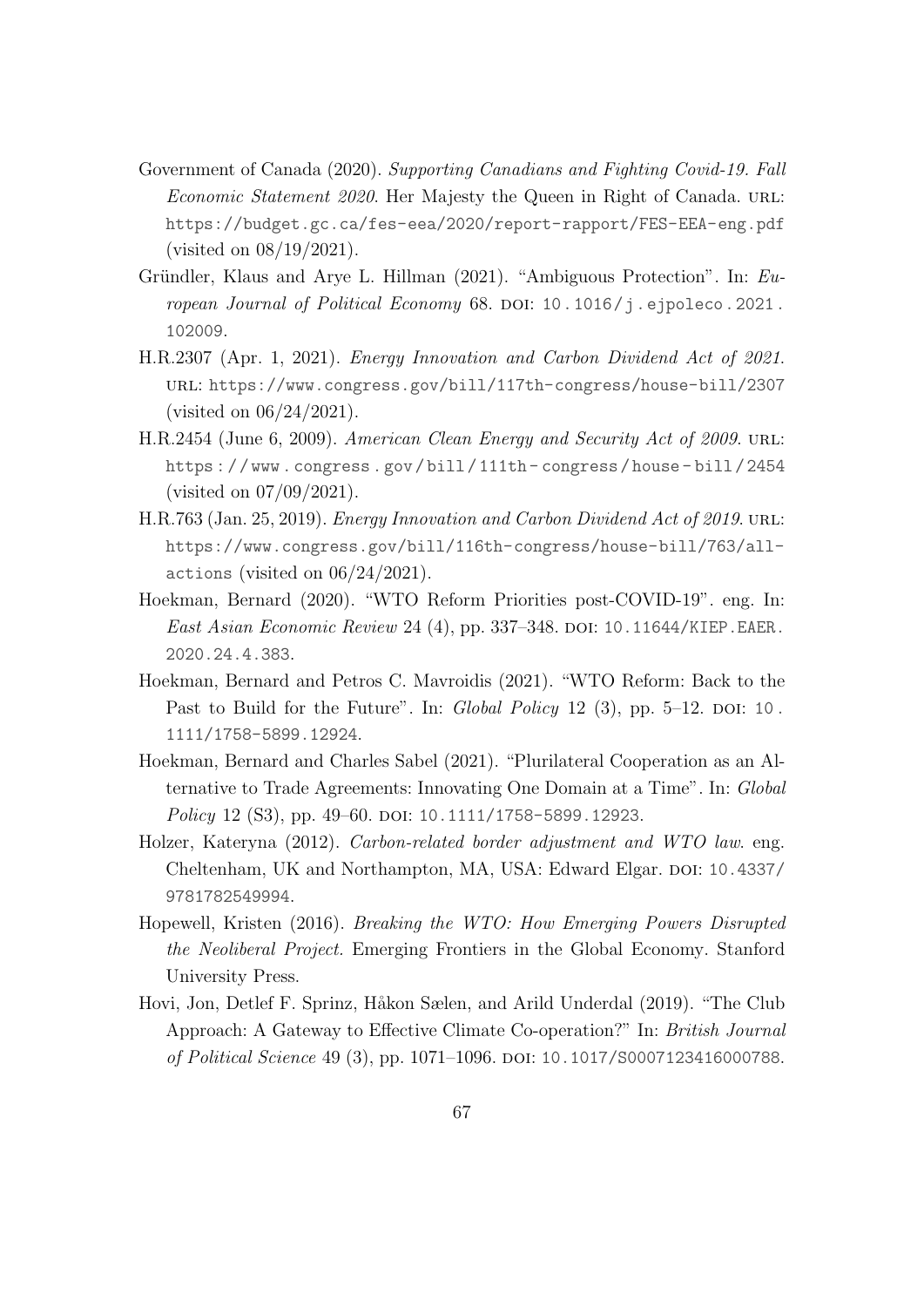- Howse, Robert (May 2010). Climate Mitigation and the WTO Legal Framework: A Policy Analysis. International Institute for Sustainable Development. URL: https://www.iisd.org/system/files/publications/bali\_2\_ [copenhagen\\_subsidies\\_legal.pdf](https://www.iisd.org/system/files/publications/bali_2_copenhagen_subsidies_legal.pdf) (visited on 07/19/2021).
- (2021). "Appointment with Destiny: Selecting WTO Judges in the Future". In: Global Policy 12 (3), pp. 71–82. DOI: [10.1111/1758-5899.12933](https://doi.org/10.1111/1758-5899.12933).
- Howse, Robert and Antonia Eliason (2009). "Domestic and international strategies to address climate change: an overview of the WTO legal issues". In: International trade regulation and the mitigation of climate change. World Trade Forum. Ed. by Olga Nartova, Sadeq Z. Bigdeli, and Thomas Cottier. Cambridge: Cambridge University Press, pp. 48–93.
- Hufbauer, Gary Clyde, Charnovitz, Steve, Kim, and Jisun (2009). Global Warming and the World Trading System. Washington, DC: Peterson Institute for International Economics.
- ICTSD (Dec. 8, 2016). Ministerial Talks to Clinch Environmental Goods Agreement Hit Stumbling Block  $-$ . URL: https://ictsd.iisd.org/bridges-news/ [bridges / news / ministerial - talks - to - clinch - environmental - goods](https://ictsd.iisd.org/bridges-news/bridges/news/ministerial-talks-to-clinch-environmental-goods-agreement-hit-stumbling)  [agreement-hit-stumbling](https://ictsd.iisd.org/bridges-news/bridges/news/ministerial-talks-to-clinch-environmental-goods-agreement-hit-stumbling) (visited on 08/05/2021).
- International Bar Association (2014). Achieving Justice and Human Rights in an era of Climate Disruption. Climate Change Justice and Human Rights Task Force Report.
- IPCC (2013). Climate Change 2013: The Physical Science Basis. Contribution of Working Group I to the Fifth Assessment Report of the Intergovernmental Panel on Climate Change. Cambridge, United Kingdom and New York, NY, USA: Cambridge University Press, p. 1535. doi: [10.1017/CBO9781107415324](https://doi.org/10.1017/CBO9781107415324). URL: <www.climatechange2013.org>.
- (2021). "Summary for Policymakers". In: Climate Change 2021: The Physical Science Basis. Contribution of Working Group I to the Sixth Assessment Report of the Intergovernmental Panel on Climate Change. Ed. by V. Masson-Delmotte, P. Zhai, A. Pirani, S. L. Connors, S. Berger C. Péan, Y. Chen N. Caud, L. Goldfarb, M. I. Gomis, M. Huang, K. Leitzell, E. Lonnoy, J. B. R. Matthews, T. K. Maycock, T. Waterfield, O. Yelekçi, R. Yu, and B. Zhou. Cambridge University Press.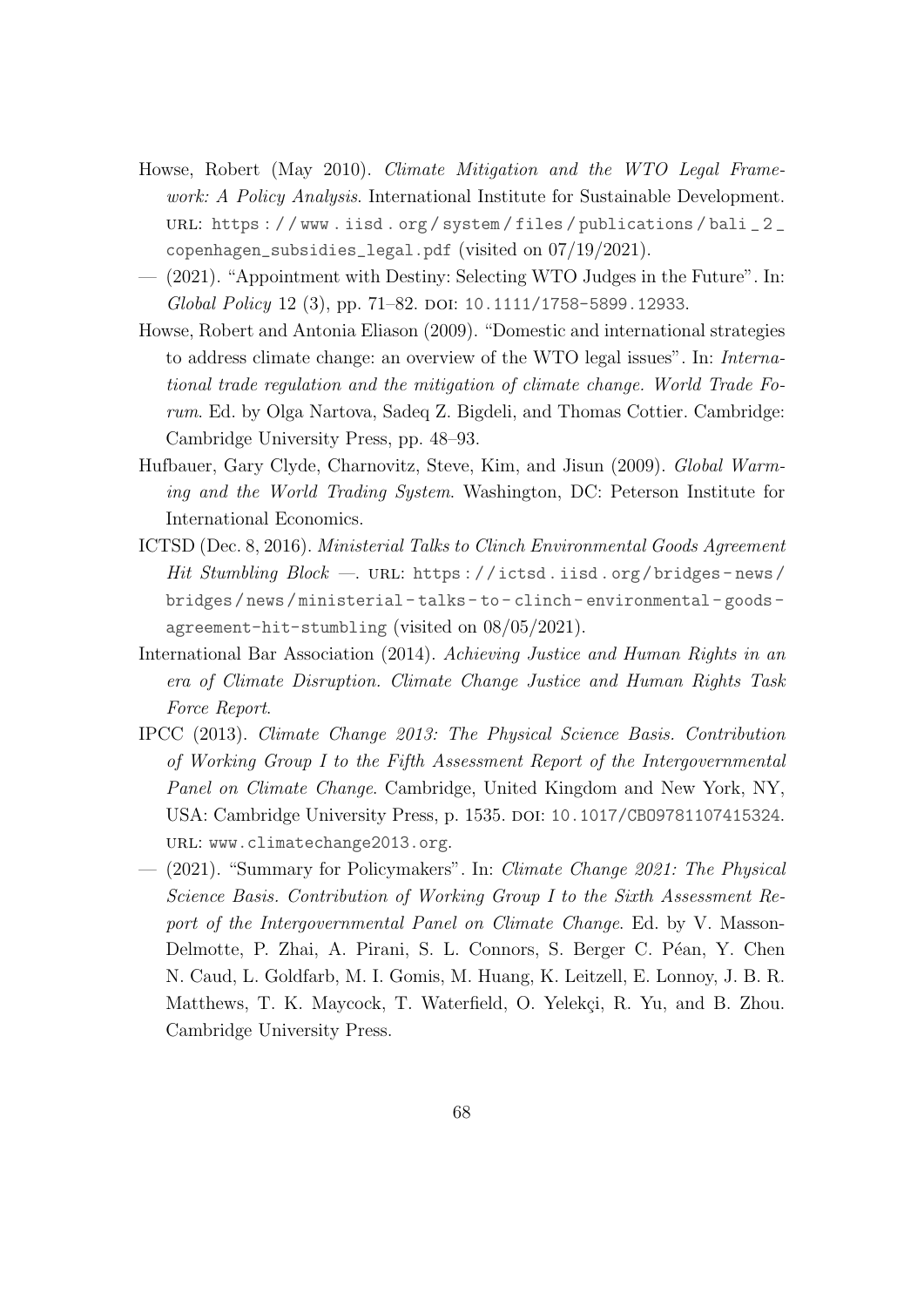- Jackson, John H (2008). "The case of the world trade organization". In: International Affairs 84 (3), pp. 437–454.
- Jakob, Michael, Robert Marschinski, and Michael Hübler (2013). "Between a Rock and a Hard Place: A Trade-Theory Analysis of Leakage Under Production- and Consumption-Based Policies". In: Environmental and Resource Economics 56  $(1)$ , pp. 47–72. DOI: [10.1007/s10640-013-9638-y](https://doi.org/10.1007/s10640-013-9638-y).
- Jaspers, Nico and Robert Falkner (2013). "International Trade, the Environment, and Climate Change". In: The handbook of global climate and environment policy. Ed. by Robert Falkner. Chichester: John Wiley & Sons, pp. 412–427. doi: [10.1002/9781118326213.ch24](https://doi.org/10.1002/9781118326213.ch24).
- Kaufmann, Christine and Rolf H. Weber (2011). "Carbon-related border tax adjustment: mitigating climate change or restricting international trade?" In: World Trade Review 10 (4), pp. 497–525. DOI: [10.1017/S1474745611000292](https://doi.org/10.1017/S1474745611000292).
- Keen, Michael and Christos Kotsogiannis (2014). "Coordinating climate and trade policies: Pareto efficiency and the role of border tax adjustments". In: Journal of International Economics 94 (1), pp. 119-128. DOI: [10.1016/j.jinteco.](https://doi.org/10.1016/j.jinteco.2014.03.002) [2014.03.002](https://doi.org/10.1016/j.jinteco.2014.03.002).
- Kuehl, Jonas, Andrea Bassi, Philip Gass, and Georg Pallaske (July 2021). Cutting Emissions Through Fossil Fuel Subsidy Reform and Taxation. Tech. rep. International Institute for Sustainable Development. URL: [https://www.iisd.org/](https://www.iisd.org/publications/cutting-emissions-fossil-fuel-subsidies-taxation) [publications / cutting - emissions - fossil - fuel - subsidies - taxation](https://www.iisd.org/publications/cutting-emissions-fossil-fuel-subsidies-taxation) (visited on 07/19/2021).
- Kulovesi, Kati (2014). "Real or Imagined Controversies? A Climate Law Perspective on the growing links between the International Trade and Climate Change Regimes". In: Trade L. & Dev. (6), pp. 55–92.
- Lamy, Pascal, Geneviève Pons, and Pierre Leturcq (June 2020). Greening EU trade: A European Border Carbon Adjustment proposal. Europe Jacques Delors.
- Lanzi, Elisa, Jean Chateau, and Rob Dellink (2012). "Alternative Approaches for Levelling Carbon Prices in a World with Fragmented Carbon Markets". In: Energy Economics 34, S240-S250. DOI: [10.1016/j.eneco.2012.08.016](https://doi.org/10.1016/j.eneco.2012.08.016).
- Larch, Mario and Joschka Wanner (2017). "Carbon tariffs: An analysis of the trade, welfare, and emission effects". In: Journal of International Economics 109, pp. 195-213. DOI: 10.1016/j.jinteco.2017.09.003. URL: http: [//www.sciencedirect.com/science/article/pii/S0022199617301186](http://www.sciencedirect.com/science/article/pii/S0022199617301186).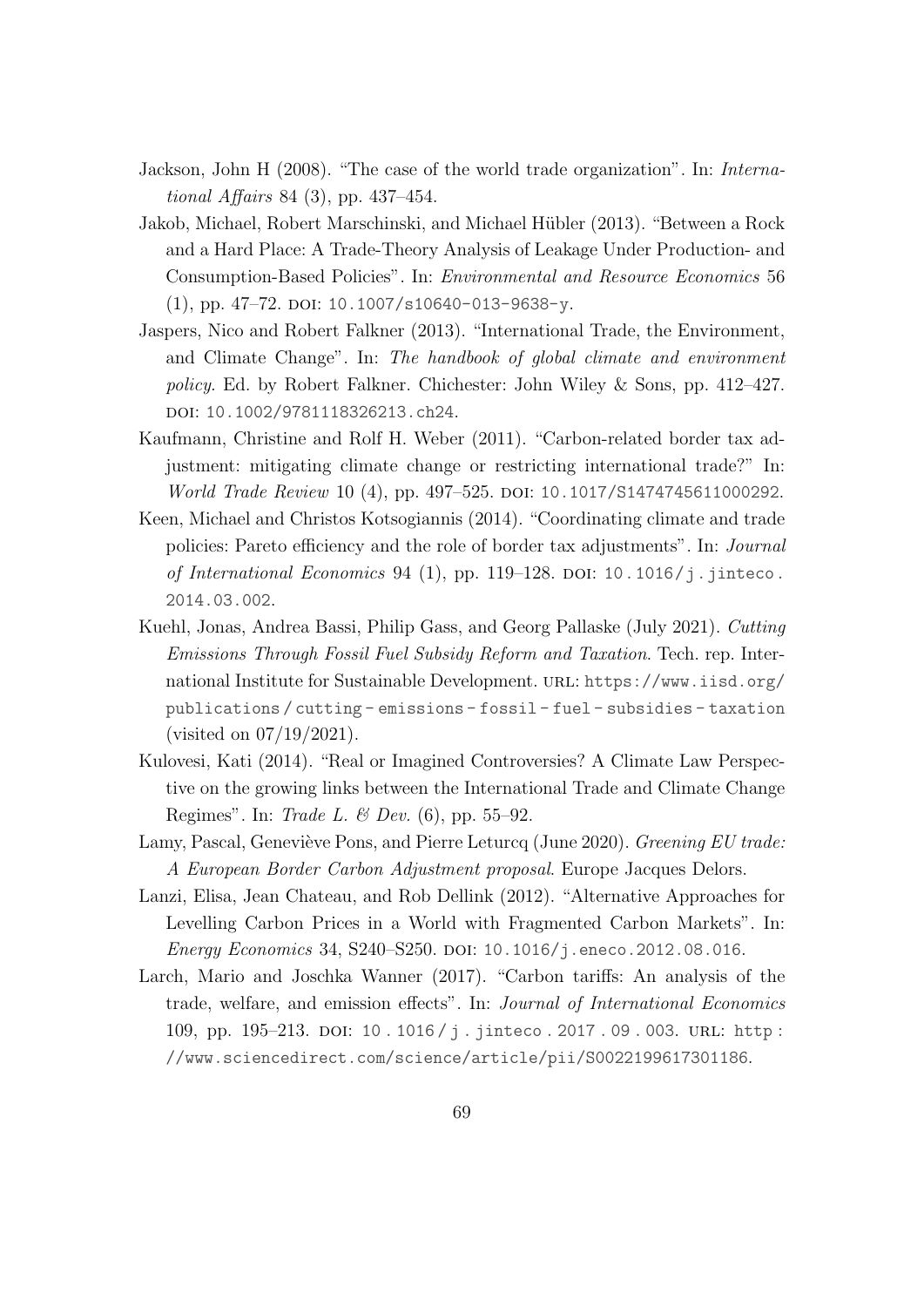- Leycegui, Beatriz and Imanol Ramirez (2015). Addressing Climate Change: A WTO Exception to Incorporate Climate Clubs. Geneva: International Centre for Trade and Sustainable Development (ICTSD) and World Economic Forum.
- Marceau, Gabrielle (2016). "The Interface Between the Trade Rules and Climate Change Actions". In: Legal Issues on Climate Change and International Trade Law. Ed. by Deok-Young Park. Springer, Cham, pp.  $3-39$ . DOI:  $10.1007/978-$ [3-319-29322-6\\_1](https://doi.org/10.1007/978-3-319-29322-6_1).
- Markusen, James R (1975). "International Externalities and Optimal Tax Structures". In: Journal of international economics 5 (1), pp. 15–29.
- Mason, Charles F., Edward B. Barbier, and Victoria I. Umanskaya (2015). "On the strategic use of border tax adjustments as a second-best climate policy measure". In: Environment and Development Economics 20 (4), pp. 539–560. doi: [10.1017/S1355770X1400045X](https://doi.org/10.1017/S1355770X1400045X).
- Mavroidis, Petros C. and Damien J. Neven (2019). "Greening the WTO Environmental Goods Agreement, Tariff Concessions, and Policy Likeness". In: Journal of International Economic Law 22 (3), pp. 373-388. DOI:  $\url{10.1093/jiel/$ [jgz018}](https://doi.org/\url{10.1093/jiel/jgz018}).
- Mehling, Michael A., Harro van Asselt, Kasturi Das, Susanne Droege, and Cleo Verkuijl (2019). "Designing Border Carbon Adjustments for Enhanced Climate Action". In: American Journal of International Law 113 (3), pp. 433-481. DOI: [10.1017/ajil.2019.22](https://doi.org/10.1017/ajil.2019.22).
- Meléndez-Ortiz, Ricardo (Jan. 2016). Enabling the Energy Transition and Scale-Up of Clean Energy Technologies:Options for the Global Trade System. Geneva: International Centre for Trade and Sustainable Development (ICTSD) and World Economic Forum. url: [http://www3.weforum.org/docs/E15/WEF\\_Clean\\_](http://www3.weforum.org/docs/E15/WEF_Clean_Energy_Technologies_report_2015_1401.pdf) [Energy\\_Technologies\\_report\\_2015\\_1401.pdf](http://www3.weforum.org/docs/E15/WEF_Clean_Energy_Technologies_report_2015_1401.pdf) (visited on 08/03/2021).
- Melo, Jaime de and Jean-Marc Solleder (2020). "Barriers to trade in environmental goods: How important they are and what should developing countries expect from their removal". In: World Development 130, p. 104910. DOI:  $10.1016/j$ . [worlddev.2020.104910](https://doi.org/10.1016/j.worlddev.2020.104910).
- Milman, Oliver (Jan. 20, 2021). "Biden returns US to Paris climate accord hours after becoming president". In: The Guardian. URL: [https://www.theguardian.](https://www.theguardian.com/environment/2021/jan/20/paris-climate-accord-joe-biden-returns-us) [com / environment / 2021 / jan / 20 / paris - climate - accord - joe - biden](https://www.theguardian.com/environment/2021/jan/20/paris-climate-accord-joe-biden-returns-us)  [returns-us](https://www.theguardian.com/environment/2021/jan/20/paris-climate-accord-joe-biden-returns-us) (visited on 06/21/2021).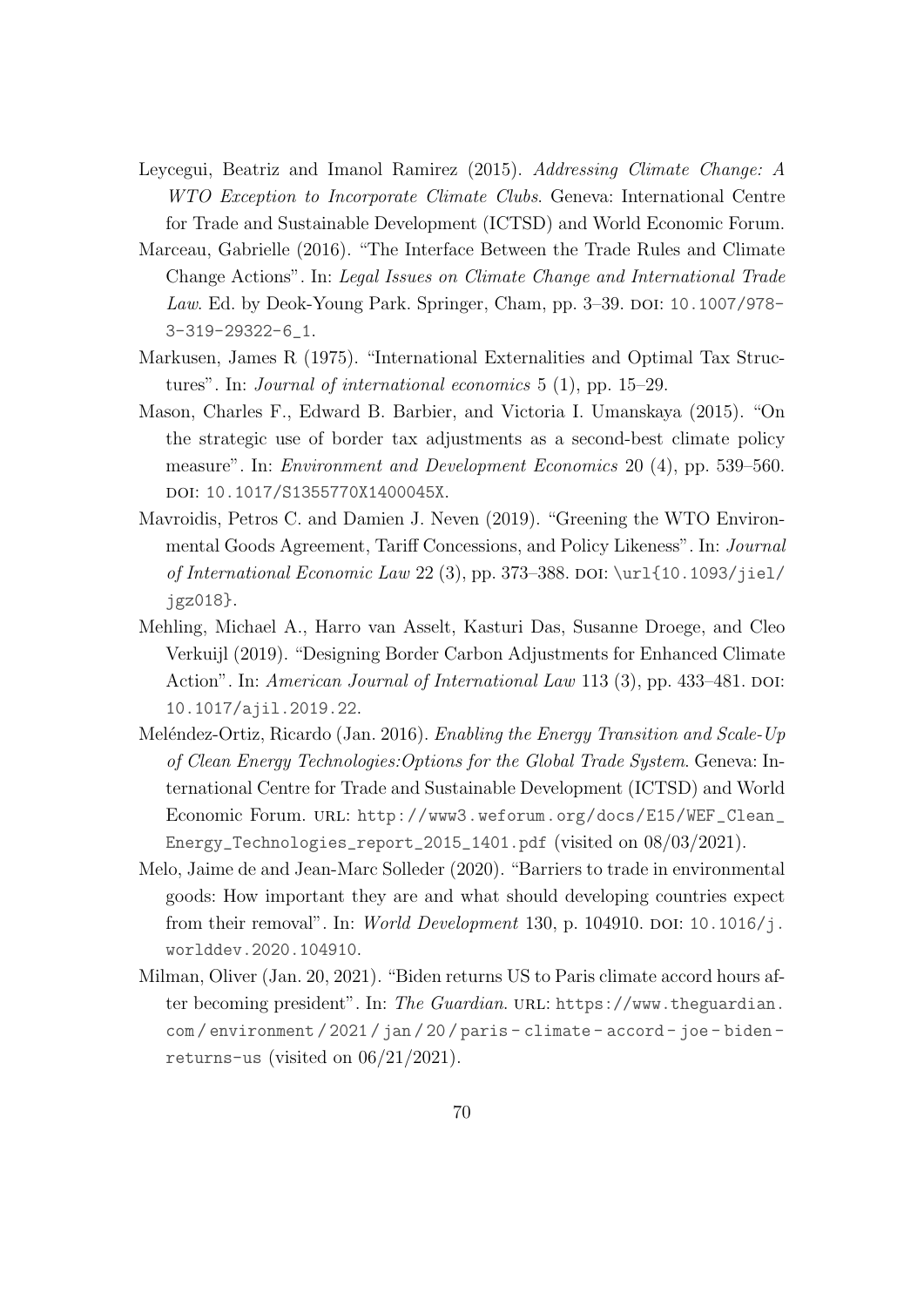- Mörsdorf, George (2021). "A simple fix for carbon leakage? Assessing the environmental effectiveness of the EU carbon border adjustment". In: ifo Institute - Leibniz Institute for Economic Research at the University of Munich ifo Working Paper.
- Narlikar, Amrita (2021). "Rebooting the World Trade institution: A Rethink on Purpose and Practice". In: CESifo Forum (22), pp. 03–07.
- Narlikar, Amrita and Rorden Wilkinson (2004). "Collapse at the WTO: a Cancun post-mortem". In: Third world quarterly 25 (3), pp. 447–460.
- New Zealand Ministry of Foreign Affairs and Trade (2021). Agreement on Climate Change, Trade and Sustainability  $(ACCTS)$  negotiations. URL: [https:](https://www.mfat.govt.nz/en/trade/free-trade-agreements/trade-and-climate/agreement-on-climate-change-trade-and-sustainability-accts-negotiations/) [//www.mfat.govt.nz/en/trade/free- trade- agreements/trade- and](https://www.mfat.govt.nz/en/trade/free-trade-agreements/trade-and-climate/agreement-on-climate-change-trade-and-sustainability-accts-negotiations/)[climate / agreement - on - climate - change - trade - and - sustainability](https://www.mfat.govt.nz/en/trade/free-trade-agreements/trade-and-climate/agreement-on-climate-change-trade-and-sustainability-accts-negotiations/)  [accts-negotiations/](https://www.mfat.govt.nz/en/trade/free-trade-agreements/trade-and-climate/agreement-on-climate-change-trade-and-sustainability-accts-negotiations/) (visited on 07/28/2021).
- Nielsen, Tobias, Nicolai Baumert, Astrid Kander, Magnus Jiborn, and Viktoras Kulionis (2020). "The risk of carbon leakage in global climate agreements". In: International Environmental Agreements: Politics, Law and Economics. DOI: [10.1007/s10784-020-09507-2](https://doi.org/10.1007/s10784-020-09507-2).
- Nordhaus, William (2015). "Climate Clubs: Overcoming Free-riding in International Climate Policy". In: American Economic Review 105 (4), pp. 1339–1370. doi: [10.1257/aer.15000001](https://doi.org/10.1257/aer.15000001).
- Paroussos, Leonidas, Antoine Mandel, Kostas Fragkiadakis, Panagiotis Fragkos, Jochen Hinkel, and Zoi Vrontisi (2019). "Climate clubs and the macro-economic benefits of international cooperation on climate policy". In: Nature Climate Change 9 (7), pp. 542–546. DOI: [10.1038/s41558-019-0501-1](https://doi.org/10.1038/s41558-019-0501-1).
- Pauwelyn, Joost and David Kleinmann (2020). Trade Related Aspects of a Carbon Border Adjustment Mechanism. A Legal Assessment. European Parlia-ment's Committee on International Trade. DOI: [10.2861/34298](https://doi.org/10.2861/34298). (Visited on  $04/26/2021$ .
- Payosova, Tetyana, Gary Clyde Hufbauer, and Jeffrey J. Schott (2018). The Dispute Settlement Crisis in the World Trade Organization: Causes and Cures. PB18-5. Peterson Institute for International Economics. URL: [https://ideas.](https://ideas.repec.org/p/iie/pbrief/pb18-5.html) [repec.org/p/iie/pbrief/pb18-5.html](https://ideas.repec.org/p/iie/pbrief/pb18-5.html).
- Porges, Amelia and Thomas L. Brewer (Dec. 2013). Climate Change and a Renewable Energy Scale-up: Responding to Challenges Posed to the WTO. Geneva: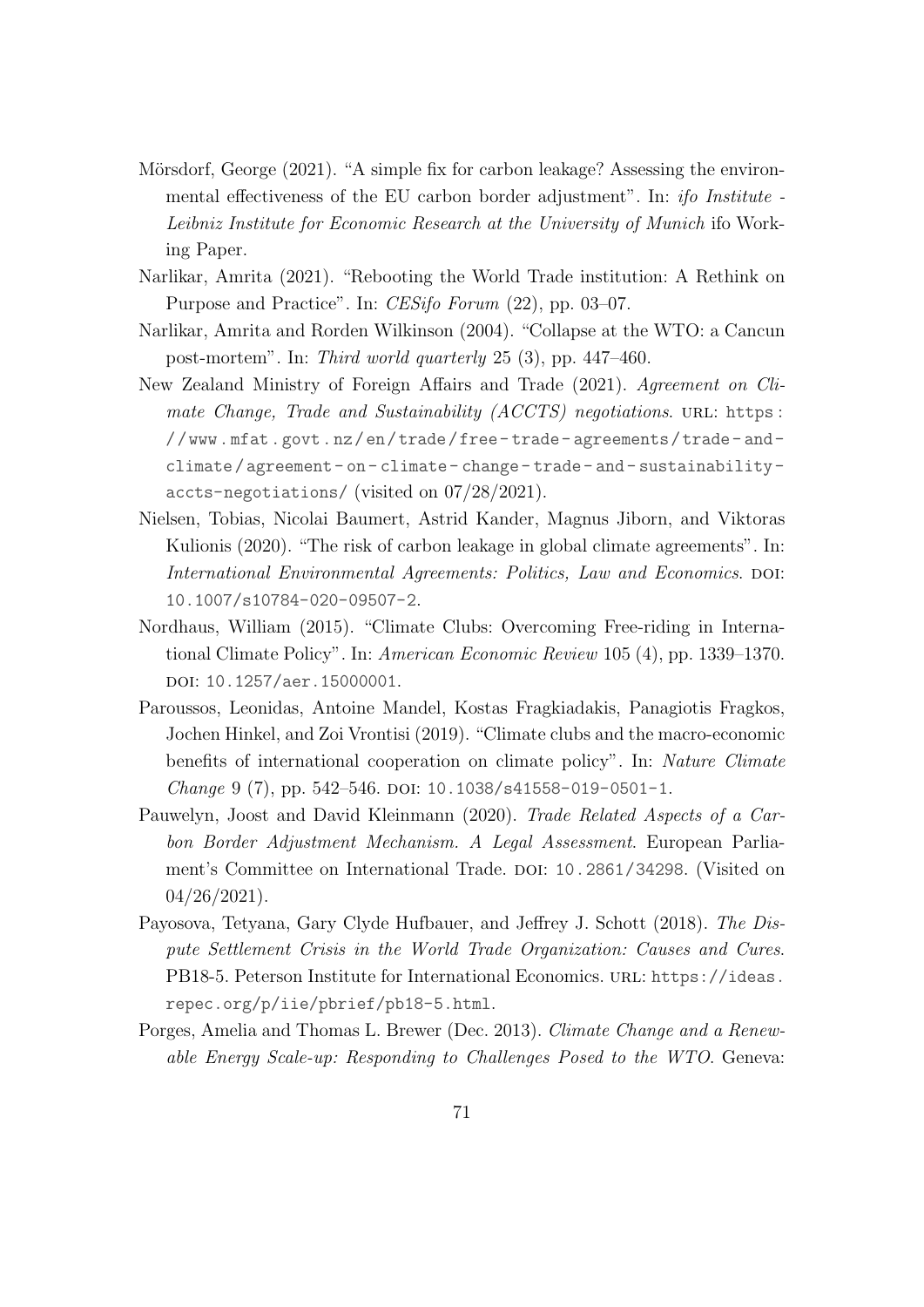International Centre for Trade and Sustainable Development (ICTSD) and World Economic Forum. URL: http://e15initiative.org/wp-content/ uploads/2015/09/E15-CETs-Porges-and-Brewer-Final.pdf (visited on 08/02/2021).

- Porter, Michael E. and Claas van der Linde (1995). "Toward a New Conception of the Environment-Competitiveness Relationship". In: The Journal of Economic Perspectives 9 (4), pp. 97–118.
- Porterfield, Matthew C. (2019). "Border Adjustments for Carbon Taxes, PPMs, and the WTO". In: University of Pennsylvania Journal of International Law 41 (1), pp. 1–42.
- Roth, Joachim and Silke Boelts (Mar. 16, 2021). "Are Countries Walking the Talk on Cutting Carbon?" In: International Institute for Sustainable Development. url: [https://www.iisd.org/articles/are- countries- walking- talk](https://www.iisd.org/articles/are-countries-walking-talk-cutting-carbon)[cutting-carbon](https://www.iisd.org/articles/are-countries-walking-talk-cutting-carbon) (visited on 07/19/2021).
- Sampath, Padmashree Gehl and Pedro Roffe (Nov. 2012). Unpacking the International Technology Transfer Debate: Fifty Years and Beyond. 36. International Centre for Trade and Sustainable Development.
- Simon, Frédéric (Feb. 10, 2017). "Carbon market reform vote puts EU cement sector in the spotlight". In: EURACTIV.com. URL: [https://www.euractiv.](https://www.euractiv.com/section/climate-environment/news/carbon-market-reform-vote-puts-eu-cement-sector-in-the-spotlight) [com/section/climate-environment/news/carbon-market-reform-vote](https://www.euractiv.com/section/climate-environment/news/carbon-market-reform-vote-puts-eu-cement-sector-in-the-spotlight)[puts-eu-cement-sector-in-the-spotlight](https://www.euractiv.com/section/climate-environment/news/carbon-market-reform-vote-puts-eu-cement-sector-in-the-spotlight) (visited on 06/22/2021).
- Stockwell, Claire, Andreas Geiges, Deborah Ramalope, Matthew Gidden, Bill Hare, Hanna Fekete, Sofia Gonzales-Zuñiga, Frederic Hans, and Niklas Höhne (May 4, 2021). Climate Action Tracker: Warming Projections Global Update. Climate Analytics and NewClimate Institute. URL: [https : / /](https://climateactiontracker.org/documents/853/CAT_2021-05-04_Briefing_Global-Update_Climate-Summit-Momentum.pdf) [climateactiontracker.org/documents/853/CAT\\_2021-05-04\\_Briefing\\_](https://climateactiontracker.org/documents/853/CAT_2021-05-04_Briefing_Global-Update_Climate-Summit-Momentum.pdf) [Global-Update\\_Climate-Summit-Momentum.pdf](https://climateactiontracker.org/documents/853/CAT_2021-05-04_Briefing_Global-Update_Climate-Summit-Momentum.pdf) (visited on 08/19/2021).
- Tagliapietra, Simone and Guntram B. Wolff (2021). "Form a climate club: United States, European Union and China". eng. In: Nature 591 (7851), pp. 526–528. doi: [10.1038/d41586-021-00736-2](https://doi.org/10.1038/d41586-021-00736-2). eprint: <33758406>.
- UNFCCC (1997). Kyoto protocol to the United Nations Framework Convention on Climate Change. Proceedings of the 3rd Conference of the Parties, FCCC/CP/1997/L. 7/Add. 1.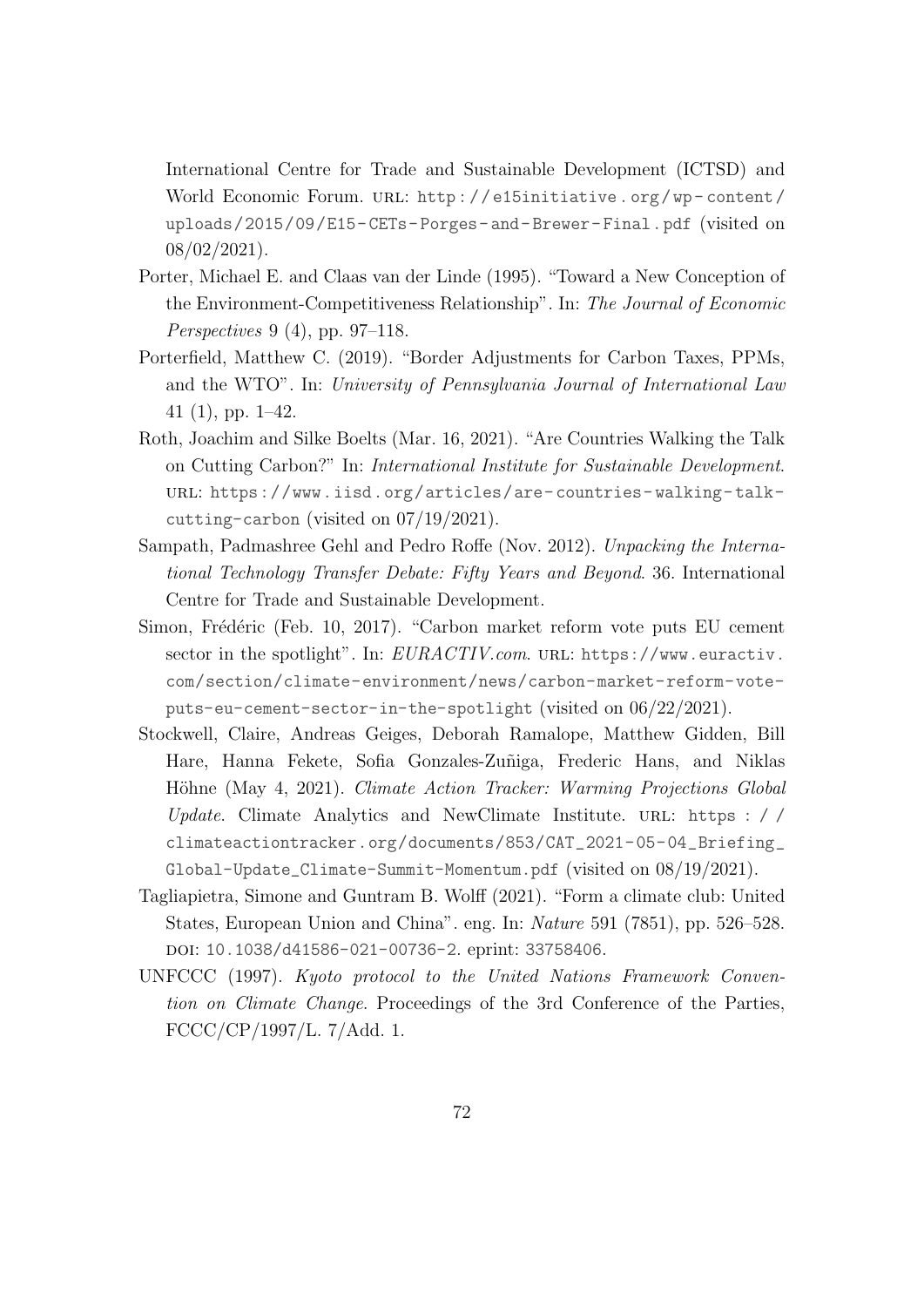- UNFCCC (2015). Paris Agreement. Report of the Conference of the Parties to the United Nations Framework Convention on Climate Change (21st Session, 2015: Paris).
- United States Trade Representative (Feb. 2020). Report on the Appellate Body of the World Trade Organization. Office of the United States Trade Representative. URL: https://ustr.gov/sites/default/files/Report\_on\_ [the\\_Appellate\\_Body\\_of\\_the\\_World\\_Trade\\_Organization.pdf](https://ustr.gov/sites/default/files/Report_on_the_Appellate_Body_of_the_World_Trade_Organization.pdf) (visited on  $07/20/2021$ .
- (Mar. 2021). Trade Policy Agenda and 2020 Annual Report. Washington, DC 20508: Office of the United States Trade Representative.
- Verde, Stefano F. (2020). "The Impact of the EU Emissions Trading System on Competitiveness and Carbon Leakage: The Econometric Evidence". In: Journal of Economic Surveys 34 (2), pp. 320–343. DOI: [10.1111/joes.12356](https://doi.org/10.1111/joes.12356).
- Victor, David G. (Jan. 1, 2015). The case for climate clubs. International Centre for Trade and Sustainable Development (ICTSD) and World Economic Forum.
- Weitzel, Matthias, Michael Hübler, and Sonja Peterson (2012). "Fair, optimal or detrimental? Environmental vs. strategic use of border carbon adjustment". In: *Energy Economics* 34, S198-S207. DOI: [10.1016/j.eneco.2012.08.023](https://doi.org/10.1016/j.eneco.2012.08.023).
- Wilkinson, Rorden (2018). "World Trade institution". In: The Oxford Handbook on the United Nations. Ed. by Thomas G. Weiss and Sam Daws. 2nd ed. poi: [10.1093/oxfordhb/9780198803164.013.15](https://doi.org/10.1093/oxfordhb/9780198803164.013.15).
- Wolfe, Robert (Dec. 27, 2018). Is World Trade Organization Information Good Enough? How a Systematic Reflection by Members on Transparency Could Promote Institutional Learning. Bertelsmann Stiftung. DOI: [10.2139/ssrn.](https://doi.org/10.2139/ssrn.3299015) [3299015](https://doi.org/10.2139/ssrn.3299015).
- World Bank (May 2020). State and Trends of Carbon Pricing 2020. Washington, DC. URL: <https://openknowledge.worldbank.org/handle/10986/33809> (visited on 06/23/2021).
- (May 1, 2021). State and Trends of Carbon Pricing 2021. Washington, DC: World Bank. DOI: [10.1596/978-1-4648-1728-1.](https://doi.org/10.1596/978-1-4648-1728-1.).
- World Trade Organization (2017). A handbook on the WTO dispute settlement system. 2nd ed. Prepared by the Legal Affairs Division and the Rules Division of the WTO Secretariat, and the Appellate Body Secretariat. Cambridge University Press.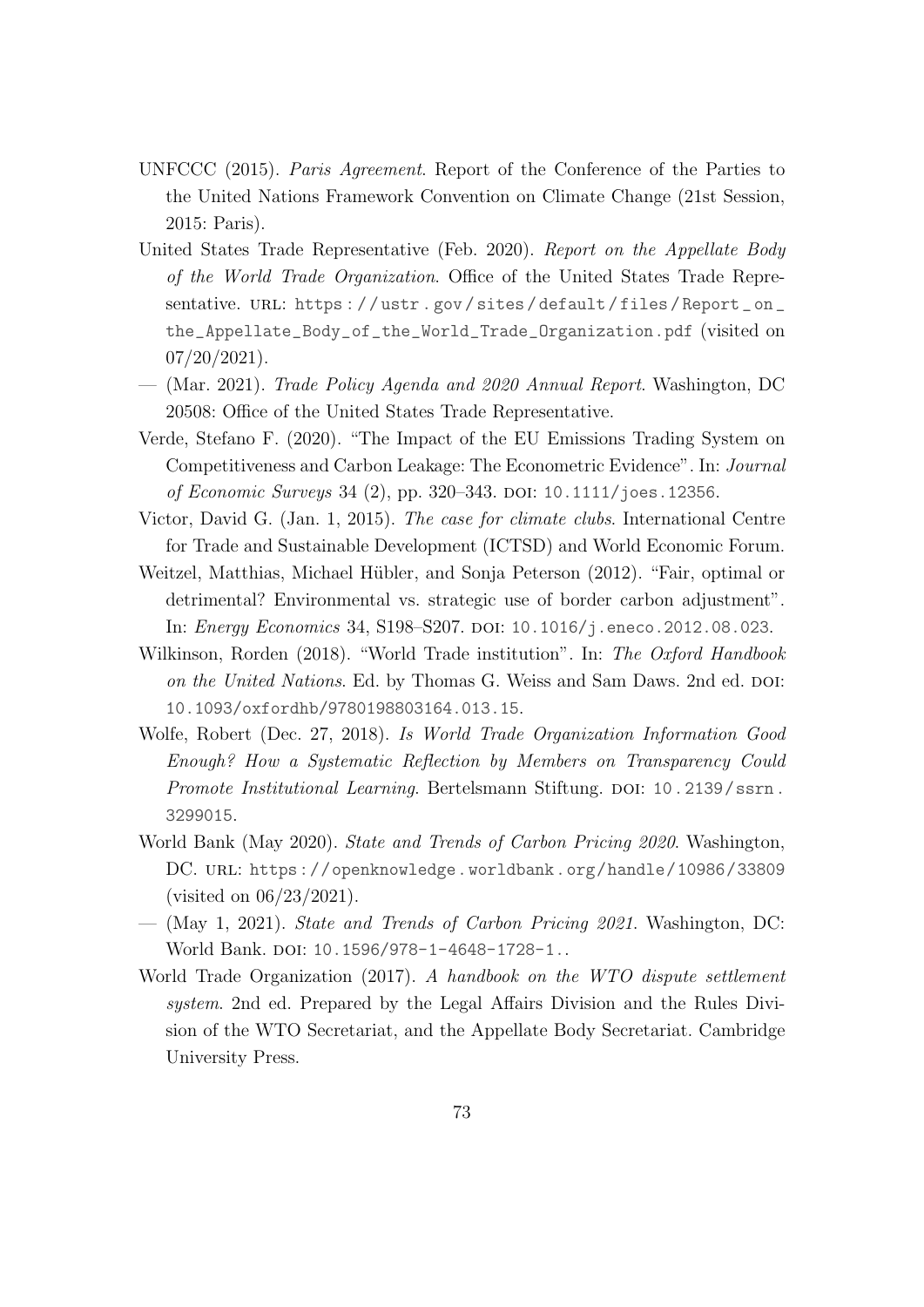- World Trade Organization (2020). Annual Report 2020. URL: https://www. [wto . org / english / res \\_ e / publications \\_ e / anrep20 \\_ e . htm](https://www.wto.org/english/res_e/publications_e/anrep20_e.htm) (visited on 08/02/2021).
- WTO (Apr. 15, 1994a). Agreement on Technical Barriers to Trade. URL: [https:](https://www.wto.org/english/docs_e/legal_e/17-tbt_e.htm) [/ / www . wto . org / english / docs \\_ e / legal \\_ e / 17 - tbt \\_ e . htm](https://www.wto.org/english/docs_e/legal_e/17-tbt_e.htm) (visited on 06/25/2021).
- (1994b). Marrakesh Agreement Establishing the World Trade Organization. url: [https://www.wto.org/english/docs\\_e/legal\\_e/04- wto\\_e.htm](https://www.wto.org/english/docs_e/legal_e/04-wto_e.htm) (visited on 07/28/2021).
- $-$  (Apr. 3, 2017). The Doha Round. URL: https://www.wto.org/english/ [tratop\\_e/dda\\_e/dda\\_e.htm](https://www.wto.org/english/tratop_e/dda_e/dda_e.htm) (visited on 07/16/2021).
- (Nov. 7, 2020a). Communication on Trade and Environmental Sustainability. WT/CTE/W/249. Committee on Trade and Environment. URL: https:// [docs.wto.org/dol2fe/Pages/SS/directdoc.aspx?filename=q:/WT/CTE/](https://docs.wto.org/dol2fe/Pages/SS/directdoc.aspx?filename=q:/WT/CTE/W249.pdf&Open=True) [W249.pdf&Open=True](https://docs.wto.org/dol2fe/Pages/SS/directdoc.aspx?filename=q:/WT/CTE/W249.pdf&Open=True) (visited on 07/29/2021).
- (Oct. 2, 2020b). Environmental Goods Agreement. url: [https://www.wto.](https://www.wto.org/english/tratop_e/envir_e/ega_e.htm) [org/english/tratop\\_e/envir\\_e/ega\\_e.htm](https://www.wto.org/english/tratop_e/envir_e/ega_e.htm) (visited on 07/28/2021).
- $-$  (Feb. 6, 2020c). Members discuss LDC technology transfer, highlight progress on transparency obligations. URL: [https://www.wto.org/english/news\\_e/](https://www.wto.org/english/news_e/news20_e/trip_07feb20_e.htm) [news20\\_e/trip\\_07feb20\\_e.htm](https://www.wto.org/english/news_e/news20_e/trip_07feb20_e.htm) (visited on 08/03/2021).
- (July 19, 2021a). Members review draft MC12 declaration on trade and environmental sustainability. URL: https://www.wto.org/english/news\_e/ [news21\\_e/tessd\\_21jul21\\_e.htm](https://www.wto.org/english/news_e/news21_e/tessd_21jul21_e.htm) (visited on 07/30/2021).
- (June 22, 2021b). Regional Trade Agreements gateway. url: [https://www.](https://www.wto.org/english/tratop_e/region_e/region_e.htm) [wto . org / english / tratop \\_ e / region \\_ e / region \\_ e . htm](https://www.wto.org/english/tratop_e/region_e/region_e.htm) (visited on  $07/16/2021$ .
- (Aug. 13, 2021c). WTO Members and Observers. url: [https://www.wto.org/](https://www.wto.org/english/thewto_e/whatis_e/tif_e/org6_e.htm) [english/thewto\\_e/whatis\\_e/tif\\_e/org6\\_e.htm](https://www.wto.org/english/thewto_e/whatis_e/tif_e/org6_e.htm) (visited on 08/31/2021).
- WTO Appellate Body Report (Dec. 3, 2007). Brazil Measures Affecting Imports of Retreated Tyres. WT/DS332/AB/R.
- $-$  (May 6, 2013). *Canada–Certain Measures Affecting the Renewable Energy* Generation Sector. WT/DS412/AB/R, WT/DS426/AB/R.
- (May 22, 2014). European Communities—Measures Prohibiting the Importation and Marketing of Seal Products. WT/DS400/AB/R, WT/DS401/AB/R.